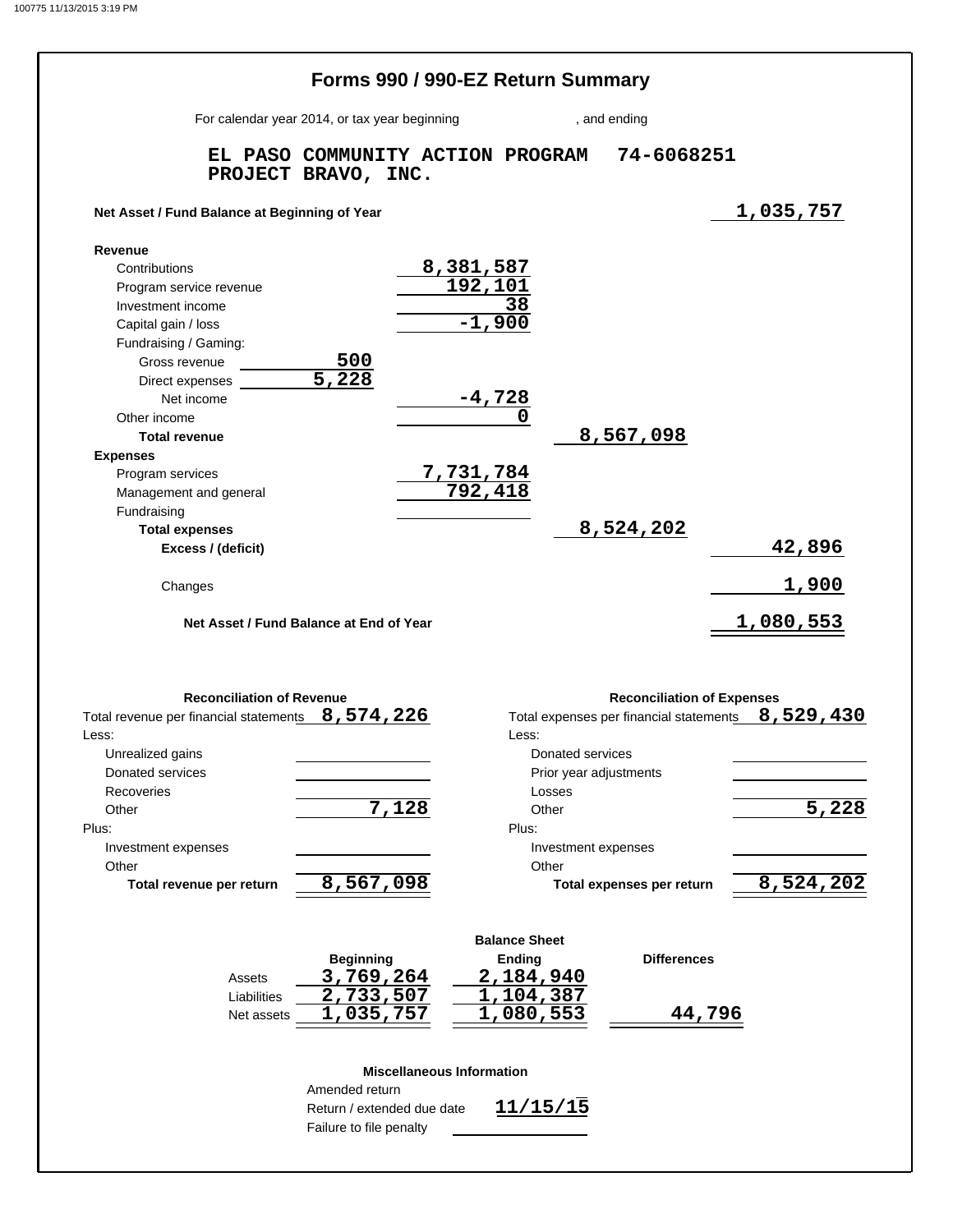### **Accounting & Consulting Group, L.L.P. 810 E Yandell Dr. El Paso, TX 79902 915-532-8400**

November 13, 2015

### **CONFIDENTIAL**

El Paso Community Action Program Project Bravo, Inc. 2000 Texas Ave El Paso, TX 79901-1919

Dear Laura:

We have prepared the following returns from information provided by you without verification or audit.

Return of Organization Exempt From Income Tax (Form 990)

We suggest that you examine these returns carefully to fully acquaint yourself with all items contained therein to ensure that there are no omissions or misstatements.

### **Federal Filing Instructions**

Your Form 990 for the year ended 12/31/14 shows no balance due.

You are using a Personal Identification Number (PIN) for signing your return electronically. Sign the IRS e-file Authorization and mail it as soon as possible to:

> Accounting & Consulting Group, L.L.P. 810 E Yandell Dr. El Paso, TX 79902

Initial and date the copies of the IRS e-file Signature Authorization and the Form 990. Retain them for your records. If previously signed and returned no further action is required for Form 8879-EO.

Your return is being filed electronically with the IRS and is not required to be mailed. Mailing a paper copy of your return to the IRS will delay the processing of your return.

Also enclosed is any material you furnished for use in preparing the returns. If the returns are examined, requests may be made for supporting documentation. Therefore, we recommend that you retain all pertinent records for at least seven years.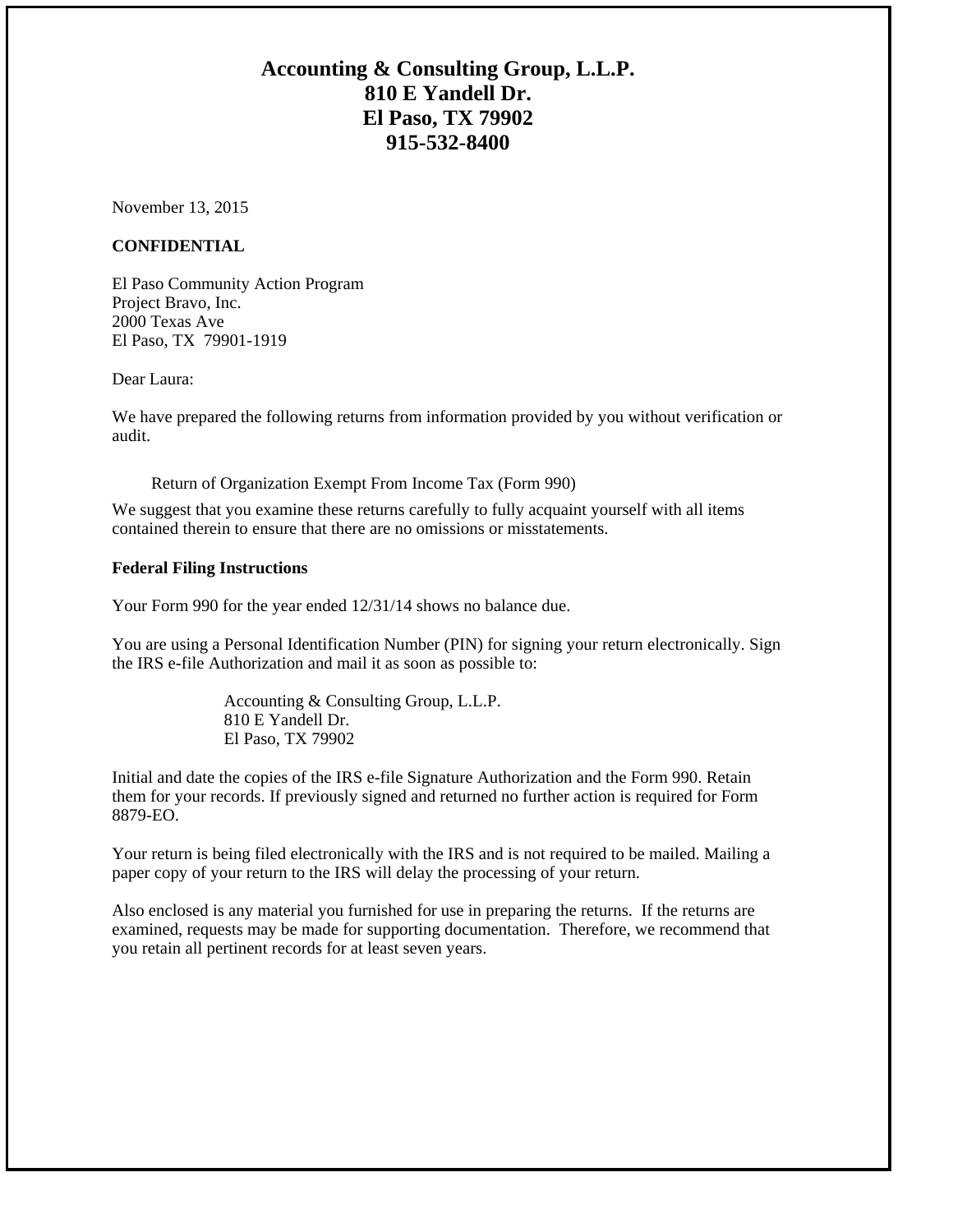In order that we may properly advise you of tax considerations, please keep us informed of any significant changes in your financial affairs or of any correspondence received from taxing authorities.

If you have any questions, or if we can be of assistance in any way, please call.

Sincerely,

Accounting & Consulting Group, L.L.P.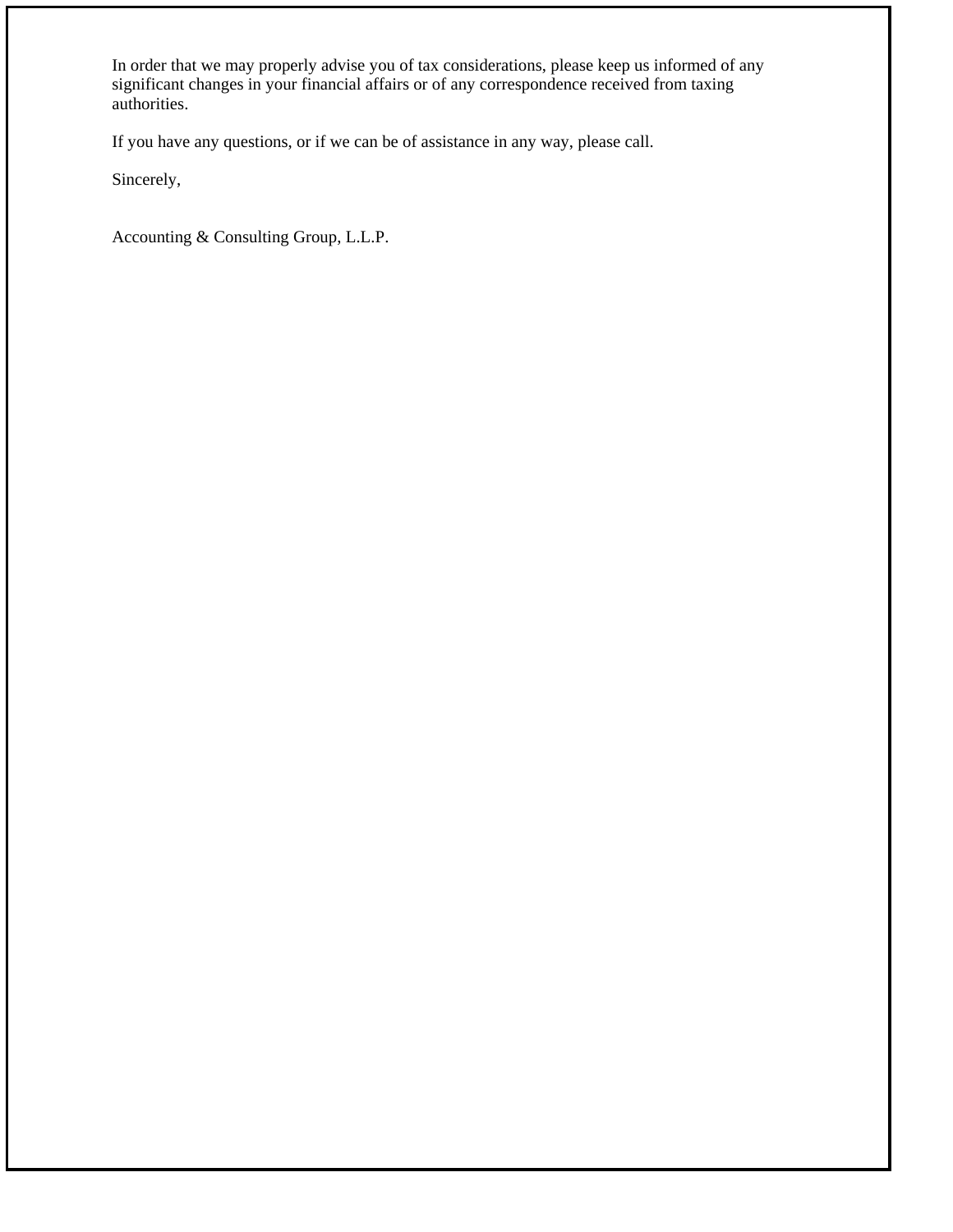| 2014<br>Do not send to the IRS. Keep for your records.<br>Department of the Treasury<br>Information about Form 8879-EO and its instructions is at www.irs.gov/form8879eo.<br><b>Employer identification number</b><br>EL PASO COMMUNITY ACTION PROGRAM<br>74-6068251<br>PROJECT BRAVO, INC.<br>Name and title of officer<br><b>LAURA PONCE</b><br><b>EXECUTIVE DIRECTOR</b><br>Type of Return and Return Information (Whole Dollars Only)<br>Part I<br>Check the box for the return for which you are using this Form 8879-EO and enter the applicable amount, if any, from the return. If you<br>check the box on line 1a, 2a, 3a, 4a, or 5a, below, and the amount on that line for the return being filed with this form was blank, then<br>leave line 1b, 2b, 3b, 4b, or 5b, whichever is applicable, blank (do not enter -0-). But, if you entered -0- on the return, then enter -0- on<br>the applicable line below. Do not complete more than 1 line in Part I.<br>$X_{n}$ Total revenue, if any (Form 990, Part VIII, column (A), line 12)  1b $8,567,098$<br>1a Form 990 check here<br>2a Form 990-EZ check here ▶<br>2 <sub>b</sub><br>3a Form 1120-POL check here ▶<br>3b<br>b Tax based on investment income (Form 990-PF, Part VI, line 5) [11, 12, 13, 14b]<br>4a Form 990-PF check here ▶<br>5a Form 8868 check here $\blacktriangleright$  <br><u> a shekara ta 1999 a shekara ta 1999 a shekara t</u><br><b>Part II</b><br>Declaration and Signature Authorization of Officer<br>Under penalties of perjury, I declare that I am an officer of the above organization and that I have examined a copy of the<br>organization's 2014 electronic return and accompanying schedules and statements and to the best of my knowledge and belief, they<br>are true, correct, and complete. I further declare that the amount in Part I above is the amount shown on the copy of the<br>organization's electronic return. I consent to allow my intermediate service provider, transmitter, or electronic return originator (ERO)<br>to send the organization's return to the IRS and to receive from the IRS (a) an acknowledgement of receipt or reason for rejection of<br>the transmission, (b) the reason for any delay in processing the return or refund, and (c) the date of any refund. If applicable, I<br>authorize the U.S. Treasury and its designated Financial Agent to initiate an electronic funds withdrawal (direct debit) entry to the<br>financial institution account indicated in the tax preparation software for payment of the organization's federal taxes owed on this<br>return, and the financial institution to debit the entry to this account. To revoke a payment, I must contact the U.S. Treasury Financial<br>Agent at 1-888-353-4537 no later than 2 business days prior to the payment (settlement) date. I also authorize the financial institutions<br>involved in the processing of the electronic payment of taxes to receive confidential information necessary to answer inquiries and<br>resolve issues related to the payment. I have selected a personal identification number (PIN) as my signature for the organization's<br>electronic return and, if applicable, the organization's consent to electronic funds withdrawal.<br>Officer's PIN: check one box only<br>11111<br>l authorize <b>ACCOUNTING &amp; CONSULTING GROUP, L.L.</b> . to enter my PIN<br>ΙXΙ<br>as my signature<br>Enter five numbers, but<br>ERO firm name<br>do not enter all zeros<br>on the organization's tax year 2014 electronically filed return. If I have indicated within this return that a copy of the return is<br>being filed with a state agency(ies) regulating charities as part of the IRS Fed/State program, I also authorize the aforementioned<br>ERO to enter my PIN on the return's disclosure consent screen.<br>As an officer of the organization, I will enter my PIN as my signature on the organization's tax year 2014 electronically filed return.<br>If I have indicated within this return that a copy of the return is being filed with a state agency(ies) regulating charities as part of<br>the IRS Fed/State program, I will enter my PIN on the return's disclosure consent screen.<br>Date $\rightarrow 11/04/15$<br><b>Certification and Authentication</b><br>Part III<br><b>ERO's EFIN/PIN.</b> Enter your six-digit electronic filing identification<br>number (EFIN) followed by your five-digit self-selected PIN.<br>70563433333<br>do not enter all zeros<br>I certify that the above numeric entry is my PIN, which is my signature on the 2014 electronically filed return for the organization<br>indicated above. I confirm that I am submitting this return in accordance with the requirements of Pub. 4163, Modernized e-File (MeF)<br>Information for Authorized IRS e-file Providers for Business Returns.<br>11/04/15<br>DEAN CAMPBELL<br>ERO's signature<br>Date<br><b>ERO Must Retain This Form-See Instructions</b><br>Do Not Submit This Form To the IRS Unless Requested To Do So<br>Form 8879-EO (2014)<br>For Paperwork Reduction Act Notice, see back of form. | Form 8879-EO                | <b>IRS e-file Signature Authorization</b><br>for an Exempt Organization | OMB No. 1545-1878 |
|--------------------------------------------------------------------------------------------------------------------------------------------------------------------------------------------------------------------------------------------------------------------------------------------------------------------------------------------------------------------------------------------------------------------------------------------------------------------------------------------------------------------------------------------------------------------------------------------------------------------------------------------------------------------------------------------------------------------------------------------------------------------------------------------------------------------------------------------------------------------------------------------------------------------------------------------------------------------------------------------------------------------------------------------------------------------------------------------------------------------------------------------------------------------------------------------------------------------------------------------------------------------------------------------------------------------------------------------------------------------------------------------------------------------------------------------------------------------------------------------------------------------------------------------------------------------------------------------------------------------------------------------------------------------------------------------------------------------------------------------------------------------------------------------------------------------------------------------------------------------------------------------------------------------------------------------------------------------------------------------------------------------------------------------------------------------------------------------------------------------------------------------------------------------------------------------------------------------------------------------------------------------------------------------------------------------------------------------------------------------------------------------------------------------------------------------------------------------------------------------------------------------------------------------------------------------------------------------------------------------------------------------------------------------------------------------------------------------------------------------------------------------------------------------------------------------------------------------------------------------------------------------------------------------------------------------------------------------------------------------------------------------------------------------------------------------------------------------------------------------------------------------------------------------------------------------------------------------------------------------------------------------------------------------------------------------------------------------------------------------------------------------------------------------------------------------------------------------------------------------------------------------------------------------------------------------------------------------------------------------------------------------------------------------------------------------------------------------------------------------------------------------------------------------------------------------------------------------------------------------------------------------------------------------------------------------------------------------------------------------------------------------------------------------------------------------------------------------------------------------------------------------------------------------------------------------------------------------------------------------------------------------------------------------------------------------------------------------------------------------------------------------------------------------------------------------------------------------------------------------------------------------------------------------------------------------------------------------------------------------------------------------------------------------------------------------------------------------------------------------------------------------------------------------------------------------------------------------------------------------------------------------------------------------------------------------------------------------------------------------------------------------------------------------------------------------------------------------------------------------------------------------------------------------|-----------------------------|-------------------------------------------------------------------------|-------------------|
|                                                                                                                                                                                                                                                                                                                                                                                                                                                                                                                                                                                                                                                                                                                                                                                                                                                                                                                                                                                                                                                                                                                                                                                                                                                                                                                                                                                                                                                                                                                                                                                                                                                                                                                                                                                                                                                                                                                                                                                                                                                                                                                                                                                                                                                                                                                                                                                                                                                                                                                                                                                                                                                                                                                                                                                                                                                                                                                                                                                                                                                                                                                                                                                                                                                                                                                                                                                                                                                                                                                                                                                                                                                                                                                                                                                                                                                                                                                                                                                                                                                                                                                                                                                                                                                                                                                                                                                                                                                                                                                                                                                                                                                                                                                                                                                                                                                                                                                                                                                                                                                                                                                                                                    |                             |                                                                         |                   |
|                                                                                                                                                                                                                                                                                                                                                                                                                                                                                                                                                                                                                                                                                                                                                                                                                                                                                                                                                                                                                                                                                                                                                                                                                                                                                                                                                                                                                                                                                                                                                                                                                                                                                                                                                                                                                                                                                                                                                                                                                                                                                                                                                                                                                                                                                                                                                                                                                                                                                                                                                                                                                                                                                                                                                                                                                                                                                                                                                                                                                                                                                                                                                                                                                                                                                                                                                                                                                                                                                                                                                                                                                                                                                                                                                                                                                                                                                                                                                                                                                                                                                                                                                                                                                                                                                                                                                                                                                                                                                                                                                                                                                                                                                                                                                                                                                                                                                                                                                                                                                                                                                                                                                                    |                             |                                                                         |                   |
|                                                                                                                                                                                                                                                                                                                                                                                                                                                                                                                                                                                                                                                                                                                                                                                                                                                                                                                                                                                                                                                                                                                                                                                                                                                                                                                                                                                                                                                                                                                                                                                                                                                                                                                                                                                                                                                                                                                                                                                                                                                                                                                                                                                                                                                                                                                                                                                                                                                                                                                                                                                                                                                                                                                                                                                                                                                                                                                                                                                                                                                                                                                                                                                                                                                                                                                                                                                                                                                                                                                                                                                                                                                                                                                                                                                                                                                                                                                                                                                                                                                                                                                                                                                                                                                                                                                                                                                                                                                                                                                                                                                                                                                                                                                                                                                                                                                                                                                                                                                                                                                                                                                                                                    | Internal Revenue Service    |                                                                         |                   |
|                                                                                                                                                                                                                                                                                                                                                                                                                                                                                                                                                                                                                                                                                                                                                                                                                                                                                                                                                                                                                                                                                                                                                                                                                                                                                                                                                                                                                                                                                                                                                                                                                                                                                                                                                                                                                                                                                                                                                                                                                                                                                                                                                                                                                                                                                                                                                                                                                                                                                                                                                                                                                                                                                                                                                                                                                                                                                                                                                                                                                                                                                                                                                                                                                                                                                                                                                                                                                                                                                                                                                                                                                                                                                                                                                                                                                                                                                                                                                                                                                                                                                                                                                                                                                                                                                                                                                                                                                                                                                                                                                                                                                                                                                                                                                                                                                                                                                                                                                                                                                                                                                                                                                                    | Name of exempt organization |                                                                         |                   |
|                                                                                                                                                                                                                                                                                                                                                                                                                                                                                                                                                                                                                                                                                                                                                                                                                                                                                                                                                                                                                                                                                                                                                                                                                                                                                                                                                                                                                                                                                                                                                                                                                                                                                                                                                                                                                                                                                                                                                                                                                                                                                                                                                                                                                                                                                                                                                                                                                                                                                                                                                                                                                                                                                                                                                                                                                                                                                                                                                                                                                                                                                                                                                                                                                                                                                                                                                                                                                                                                                                                                                                                                                                                                                                                                                                                                                                                                                                                                                                                                                                                                                                                                                                                                                                                                                                                                                                                                                                                                                                                                                                                                                                                                                                                                                                                                                                                                                                                                                                                                                                                                                                                                                                    |                             |                                                                         |                   |
|                                                                                                                                                                                                                                                                                                                                                                                                                                                                                                                                                                                                                                                                                                                                                                                                                                                                                                                                                                                                                                                                                                                                                                                                                                                                                                                                                                                                                                                                                                                                                                                                                                                                                                                                                                                                                                                                                                                                                                                                                                                                                                                                                                                                                                                                                                                                                                                                                                                                                                                                                                                                                                                                                                                                                                                                                                                                                                                                                                                                                                                                                                                                                                                                                                                                                                                                                                                                                                                                                                                                                                                                                                                                                                                                                                                                                                                                                                                                                                                                                                                                                                                                                                                                                                                                                                                                                                                                                                                                                                                                                                                                                                                                                                                                                                                                                                                                                                                                                                                                                                                                                                                                                                    |                             |                                                                         |                   |
|                                                                                                                                                                                                                                                                                                                                                                                                                                                                                                                                                                                                                                                                                                                                                                                                                                                                                                                                                                                                                                                                                                                                                                                                                                                                                                                                                                                                                                                                                                                                                                                                                                                                                                                                                                                                                                                                                                                                                                                                                                                                                                                                                                                                                                                                                                                                                                                                                                                                                                                                                                                                                                                                                                                                                                                                                                                                                                                                                                                                                                                                                                                                                                                                                                                                                                                                                                                                                                                                                                                                                                                                                                                                                                                                                                                                                                                                                                                                                                                                                                                                                                                                                                                                                                                                                                                                                                                                                                                                                                                                                                                                                                                                                                                                                                                                                                                                                                                                                                                                                                                                                                                                                                    |                             |                                                                         |                   |
|                                                                                                                                                                                                                                                                                                                                                                                                                                                                                                                                                                                                                                                                                                                                                                                                                                                                                                                                                                                                                                                                                                                                                                                                                                                                                                                                                                                                                                                                                                                                                                                                                                                                                                                                                                                                                                                                                                                                                                                                                                                                                                                                                                                                                                                                                                                                                                                                                                                                                                                                                                                                                                                                                                                                                                                                                                                                                                                                                                                                                                                                                                                                                                                                                                                                                                                                                                                                                                                                                                                                                                                                                                                                                                                                                                                                                                                                                                                                                                                                                                                                                                                                                                                                                                                                                                                                                                                                                                                                                                                                                                                                                                                                                                                                                                                                                                                                                                                                                                                                                                                                                                                                                                    |                             |                                                                         |                   |
|                                                                                                                                                                                                                                                                                                                                                                                                                                                                                                                                                                                                                                                                                                                                                                                                                                                                                                                                                                                                                                                                                                                                                                                                                                                                                                                                                                                                                                                                                                                                                                                                                                                                                                                                                                                                                                                                                                                                                                                                                                                                                                                                                                                                                                                                                                                                                                                                                                                                                                                                                                                                                                                                                                                                                                                                                                                                                                                                                                                                                                                                                                                                                                                                                                                                                                                                                                                                                                                                                                                                                                                                                                                                                                                                                                                                                                                                                                                                                                                                                                                                                                                                                                                                                                                                                                                                                                                                                                                                                                                                                                                                                                                                                                                                                                                                                                                                                                                                                                                                                                                                                                                                                                    |                             |                                                                         |                   |
|                                                                                                                                                                                                                                                                                                                                                                                                                                                                                                                                                                                                                                                                                                                                                                                                                                                                                                                                                                                                                                                                                                                                                                                                                                                                                                                                                                                                                                                                                                                                                                                                                                                                                                                                                                                                                                                                                                                                                                                                                                                                                                                                                                                                                                                                                                                                                                                                                                                                                                                                                                                                                                                                                                                                                                                                                                                                                                                                                                                                                                                                                                                                                                                                                                                                                                                                                                                                                                                                                                                                                                                                                                                                                                                                                                                                                                                                                                                                                                                                                                                                                                                                                                                                                                                                                                                                                                                                                                                                                                                                                                                                                                                                                                                                                                                                                                                                                                                                                                                                                                                                                                                                                                    |                             |                                                                         |                   |
|                                                                                                                                                                                                                                                                                                                                                                                                                                                                                                                                                                                                                                                                                                                                                                                                                                                                                                                                                                                                                                                                                                                                                                                                                                                                                                                                                                                                                                                                                                                                                                                                                                                                                                                                                                                                                                                                                                                                                                                                                                                                                                                                                                                                                                                                                                                                                                                                                                                                                                                                                                                                                                                                                                                                                                                                                                                                                                                                                                                                                                                                                                                                                                                                                                                                                                                                                                                                                                                                                                                                                                                                                                                                                                                                                                                                                                                                                                                                                                                                                                                                                                                                                                                                                                                                                                                                                                                                                                                                                                                                                                                                                                                                                                                                                                                                                                                                                                                                                                                                                                                                                                                                                                    |                             |                                                                         |                   |
|                                                                                                                                                                                                                                                                                                                                                                                                                                                                                                                                                                                                                                                                                                                                                                                                                                                                                                                                                                                                                                                                                                                                                                                                                                                                                                                                                                                                                                                                                                                                                                                                                                                                                                                                                                                                                                                                                                                                                                                                                                                                                                                                                                                                                                                                                                                                                                                                                                                                                                                                                                                                                                                                                                                                                                                                                                                                                                                                                                                                                                                                                                                                                                                                                                                                                                                                                                                                                                                                                                                                                                                                                                                                                                                                                                                                                                                                                                                                                                                                                                                                                                                                                                                                                                                                                                                                                                                                                                                                                                                                                                                                                                                                                                                                                                                                                                                                                                                                                                                                                                                                                                                                                                    |                             |                                                                         |                   |
|                                                                                                                                                                                                                                                                                                                                                                                                                                                                                                                                                                                                                                                                                                                                                                                                                                                                                                                                                                                                                                                                                                                                                                                                                                                                                                                                                                                                                                                                                                                                                                                                                                                                                                                                                                                                                                                                                                                                                                                                                                                                                                                                                                                                                                                                                                                                                                                                                                                                                                                                                                                                                                                                                                                                                                                                                                                                                                                                                                                                                                                                                                                                                                                                                                                                                                                                                                                                                                                                                                                                                                                                                                                                                                                                                                                                                                                                                                                                                                                                                                                                                                                                                                                                                                                                                                                                                                                                                                                                                                                                                                                                                                                                                                                                                                                                                                                                                                                                                                                                                                                                                                                                                                    |                             |                                                                         |                   |
|                                                                                                                                                                                                                                                                                                                                                                                                                                                                                                                                                                                                                                                                                                                                                                                                                                                                                                                                                                                                                                                                                                                                                                                                                                                                                                                                                                                                                                                                                                                                                                                                                                                                                                                                                                                                                                                                                                                                                                                                                                                                                                                                                                                                                                                                                                                                                                                                                                                                                                                                                                                                                                                                                                                                                                                                                                                                                                                                                                                                                                                                                                                                                                                                                                                                                                                                                                                                                                                                                                                                                                                                                                                                                                                                                                                                                                                                                                                                                                                                                                                                                                                                                                                                                                                                                                                                                                                                                                                                                                                                                                                                                                                                                                                                                                                                                                                                                                                                                                                                                                                                                                                                                                    |                             |                                                                         |                   |
|                                                                                                                                                                                                                                                                                                                                                                                                                                                                                                                                                                                                                                                                                                                                                                                                                                                                                                                                                                                                                                                                                                                                                                                                                                                                                                                                                                                                                                                                                                                                                                                                                                                                                                                                                                                                                                                                                                                                                                                                                                                                                                                                                                                                                                                                                                                                                                                                                                                                                                                                                                                                                                                                                                                                                                                                                                                                                                                                                                                                                                                                                                                                                                                                                                                                                                                                                                                                                                                                                                                                                                                                                                                                                                                                                                                                                                                                                                                                                                                                                                                                                                                                                                                                                                                                                                                                                                                                                                                                                                                                                                                                                                                                                                                                                                                                                                                                                                                                                                                                                                                                                                                                                                    |                             |                                                                         |                   |
|                                                                                                                                                                                                                                                                                                                                                                                                                                                                                                                                                                                                                                                                                                                                                                                                                                                                                                                                                                                                                                                                                                                                                                                                                                                                                                                                                                                                                                                                                                                                                                                                                                                                                                                                                                                                                                                                                                                                                                                                                                                                                                                                                                                                                                                                                                                                                                                                                                                                                                                                                                                                                                                                                                                                                                                                                                                                                                                                                                                                                                                                                                                                                                                                                                                                                                                                                                                                                                                                                                                                                                                                                                                                                                                                                                                                                                                                                                                                                                                                                                                                                                                                                                                                                                                                                                                                                                                                                                                                                                                                                                                                                                                                                                                                                                                                                                                                                                                                                                                                                                                                                                                                                                    |                             |                                                                         |                   |
|                                                                                                                                                                                                                                                                                                                                                                                                                                                                                                                                                                                                                                                                                                                                                                                                                                                                                                                                                                                                                                                                                                                                                                                                                                                                                                                                                                                                                                                                                                                                                                                                                                                                                                                                                                                                                                                                                                                                                                                                                                                                                                                                                                                                                                                                                                                                                                                                                                                                                                                                                                                                                                                                                                                                                                                                                                                                                                                                                                                                                                                                                                                                                                                                                                                                                                                                                                                                                                                                                                                                                                                                                                                                                                                                                                                                                                                                                                                                                                                                                                                                                                                                                                                                                                                                                                                                                                                                                                                                                                                                                                                                                                                                                                                                                                                                                                                                                                                                                                                                                                                                                                                                                                    |                             |                                                                         |                   |
|                                                                                                                                                                                                                                                                                                                                                                                                                                                                                                                                                                                                                                                                                                                                                                                                                                                                                                                                                                                                                                                                                                                                                                                                                                                                                                                                                                                                                                                                                                                                                                                                                                                                                                                                                                                                                                                                                                                                                                                                                                                                                                                                                                                                                                                                                                                                                                                                                                                                                                                                                                                                                                                                                                                                                                                                                                                                                                                                                                                                                                                                                                                                                                                                                                                                                                                                                                                                                                                                                                                                                                                                                                                                                                                                                                                                                                                                                                                                                                                                                                                                                                                                                                                                                                                                                                                                                                                                                                                                                                                                                                                                                                                                                                                                                                                                                                                                                                                                                                                                                                                                                                                                                                    |                             |                                                                         |                   |
|                                                                                                                                                                                                                                                                                                                                                                                                                                                                                                                                                                                                                                                                                                                                                                                                                                                                                                                                                                                                                                                                                                                                                                                                                                                                                                                                                                                                                                                                                                                                                                                                                                                                                                                                                                                                                                                                                                                                                                                                                                                                                                                                                                                                                                                                                                                                                                                                                                                                                                                                                                                                                                                                                                                                                                                                                                                                                                                                                                                                                                                                                                                                                                                                                                                                                                                                                                                                                                                                                                                                                                                                                                                                                                                                                                                                                                                                                                                                                                                                                                                                                                                                                                                                                                                                                                                                                                                                                                                                                                                                                                                                                                                                                                                                                                                                                                                                                                                                                                                                                                                                                                                                                                    |                             |                                                                         |                   |
|                                                                                                                                                                                                                                                                                                                                                                                                                                                                                                                                                                                                                                                                                                                                                                                                                                                                                                                                                                                                                                                                                                                                                                                                                                                                                                                                                                                                                                                                                                                                                                                                                                                                                                                                                                                                                                                                                                                                                                                                                                                                                                                                                                                                                                                                                                                                                                                                                                                                                                                                                                                                                                                                                                                                                                                                                                                                                                                                                                                                                                                                                                                                                                                                                                                                                                                                                                                                                                                                                                                                                                                                                                                                                                                                                                                                                                                                                                                                                                                                                                                                                                                                                                                                                                                                                                                                                                                                                                                                                                                                                                                                                                                                                                                                                                                                                                                                                                                                                                                                                                                                                                                                                                    | Officer's signature         |                                                                         |                   |
|                                                                                                                                                                                                                                                                                                                                                                                                                                                                                                                                                                                                                                                                                                                                                                                                                                                                                                                                                                                                                                                                                                                                                                                                                                                                                                                                                                                                                                                                                                                                                                                                                                                                                                                                                                                                                                                                                                                                                                                                                                                                                                                                                                                                                                                                                                                                                                                                                                                                                                                                                                                                                                                                                                                                                                                                                                                                                                                                                                                                                                                                                                                                                                                                                                                                                                                                                                                                                                                                                                                                                                                                                                                                                                                                                                                                                                                                                                                                                                                                                                                                                                                                                                                                                                                                                                                                                                                                                                                                                                                                                                                                                                                                                                                                                                                                                                                                                                                                                                                                                                                                                                                                                                    |                             |                                                                         |                   |
|                                                                                                                                                                                                                                                                                                                                                                                                                                                                                                                                                                                                                                                                                                                                                                                                                                                                                                                                                                                                                                                                                                                                                                                                                                                                                                                                                                                                                                                                                                                                                                                                                                                                                                                                                                                                                                                                                                                                                                                                                                                                                                                                                                                                                                                                                                                                                                                                                                                                                                                                                                                                                                                                                                                                                                                                                                                                                                                                                                                                                                                                                                                                                                                                                                                                                                                                                                                                                                                                                                                                                                                                                                                                                                                                                                                                                                                                                                                                                                                                                                                                                                                                                                                                                                                                                                                                                                                                                                                                                                                                                                                                                                                                                                                                                                                                                                                                                                                                                                                                                                                                                                                                                                    |                             |                                                                         |                   |
|                                                                                                                                                                                                                                                                                                                                                                                                                                                                                                                                                                                                                                                                                                                                                                                                                                                                                                                                                                                                                                                                                                                                                                                                                                                                                                                                                                                                                                                                                                                                                                                                                                                                                                                                                                                                                                                                                                                                                                                                                                                                                                                                                                                                                                                                                                                                                                                                                                                                                                                                                                                                                                                                                                                                                                                                                                                                                                                                                                                                                                                                                                                                                                                                                                                                                                                                                                                                                                                                                                                                                                                                                                                                                                                                                                                                                                                                                                                                                                                                                                                                                                                                                                                                                                                                                                                                                                                                                                                                                                                                                                                                                                                                                                                                                                                                                                                                                                                                                                                                                                                                                                                                                                    |                             |                                                                         |                   |
|                                                                                                                                                                                                                                                                                                                                                                                                                                                                                                                                                                                                                                                                                                                                                                                                                                                                                                                                                                                                                                                                                                                                                                                                                                                                                                                                                                                                                                                                                                                                                                                                                                                                                                                                                                                                                                                                                                                                                                                                                                                                                                                                                                                                                                                                                                                                                                                                                                                                                                                                                                                                                                                                                                                                                                                                                                                                                                                                                                                                                                                                                                                                                                                                                                                                                                                                                                                                                                                                                                                                                                                                                                                                                                                                                                                                                                                                                                                                                                                                                                                                                                                                                                                                                                                                                                                                                                                                                                                                                                                                                                                                                                                                                                                                                                                                                                                                                                                                                                                                                                                                                                                                                                    |                             |                                                                         |                   |
|                                                                                                                                                                                                                                                                                                                                                                                                                                                                                                                                                                                                                                                                                                                                                                                                                                                                                                                                                                                                                                                                                                                                                                                                                                                                                                                                                                                                                                                                                                                                                                                                                                                                                                                                                                                                                                                                                                                                                                                                                                                                                                                                                                                                                                                                                                                                                                                                                                                                                                                                                                                                                                                                                                                                                                                                                                                                                                                                                                                                                                                                                                                                                                                                                                                                                                                                                                                                                                                                                                                                                                                                                                                                                                                                                                                                                                                                                                                                                                                                                                                                                                                                                                                                                                                                                                                                                                                                                                                                                                                                                                                                                                                                                                                                                                                                                                                                                                                                                                                                                                                                                                                                                                    |                             |                                                                         |                   |
|                                                                                                                                                                                                                                                                                                                                                                                                                                                                                                                                                                                                                                                                                                                                                                                                                                                                                                                                                                                                                                                                                                                                                                                                                                                                                                                                                                                                                                                                                                                                                                                                                                                                                                                                                                                                                                                                                                                                                                                                                                                                                                                                                                                                                                                                                                                                                                                                                                                                                                                                                                                                                                                                                                                                                                                                                                                                                                                                                                                                                                                                                                                                                                                                                                                                                                                                                                                                                                                                                                                                                                                                                                                                                                                                                                                                                                                                                                                                                                                                                                                                                                                                                                                                                                                                                                                                                                                                                                                                                                                                                                                                                                                                                                                                                                                                                                                                                                                                                                                                                                                                                                                                                                    |                             |                                                                         |                   |
|                                                                                                                                                                                                                                                                                                                                                                                                                                                                                                                                                                                                                                                                                                                                                                                                                                                                                                                                                                                                                                                                                                                                                                                                                                                                                                                                                                                                                                                                                                                                                                                                                                                                                                                                                                                                                                                                                                                                                                                                                                                                                                                                                                                                                                                                                                                                                                                                                                                                                                                                                                                                                                                                                                                                                                                                                                                                                                                                                                                                                                                                                                                                                                                                                                                                                                                                                                                                                                                                                                                                                                                                                                                                                                                                                                                                                                                                                                                                                                                                                                                                                                                                                                                                                                                                                                                                                                                                                                                                                                                                                                                                                                                                                                                                                                                                                                                                                                                                                                                                                                                                                                                                                                    |                             |                                                                         |                   |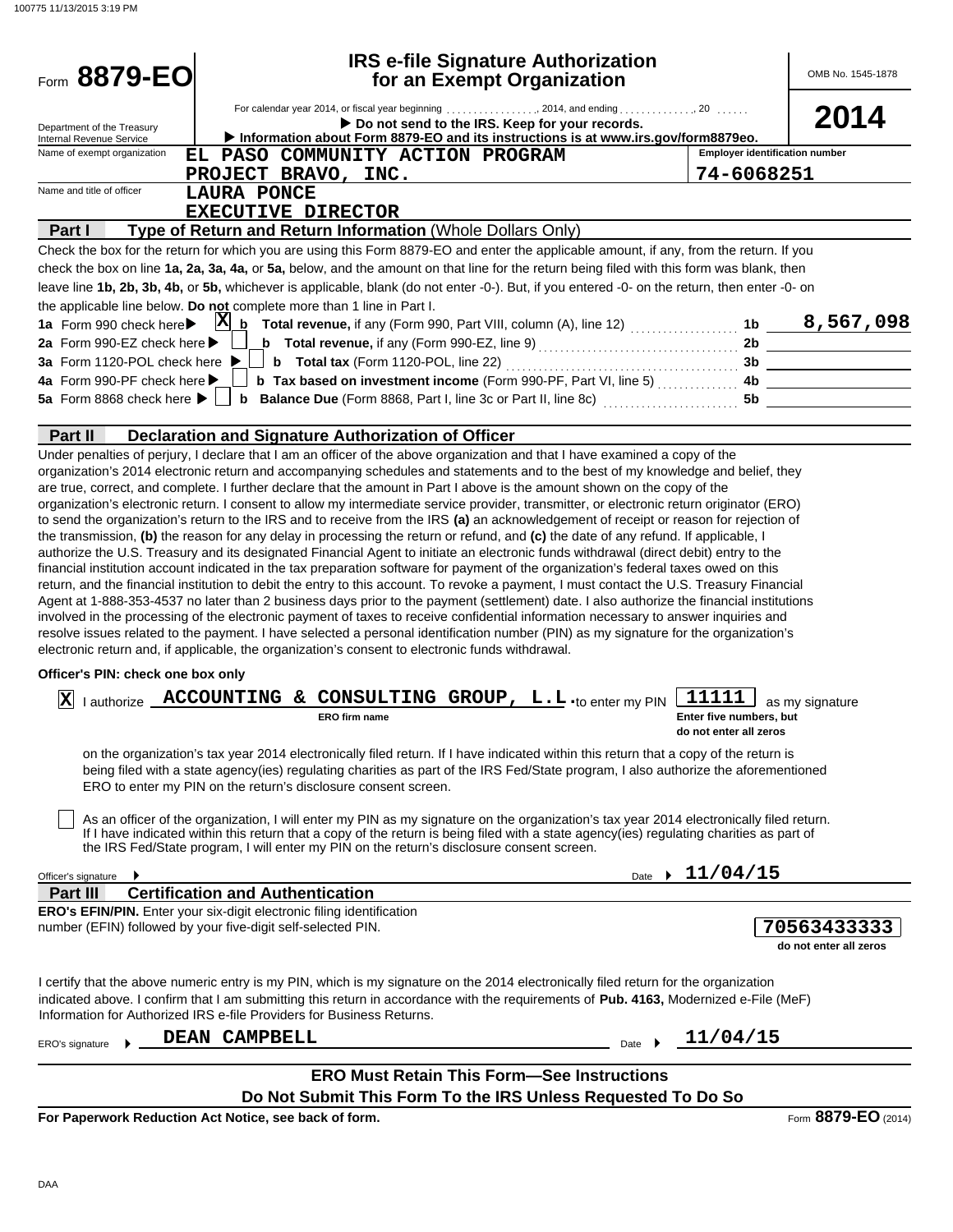100775 11/13/2015 3:19 PM

|                                       | 990                                                    |                                                                                                                   | <b>Return of Organization Exempt From Income Tax</b>                                                                                                                                                                                                                                                                                                                                           |                                                              |                                         | OMB No. 1545-0047                                  |
|---------------------------------------|--------------------------------------------------------|-------------------------------------------------------------------------------------------------------------------|------------------------------------------------------------------------------------------------------------------------------------------------------------------------------------------------------------------------------------------------------------------------------------------------------------------------------------------------------------------------------------------------|--------------------------------------------------------------|-----------------------------------------|----------------------------------------------------|
| Form                                  | Department of the Treasury<br>Internal Revenue Service |                                                                                                                   | Under section 501(c), 527, or 4947(a)(1) of the Internal Revenue Code (except private foundations)<br>Do not enter social security numbers on this form as it may be made public.<br>Information about Form 990 and its instructions is at www.irs.gov/form990.                                                                                                                                |                                                              |                                         | 2014<br><b>Open to Public</b><br><b>Inspection</b> |
|                                       |                                                        | For the 2014 calendar year, or tax year beginning                                                                 | , and ending                                                                                                                                                                                                                                                                                                                                                                                   |                                                              |                                         |                                                    |
|                                       | <b>B</b> Check if applicable:<br>Address change        | C Name of organization                                                                                            | EL PASO COMMUNITY ACTION PROGRAM<br>PROJECT BRAVO, INC.                                                                                                                                                                                                                                                                                                                                        |                                                              |                                         | D Employer identification number                   |
|                                       | Name change                                            | Doing business as                                                                                                 |                                                                                                                                                                                                                                                                                                                                                                                                |                                                              |                                         | 74-6068251                                         |
|                                       | Initial return                                         | Number and street (or P.O. box if mail is not delivered to street address)<br>2000 TEXAS AVE                      |                                                                                                                                                                                                                                                                                                                                                                                                | Room/suite                                                   | E Telephone number                      | 915-562-4100                                       |
|                                       | Final return/                                          | City or town, state or province, country, and ZIP or foreign postal code                                          |                                                                                                                                                                                                                                                                                                                                                                                                |                                                              |                                         |                                                    |
|                                       | terminated                                             | EL PASO                                                                                                           | TX 79901-1919                                                                                                                                                                                                                                                                                                                                                                                  |                                                              | G Gross receipts\$                      | 8,576,226                                          |
|                                       | Amended return                                         | F Name and address of principal officer:                                                                          |                                                                                                                                                                                                                                                                                                                                                                                                |                                                              |                                         | $ \mathbf{X} $                                     |
|                                       | Application pending                                    | <b>LAURA PONCE</b>                                                                                                |                                                                                                                                                                                                                                                                                                                                                                                                | H(a) Is this a group return for subordinates?                |                                         | Yes<br>No                                          |
|                                       |                                                        | <b>2000 TEXAS AVE</b>                                                                                             |                                                                                                                                                                                                                                                                                                                                                                                                | H(b) Are all subordinates included?                          |                                         | No<br>Yes                                          |
|                                       |                                                        | EL PASO                                                                                                           | TX 79901-1919                                                                                                                                                                                                                                                                                                                                                                                  |                                                              |                                         | If "No," attach a list. (see instructions)         |
|                                       | Tax-exempt status:                                     | $ \mathbf{x} $<br>501(c)(3)<br>501(c)<br>WWW.PROJECTBRAVO.ORG                                                     | $\blacktriangleleft$ (insert no.)<br>4947(a)(1) or<br>527                                                                                                                                                                                                                                                                                                                                      |                                                              |                                         |                                                    |
| ĸ                                     | Website: $\blacktriangleright$                         | $ \mathbf{X} $ Corporation<br>Trust<br>Association                                                                | Other $\blacktriangleright$                                                                                                                                                                                                                                                                                                                                                                    | $H(c)$ Group exemption number<br>L Year of formation: $1965$ |                                         | M State of legal domicile: TX                      |
| Part I                                | Form of organization:                                  | <b>Summary</b>                                                                                                    |                                                                                                                                                                                                                                                                                                                                                                                                |                                                              |                                         |                                                    |
| Governance<br><b>Activities &amp;</b> |                                                        | DISADVANTAGED RESIDENTS OF EL PASO COUNTY.<br>3 Number of voting members of the governing body (Part VI, line 1a) | MAXIMIZE RESOURCES FOR AN IMPROVED QUALITY OF LIFE FOR THE ECONOMICALLY<br>2 Check this box $\blacktriangleright$ if the organization discontinued its operations or disposed of more than 25% of its net assets.<br>4 Number of independent voting members of the governing body (Part VI, line 1b) [1] [1] [1] Number of independent voting members of the governing body (Part VI, line 1b) |                                                              | $\mathbf{3}$<br>$\overline{\mathbf{4}}$ | 13<br>$\overline{13}$<br>$\overline{54}$           |
|                                       |                                                        |                                                                                                                   | 5 Total number of individuals employed in calendar year 2014 (Part V, line 2a) [1, [1, [1, [1, [1, [1, [1, [1, [1]]                                                                                                                                                                                                                                                                            |                                                              | $5\phantom{a}$                          | $\overline{11}7$                                   |
|                                       |                                                        | 6 Total number of volunteers (estimate if necessary)                                                              |                                                                                                                                                                                                                                                                                                                                                                                                |                                                              | 6                                       | 0                                                  |
|                                       |                                                        |                                                                                                                   |                                                                                                                                                                                                                                                                                                                                                                                                |                                                              | 7a<br>7b                                | 0                                                  |
|                                       |                                                        |                                                                                                                   |                                                                                                                                                                                                                                                                                                                                                                                                | Prior Year                                                   |                                         | <b>Current Year</b>                                |
|                                       |                                                        |                                                                                                                   |                                                                                                                                                                                                                                                                                                                                                                                                | 10,693,903                                                   |                                         | 8,381,587                                          |
| Revenue                               |                                                        | 9 Program service revenue (Part VIII, line 2g)                                                                    |                                                                                                                                                                                                                                                                                                                                                                                                |                                                              | 201,536                                 | 192,101                                            |
|                                       |                                                        |                                                                                                                   |                                                                                                                                                                                                                                                                                                                                                                                                |                                                              | 43<br>34,667                            | $-1,862$<br>$-4,728$                               |
|                                       |                                                        |                                                                                                                   | 11 Other revenue (Part VIII, column (A), lines 5, 6d, 8c, 9c, 10c, and 11e)<br>12 Total revenue - add lines 8 through 11 (must equal Part VIII, column (A), line 12)                                                                                                                                                                                                                           | 10,930,149                                                   |                                         | 8,567,098                                          |
|                                       |                                                        |                                                                                                                   | 13 Grants and similar amounts paid (Part IX, column (A), lines 1-3)                                                                                                                                                                                                                                                                                                                            |                                                              |                                         | 6, 162, 075                                        |
|                                       |                                                        | 14 Benefits paid to or for members (Part IX, column (A), line 4)                                                  |                                                                                                                                                                                                                                                                                                                                                                                                |                                                              |                                         |                                                    |
|                                       |                                                        |                                                                                                                   | 15 Salaries, other compensation, employee benefits (Part IX, column (A), lines 5-10)                                                                                                                                                                                                                                                                                                           |                                                              | 1,775,200                               | 1,628,382                                          |
|                                       |                                                        |                                                                                                                   | 16a Professional fundraising fees (Part IX, column (A), line 11e)<br><b>h</b> Total fundraising expenses (Part IX, column (D), line 25) <b>C</b>                                                                                                                                                                                                                                               |                                                              |                                         |                                                    |
| Expenses                              |                                                        |                                                                                                                   |                                                                                                                                                                                                                                                                                                                                                                                                |                                                              |                                         |                                                    |
|                                       |                                                        | 17 Other expenses (Part IX, column (A), lines 11a-11d, 11f-24e)                                                   |                                                                                                                                                                                                                                                                                                                                                                                                |                                                              | 9,173,460                               | 733,745                                            |
|                                       |                                                        | 19 Revenue less expenses. Subtract line 18 from line 12                                                           |                                                                                                                                                                                                                                                                                                                                                                                                | $\overline{10,948,660}$                                      | $-18,511$                               | 8,524,202<br>42,896                                |
|                                       |                                                        |                                                                                                                   |                                                                                                                                                                                                                                                                                                                                                                                                | <b>Beginning of Current Year</b>                             |                                         | End of Year                                        |
| et Assets or                          |                                                        | 20 Total assets (Part X, line 16)                                                                                 |                                                                                                                                                                                                                                                                                                                                                                                                |                                                              | 3,769,264                               | 2,184,940                                          |
|                                       |                                                        | 21 Total liabilities (Part X, line 26)                                                                            |                                                                                                                                                                                                                                                                                                                                                                                                |                                                              | 2,733,507                               | 1,104,387                                          |
| Net<br>Fund                           |                                                        | 22 Net assets or fund balances. Subtract line 21 from line 20                                                     |                                                                                                                                                                                                                                                                                                                                                                                                |                                                              | 1,035,757                               | 1,080,553                                          |
|                                       | Part II                                                | <b>Signature Block</b>                                                                                            | Under penalties of perjury, I declare that I have examined this return, including accompanying schedules and statements, and to the best of my knowledge and belief, it is<br>true, correct, and complete. Declaration of preparer (other than officer) is based on all information of which preparer has any knowledge.                                                                       |                                                              |                                         |                                                    |
|                                       |                                                        | Signature of officer                                                                                              |                                                                                                                                                                                                                                                                                                                                                                                                |                                                              |                                         |                                                    |
| Sign                                  |                                                        |                                                                                                                   |                                                                                                                                                                                                                                                                                                                                                                                                |                                                              | Date                                    |                                                    |
| Here                                  |                                                        | <b>LAURA PONCE</b><br>Type or print name and title                                                                |                                                                                                                                                                                                                                                                                                                                                                                                | <b>EXECUTIVE DIRECTOR</b>                                    |                                         |                                                    |
|                                       |                                                        | Print/Type preparer's name                                                                                        | Preparer's signature                                                                                                                                                                                                                                                                                                                                                                           | Date                                                         | Check                                   | <b>PTIN</b><br>if I                                |
| Paid                                  | <b>DEAN CAMPBELL</b>                                   |                                                                                                                   | DEAN CAMPBELL                                                                                                                                                                                                                                                                                                                                                                                  |                                                              | $11/13/15$ self-employed                | P00015077                                          |
| Preparer                              | Firm's name                                            | ACCOUNTING & CONSULTING                                                                                           | GROUP,                                                                                                                                                                                                                                                                                                                                                                                         | L.L.P.                                                       | Firm's EIN ▶                            | 85-0454285                                         |
|                                       | <b>Use Only</b>                                        | 810 E YANDELL DR.                                                                                                 |                                                                                                                                                                                                                                                                                                                                                                                                |                                                              |                                         |                                                    |
|                                       | Firm's address                                         | EL PASO, TX                                                                                                       | 79902                                                                                                                                                                                                                                                                                                                                                                                          |                                                              | Phone no.                               | 915-532-8400                                       |
|                                       |                                                        |                                                                                                                   |                                                                                                                                                                                                                                                                                                                                                                                                |                                                              |                                         | X Yes<br>No                                        |

| Sign        | Signature of officer |                              |  |     |                   |    |    |                                                                                   |        |                           |      |              | Date                     |             |                       |
|-------------|----------------------|------------------------------|--|-----|-------------------|----|----|-----------------------------------------------------------------------------------|--------|---------------------------|------|--------------|--------------------------|-------------|-----------------------|
| <b>Here</b> |                      | <b>LAURA PONCE</b>           |  |     |                   |    |    |                                                                                   |        | <b>EXECUTIVE DIRECTOR</b> |      |              |                          |             |                       |
|             |                      | Type or print name and title |  |     |                   |    |    |                                                                                   |        |                           |      |              |                          |             |                       |
|             |                      | Print/Type preparer's name   |  |     |                   |    |    | Preparer's signature                                                              |        |                           | Date |              | Check                    | <b>PTIN</b> |                       |
| Paid        |                      | DEAN CAMPBELL                |  |     |                   |    |    | DEAN CAMPBELL                                                                     |        |                           |      |              | $11/13/15$ self-employed | P00015077   |                       |
| Preparer    | Firm's name          |                              |  |     | <b>ACCOUNTING</b> |    | &. | CONSULTING                                                                        | GROUP, | L.L.P.                    |      | Firm's $EIN$ |                          | 85-0454285  |                       |
| Use Only    |                      |                              |  | 810 | E                 |    |    | YANDELL DR.                                                                       |        |                           |      |              |                          |             |                       |
|             | Firm's address       |                              |  | EL. | PASO,             | ТX |    | 79902                                                                             |        |                           |      | Phone no.    |                          |             | 915-532-8400          |
|             |                      |                              |  |     |                   |    |    | May the IRS discuss this return with the preparer shown above? (see instructions) |        |                           |      |              |                          | X<br>Yes    | l No                  |
|             |                      |                              |  |     |                   |    |    |                                                                                   |        |                           |      |              |                          |             | $\sum_{n=1}^{\infty}$ |

**For Paperwork Reduction Act Notice, see the separate instructions.**<br><sub>DAA</sub>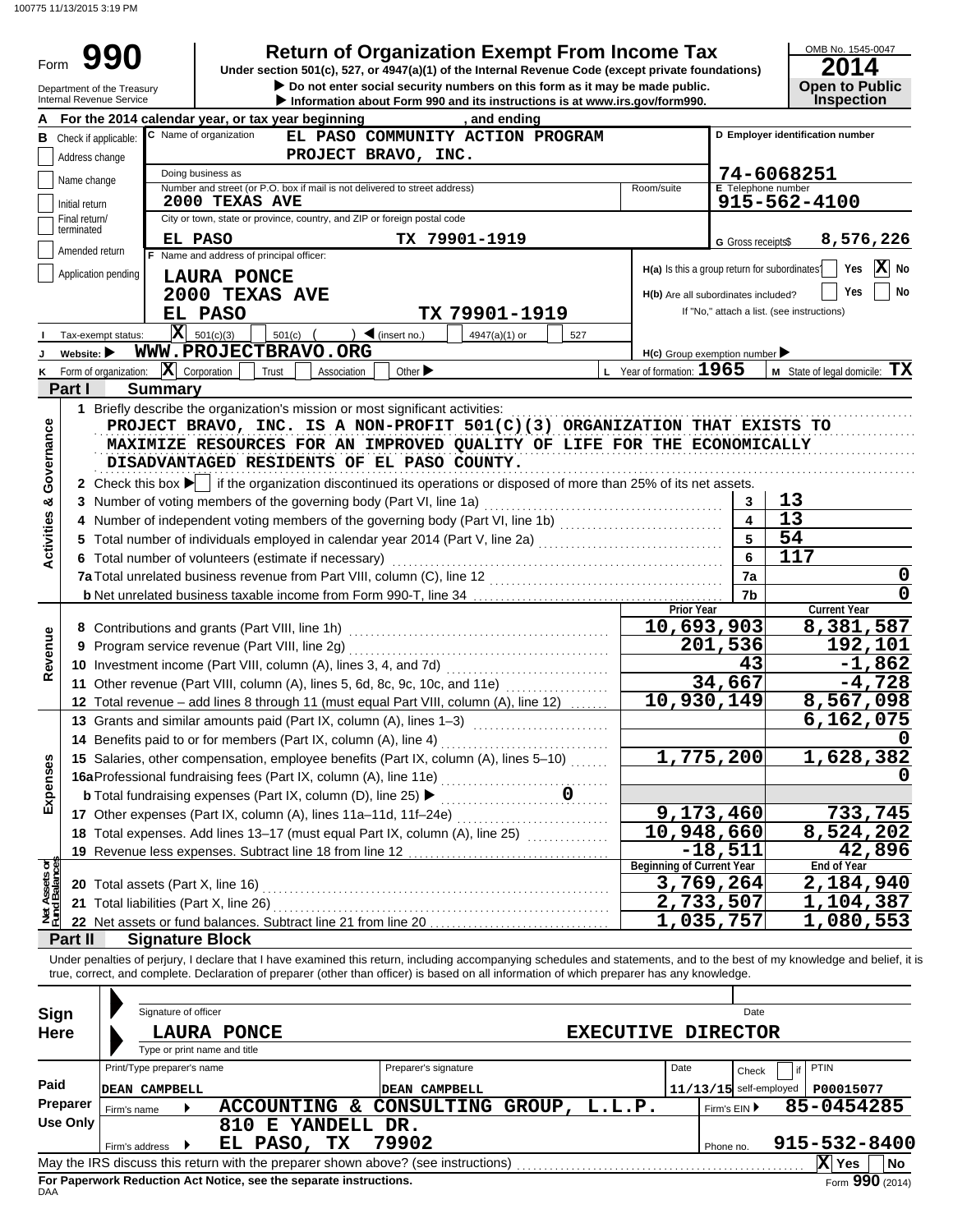100775 11/13/2015 3:19 PM

| Form 990 (2014) EL PASO COMMUNITY ACTION PROGRAM<br>74-6068251                                                                                                                                                                                                                                                                                                                                                                                                                                                                                                                                                                                                                                                                                                                                                                | Page 2                |
|-------------------------------------------------------------------------------------------------------------------------------------------------------------------------------------------------------------------------------------------------------------------------------------------------------------------------------------------------------------------------------------------------------------------------------------------------------------------------------------------------------------------------------------------------------------------------------------------------------------------------------------------------------------------------------------------------------------------------------------------------------------------------------------------------------------------------------|-----------------------|
| <b>Statement of Program Service Accomplishments</b><br>Part III                                                                                                                                                                                                                                                                                                                                                                                                                                                                                                                                                                                                                                                                                                                                                               | $ \mathbf{x} $        |
| 1 Briefly describe the organization's mission:<br>PROJECT BRAVO, INC. IS A NON-PROFIT 501(C)(3) ORGANIZATION THAT EXISTS TO<br>MAXIMIZE RESOURCES FOR AN IMPROVED QUALITY OF LIFE FOR THE ECONOMICALLY<br>DISADVANTAGED RESIDENTS OF EL PASO COUNTY.                                                                                                                                                                                                                                                                                                                                                                                                                                                                                                                                                                          |                       |
| 2 Did the organization undertake any significant program services during the year which were not listed on the<br>prior Form 990 or 990-EZ?                                                                                                                                                                                                                                                                                                                                                                                                                                                                                                                                                                                                                                                                                   | Yes $X$ No            |
| If "Yes," describe these new services on Schedule O.<br>Did the organization cease conducting, or make significant changes in how it conducts, any program<br>services?                                                                                                                                                                                                                                                                                                                                                                                                                                                                                                                                                                                                                                                       | Yes $\overline{X}$ No |
| If "Yes," describe these changes on Schedule O.<br>Describe the organization's program service accomplishments for each of its three largest program services, as measured by<br>expenses. Section 501(c)(3) and 501(c)(4) organizations are required to report the amount of grants and allocations to others,<br>the total expenses, and revenue, if any, for each program service reported.                                                                                                                                                                                                                                                                                                                                                                                                                                |                       |
| 5,920,371 including grants of \$5,189,512 ) (Revenue \$<br>) (Expenses \$<br>4a (Code:<br>PROGRAM PURPOSE:<br>THE COMPREHENSIVE ENERGY ASSISTANCE PROGRAM (CEAP) PROVIDES UTILITY<br>ASSISTANCE, REPAIR OF HVAC UNITS, AND EDUCATION ON REDUCING UTILITY<br>CONSUMPTION TO HOUSEHOLDS LIVING AT OR BELOW 125% OF THE FEDERAL POVERTY<br>LEVEL AND OTHER GUIDELINES PROVIDED BY THE OFFICE OF COMMUNITY AFFAIRS<br>THROUGH THE LOW-INCOME HOME ENERGY ASSISTANCE ACT OF 1981 AS AMENDED (42<br>U.S.C. SEC. 8621 ET SEQ.) AND THE TEXAS DEPARTMENT OF HOUSING AND COMMUNITY<br>AFFAIRS THROUGH THE TEXAS ADMINISTRATIVE CODE. PRIORITY IS GIVEN TO<br>HOUSEHOLDS WITH PEOPLE OVER AGE 65, PERSONS WITH DISABILITIES, CHILDREN<br>UNDER AGE 5, AND HIGH CONSUMPTION OF UTILITIES.                                                | 5,581,576             |
| 972, 563<br>972, 563 including grants of \$<br>) (Revenue \$<br>4b (Code:<br>) (Expenses \$<br>PROGRAM PURPOSE:<br>THE LOW INCOME HOME ENERGY ASSISTANCE PROGRAM (LIHEAP) PROVIDES<br>WEATHERIZATION SERVICES AND EDUCATION ON REDUCING ENERGY CONSUMPTION TO<br>LOW-INCOME HOUSEHOLDS LIVING AT OR BELOW 125% OF THE FEDERAL POVERTY LEVEL<br>WITH THE GOAL OF REDUCING ENERGY CONSUMPTION WITHIN FIVE YEARS EQUAL TO THE<br>COST OF THE WEATHERIZATION MEASURES IMPLEMENTED. HOMES ARE ASSESSED PER<br>GUIDELINES PROVIDED BY THE U.S. DEPARTMENT OF ENERGY (DOE) AND THE TEXAS<br>DEPARTMENT OF HOUSING AND COMMUNITY AFFAIRS THROUGH THE TEXAS<br>ADMINISTRATIVE CODE. PRIORITY IS GIVEN TO HOUSEHOLDS WITH PEOPLE OVER AGE<br>65, PERSONS WITH DISABILITIES, CHILDREN UNDER AGE 5, AND HIGH CONSUMPTION<br>OF UTILITIES. | 972, 563              |
| 4c (Code:<br><b>PROGRAM PURPOSE:</b><br>THE COMMUNITY SERVICES BLOCK GRANT (CSBG) PROVIDES FUNDING FOR ACTIVITIES<br>THAT REDUCE POVERTY, REVITALIZE COMMUNITIES, EMPOWER LOW-INCOME FAMILIES,<br>AND ALLOW INDIVIDUALS TO BECOME FULLY SELF-SUFFICIENT. THE FOLLOWING<br>SERVICES ARE PROVIDED USING CSBG FUNDS: GED INSTRUCTION & SCHOLARSHIPS<br>FOR TESTING, 36 AFFORDABLE HOUSING UNITS, INTENSIVE CASE MANAGEMENT FOR<br>INDIVIDUALS WANTING TO TRANSITION OUT OF POVERTY, HVAC REPAIR, HOUSING<br>COUNSELING, PATIENT ASSISTANCE TO ACCESS FREE OR LOW-COST MEDICAL SERVICES,<br>UTILITY ASSISTANCE, WEATHERIZATION SERVICES, & INFORMATION & REFERRAL TO<br>COMMUNITY RESOURCES. PROGRAM GUIDANCE IS PROVIDED BY THE OFFICE OF<br>COMMUNITY AFFAIRS AND THE TEXAS DEPT. OF HOUSING & COMMUNITY AFFAIRS.               |                       |
| 4d Other program services (Describe in Schedule O.)<br>including grants of\$<br>(Expenses \$<br>) (Revenue \$                                                                                                                                                                                                                                                                                                                                                                                                                                                                                                                                                                                                                                                                                                                 |                       |
| 7,731,784<br>4e Total program service expenses >                                                                                                                                                                                                                                                                                                                                                                                                                                                                                                                                                                                                                                                                                                                                                                              |                       |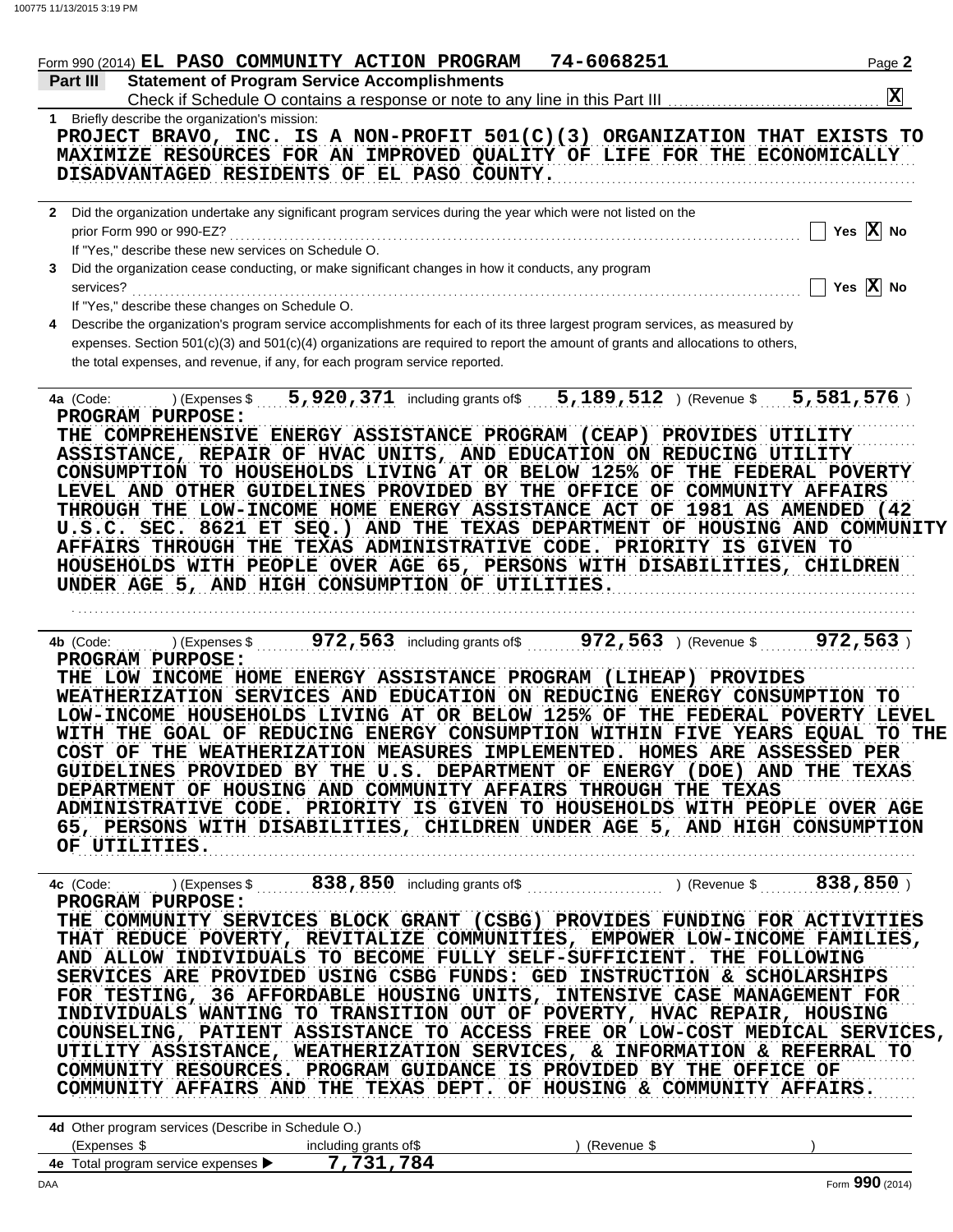### Form 990 (2014) **EL PASO COMMUNITY ACTION PROGRAM** 74-6068251 Page 3

**Part IV Checklist of Required Schedules**

|     |                                                                                                                                                                                                          |                 |             | Yes No      |
|-----|----------------------------------------------------------------------------------------------------------------------------------------------------------------------------------------------------------|-----------------|-------------|-------------|
| 1   | Is the organization described in section 501(c)(3) or 4947(a)(1) (other than a private foundation)? If "Yes,"                                                                                            |                 |             |             |
|     | complete Schedule A                                                                                                                                                                                      | 1               | X           |             |
| 2   | Is the organization required to complete Schedule B, Schedule of Contributors (see instructions)?                                                                                                        | $\mathbf{2}$    | $\mathbf X$ |             |
| 3   | Did the organization engage in direct or indirect political campaign activities on behalf of or in opposition to                                                                                         |                 |             |             |
|     | candidates for public office? If "Yes," complete Schedule C, Part I                                                                                                                                      | 3               |             | X           |
| 4   | Section 501(c)(3) organizations. Did the organization engage in lobbying activities, or have a section 501(h)                                                                                            |                 |             |             |
|     | election in effect during the tax year? If "Yes," complete Schedule C, Part II                                                                                                                           | 4               |             | X           |
| 5   | Is the organization a section $501(c)(4)$ , $501(c)(5)$ , or $501(c)(6)$ organization that receives membership dues,                                                                                     |                 |             |             |
|     | assessments, or similar amounts as defined in Revenue Procedure 98-19? If "Yes," complete Schedule C,                                                                                                    |                 |             |             |
|     | Part III                                                                                                                                                                                                 | 5               |             | X           |
| 6   | Did the organization maintain any donor advised funds or any similar funds or accounts for which donors                                                                                                  |                 |             |             |
|     | have the right to provide advice on the distribution or investment of amounts in such funds or accounts? If                                                                                              |                 |             |             |
|     | "Yes," complete Schedule D, Part I                                                                                                                                                                       | 6               |             | X           |
| 7   | Did the organization receive or hold a conservation easement, including easements to preserve open space,                                                                                                |                 |             |             |
|     | the environment, historic land areas, or historic structures? If "Yes," complete Schedule D, Part II                                                                                                     | $\overline{7}$  |             | X           |
| 8   | Did the organization maintain collections of works of art, historical treasures, or other similar assets? If "Yes,"                                                                                      |                 |             |             |
|     | complete Schedule D, Part III                                                                                                                                                                            | 8               |             | X           |
| 9   | Did the organization report an amount in Part X, line 21, for escrow or custodial account liability; serve as a                                                                                          |                 |             |             |
|     | custodian for amounts not listed in Part X; or provide credit counseling, debt management, credit repair, or                                                                                             |                 |             |             |
|     | debt negotiation services? If "Yes," complete Schedule D, Part IV                                                                                                                                        | 9               |             | X           |
| 10  | Did the organization, directly or through a related organization, hold assets in temporarily restricted                                                                                                  |                 |             |             |
|     | endowments, permanent endowments, or quasi-endowments? If "Yes," complete Schedule D, Part V                                                                                                             | 10              |             | x           |
| 11  | If the organization's answer to any of the following questions is "Yes," then complete Schedule D, Parts VI,                                                                                             |                 |             |             |
|     | VII, VIII, IX, or X as applicable.                                                                                                                                                                       |                 |             |             |
| a   | Did the organization report an amount for land, buildings, and equipment in Part X, line 10? If "Yes,"                                                                                                   |                 |             |             |
|     | complete Schedule D, Part VI                                                                                                                                                                             | 11a             | X           |             |
| b   | Did the organization report an amount for investments—other securities in Part X, line 12 that is 5% or more                                                                                             |                 |             |             |
|     | of its total assets reported in Part X, line 16? If "Yes," complete Schedule D, Part VII                                                                                                                 | 11b             |             | X           |
| c   | Did the organization report an amount for investments—program related in Part X, line 13 that is 5% or more<br>of its total assets reported in Part X, line 16? If "Yes," complete Schedule D, Part VIII | 11c             |             | x           |
|     | Did the organization report an amount for other assets in Part X, line 15 that is 5% or more of its total assets                                                                                         |                 |             |             |
| d   | reported in Part X, line 16? If "Yes," complete Schedule D, Part IX                                                                                                                                      | 11d             |             | X           |
| е   | Did the organization report an amount for other liabilities in Part X, line 25? If "Yes," complete Schedule D, Part X                                                                                    | 11e             |             | $\mathbf X$ |
| f   | Did the organization's separate or consolidated financial statements for the tax year include a footnote that addresses                                                                                  |                 |             |             |
|     | the organization's liability for uncertain tax positions under FIN 48 (ASC 740)? If "Yes," complete Schedule D, Part X                                                                                   | 11f             | X           |             |
|     | 12a Did the organization obtain separate, independent audited financial statements for the tax year? If "Yes," complete                                                                                  |                 |             |             |
|     | Schedule D, Parts XI and XII                                                                                                                                                                             | 12a             | X           |             |
|     | b Was the organization included in consolidated, independent audited financial statements for the tax year? If "Yes," and if                                                                             |                 |             |             |
|     |                                                                                                                                                                                                          | 12b             |             | X           |
| 13  |                                                                                                                                                                                                          | 13              |             | $\mathbf x$ |
| 14a | Did the organization maintain an office, employees, or agents outside of the United States?                                                                                                              | 14a             |             | X           |
| b   | Did the organization have aggregate revenues or expenses of more than \$10,000 from grantmaking,                                                                                                         |                 |             |             |
|     | fundraising, business, investment, and program service activities outside the United States, or aggregate                                                                                                |                 |             |             |
|     | foreign investments valued at \$100,000 or more? If "Yes," complete Schedule F, Parts I and IV                                                                                                           | 14b             |             | X           |
| 15  | Did the organization report on Part IX, column (A), line 3, more than \$5,000 of grants or other assistance to or                                                                                        |                 |             |             |
|     | for any foreign organization? If "Yes," complete Schedule F, Parts II and IV                                                                                                                             | 15              |             | X           |
| 16  | Did the organization report on Part IX, column (A), line 3, more than \$5,000 of aggregate grants or other                                                                                               |                 |             |             |
|     | assistance to or for foreign individuals? If "Yes," complete Schedule F, Parts III and IV                                                                                                                | 16              |             | X           |
| 17  | Did the organization report a total of more than \$15,000 of expenses for professional fundraising services on                                                                                           |                 |             |             |
|     |                                                                                                                                                                                                          | 17              |             | X           |
| 18  | Did the organization report more than \$15,000 total of fundraising event gross income and contributions on                                                                                              |                 |             |             |
|     | Part VIII, lines 1c and 8a? If "Yes," complete Schedule G, Part II                                                                                                                                       | 18              |             | X           |
| 19  | Did the organization report more than \$15,000 of gross income from gaming activities on Part VIII, line 9a?                                                                                             |                 |             |             |
|     | If "Yes," complete Schedule G, Part III                                                                                                                                                                  | 19              |             | X           |
|     |                                                                                                                                                                                                          | 20a             |             | X           |
|     |                                                                                                                                                                                                          | 20 <sub>b</sub> |             |             |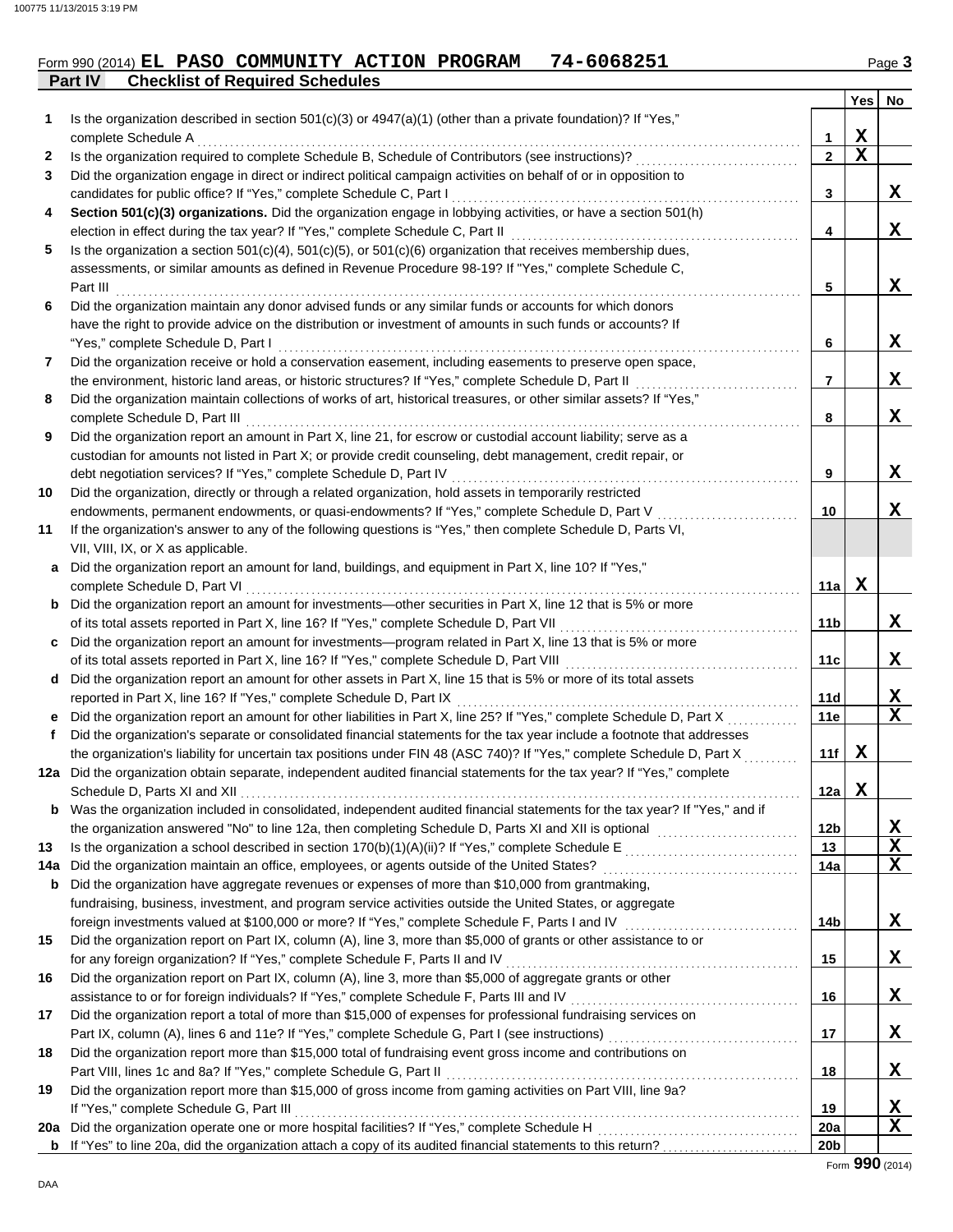|  | Form 990 (2014) EL PASO COMMUNITY ACTION PROGRAM           |  | 74-6068251 | Page 4 |
|--|------------------------------------------------------------|--|------------|--------|
|  | <b>Part IV Checklist of Required Schedules (continued)</b> |  |            |        |

|     |                                                                                                                                                                                                                          |                 | Yes | No          |
|-----|--------------------------------------------------------------------------------------------------------------------------------------------------------------------------------------------------------------------------|-----------------|-----|-------------|
| 21  | Did the organization report more than \$5,000 of grants or other assistance to any domestic organization or                                                                                                              |                 |     |             |
|     | domestic government on Part IX, column (A), line 1? If "Yes," complete Schedule I, Parts I and II                                                                                                                        | 21              |     | X           |
| 22  | Did the organization report more than \$5,000 of grants or other assistance to or for domestic individuals on                                                                                                            |                 |     |             |
|     | Part IX, column (A), line 2? If "Yes," complete Schedule I, Parts I and III                                                                                                                                              | 22              | X   |             |
| 23  | Did the organization answer "Yes" to Part VII, Section A, line 3, 4, or 5 about compensation of the                                                                                                                      |                 |     |             |
|     | organization's current and former officers, directors, trustees, key employees, and highest compensated                                                                                                                  |                 |     |             |
|     | employees? If "Yes," complete Schedule J                                                                                                                                                                                 | 23              |     | X           |
|     | 24a Did the organization have a tax-exempt bond issue with an outstanding principal amount of more than                                                                                                                  |                 |     |             |
|     | \$100,000 as of the last day of the year, that was issued after December 31, 2002? If "Yes," answer lines 24b                                                                                                            |                 |     |             |
|     | through 24d and complete Schedule K. If "No," go to line 25a                                                                                                                                                             | 24a             |     | X           |
| b   | Did the organization invest any proceeds of tax-exempt bonds beyond a temporary period exception?                                                                                                                        | 24b             |     |             |
|     | Did the organization maintain an escrow account other than a refunding escrow at any time during the year                                                                                                                |                 |     |             |
|     | to defease any tax-exempt bonds?                                                                                                                                                                                         | 24c             |     |             |
| d   | Did the organization act as an "on behalf of" issuer for bonds outstanding at any time during the year?                                                                                                                  | 24d             |     |             |
|     | 25a Section 501(c)(3), 501(c)(4), and 501(c)(29) organizations. Did the organization engage in an excess benefit                                                                                                         |                 |     | X           |
|     | transaction with a disqualified person during the year? If "Yes," complete Schedule L, Part I                                                                                                                            | 25a             |     |             |
|     | <b>b</b> Is the organization aware that it engaged in an excess benefit transaction with a disqualified person in a prior                                                                                                |                 |     |             |
|     | year, and that the transaction has not been reported on any of the organization's prior Forms 990 or 990-EZ?                                                                                                             |                 |     | X           |
| 26  | If "Yes," complete Schedule L, Part I<br>Did the organization report any amount on Part X, line 5, 6, or 22 for receivables from or payables to any                                                                      | 25b             |     |             |
|     | current or former officers, directors, trustees, key employees, highest compensated employees, or                                                                                                                        |                 |     |             |
|     | disqualified persons? If "Yes," complete Schedule L, Part II                                                                                                                                                             | 26              |     | X           |
| 27  | Did the organization provide a grant or other assistance to an officer, director, trustee, key employee,                                                                                                                 |                 |     |             |
|     | substantial contributor or employee thereof, a grant selection committee member, or to a 35% controlled                                                                                                                  |                 |     |             |
|     | entity or family member of any of these persons? If "Yes," complete Schedule L, Part III                                                                                                                                 | 27              |     | X           |
| 28  | Was the organization a party to a business transaction with one of the following parties (see Schedule L,                                                                                                                |                 |     |             |
|     | Part IV instructions for applicable filing thresholds, conditions, and exceptions):                                                                                                                                      |                 |     |             |
| а   | A current or former officer, director, trustee, or key employee? If "Yes," complete Schedule L, Part IV                                                                                                                  | 28a             |     | x           |
| b   | A family member of a current or former officer, director, trustee, or key employee? If "Yes," complete                                                                                                                   |                 |     |             |
|     | Schedule L, Part IV                                                                                                                                                                                                      | 28b             |     | x           |
| c   | An entity of which a current or former officer, director, trustee, or key employee (or a family member thereof)                                                                                                          |                 |     |             |
|     | was an officer, director, trustee, or direct or indirect owner? If "Yes," complete Schedule L, Part IV                                                                                                                   | 28c             |     | X           |
| 29  | Did the organization receive more than \$25,000 in non-cash contributions? If "Yes," complete Schedule M                                                                                                                 | 29              |     | $\mathbf x$ |
| 30  | Did the organization receive contributions of art, historical treasures, or other similar assets, or qualified                                                                                                           |                 |     |             |
|     | conservation contributions? If "Yes," complete Schedule M                                                                                                                                                                | 30              |     | X           |
| 31  | Did the organization liquidate, terminate, or dissolve and cease operations? If "Yes," complete Schedule N,                                                                                                              |                 |     |             |
|     | Part I                                                                                                                                                                                                                   | 31              |     | Χ           |
| 32  | Did the organization sell, exchange, dispose of, or transfer more than 25% of its net assets? If "Yes,"                                                                                                                  |                 |     |             |
|     | complete Schedule N, Part II                                                                                                                                                                                             | 32              |     | X           |
| 33  | Did the organization own 100% of an entity disregarded as separate from the organization under Regulations                                                                                                               |                 |     |             |
|     | sections 301.7701-2 and 301.7701-3? If "Yes," complete Schedule R, Part I                                                                                                                                                | 33              |     | X           |
| 34  | Was the organization related to any tax-exempt or taxable entity? If "Yes," complete Schedule R, Parts II, III,                                                                                                          |                 |     |             |
|     | or IV, and Part V, line 1                                                                                                                                                                                                | 34              |     | X           |
| 35a |                                                                                                                                                                                                                          | 35a             |     | $\mathbf X$ |
| b   | If "Yes" to line 35a, did the organization receive any payment from or engage in any transaction with a                                                                                                                  |                 |     |             |
|     |                                                                                                                                                                                                                          | 35 <sub>b</sub> |     |             |
| 36  | Section 501(c)(3) organizations. Did the organization make any transfers to an exempt non-charitable                                                                                                                     |                 |     |             |
|     | related organization? If "Yes," complete Schedule R, Part V, line 2                                                                                                                                                      | 36              |     | x           |
| 37  | Did the organization conduct more than 5% of its activities through an entity that is not a related organization<br>and that is treated as a partnership for federal income tax purposes? If "Yes," complete Schedule R, |                 |     |             |
|     | Part VI                                                                                                                                                                                                                  | 37              |     | x           |
| 38  | Did the organization complete Schedule O and provide explanations in Schedule O for Part VI, lines 11b and                                                                                                               |                 |     |             |
|     |                                                                                                                                                                                                                          | 38              | x   |             |
|     |                                                                                                                                                                                                                          |                 |     |             |

Form **990** (2014)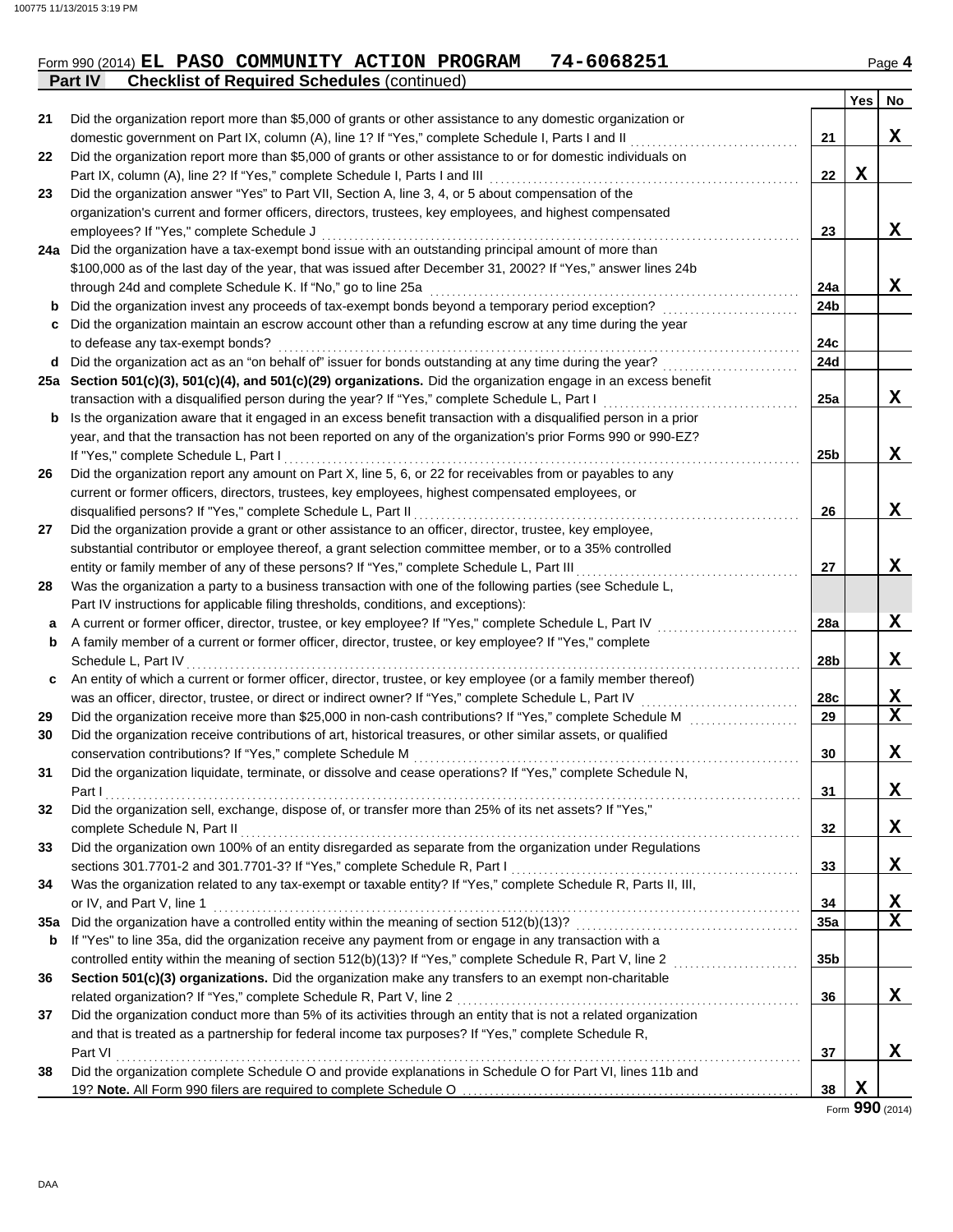|     | Form 990 (2014) EL PASO COMMUNITY ACTION PROGRAM<br>74-6068251                                                                     |                 |                |                 |                 | Page 5                  |
|-----|------------------------------------------------------------------------------------------------------------------------------------|-----------------|----------------|-----------------|-----------------|-------------------------|
|     | <b>Statements Regarding Other IRS Filings and Tax Compliance</b><br>Part V                                                         |                 |                |                 |                 |                         |
|     | Check if Schedule O contains a response or note to any line in this Part V                                                         |                 |                |                 |                 |                         |
|     |                                                                                                                                    |                 |                |                 | Yes No          |                         |
| 1a  | Enter the number reported in Box 3 of Form 1096. Enter -0- if not applicable                                                       | 1a              | 12             |                 |                 |                         |
| b   | Enter the number of Forms W-2G included in line 1a. Enter -0- if not applicable                                                    | 1 <sub>b</sub>  | $\overline{0}$ |                 |                 |                         |
| c   | Did the organization comply with backup withholding rules for reportable payments to vendors and                                   |                 |                |                 |                 |                         |
|     | reportable gaming (gambling) winnings to prize winners?                                                                            |                 |                | 1 <sub>c</sub>  | X               |                         |
|     | 2a Enter the number of employees reported on Form W-3, Transmittal of Wage and Tax                                                 |                 |                |                 |                 |                         |
|     | Statements, filed for the calendar year ending with or within the year covered by this return                                      | 2a              | 54             |                 |                 |                         |
| b   | If at least one is reported on line 2a, did the organization file all required federal employment tax returns?                     |                 |                | 2b              | $\mathbf X$     |                         |
|     | Note. If the sum of lines 1a and 2a is greater than 250, you may be required to e-file (see instructions)                          |                 |                |                 |                 |                         |
| За  | Did the organization have unrelated business gross income of \$1,000 or more during the year?                                      |                 |                | 3a              |                 | X                       |
| b   | If "Yes," has it filed a Form 990-T for this year? If "No" to line 3b, provide an explanation in Schedule O                        |                 |                | 3 <sub>b</sub>  |                 |                         |
| 4a  | At any time during the calendar year, did the organization have an interest in, or a signature or other authority                  |                 |                |                 |                 |                         |
|     | over, a financial account in a foreign country (such as a bank account, securities account, or other financial                     |                 |                |                 |                 | X                       |
|     | account)?<br>If "Yes," enter the name of the foreign country: ▶                                                                    |                 |                | 4a              |                 |                         |
| b   | See instructions for filing requirements for FinCEN Form 114, Report of Foreign Bank and Financial Accounts                        |                 |                |                 |                 |                         |
|     | (FBAR).                                                                                                                            |                 |                |                 |                 |                         |
| 5a  | Was the organization a party to a prohibited tax shelter transaction at any time during the tax year?                              |                 |                | 5a              |                 | X                       |
| b   | Did any taxable party notify the organization that it was or is a party to a prohibited tax shelter transaction?                   |                 |                | 5 <sub>b</sub>  |                 | $\mathbf x$             |
| c   | If "Yes" to line 5a or 5b, did the organization file Form 8886-T?                                                                  |                 |                | 5 <sub>c</sub>  |                 |                         |
| 6a  | Does the organization have annual gross receipts that are normally greater than \$100,000, and did the                             |                 |                |                 |                 |                         |
|     | organization solicit any contributions that were not tax deductible as charitable contributions?                                   |                 |                | 6a              |                 | X                       |
| b   | If "Yes," did the organization include with every solicitation an express statement that such contributions or                     |                 |                |                 |                 |                         |
|     | gifts were not tax deductible?                                                                                                     |                 |                | 6b              |                 |                         |
| 7   | Organizations that may receive deductible contributions under section 170(c).                                                      |                 |                |                 |                 |                         |
| a   | Did the organization receive a payment in excess of \$75 made partly as a contribution and partly for goods                        |                 |                |                 |                 |                         |
|     | and services provided to the payor?                                                                                                |                 |                | 7a              |                 | X                       |
| b   | If "Yes," did the organization notify the donor of the value of the goods or services provided?                                    |                 |                | 7b              |                 |                         |
| c   | Did the organization sell, exchange, or otherwise dispose of tangible personal property for which it was                           |                 |                |                 |                 |                         |
|     | required to file Form 8282?                                                                                                        |                 |                | 7c              |                 | x                       |
| d   |                                                                                                                                    | 7d              |                |                 |                 |                         |
| е   | Did the organization receive any funds, directly or indirectly, to pay premiums on a personal benefit contract?                    |                 |                | 7e              |                 | X                       |
|     | Did the organization, during the year, pay premiums, directly or indirectly, on a personal benefit contract?                       |                 |                | 7f              |                 | X                       |
|     | If the organization received a contribution of qualified intellectual property, did the organization file Form 8899 as required?   |                 |                | 7g              |                 | $\mathbf X$             |
|     | If the organization received a contribution of cars, boats, airplanes, or other vehicles, did the organization file a Form 1098-C? |                 |                | 7 <sub>h</sub>  |                 | $\overline{\mathbf{x}}$ |
| 8   | Sponsoring organizations maintaining donor advised funds. Did a donor advised fund maintained by the                               |                 |                |                 |                 |                         |
|     | sponsoring organization have excess business holdings at any time during the year?                                                 |                 |                | 8               |                 |                         |
| 9   | Sponsoring organizations maintaining donor advised funds.                                                                          |                 |                |                 |                 |                         |
| a   | Did the sponsoring organization make any taxable distributions under section 4966?                                                 |                 |                | 9a              |                 |                         |
| b   | Did the sponsoring organization make a distribution to a donor, donor advisor, or related person?                                  |                 |                | 9b              |                 |                         |
| 10  | Section 501(c)(7) organizations. Enter:                                                                                            |                 |                |                 |                 |                         |
| а   | Initiation fees and capital contributions included on Part VIII, line 12                                                           | 10a             |                |                 |                 |                         |
| b   | Gross receipts, included on Form 990, Part VIII, line 12, for public use of club facilities                                        | 10 <sub>b</sub> |                |                 |                 |                         |
| 11  | Section 501(c)(12) organizations. Enter:                                                                                           |                 |                |                 |                 |                         |
| а   | Gross income from members or shareholders                                                                                          | 11a             |                |                 |                 |                         |
| b   | Gross income from other sources (Do not net amounts due or paid to other sources                                                   |                 |                |                 |                 |                         |
|     | against amounts due or received from them.)                                                                                        | 11 <sub>b</sub> |                |                 |                 |                         |
| 12a | Section 4947(a)(1) non-exempt charitable trusts. Is the organization filing Form 990 in lieu of Form 1041?                         |                 |                | 12a             |                 |                         |
| b   | If "Yes," enter the amount of tax-exempt interest received or accrued during the year [                                            | 12 <sub>b</sub> |                |                 |                 |                         |
| 13  | Section 501(c)(29) qualified nonprofit health insurance issuers.                                                                   |                 |                |                 |                 |                         |
| a   | Is the organization licensed to issue qualified health plans in more than one state?                                               |                 |                | 13a             |                 |                         |
|     | Note. See the instructions for additional information the organization must report on Schedule O.                                  |                 |                |                 |                 |                         |
| b   | Enter the amount of reserves the organization is required to maintain by the states in which                                       |                 |                |                 |                 |                         |
|     | the organization is licensed to issue qualified health plans                                                                       | 13 <sub>b</sub> |                |                 |                 |                         |
| c   | Enter the amount of reserves on hand                                                                                               | 13c             |                |                 |                 |                         |
| 14a | Did the organization receive any payments for indoor tanning services during the tax year?                                         |                 |                | 14a             |                 | $\mathbf X$             |
| b   | If "Yes," has it filed a Form 720 to report these payments? If "No," provide an explanation in Schedule O                          |                 |                | 14 <sub>b</sub> | Form 990 (2014) |                         |
| DAA |                                                                                                                                    |                 |                |                 |                 |                         |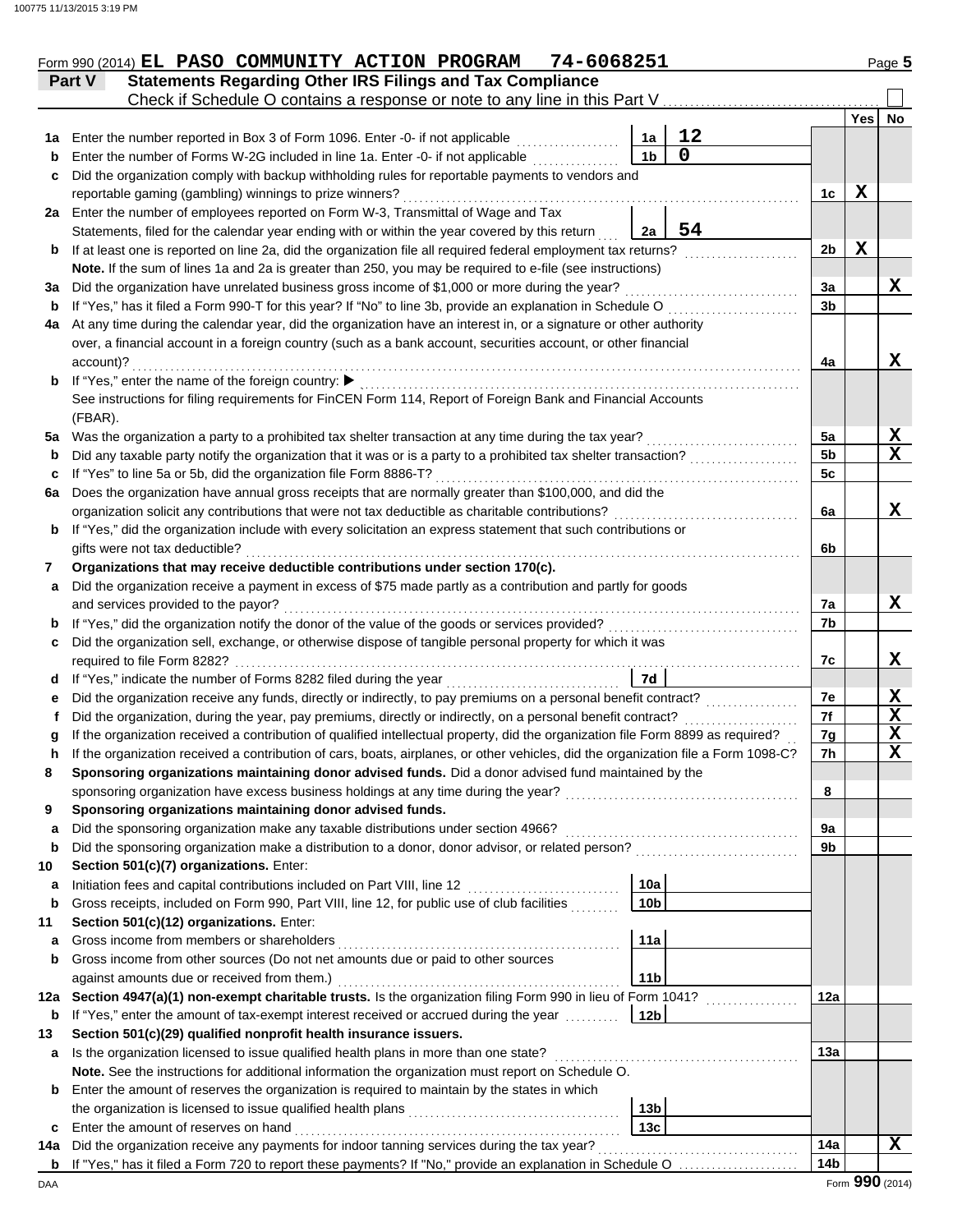| 74-6068251<br>Form 990 (2014) EL PASO COMMUNITY ACTION PROGRAM                                                            | Page 6 |
|---------------------------------------------------------------------------------------------------------------------------|--------|
| Governance, Management, and Disclosure For each "Yes" response to lines 2 through 7b below, and for a "No"<br>Part VI     |        |
| response to line 8a, 8b, or 10b below, describe the circumstances, processes, or changes in Schedule O. See instructions. |        |
|                                                                                                                           |        |

|     |                                                                                                                                     |    |    |                 | Yes | No          |
|-----|-------------------------------------------------------------------------------------------------------------------------------------|----|----|-----------------|-----|-------------|
| 1a  | Enter the number of voting members of the governing body at the end of the tax year                                                 | 1a | 13 |                 |     |             |
|     | If there are material differences in voting rights among members of the governing body, or                                          |    |    |                 |     |             |
|     | if the governing body delegated broad authority to an executive committee or similar                                                |    |    |                 |     |             |
|     | committee, explain in Schedule O.                                                                                                   |    |    |                 |     |             |
| b   | Enter the number of voting members included in line 1a, above, who are independent                                                  | 1b | 13 |                 |     |             |
| 2   | Did any officer, director, trustee, or key employee have a family relationship or a business relationship with                      |    |    |                 |     |             |
|     | any other officer, director, trustee, or key employee?                                                                              |    |    | 2               |     | X           |
| 3   | Did the organization delegate control over management duties customarily performed by or under the direct                           |    |    |                 |     |             |
|     | supervision of officers, directors, or trustees, or key employees to a management company or other person?                          |    |    | 3               |     | X           |
| 4   | Did the organization make any significant changes to its governing documents since the prior Form 990 was filed?                    |    |    | 4               |     | $\mathbf X$ |
| 5   | Did the organization become aware during the year of a significant diversion of the organization's assets?                          |    |    | 5               |     | X           |
| 6   | Did the organization have members or stockholders?                                                                                  |    |    | 6               |     | $\mathbf X$ |
| 7a  | Did the organization have members, stockholders, or other persons who had the power to elect or appoint                             |    |    |                 |     |             |
|     | one or more members of the governing body?                                                                                          |    |    | 7a              |     | x           |
| b   | Are any governance decisions of the organization reserved to (or subject to approval by) members,                                   |    |    |                 |     |             |
|     | stockholders, or persons other than the governing body?                                                                             |    |    | 7b              |     | x           |
| 8   | Did the organization contemporaneously document the meetings held or written actions undertaken during the year by the following:   |    |    |                 |     |             |
| a   | The governing body?                                                                                                                 |    |    | 8a              | X   |             |
| b   | Each committee with authority to act on behalf of the governing body?                                                               |    |    | 8b              | X   |             |
| 9   | Is there any officer, director, trustee, or key employee listed in Part VII, Section A, who cannot be reached at                    |    |    |                 |     |             |
|     | the organization's mailing address? If "Yes," provide the names and addresses in Schedule O                                         |    |    | 9               |     | X           |
|     | Section B. Policies (This Section B requests information about policies not required by the Internal Revenue Code.                  |    |    |                 |     |             |
|     |                                                                                                                                     |    |    |                 | Yes | No.         |
| 10a | Did the organization have local chapters, branches, or affiliates?                                                                  |    |    | 10a             | X   |             |
| b   | If "Yes," did the organization have written policies and procedures governing the activities of such chapters,                      |    |    |                 |     |             |
|     | affiliates, and branches to ensure their operations are consistent with the organization's exempt purposes?                         |    |    | 10b             | X   |             |
| 11a | Has the organization provided a complete copy of this Form 990 to all members of its governing body before filing the form?         |    |    | 11a             | X   |             |
| b   | Describe in Schedule O the process, if any, used by the organization to review this Form 990.                                       |    |    |                 |     |             |
| 12a | Did the organization have a written conflict of interest policy? If "No," go to line 13                                             |    |    | 12a             | X   |             |
| b   | Were officers, directors, or trustees, and key employees required to disclose annually interests that could give rise to conflicts? |    |    | 12 <sub>b</sub> | X   |             |
| c   | Did the organization regularly and consistently monitor and enforce compliance with the policy? If "Yes,"                           |    |    |                 |     |             |
|     | describe in Schedule O how this was done                                                                                            |    |    | 12 <sub>c</sub> | X   |             |
| 13  | Did the organization have a written whistleblower policy?                                                                           |    |    | 13              | X   |             |
| 14  | Did the organization have a written document retention and destruction policy?                                                      |    |    | 14              | X   |             |
| 15  | Did the process for determining compensation of the following persons include a review and approval by                              |    |    |                 |     |             |
|     | independent persons, comparability data, and contemporaneous substantiation of the deliberation and decision?                       |    |    |                 |     |             |
|     | The organization's CEO, Executive Director, or top management official                                                              |    |    | 15a             | Х   |             |
| b   | Other officers or key employees of the organization                                                                                 |    |    | 15 <sub>b</sub> | X   |             |
|     | If "Yes" to line 15a or 15b, describe the process in Schedule O (see instructions).                                                 |    |    |                 |     |             |
| 16а | Did the organization invest in, contribute assets to, or participate in a joint venture or similar arrangement                      |    |    |                 |     |             |
|     | with a taxable entity during the year?                                                                                              |    |    | 16a             |     | x           |
| b   | If "Yes," did the organization follow a written policy or procedure requiring the organization to evaluate its                      |    |    |                 |     |             |
|     | participation in joint venture arrangements under applicable federal tax law, and take steps to safeguard the                       |    |    |                 |     |             |
|     |                                                                                                                                     |    |    | 16b             |     |             |
|     | <b>Section C. Disclosure</b>                                                                                                        |    |    |                 |     |             |
| 17  | List the states with which a copy of this Form 990 is required to be filed $\triangleright$ TX                                      |    |    |                 |     |             |
| 18  | Section 6104 requires an organization to make its Forms 1023 (or 1024 if applicable), 990, and 990-T (Section 501(c)(3)s only)      |    |    |                 |     |             |
|     | available for public inspection. Indicate how you made these available. Check all that apply.                                       |    |    |                 |     |             |
|     | Own website $ \mathbf{X} $ Another's website $ \mathbf{X} $ Upon request<br>    Other (explain in Schedule O)                       |    |    |                 |     |             |
| 19  | Describe in Schedule O whether (and if so, how) the organization made its governing documents, conflict of interest policy, and     |    |    |                 |     |             |
|     | financial statements available to the public during the tax year.                                                                   |    |    |                 |     |             |

|  |  |  |  | 20 State the name, address, and telephone number of the person who possesses the organization's books and records: |  |
|--|--|--|--|--------------------------------------------------------------------------------------------------------------------|--|
|--|--|--|--|--------------------------------------------------------------------------------------------------------------------|--|

### **MARTIN DOMINGUEZ - CFO 2000 TEXAS AVE**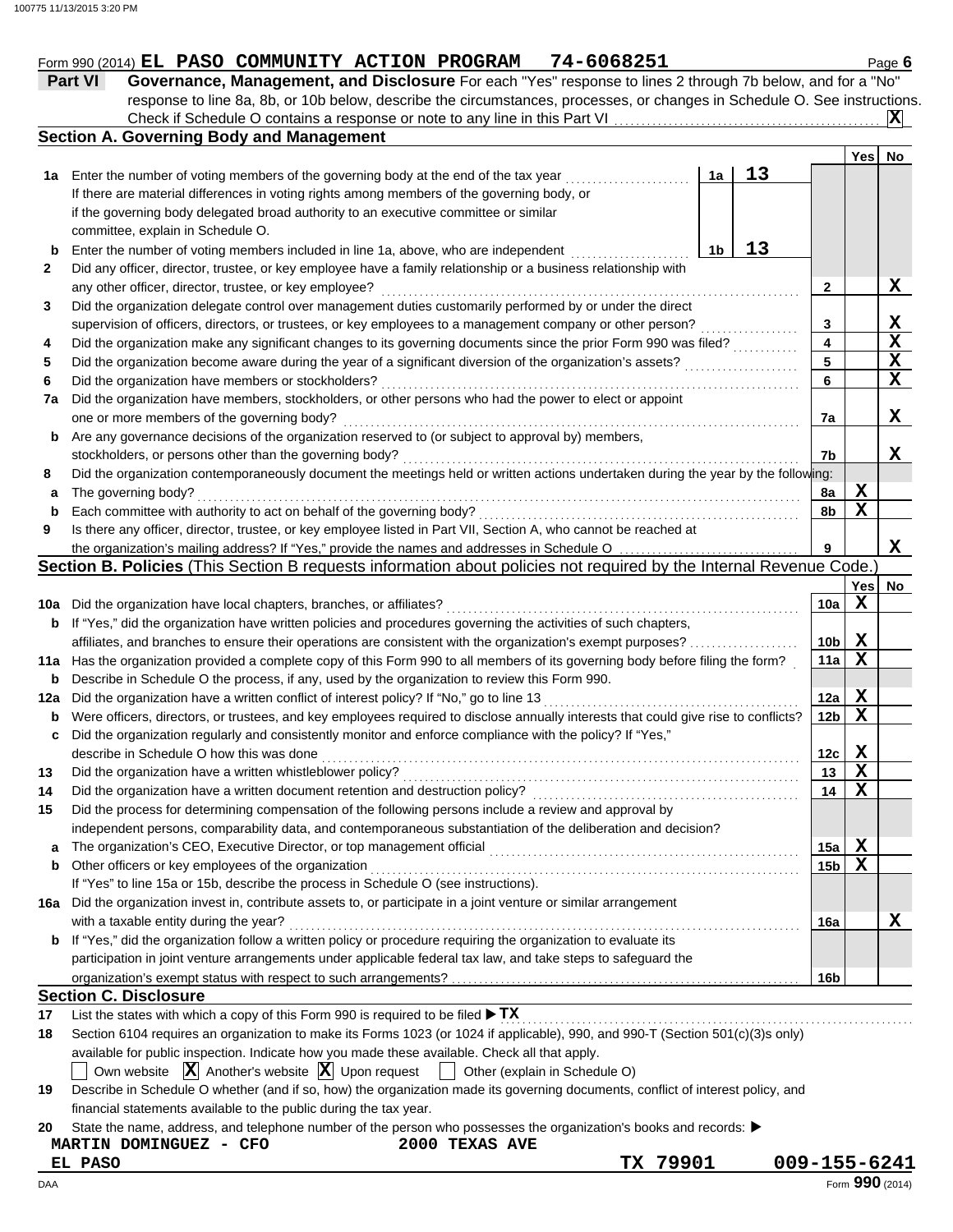#### Form 990 (2014) **EL PASO COMMUNITY ACTION PROGRAM** 74-6068251 Page 7 COMMUNITY ACTION

| <b>Part VII</b> | Compensation of Officers, Directors, Trustees, Key Employees, Highest Compensated Employees, and |  |  |
|-----------------|--------------------------------------------------------------------------------------------------|--|--|
|                 | <b>Independent Contractors</b>                                                                   |  |  |
|                 |                                                                                                  |  |  |

Check if Schedule O contains a response or note to any line in this Part VII

**Section A. Officers, Directors, Trustees, Key Employees, and Highest Compensated Employees**

**1a** Complete this table for all persons required to be listed. Report compensation for the calendar year ending with or within the organization's tax year.

■ List all of the organization's **current** officers, directors, trustees (whether individuals or organizations), regardless of amount of compensation. Enter -0- in columns (D), (E), and (F) if no compensation was paid.

● List all of the organization's **current** key employees, if any. See instructions for definition of "key employee."

 $\bullet$  List the organization's five **current** highest compensated employees (other than an officer, director, trustee, or key employee)<br>a received reportable compensation (Box 5 of Form  $M-2$  and/or Box 7 of Form 1000-MISC)

who received reportable compensation (Box 5 of Form W-2 and/or Box 7 of Form 1099-MISC) of more than \$100,000 from the organization and any related organizations.

• List all of the organization's **former** officers, key employees, and highest compensated employees who received more than<br>00,000 of reportable compensation from the erganization and any related erganizations. \$100,000 of reportable compensation from the organization and any related organizations.

• List all of the organization's **former directors or trustees** that received, in the capacity as a former director or trustee of the organization, more than \$10,000 of reportable compensation from the organization and any related organizations. List persons in the following order: individual trustees or directors; institutional trustees; officers; key employees; highest compensated employees; and former such persons.

Check this box if neither the organization nor any related organization compensated any current officer, director, or trustee.

| (A)<br>Name and Title                            | (B)<br>Average<br>hours per<br>week<br>(list any<br>hours for<br>related<br>organizations |                                   |                      | Officer     | (C)<br>Position | (do not check more than one<br>box, unless person is both an<br>officer and a director/trustee) | Former | (D)<br>Reportable<br>compensation<br>from<br>the<br>organization<br>(W-2/1099-MISC) | (E)<br>Reportable<br>compensation from<br>related<br>organizations<br>(W-2/1099-MISC) | (F)<br>Estimated<br>amount of<br>other<br>compensation<br>from the<br>organization<br>and related |
|--------------------------------------------------|-------------------------------------------------------------------------------------------|-----------------------------------|----------------------|-------------|-----------------|-------------------------------------------------------------------------------------------------|--------|-------------------------------------------------------------------------------------|---------------------------------------------------------------------------------------|---------------------------------------------------------------------------------------------------|
|                                                  | below dotted<br>line)                                                                     | Individual trustee<br>or director | nstitutional trustee |             | Key employee    | Highest compensated<br>employee                                                                 |        |                                                                                     |                                                                                       | organizations                                                                                     |
| (1) LAURA PONCE                                  | 40.00                                                                                     |                                   |                      |             |                 |                                                                                                 |        |                                                                                     |                                                                                       |                                                                                                   |
| <b>EXECUTIVE DIRECTOR</b>                        | 0.00                                                                                      | $\mathbf x$                       |                      | $\mathbf x$ |                 |                                                                                                 |        | 84,386                                                                              | 0                                                                                     | 0                                                                                                 |
| (2) MARTIN DOMINGUEZ                             |                                                                                           |                                   |                      |             |                 |                                                                                                 |        |                                                                                     |                                                                                       |                                                                                                   |
|                                                  | 40.00                                                                                     |                                   |                      |             |                 |                                                                                                 |        |                                                                                     |                                                                                       |                                                                                                   |
| <b>CFO</b>                                       | 0.00                                                                                      | X                                 |                      | $\mathbf x$ |                 |                                                                                                 |        | 69,826                                                                              | 0                                                                                     | $\mathbf 0$                                                                                       |
| (3) ROMAN VELASQUEZ                              |                                                                                           |                                   |                      |             |                 |                                                                                                 |        |                                                                                     |                                                                                       |                                                                                                   |
| <b>BOARD CHAIR</b>                               | 1.00<br>0.00                                                                              | $\mathbf X$                       |                      | $\mathbf x$ |                 |                                                                                                 |        | 0                                                                                   | 0                                                                                     | 0                                                                                                 |
| (4) BERNADETTE SEGURA                            |                                                                                           |                                   |                      |             |                 |                                                                                                 |        |                                                                                     |                                                                                       |                                                                                                   |
|                                                  | 1.00                                                                                      |                                   |                      |             |                 |                                                                                                 |        |                                                                                     |                                                                                       |                                                                                                   |
| <b>BOARD VICE CHAIR</b>                          | 0.00                                                                                      | $\mathbf X$                       |                      | $\mathbf x$ |                 |                                                                                                 |        | 0                                                                                   | 0                                                                                     | $\mathbf 0$                                                                                       |
| (5) ENEDINA "NINA"                               | <b>SERNA</b>                                                                              |                                   |                      |             |                 |                                                                                                 |        |                                                                                     |                                                                                       |                                                                                                   |
|                                                  | 1.00                                                                                      |                                   |                      |             |                 |                                                                                                 |        |                                                                                     |                                                                                       | $\mathbf 0$                                                                                       |
| <b>BOARD SECRETARY</b><br>(6) FERNANDO FERNANDEZ | 0.00                                                                                      | $\mathbf x$                       |                      | $\mathbf x$ |                 |                                                                                                 |        | 0                                                                                   | 0                                                                                     |                                                                                                   |
|                                                  | 1.00                                                                                      |                                   |                      |             |                 |                                                                                                 |        |                                                                                     |                                                                                       |                                                                                                   |
| <b>TREASURER</b>                                 | 0.00                                                                                      | X                                 |                      | $\mathbf x$ |                 |                                                                                                 |        | 0                                                                                   | 0                                                                                     | $\mathbf 0$                                                                                       |
| (7) DR. CANDACE OTO                              |                                                                                           |                                   |                      |             |                 |                                                                                                 |        |                                                                                     |                                                                                       |                                                                                                   |
|                                                  | 1.00                                                                                      |                                   |                      |             |                 |                                                                                                 |        |                                                                                     |                                                                                       |                                                                                                   |
| <b>BOARD MEMBER</b>                              | 0.00                                                                                      | $\mathbf X$                       |                      |             |                 |                                                                                                 |        | 0                                                                                   | 0                                                                                     | $\mathbf 0$                                                                                       |
| (8) LAURA CHRISTOPHERSON                         |                                                                                           |                                   |                      |             |                 |                                                                                                 |        |                                                                                     |                                                                                       |                                                                                                   |
| <b>BOARD MEMBER</b>                              | 1.00<br>0.00                                                                              | $\mathbf X$                       |                      |             |                 |                                                                                                 |        | 0                                                                                   | 0                                                                                     | 0                                                                                                 |
| (9) ROBERT CARILLO,                              | JR.                                                                                       |                                   |                      |             |                 |                                                                                                 |        |                                                                                     |                                                                                       |                                                                                                   |
|                                                  | 1.00                                                                                      |                                   |                      |             |                 |                                                                                                 |        |                                                                                     |                                                                                       |                                                                                                   |
| <b>BOARD MEMBER</b>                              | 0.00                                                                                      | X                                 |                      |             |                 |                                                                                                 |        | 0                                                                                   | 0                                                                                     | $\mathbf 0$                                                                                       |
| (10) CORRINE CHACON                              |                                                                                           |                                   |                      |             |                 |                                                                                                 |        |                                                                                     |                                                                                       |                                                                                                   |
|                                                  | 1.00                                                                                      |                                   |                      |             |                 |                                                                                                 |        |                                                                                     |                                                                                       |                                                                                                   |
| <b>BOARD MEMBER</b>                              | 0.00                                                                                      | $\mathbf X$                       |                      |             |                 |                                                                                                 |        | 0                                                                                   | $\mathbf 0$                                                                           | $\mathbf 0$                                                                                       |
| (11) ELKE CUMMING                                | 1.00                                                                                      |                                   |                      |             |                 |                                                                                                 |        |                                                                                     |                                                                                       |                                                                                                   |
| <b>BOARD MEMBER</b>                              | 0.00                                                                                      | $\mathbf X$                       |                      |             |                 |                                                                                                 |        | 0                                                                                   | 0                                                                                     | $\mathbf 0$                                                                                       |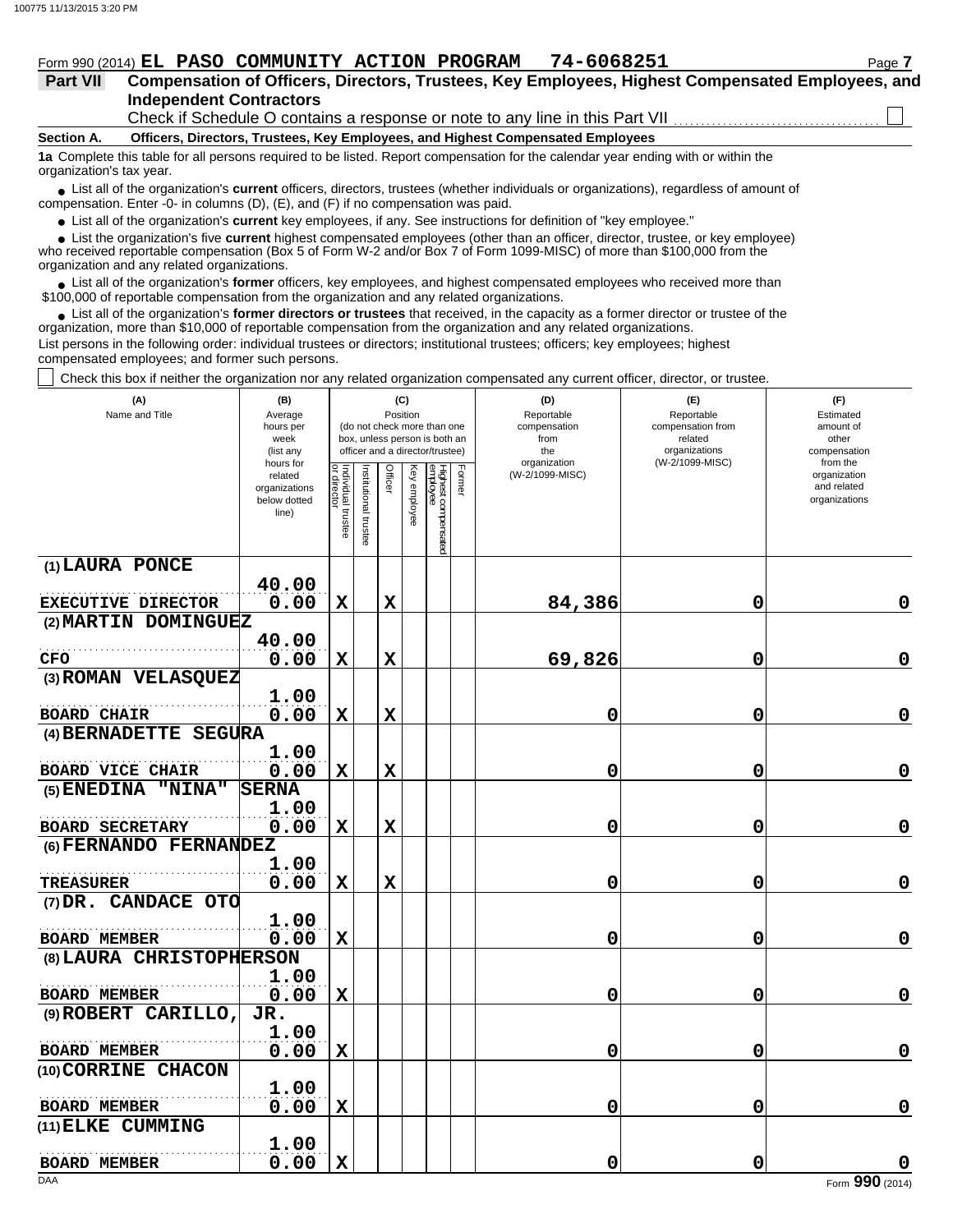| Form 990 (2014) EL PASO COMMUNITY ACTION PROGRAM                                                                                                                                                                                                            |                                                               |                                   |                       |                                                                                                                    |              |                                 |      | 74-6068251                                                                                             |                                                                                       |                                                                    | Page 8              |
|-------------------------------------------------------------------------------------------------------------------------------------------------------------------------------------------------------------------------------------------------------------|---------------------------------------------------------------|-----------------------------------|-----------------------|--------------------------------------------------------------------------------------------------------------------|--------------|---------------------------------|------|--------------------------------------------------------------------------------------------------------|---------------------------------------------------------------------------------------|--------------------------------------------------------------------|---------------------|
| <b>Part VII</b>                                                                                                                                                                                                                                             |                                                               |                                   |                       |                                                                                                                    |              |                                 |      | Section A. Officers, Directors, Trustees, Key Employees, and Highest Compensated Employees (continued) |                                                                                       |                                                                    |                     |
| (A)<br>Name and title                                                                                                                                                                                                                                       | (B)<br>Average<br>hours per<br>week<br>(list any<br>hours for |                                   |                       | (C)<br>Position<br>(do not check more than one<br>box, unless person is both an<br>officer and a director/trustee) |              |                                 |      | (D)<br>Reportable<br>compensation<br>from<br>the<br>organization                                       | (E)<br>Reportable<br>compensation from<br>related<br>organizations<br>(W-2/1099-MISC) | (F)<br>Estimated<br>amount of<br>other<br>compensation<br>from the |                     |
|                                                                                                                                                                                                                                                             | related<br>organizations<br>below dotted<br>line)             | Individual trustee<br>or director | Institutional trustee | Officer                                                                                                            | Key employee | Highest compensatec<br>employee | Form | (W-2/1099-MISC)                                                                                        |                                                                                       | organization<br>and related<br>organizations                       |                     |
| (12) EDWARD BECK                                                                                                                                                                                                                                            |                                                               |                                   |                       |                                                                                                                    |              |                                 |      |                                                                                                        |                                                                                       |                                                                    |                     |
| <b>BOARD MEMBER</b>                                                                                                                                                                                                                                         | 1.00<br>0.00                                                  | $\mathbf x$                       |                       |                                                                                                                    |              |                                 |      | 0                                                                                                      | 0                                                                                     |                                                                    | 0                   |
| (13) RUSSELL BOOTH                                                                                                                                                                                                                                          |                                                               |                                   |                       |                                                                                                                    |              |                                 |      |                                                                                                        |                                                                                       |                                                                    |                     |
|                                                                                                                                                                                                                                                             | 1.00                                                          |                                   |                       |                                                                                                                    |              |                                 |      |                                                                                                        |                                                                                       |                                                                    |                     |
| <b>BOARD MEMBER</b><br>(14) MAGGIE RODRIGUEZ                                                                                                                                                                                                                | 0.00                                                          | $\mathbf x$                       |                       |                                                                                                                    |              |                                 |      | 0                                                                                                      | 0                                                                                     |                                                                    | $\mathbf 0$         |
|                                                                                                                                                                                                                                                             | 1.00                                                          |                                   |                       |                                                                                                                    |              |                                 |      |                                                                                                        |                                                                                       |                                                                    |                     |
| <b>BOARD MEMBER</b>                                                                                                                                                                                                                                         | 0.00                                                          | $\mathbf X$                       |                       |                                                                                                                    |              |                                 |      | 0                                                                                                      | 0                                                                                     |                                                                    | $\mathbf 0$         |
| (15) STEPHANIE ACOSTA                                                                                                                                                                                                                                       | 1.00                                                          |                                   |                       |                                                                                                                    |              |                                 |      |                                                                                                        |                                                                                       |                                                                    |                     |
| <b>BOARD MEMBER</b>                                                                                                                                                                                                                                         | 0.00                                                          | $\mathbf x$                       |                       |                                                                                                                    |              |                                 |      | 0                                                                                                      | 0                                                                                     |                                                                    | $\mathbf 0$         |
| (16)                                                                                                                                                                                                                                                        |                                                               |                                   |                       |                                                                                                                    |              |                                 |      |                                                                                                        |                                                                                       |                                                                    |                     |
|                                                                                                                                                                                                                                                             |                                                               |                                   |                       |                                                                                                                    |              |                                 |      |                                                                                                        |                                                                                       |                                                                    |                     |
| (17)                                                                                                                                                                                                                                                        |                                                               |                                   |                       |                                                                                                                    |              |                                 |      |                                                                                                        |                                                                                       |                                                                    |                     |
|                                                                                                                                                                                                                                                             |                                                               |                                   |                       |                                                                                                                    |              |                                 |      |                                                                                                        |                                                                                       |                                                                    |                     |
| (18)                                                                                                                                                                                                                                                        |                                                               |                                   |                       |                                                                                                                    |              |                                 |      |                                                                                                        |                                                                                       |                                                                    |                     |
|                                                                                                                                                                                                                                                             |                                                               |                                   |                       |                                                                                                                    |              |                                 |      |                                                                                                        |                                                                                       |                                                                    |                     |
| (19)                                                                                                                                                                                                                                                        |                                                               |                                   |                       |                                                                                                                    |              |                                 |      |                                                                                                        |                                                                                       |                                                                    |                     |
|                                                                                                                                                                                                                                                             |                                                               |                                   |                       |                                                                                                                    |              |                                 |      |                                                                                                        |                                                                                       |                                                                    |                     |
| 1b Sub-total and the state of the state of the state of the state of the state of the state of the state of the                                                                                                                                             |                                                               |                                   |                       |                                                                                                                    |              |                                 |      | 154,212                                                                                                |                                                                                       |                                                                    |                     |
| c Total from continuation sheets to Part VII, Section A                                                                                                                                                                                                     |                                                               |                                   |                       |                                                                                                                    |              |                                 |      |                                                                                                        |                                                                                       |                                                                    |                     |
| Total number of individuals (including but not limited to those listed above) who received more than \$100,000 of<br>$\mathbf{2}$<br>reportable compensation from the organization $\bigtriangledown$                                                       |                                                               |                                   |                       |                                                                                                                    |              |                                 |      | 154,212                                                                                                |                                                                                       |                                                                    |                     |
| Did the organization list any former officer, director, or trustee, key employee, or highest compensated<br>3<br>employee on line 1a? If "Yes," complete Schedule J for such individual                                                                     |                                                               |                                   |                       |                                                                                                                    |              |                                 |      |                                                                                                        |                                                                                       | 3                                                                  | No<br>Yes<br>X      |
| For any individual listed on line 1a, is the sum of reportable compensation and other compensation from the<br>4<br>organization and related organizations greater than \$150,000? If "Yes," complete Schedule J for such<br>individual                     |                                                               |                                   |                       |                                                                                                                    |              |                                 |      |                                                                                                        |                                                                                       | 4                                                                  | X                   |
| Did any person listed on line 1a receive or accrue compensation from any unrelated organization or individual<br>5                                                                                                                                          |                                                               |                                   |                       |                                                                                                                    |              |                                 |      |                                                                                                        |                                                                                       |                                                                    | X                   |
| <b>Section B. Independent Contractors</b>                                                                                                                                                                                                                   |                                                               |                                   |                       |                                                                                                                    |              |                                 |      |                                                                                                        |                                                                                       | 5                                                                  |                     |
| Complete this table for your five highest compensated independent contractors that received more than \$100,000 of<br>1<br>compensation from the organization. Report compensation for the calendar year ending with or within the organization's tax year. |                                                               |                                   |                       |                                                                                                                    |              |                                 |      |                                                                                                        |                                                                                       |                                                                    |                     |
|                                                                                                                                                                                                                                                             | (A)<br>Name and business address                              |                                   |                       |                                                                                                                    |              |                                 |      |                                                                                                        | (B)<br>Description of services                                                        |                                                                    | (C)<br>Compensation |
| THE ELECTRIC COMPANY<br>EL PASO                                                                                                                                                                                                                             |                                                               |                                   |                       | TX 79960                                                                                                           |              | 100 N                           |      | <b>STANTON</b><br>UTILITY ASSISTA                                                                      |                                                                                       |                                                                    | 5,050,468           |
| HIGH RIDGE CONSTRUCION INC                                                                                                                                                                                                                                  |                                                               |                                   |                       |                                                                                                                    |              |                                 |      | 10498 DYER ST                                                                                          |                                                                                       |                                                                    |                     |
| EL PASO<br>TAX GAS SERVICE                                                                                                                                                                                                                                  |                                                               |                                   |                       | TX 79924                                                                                                           | 4600         |                                 |      | <b>WEATHERIZATION</b><br>POLLARD AVE                                                                   |                                                                                       |                                                                    | 2,057,402           |
| EL PASO                                                                                                                                                                                                                                                     |                                                               |                                   |                       | TX 79930                                                                                                           |              |                                 |      | UTILITY ASSISTA                                                                                        |                                                                                       |                                                                    | 246,229             |
| HEALTH CARE SERVICE CORPORATION<br><b>DALLAS</b>                                                                                                                                                                                                            |                                                               |                                   |                       | TX 75373                                                                                                           |              |                                 |      | PO BOX 7311428<br>HEALTH INSURANC                                                                      |                                                                                       |                                                                    |                     |
|                                                                                                                                                                                                                                                             |                                                               |                                   |                       |                                                                                                                    |              |                                 |      |                                                                                                        |                                                                                       |                                                                    | 211,826             |
|                                                                                                                                                                                                                                                             |                                                               |                                   |                       |                                                                                                                    |              |                                 |      |                                                                                                        |                                                                                       |                                                                    |                     |
| Total number of independent contractors (including but not limited to those listed above) who<br>$\mathbf{2}$<br>received more than \$100,000 of compensation from the organization ▶                                                                       |                                                               |                                   |                       |                                                                                                                    |              |                                 |      |                                                                                                        | 4                                                                                     |                                                                    |                     |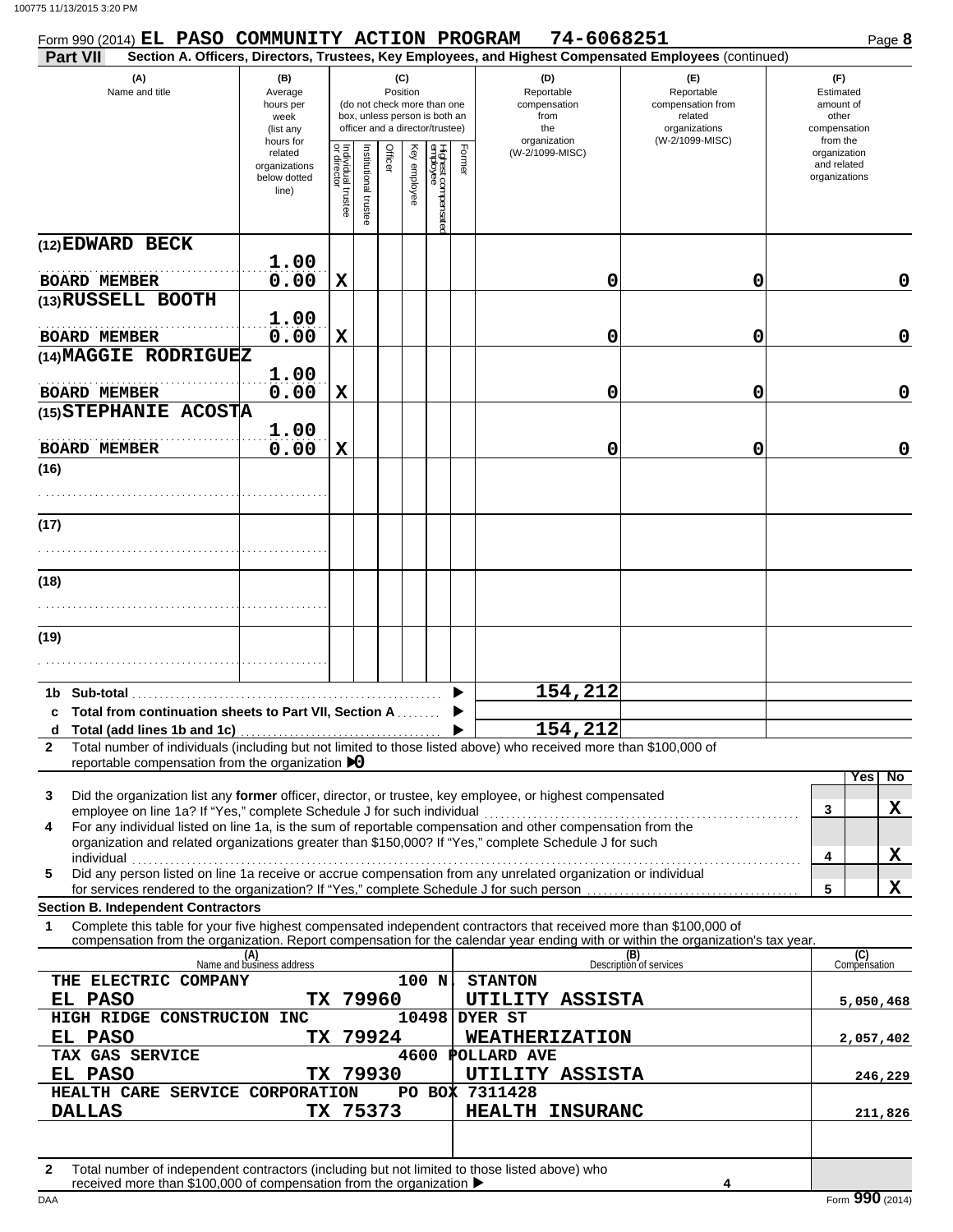|                                                             | Check if Schedule O contains a response or note to any line in this Part VIII |                       | (A)<br>Total revenue | (B)<br>Related or<br>exempt<br>function | (C)<br>Unrelated<br>business<br>revenue | (D)<br>Revenue<br>excluded from tax<br>under sections |
|-------------------------------------------------------------|-------------------------------------------------------------------------------|-----------------------|----------------------|-----------------------------------------|-----------------------------------------|-------------------------------------------------------|
|                                                             | 1a Federated campaigns<br>1a                                                  |                       |                      | revenue                                 |                                         | 512-514                                               |
|                                                             | <b>b</b> Membership dues<br>1b                                                |                       |                      |                                         |                                         |                                                       |
|                                                             | c Fundraising events<br>1 <sub>c</sub>                                        | 8,700                 |                      |                                         |                                         |                                                       |
|                                                             | d Related organizations<br>1 <sub>d</sub>                                     |                       |                      |                                         |                                         |                                                       |
|                                                             | <b>e</b> Government grants (contributions)<br>1e                              | 8,231,869             |                      |                                         |                                         |                                                       |
|                                                             | f All other contributions, gifts, grants,                                     |                       |                      |                                         |                                         |                                                       |
|                                                             | and similar amounts not included above<br>1 <sub>f</sub>                      | 141,018               |                      |                                         |                                         |                                                       |
|                                                             | g Noncash contributions included in lines 1a-1f: \$                           | 17,400                |                      |                                         |                                         |                                                       |
|                                                             | h Total. Add lines 1a-1f                                                      | $\blacktriangleright$ | 8,381,587            |                                         |                                         |                                                       |
|                                                             |                                                                               | <b>Busn. Code</b>     |                      |                                         |                                         |                                                       |
| 2a                                                          | LEASE INCOME                                                                  | 531110                | 192,101              | 192,101                                 |                                         |                                                       |
|                                                             |                                                                               |                       |                      |                                         |                                         |                                                       |
|                                                             |                                                                               |                       |                      |                                         |                                         |                                                       |
|                                                             |                                                                               |                       |                      |                                         |                                         |                                                       |
| <b>Program Service Revenue Contributions, Gifts, Grants</b> |                                                                               |                       |                      |                                         |                                         |                                                       |
|                                                             | f All other program service revenue                                           |                       |                      |                                         |                                         |                                                       |
|                                                             |                                                                               | ▶                     | 192,101              |                                         |                                         |                                                       |
| 3                                                           | Investment income (including dividends, interest,                             |                       |                      |                                         |                                         |                                                       |
|                                                             | and other similar amounts)                                                    |                       | 38                   |                                         |                                         | 38                                                    |
| 4                                                           | Income from investment of tax-exempt bond proceed                             |                       |                      |                                         |                                         |                                                       |
| 5                                                           |                                                                               |                       |                      |                                         |                                         |                                                       |
|                                                             | (i) Real                                                                      | (ii) Personal         |                      |                                         |                                         |                                                       |
|                                                             | 6a Gross rents                                                                |                       |                      |                                         |                                         |                                                       |
| b                                                           | Less: rental exps.                                                            |                       |                      |                                         |                                         |                                                       |
| c                                                           | Rental inc. or (loss)                                                         |                       |                      |                                         |                                         |                                                       |
| d                                                           | Net rental income or (loss)                                                   |                       |                      |                                         |                                         |                                                       |
|                                                             | <b>7a</b> Gross amount from<br>(i) Securities                                 | (ii) Other            |                      |                                         |                                         |                                                       |
|                                                             | sales of assets<br>other than inventor                                        | 2,000                 |                      |                                         |                                         |                                                       |
|                                                             | <b>b</b> Less: cost or other                                                  |                       |                      |                                         |                                         |                                                       |
|                                                             | basis & sales exps.                                                           | 3,900                 |                      |                                         |                                         |                                                       |
|                                                             | c Gain or (loss)                                                              | $-1,900$              |                      |                                         |                                         |                                                       |
|                                                             |                                                                               |                       | $-1,900$             | $-1,900$                                |                                         |                                                       |
| ิั                                                          | 8a Gross income from fundraising events                                       |                       |                      |                                         |                                         |                                                       |
|                                                             | 8,700<br>(not including \$                                                    |                       |                      |                                         |                                         |                                                       |
|                                                             | of contributions reported on line 1c).                                        |                       |                      |                                         |                                         |                                                       |
| Other Revenu                                                | See Part IV, line 18<br>a                                                     | 500                   |                      |                                         |                                         |                                                       |
|                                                             | <b>b</b> Less: direct expenses<br>b                                           | 5,228                 |                      |                                         |                                         |                                                       |
|                                                             | c Net income or (loss) from fundraising events                                |                       | $-4,728$             |                                         |                                         |                                                       |
|                                                             | 9a Gross income from gaming activities.                                       |                       |                      |                                         |                                         |                                                       |
|                                                             | See Part IV, line 19<br>a                                                     |                       |                      |                                         |                                         |                                                       |
|                                                             | <b>b</b> Less: direct expenses<br>b                                           |                       |                      |                                         |                                         |                                                       |
|                                                             | <b>c</b> Net income or (loss) from gaming activities                          |                       |                      |                                         |                                         |                                                       |
|                                                             | 10a Gross sales of inventory, less                                            |                       |                      |                                         |                                         |                                                       |
|                                                             | returns and allowances<br>a                                                   |                       |                      |                                         |                                         |                                                       |
|                                                             | <b>b</b> Less: cost of goods sold<br>b                                        |                       |                      |                                         |                                         |                                                       |
|                                                             | c Net income or (loss) from sales of inventory                                |                       |                      |                                         |                                         |                                                       |
|                                                             | Miscellaneous Revenue                                                         | <b>Busn. Code</b>     |                      |                                         |                                         |                                                       |
| 11a                                                         |                                                                               |                       |                      |                                         |                                         |                                                       |
| b                                                           |                                                                               |                       |                      |                                         |                                         |                                                       |
| с                                                           |                                                                               |                       |                      |                                         |                                         |                                                       |
| d                                                           | All other revenue                                                             |                       |                      |                                         |                                         |                                                       |
| е                                                           |                                                                               |                       |                      |                                         |                                         |                                                       |
| 12                                                          | Total revenue. See instructions.                                              |                       | 8,567,098            | 190,201                                 | 0                                       | 38                                                    |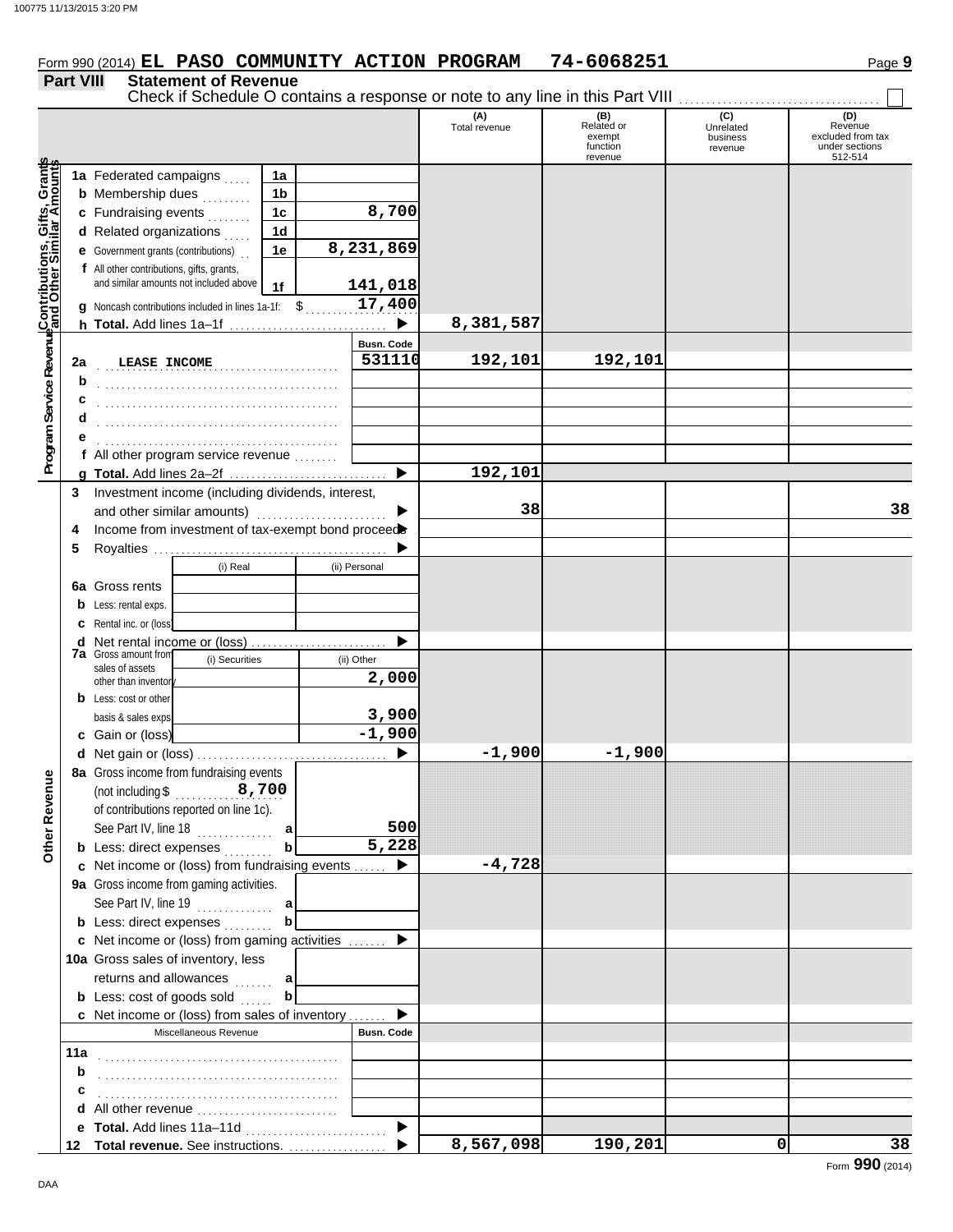### Form 990 (2014) **EL PASO COMMUNITY ACTION PROGRAM 74-6068251** Page 10

**Part IX Statement of Functional Expenses** Section 501(c)(3) and 501(c)(4) organizations must complete all columns. All other organizations must complete column (A).  $\overline{C}$ beck if Schedule O contains a response or note to any line in this Part IX

|              | Check if Schedule O contains a response or note to any line in this Part IX |                       |                        |                       |                    |  |  |  |  |  |  |
|--------------|-----------------------------------------------------------------------------|-----------------------|------------------------|-----------------------|--------------------|--|--|--|--|--|--|
|              | Do not include amounts reported on lines 6b,                                | (A)<br>Total expenses | (B)<br>Program service | (C)<br>Management and | (D)<br>Fundraising |  |  |  |  |  |  |
|              | 7b, 8b, 9b, and 10b of Part VIII.                                           |                       | expenses               | general expenses      | expenses           |  |  |  |  |  |  |
| 1.           | Grants and other assistance to domestic organizations                       |                       |                        |                       |                    |  |  |  |  |  |  |
|              | and domestic governments. See Part IV, line 21                              |                       |                        |                       |                    |  |  |  |  |  |  |
| $\mathbf{2}$ | Grants and other assistance to domestic                                     |                       |                        |                       |                    |  |  |  |  |  |  |
|              | individuals. See Part IV, line 22                                           | 6, 162, 075           | 6,162,075              |                       |                    |  |  |  |  |  |  |
| 3            | Grants and other assistance to foreign                                      |                       |                        |                       |                    |  |  |  |  |  |  |
|              | organizations, foreign governments, and foreign                             |                       |                        |                       |                    |  |  |  |  |  |  |
|              | individuals. See Part IV, lines 15 and 16                                   |                       |                        |                       |                    |  |  |  |  |  |  |
| 4            | Benefits paid to or for members                                             |                       |                        |                       |                    |  |  |  |  |  |  |
| 5            | Compensation of current officers, directors,                                |                       |                        |                       |                    |  |  |  |  |  |  |
|              | trustees, and key employees                                                 | 154,212               |                        | 154,212               |                    |  |  |  |  |  |  |
| 6            | Compensation not included above, to disqualified                            |                       |                        |                       |                    |  |  |  |  |  |  |
|              | persons (as defined under section 4958(f)(1)) and                           |                       |                        |                       |                    |  |  |  |  |  |  |
|              | persons described in section 4958(c)(3)(B)                                  |                       |                        |                       |                    |  |  |  |  |  |  |
| $\mathbf{7}$ | Other salaries and wages                                                    | 981,932               | 785,205                | 196,727               |                    |  |  |  |  |  |  |
| 8            | Pension plan accruals and contributions (include                            |                       |                        |                       |                    |  |  |  |  |  |  |
|              | section 401(k) and 403(b) employer contributions)                           |                       |                        |                       |                    |  |  |  |  |  |  |
| 9            | Other employee benefits                                                     | 363,820               | $\overline{2}47,096$   | 116,724               |                    |  |  |  |  |  |  |
| 10           |                                                                             | 128,418               | 89,638                 | 38,780                |                    |  |  |  |  |  |  |
| 11           | Fees for services (non-employees):                                          |                       |                        |                       |                    |  |  |  |  |  |  |
|              | a Management                                                                |                       |                        |                       |                    |  |  |  |  |  |  |
|              |                                                                             | 6,212                 | $-9,682$               | 15,894                |                    |  |  |  |  |  |  |
|              |                                                                             | 8,520                 |                        | 8,520                 |                    |  |  |  |  |  |  |
|              | <b>d</b> Lobbying                                                           |                       |                        |                       |                    |  |  |  |  |  |  |
|              | e Professional fundraising services. See Part IV, line 17                   |                       |                        |                       |                    |  |  |  |  |  |  |
|              | f Investment management fees                                                |                       |                        |                       |                    |  |  |  |  |  |  |
| a            | Other. (If line 11g amount exceeds 10% of line 25, column                   |                       |                        |                       |                    |  |  |  |  |  |  |
|              | (A) amount, list line 11g expenses on Schedule O.)                          | 11,238                |                        | 11,238                |                    |  |  |  |  |  |  |
|              | 12 Advertising and promotion [1] [1] Advertising and promotion              | 1,192                 | 95                     | 1,097                 |                    |  |  |  |  |  |  |
| 13           |                                                                             | 62,959                | 27,666                 | 35,293                |                    |  |  |  |  |  |  |
| 14           |                                                                             |                       |                        |                       |                    |  |  |  |  |  |  |
| 15           |                                                                             |                       |                        |                       |                    |  |  |  |  |  |  |
| 16           |                                                                             | 322,797               | 290,334                | 32,463                |                    |  |  |  |  |  |  |
| 17           |                                                                             | 31,075                | 16,017                 | 15,058                |                    |  |  |  |  |  |  |
| 18           | Payments of travel or entertainment expenses                                |                       |                        |                       |                    |  |  |  |  |  |  |
|              | for any federal, state, or local public officials                           |                       |                        |                       |                    |  |  |  |  |  |  |
| 19           | Conferences, conventions, and meetings                                      | 11,434                | 9,513                  | 1,921                 |                    |  |  |  |  |  |  |
| 20           | Interest                                                                    |                       |                        |                       |                    |  |  |  |  |  |  |
| 21           |                                                                             |                       |                        |                       |                    |  |  |  |  |  |  |
| 22           | Depreciation, depletion, and amortization                                   | 111,431               |                        | 111,431               |                    |  |  |  |  |  |  |
| 23           |                                                                             | 46,911                | 21,709                 | 25,202                |                    |  |  |  |  |  |  |
| 24           | Other expenses. Itemize expenses not covered                                |                       |                        |                       |                    |  |  |  |  |  |  |
|              | above (List miscellaneous expenses in line 24e. If                          |                       |                        |                       |                    |  |  |  |  |  |  |
|              | line 24e amount exceeds 10% of line 25, column                              |                       |                        |                       |                    |  |  |  |  |  |  |
|              | (A) amount, list line 24e expenses on Schedule O.)<br><b>SUPPLIES</b>       | 43,772                |                        |                       |                    |  |  |  |  |  |  |
| a            | MISCELLANEOUS                                                               | 30,082                | 35,499                 | 8,273                 |                    |  |  |  |  |  |  |
| b            | EQUIPMENT RENTAL                                                            | 18,416                | 25,047<br>11,372       | 5,035                 |                    |  |  |  |  |  |  |
| c            | VEHICLE EXPENSE                                                             | 15,781                | 10,271                 | 7,044<br>5,510        |                    |  |  |  |  |  |  |
| d            |                                                                             | 11,925                | 9,929                  | 1,996                 |                    |  |  |  |  |  |  |
| е            | All other expenses<br>Total functional expenses. Add lines 1 through 24e    | 8,524,202             | 7,731,784              | 792,418               | 0                  |  |  |  |  |  |  |
| 25<br>26     | Joint costs. Complete this line only if the                                 |                       |                        |                       |                    |  |  |  |  |  |  |
|              | organization reported in column (B) joint costs                             |                       |                        |                       |                    |  |  |  |  |  |  |
|              | from a combined educational campaign and                                    |                       |                        |                       |                    |  |  |  |  |  |  |
|              | fundraising solicitation. Check here ▶<br>following SOP 98-2 (ASC 958-720)  |                       |                        |                       |                    |  |  |  |  |  |  |
| <b>DAA</b>   |                                                                             |                       |                        |                       | Form 990 (2014)    |  |  |  |  |  |  |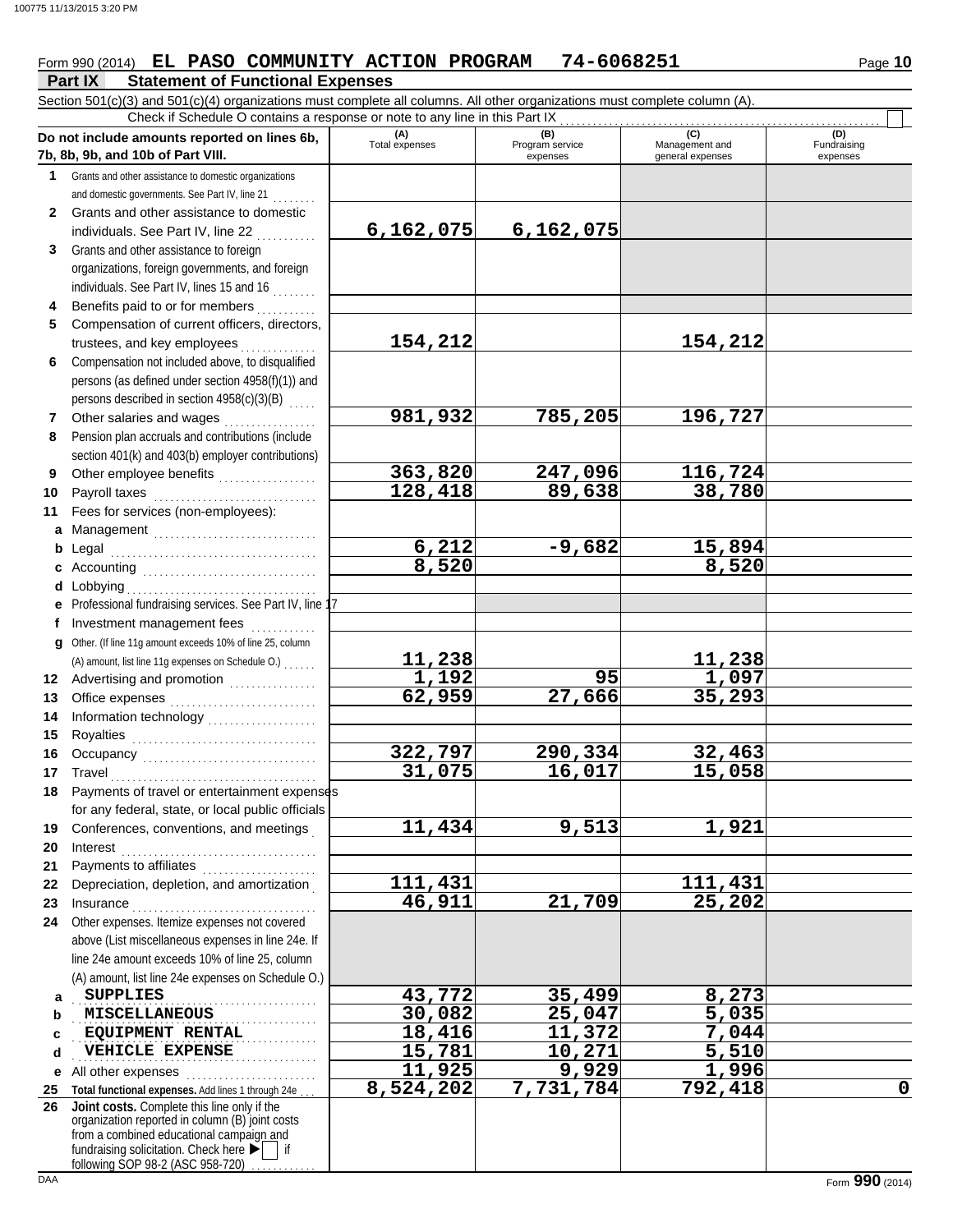#### Form 990 (2014) EL PASO COMMUNITY ACTION PROGRAM 74-6068251 Page 11 **EL PASO COMMUNITY ACTION PROGRAM 74-6068251**

|                         | Part X | <b>Balance Sheet</b>                                                                                                                        |        |                                         |                           |                |                        |
|-------------------------|--------|---------------------------------------------------------------------------------------------------------------------------------------------|--------|-----------------------------------------|---------------------------|----------------|------------------------|
|                         |        | Check if Schedule O contains a response or note to any line in this Part X                                                                  |        |                                         |                           |                |                        |
|                         |        |                                                                                                                                             |        |                                         | (A)<br>Beginning of year  |                | (B)<br>End of year     |
|                         | 1      | Cash-non-interest bearing                                                                                                                   |        |                                         | 1,695,281                 | $\mathbf{1}$   | 354,416                |
|                         | 2      |                                                                                                                                             |        |                                         |                           | $\mathbf{2}$   | 84,319                 |
|                         | 3      |                                                                                                                                             |        |                                         | 378,284                   | 3              | 157,791                |
|                         | 4      | Accounts receivable, net                                                                                                                    |        |                                         |                           | 4              |                        |
|                         | 5      | Loans and other receivables from current and former officers, directors,                                                                    |        |                                         |                           |                |                        |
|                         |        | trustees, key employees, and highest compensated employees.                                                                                 |        |                                         |                           |                |                        |
|                         |        | Complete Part II of Schedule L                                                                                                              |        |                                         |                           | 5              |                        |
|                         | 6      | Loans and other receivables from other disqualified persons (as defined under section                                                       |        |                                         |                           |                |                        |
|                         |        | 4958(f)(1)), persons described in section 4958(c)(3)(B), and contributing employers and                                                     |        |                                         |                           |                |                        |
|                         |        | sponsoring organizations of section 501(c)(9) voluntary employees' beneficiary                                                              |        |                                         |                           |                |                        |
|                         |        | organizations (see instructions). Complete Part II of Schedule L                                                                            |        | <u> 1986 - Johann Barnett, martin a</u> |                           | 6              |                        |
| Assets                  | 7      |                                                                                                                                             |        |                                         |                           | $\overline{7}$ |                        |
|                         | 8      | Inventories for sale or use                                                                                                                 |        |                                         |                           | 8              |                        |
|                         | 9      |                                                                                                                                             | 15,484 | 9                                       | 17,172                    |                |                        |
|                         |        | 10a Land, buildings, and equipment: cost or                                                                                                 |        |                                         |                           |                |                        |
|                         |        |                                                                                                                                             |        |                                         |                           |                |                        |
|                         |        | other basis. Complete Part VI of Schedule D<br>Less: accumulated depreciation<br>10b 1, 369, 957<br><b>b</b> Less: accumulated depreciation |        |                                         | 1,680,215                 | 10c            | 1,571,242              |
|                         | 11     |                                                                                                                                             |        | 11                                      |                           |                |                        |
|                         | 12     | Investments-other securities. See Part IV, line 11                                                                                          |        | 12                                      |                           |                |                        |
|                         | 13     |                                                                                                                                             |        | 13                                      |                           |                |                        |
|                         | 14     | Intangible assets                                                                                                                           |        | 14                                      |                           |                |                        |
|                         | 15     | Other assets. See Part IV, line 11                                                                                                          |        | 15                                      |                           |                |                        |
|                         | 16     |                                                                                                                                             |        |                                         | 3,769,264                 | 16             |                        |
|                         | 17     | Accounts payable and accrued expenses [[11] [11] Accounts payable and accrued expenses [[11] Accounts are not                               |        |                                         | 1,817,153                 | 17             | 2,184,940<br>291,344   |
|                         | 18     | Grants payable                                                                                                                              |        |                                         | 18                        |                |                        |
|                         | 19     | Deferred revenue                                                                                                                            |        |                                         | 12,281                    | 19             | 25,678                 |
|                         | 20     | Tax-exempt bond liabilities                                                                                                                 |        |                                         |                           | 20             |                        |
|                         | 21     | Escrow or custodial account liability. Complete Part IV of Schedule D                                                                       |        |                                         |                           | 21             |                        |
|                         | 22     | Loans and other payables to current and former officers, directors,                                                                         |        |                                         |                           |                |                        |
| Liabilities             |        | trustees, key employees, highest compensated employees, and                                                                                 |        |                                         |                           |                |                        |
|                         |        | disqualified persons. Complete Part II of Schedule L                                                                                        |        |                                         |                           | 22             |                        |
|                         | 23     |                                                                                                                                             |        |                                         | 904,073                   | 23             | 787,365                |
|                         | 24     | Unsecured notes and loans payable to unrelated third parties                                                                                |        |                                         |                           | 24             |                        |
|                         | 25     | Other liabilities (including federal income tax, payables to related third                                                                  |        |                                         |                           |                |                        |
|                         |        | parties, and other liabilities not included on lines 17-24). Complete Part X                                                                |        |                                         |                           |                |                        |
|                         |        | of Schedule D                                                                                                                               |        |                                         |                           | 25             |                        |
|                         | 26     |                                                                                                                                             |        |                                         | 2,733,507                 | 26             | 1,104,387              |
|                         |        | Organizations that follow SFAS 117 (ASC 958), check here $\blacktriangleright$ $\boxed{X}$ and                                              |        |                                         |                           |                |                        |
|                         |        | complete lines 27 through 29, and lines 33 and 34.                                                                                          |        |                                         |                           |                |                        |
|                         | 27     | Unrestricted net assets                                                                                                                     |        |                                         | 1,035,757                 | 27             | 1,061,361              |
|                         | 28     | Temporarily restricted net assets                                                                                                           |        | 28                                      | 19,192                    |                |                        |
|                         | 29     | Permanently restricted net assets                                                                                                           |        |                                         |                           | 29             |                        |
|                         |        | Permanently restricted net assets<br>Organizations that do not follow SFAS 117 (ASC 958), check here ▶ │ and                                |        |                                         |                           |                |                        |
| Assets or Fund Balances |        | complete lines 30 through 34.                                                                                                               |        |                                         |                           |                |                        |
|                         | 30     | Capital stock or trust principal, or current funds                                                                                          |        |                                         |                           | 30             |                        |
|                         | 31     |                                                                                                                                             |        |                                         |                           | 31             |                        |
| <b>Net</b>              | 32     | Retained earnings, endowment, accumulated income, or other funds                                                                            |        |                                         |                           | 32             |                        |
|                         | 33     | Total net assets or fund balances                                                                                                           |        |                                         | $\overline{1}$ , 035, 757 | 33             | 1,080,553              |
|                         | 34     |                                                                                                                                             |        |                                         | $3,769,264$ 34            |                | $\overline{2,184,940}$ |

Form **990** (2014)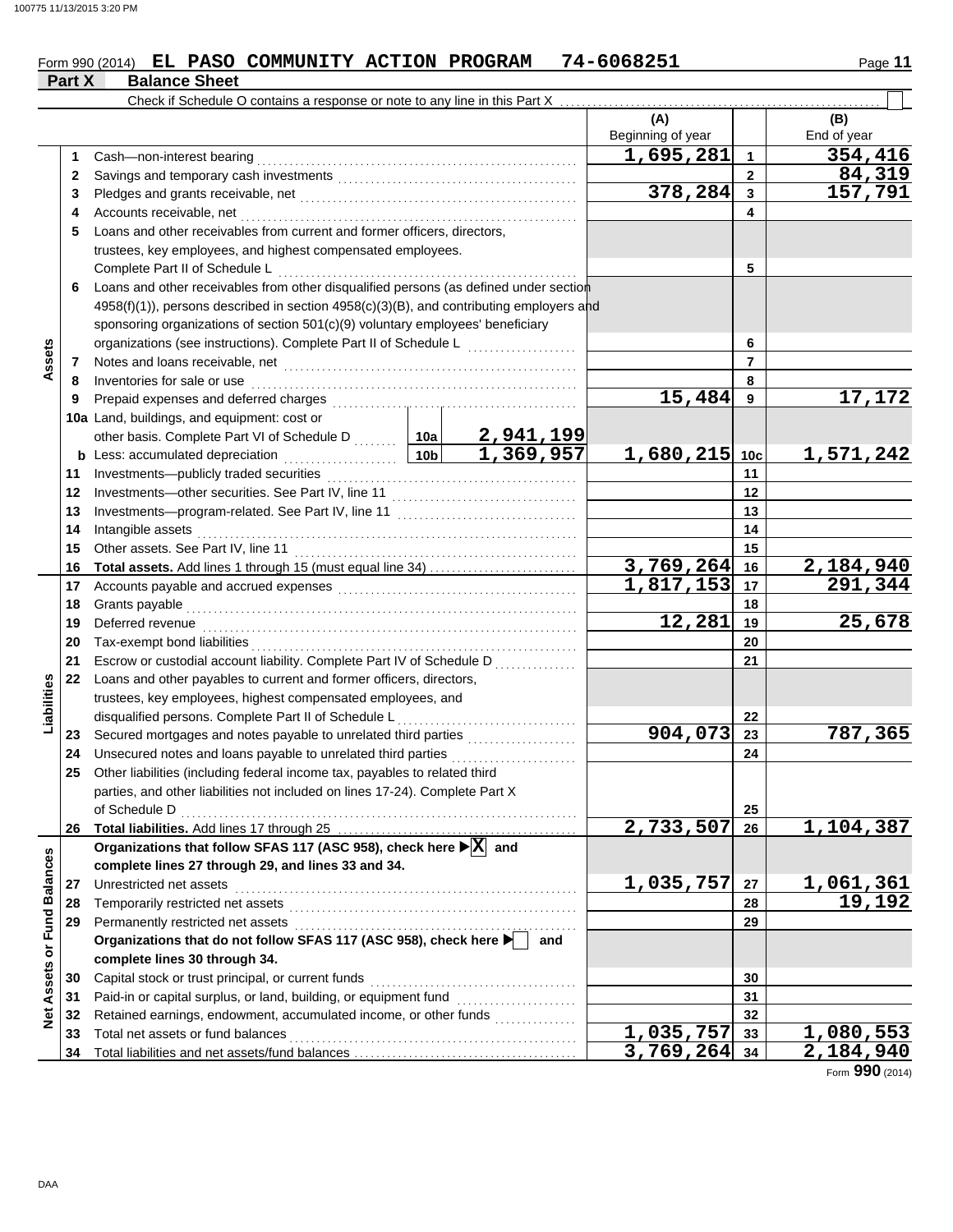|    | 74-6068251<br>Form 990 (2014) EL PASO COMMUNITY ACTION PROGRAM                                                                                                                                                                 |                         |                |             | Page 12             |
|----|--------------------------------------------------------------------------------------------------------------------------------------------------------------------------------------------------------------------------------|-------------------------|----------------|-------------|---------------------|
|    | <b>Reconciliation of Net Assets</b><br>Part XI                                                                                                                                                                                 |                         |                |             |                     |
|    |                                                                                                                                                                                                                                |                         |                |             |                     |
| 1  |                                                                                                                                                                                                                                | $\blacktriangleleft$    | 8,567,098      |             |                     |
| 2  |                                                                                                                                                                                                                                | $\overline{2}$          | 8,524,202      |             |                     |
| 3  | Revenue less expenses. Subtract line 2 from line 1                                                                                                                                                                             | $\overline{3}$          |                |             | $\overline{42,896}$ |
| 4  | Net assets or fund balances at beginning of year (must equal Part X, line 33, column (A)) [[[[[[[[[[[[[[[[[[[                                                                                                                  | $\overline{\mathbf{4}}$ | 1,035,757      |             |                     |
| 5  |                                                                                                                                                                                                                                | 5                       |                |             |                     |
| 6  |                                                                                                                                                                                                                                | 6                       |                |             |                     |
| 7  | Investment expenses                                                                                                                                                                                                            | $\overline{7}$          |                |             |                     |
| 8  | Prior period adjustments [11, 12] and the contract of the contract of the contract of the contract of the contract of the contract of the contract of the contract of the contract of the contract of the contract of the cont | 8                       |                |             |                     |
| 9  |                                                                                                                                                                                                                                | $\mathbf{Q}$            |                |             | 1,900               |
| 10 | Net assets or fund balances at end of year. Combine lines 3 through 9 (must equal Part X, line                                                                                                                                 |                         |                |             |                     |
|    | 33, column (B))                                                                                                                                                                                                                | 10                      | 1,080,553      |             |                     |
|    | <b>Financial Statements and Reporting</b><br><b>Part XII</b>                                                                                                                                                                   |                         |                |             |                     |
|    |                                                                                                                                                                                                                                |                         |                |             |                     |
|    |                                                                                                                                                                                                                                |                         |                | Yes         | <b>No</b>           |
| 1  | $\mathbf{X}$ Accrual<br>Accounting method used to prepare the Form 990:     Cash<br>Other                                                                                                                                      |                         |                |             |                     |
|    | If the organization changed its method of accounting from a prior year or checked "Other," explain in                                                                                                                          |                         |                |             |                     |
|    | Schedule O.                                                                                                                                                                                                                    |                         |                |             |                     |
|    | 2a Were the organization's financial statements compiled or reviewed by an independent accountant?                                                                                                                             |                         | 2a             |             | х                   |
|    | If "Yes," check a box below to indicate whether the financial statements for the year were compiled or                                                                                                                         |                         |                |             |                     |
|    | reviewed on a separate basis, consolidated basis, or both:                                                                                                                                                                     |                         |                |             |                     |
|    | Separate basis<br><b>Consolidated basis</b><br>Both consolidated and separate basis                                                                                                                                            |                         |                |             |                     |
|    | <b>b</b> Were the organization's financial statements audited by an independent accountant?                                                                                                                                    |                         | 2 <sub>b</sub> | х           |                     |
|    | If "Yes," check a box below to indicate whether the financial statements for the year were audited on a                                                                                                                        |                         |                |             |                     |
|    | separate basis, consolidated basis, or both:                                                                                                                                                                                   |                         |                |             |                     |
|    | $ \mathbf{X} $ Separate basis<br>Both consolidated and separate basis<br><b>Consolidated basis</b>                                                                                                                             |                         |                |             |                     |
|    | c If "Yes" to line 2a or 2b, does the organization have a committee that assumes responsibility for oversight                                                                                                                  |                         |                |             |                     |
|    | of the audit, review, or compilation of its financial statements and selection of an independent accountant?                                                                                                                   |                         | 2c             | $\mathbf X$ |                     |
|    | If the organization changed either its oversight process or selection process during the tax year, explain in                                                                                                                  |                         |                |             |                     |
|    | Schedule O.                                                                                                                                                                                                                    |                         |                |             |                     |
|    | 3a As a result of a federal award, was the organization required to undergo an audit or audits as set forth in                                                                                                                 |                         |                |             |                     |
|    | the Single Audit Act and OMB Circular A-133?                                                                                                                                                                                   |                         | 3a             | $\mathbf x$ |                     |
|    | <b>b</b> If "Yes," did the organization undergo the required audit or audits? If the organization did not undergo the                                                                                                          |                         |                |             |                     |
|    | required audit or audits, explain why in Schedule O and describe any steps taken to undergo such audits.                                                                                                                       |                         | 3 <sub>b</sub> | X           |                     |
|    |                                                                                                                                                                                                                                |                         |                |             | Form 990 (2014)     |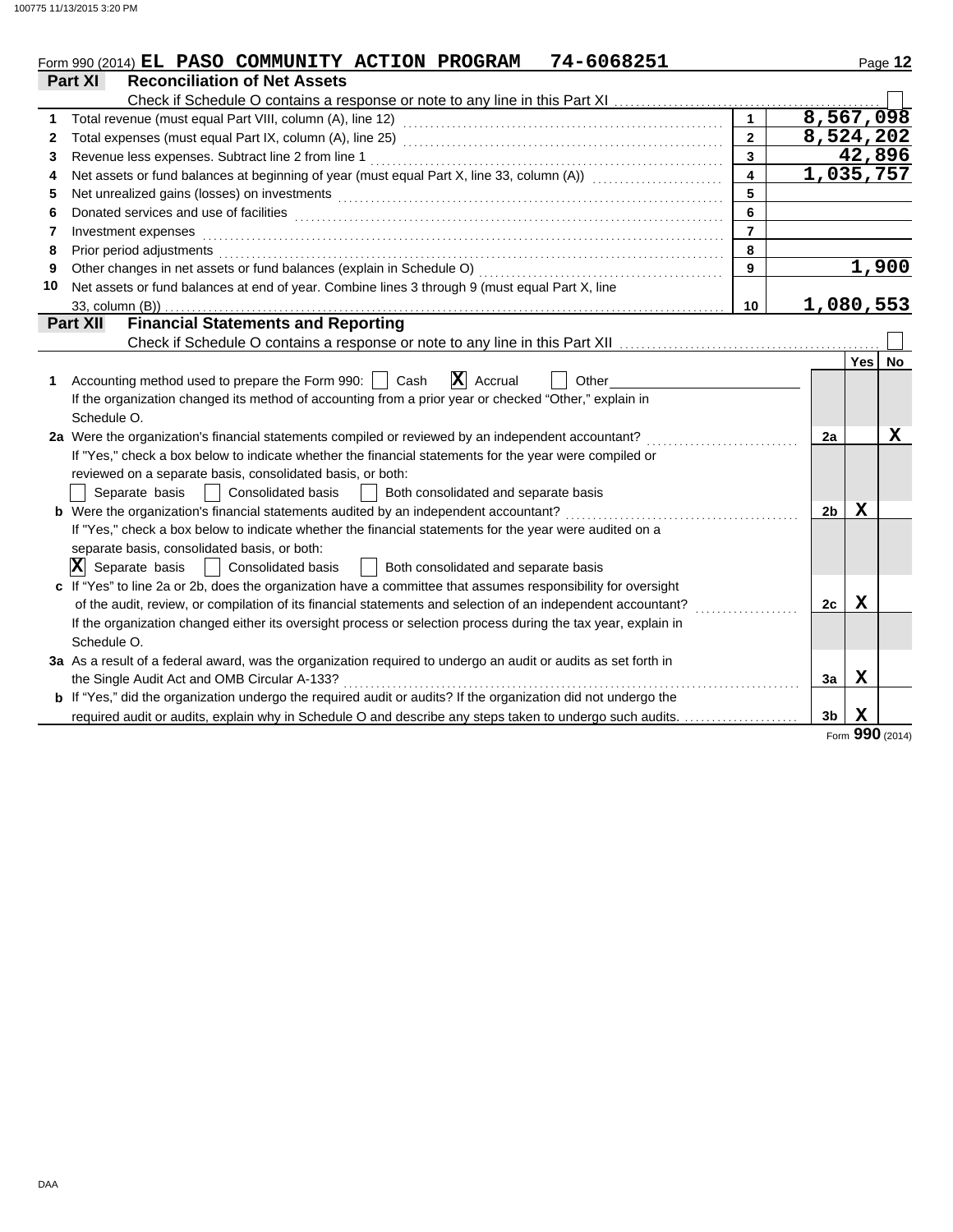| <b>SCHEDULE A</b>                     |                                                                                           | <b>Public Charity Status and Public Support</b>                                                                                                                                                                                                 |                                                      |    |                                        | OMB No. 1545-0047                     |  |  |  |  |  |
|---------------------------------------|-------------------------------------------------------------------------------------------|-------------------------------------------------------------------------------------------------------------------------------------------------------------------------------------------------------------------------------------------------|------------------------------------------------------|----|----------------------------------------|---------------------------------------|--|--|--|--|--|
| (Form 990 or 990-EZ)                  |                                                                                           | Complete if the organization is a section 501(c)(3) organization or a section                                                                                                                                                                   |                                                      |    |                                        |                                       |  |  |  |  |  |
|                                       |                                                                                           | 4947(a)(1) nonexempt charitable trust.                                                                                                                                                                                                          |                                                      |    |                                        | 2014                                  |  |  |  |  |  |
| Department of the Treasury            |                                                                                           | Attach to Form 990 or Form 990-EZ.                                                                                                                                                                                                              |                                                      |    |                                        | <b>Open to Public</b>                 |  |  |  |  |  |
| Internal Revenue Service              |                                                                                           | Information about Schedule A (Form 990 or 990-EZ) and its instructions is at www.irs.gov/form990.                                                                                                                                               |                                                      |    |                                        | <b>Inspection</b>                     |  |  |  |  |  |
| Name of the organization              |                                                                                           | EL PASO COMMUNITY ACTION PROGRAM                                                                                                                                                                                                                |                                                      |    |                                        | <b>Employer identification number</b> |  |  |  |  |  |
|                                       | PROJECT BRAVO, INC.                                                                       |                                                                                                                                                                                                                                                 |                                                      |    | 74-6068251                             |                                       |  |  |  |  |  |
| Part I                                |                                                                                           | Reason for Public Charity Status (All organizations must complete this part.) See instructions.                                                                                                                                                 |                                                      |    |                                        |                                       |  |  |  |  |  |
|                                       |                                                                                           | The organization is not a private foundation because it is: (For lines 1 through 11, check only one box.)                                                                                                                                       |                                                      |    |                                        |                                       |  |  |  |  |  |
| 1                                     |                                                                                           | A church, convention of churches, or association of churches described in section 170(b)(1)(A)(i).                                                                                                                                              |                                                      |    |                                        |                                       |  |  |  |  |  |
| 2<br>3                                |                                                                                           | A school described in section 170(b)(1)(A)(ii). (Attach Schedule E.)                                                                                                                                                                            |                                                      |    |                                        |                                       |  |  |  |  |  |
| 4                                     |                                                                                           | A hospital or a cooperative hospital service organization described in section 170(b)(1)(A)(iii).<br>A medical research organization operated in conjunction with a hospital described in section 170(b)(1)(A)(iii). Enter the hospital's name, |                                                      |    |                                        |                                       |  |  |  |  |  |
| city, and state:                      |                                                                                           |                                                                                                                                                                                                                                                 |                                                      |    |                                        |                                       |  |  |  |  |  |
| 5                                     |                                                                                           | An organization operated for the benefit of a college or university owned or operated by a governmental unit described in                                                                                                                       |                                                      |    |                                        |                                       |  |  |  |  |  |
|                                       | section 170(b)(1)(A)(iv). (Complete Part II.)                                             |                                                                                                                                                                                                                                                 |                                                      |    |                                        |                                       |  |  |  |  |  |
| 6                                     |                                                                                           | A federal, state, or local government or governmental unit described in section 170(b)(1)(A)(v).                                                                                                                                                |                                                      |    |                                        |                                       |  |  |  |  |  |
| $ \mathbf{X} $<br>7                   |                                                                                           | An organization that normally receives a substantial part of its support from a governmental unit or from the general public                                                                                                                    |                                                      |    |                                        |                                       |  |  |  |  |  |
|                                       | described in section 170(b)(1)(A)(vi). (Complete Part II.)                                |                                                                                                                                                                                                                                                 |                                                      |    |                                        |                                       |  |  |  |  |  |
| 8                                     |                                                                                           | A community trust described in section 170(b)(1)(A)(vi). (Complete Part II.)                                                                                                                                                                    |                                                      |    |                                        |                                       |  |  |  |  |  |
| 9                                     |                                                                                           | An organization that normally receives: (1) more than 33 1/3% of its support from contributions, membership fees, and gross                                                                                                                     |                                                      |    |                                        |                                       |  |  |  |  |  |
|                                       |                                                                                           | receipts from activities related to its exempt functions—subject to certain exceptions, and (2) no more than 33 1/3% of its                                                                                                                     |                                                      |    |                                        |                                       |  |  |  |  |  |
|                                       |                                                                                           | support from gross investment income and unrelated business taxable income (less section 511 tax) from businesses                                                                                                                               |                                                      |    |                                        |                                       |  |  |  |  |  |
| 10                                    |                                                                                           | acquired by the organization after June 30, 1975. See section 509(a)(2). (Complete Part III.)                                                                                                                                                   |                                                      |    |                                        |                                       |  |  |  |  |  |
| 11                                    |                                                                                           | An organization organized and operated exclusively to test for public safety. See section 509(a)(4).<br>An organization organized and operated exclusively for the benefit of, to perform the functions of, or to carry out the purposes of     |                                                      |    |                                        |                                       |  |  |  |  |  |
|                                       |                                                                                           | one or more publicly supported organizations described in section 509(a)(1) or section 509(a)(2). See section 509(a)(3). Check                                                                                                                  |                                                      |    |                                        |                                       |  |  |  |  |  |
|                                       |                                                                                           | the box in lines 11a through 11d that describes the type of supporting organization and complete lines 11e, 11f, and 11g.                                                                                                                       |                                                      |    |                                        |                                       |  |  |  |  |  |
| a                                     |                                                                                           | Type I. A supporting organization operated, supervised, or controlled by its supported organization(s), typically by giving                                                                                                                     |                                                      |    |                                        |                                       |  |  |  |  |  |
|                                       |                                                                                           | the supported organization(s) the power to regularly appoint or elect a majority of the directors or trustees of the supporting                                                                                                                 |                                                      |    |                                        |                                       |  |  |  |  |  |
|                                       | organization. You must complete Part IV, Sections A and B.                                |                                                                                                                                                                                                                                                 |                                                      |    |                                        |                                       |  |  |  |  |  |
| b                                     |                                                                                           | Type II. A supporting organization supervised or controlled in connection with its supported organization(s), by having                                                                                                                         |                                                      |    |                                        |                                       |  |  |  |  |  |
|                                       |                                                                                           | control or management of the supporting organization vested in the same persons that control or manage the supported                                                                                                                            |                                                      |    |                                        |                                       |  |  |  |  |  |
|                                       |                                                                                           | organization(s). You must complete Part IV, Sections A and C.                                                                                                                                                                                   |                                                      |    |                                        |                                       |  |  |  |  |  |
| c                                     |                                                                                           | Type III functionally integrated. A supporting organization operated in connection with, and functionally integrated with,                                                                                                                      |                                                      |    |                                        |                                       |  |  |  |  |  |
|                                       |                                                                                           | its supported organization(s) (see instructions). You must complete Part IV, Sections A, D, and E.                                                                                                                                              |                                                      |    |                                        |                                       |  |  |  |  |  |
|                                       |                                                                                           | Type III non-functionally integrated. A supporting organization operated in connection with its supported organization(s)                                                                                                                       |                                                      |    |                                        |                                       |  |  |  |  |  |
|                                       |                                                                                           | that is not functionally integrated. The organization generally must satisfy a distribution requirement and an attentiveness                                                                                                                    |                                                      |    |                                        |                                       |  |  |  |  |  |
|                                       |                                                                                           | requirement (see instructions). You must complete Part IV, Sections A and D, and Part V.                                                                                                                                                        |                                                      |    |                                        |                                       |  |  |  |  |  |
| е                                     |                                                                                           | Check this box if the organization received a written determination from the IRS that it is a Type I, Type II, Type III                                                                                                                         |                                                      |    |                                        |                                       |  |  |  |  |  |
|                                       | functionally integrated, or Type III non-functionally integrated supporting organization. |                                                                                                                                                                                                                                                 |                                                      |    |                                        |                                       |  |  |  |  |  |
|                                       |                                                                                           |                                                                                                                                                                                                                                                 |                                                      |    |                                        |                                       |  |  |  |  |  |
| f                                     | Enter the number of supported organizations                                               |                                                                                                                                                                                                                                                 |                                                      |    |                                        |                                       |  |  |  |  |  |
|                                       |                                                                                           | Provide the following information about the supported organization(s).                                                                                                                                                                          |                                                      |    |                                        |                                       |  |  |  |  |  |
| (i) Name of supported<br>organization | (ii) EIN                                                                                  | (iii) Type of organization<br>(described on lines 1-9                                                                                                                                                                                           | (iv) Is the organization<br>listed in your governing |    | (v) Amount of monetary<br>support (see | (vi) Amount of<br>other support (see  |  |  |  |  |  |
|                                       |                                                                                           | above or IRC section                                                                                                                                                                                                                            | document?                                            |    | instructions)                          | instructions)                         |  |  |  |  |  |
|                                       |                                                                                           | (see instructions))                                                                                                                                                                                                                             | Yes                                                  | No |                                        |                                       |  |  |  |  |  |
| (A)                                   |                                                                                           |                                                                                                                                                                                                                                                 |                                                      |    |                                        |                                       |  |  |  |  |  |
|                                       |                                                                                           |                                                                                                                                                                                                                                                 |                                                      |    |                                        |                                       |  |  |  |  |  |
| (B)                                   |                                                                                           |                                                                                                                                                                                                                                                 |                                                      |    |                                        |                                       |  |  |  |  |  |
|                                       |                                                                                           |                                                                                                                                                                                                                                                 |                                                      |    |                                        |                                       |  |  |  |  |  |
| (C)                                   |                                                                                           |                                                                                                                                                                                                                                                 |                                                      |    |                                        |                                       |  |  |  |  |  |
|                                       |                                                                                           |                                                                                                                                                                                                                                                 |                                                      |    |                                        |                                       |  |  |  |  |  |
| (D)                                   |                                                                                           |                                                                                                                                                                                                                                                 |                                                      |    |                                        |                                       |  |  |  |  |  |
|                                       |                                                                                           |                                                                                                                                                                                                                                                 |                                                      |    |                                        |                                       |  |  |  |  |  |
| (E)                                   |                                                                                           |                                                                                                                                                                                                                                                 |                                                      |    |                                        |                                       |  |  |  |  |  |
|                                       |                                                                                           |                                                                                                                                                                                                                                                 |                                                      |    |                                        |                                       |  |  |  |  |  |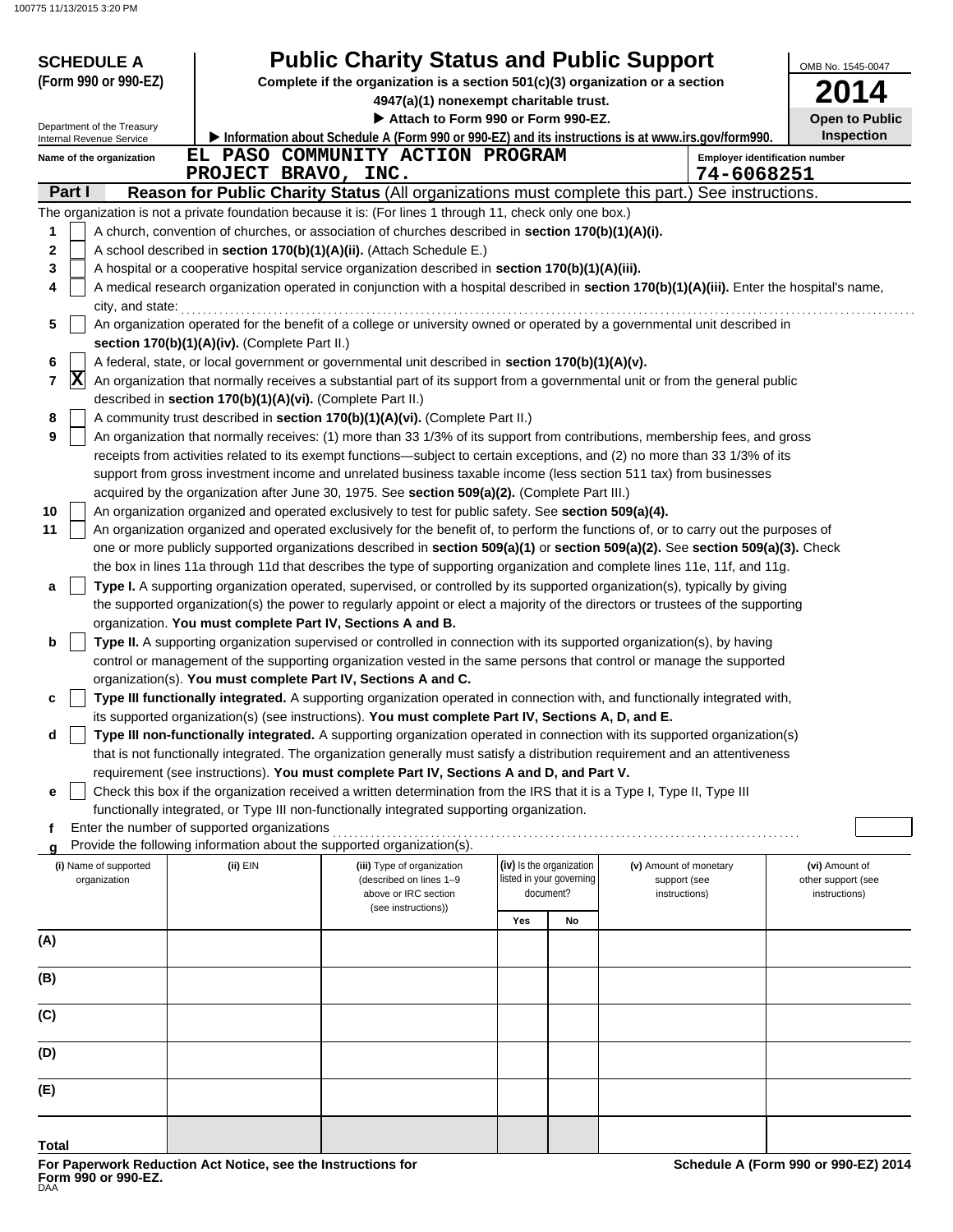(Complete only if you checked the box on line 5, 7, or 8 of Part I or if the organization failed to qualify under **Part II** Support Schedule for Organizations Described in Sections 170(b)(1)(A)(iv) and 170(b)(1)(A)(vi) Part III. If the organization fails to qualify under the tests listed below, please complete Part III.)

|              | <b>Section A. Public Support</b>                                                                                                                                                                                   |            |            |            |            |            |                                               |
|--------------|--------------------------------------------------------------------------------------------------------------------------------------------------------------------------------------------------------------------|------------|------------|------------|------------|------------|-----------------------------------------------|
|              | Calendar year (or fiscal year beginning in)                                                                                                                                                                        | (a) 2010   | (b) 2011   | $(c)$ 2012 | $(d)$ 2013 | (e) $2014$ | (f) Total                                     |
| 1.           | Gifts, grants, contributions, and<br>membership fees received. (Do not<br>include any "unusual grants.")                                                                                                           | 17,100,182 | 14,510,629 | 9,629,384  | 10,693,903 | 8,381,587  | 60,315,685                                    |
| $\mathbf{2}$ | Tax revenues levied for the<br>organization's benefit and either paid<br>to or expended on its behalf                                                                                                              |            |            |            |            |            |                                               |
| 3            | The value of services or facilities<br>furnished by a governmental unit to the<br>organization without charge                                                                                                      |            |            |            |            |            |                                               |
| 4            | Total. Add lines 1 through 3                                                                                                                                                                                       | 17,100,182 | 14,510,629 | 9,629,384  | 10,693,903 | 8,381,587  | 60,315,685                                    |
| 5            | The portion of total contributions by<br>each person (other than a<br>governmental unit or publicly<br>supported organization) included on<br>line 1 that exceeds 2% of the amount<br>shown on line 11, column (f) |            |            |            |            |            |                                               |
| 6            | Public support. Subtract line 5 from line 4.                                                                                                                                                                       |            |            |            |            |            | 60,315,685                                    |
|              | <b>Section B. Total Support</b>                                                                                                                                                                                    |            |            |            |            |            |                                               |
|              | Calendar year (or fiscal year beginning in) ▶                                                                                                                                                                      | (a) 2010   | (b) 2011   | $(c)$ 2012 | $(d)$ 2013 | (e) $2014$ | (f) Total                                     |
| 7            | Amounts from line 4                                                                                                                                                                                                | 17,100,182 | 14,510,629 | 9,629,384  | 10,693,903 | 8,381,587  | 60,315,685                                    |
| 8            | Gross income from interest, dividends,<br>payments received on securities loans,<br>rents, royalties and income from similar<br><b>sources</b>                                                                     | 176,583    | 193,756    | 188,261    | 201,579    | 38         | 760,217                                       |
| 9            | Net income from unrelated business<br>activities, whether or not the business<br>is regularly carried on                                                                                                           |            |            |            |            |            |                                               |
| 10           | Other income. Do not include gain or<br>loss from the sale of capital assets<br>(Explain in Part VI.)                                                                                                              |            |            |            | 44,055     |            | 44,055                                        |
| 11           | Total support. Add lines 7 through 10                                                                                                                                                                              |            |            |            |            |            | 61,119,957                                    |
| 12           | Gross receipts from related activities, etc. (see instructions)                                                                                                                                                    |            |            |            |            | 12         | 192,601                                       |
| 13           | First five years. If the Form 990 is for the organization's first, second, third, fourth, or fifth tax year as a section 501(c)(3)                                                                                 |            |            |            |            |            |                                               |
|              | organization, check this box and stop here                                                                                                                                                                         |            |            |            |            |            |                                               |
|              | <b>Section C. Computation of Public Support Percentage</b>                                                                                                                                                         |            |            |            |            |            |                                               |
| 14           |                                                                                                                                                                                                                    |            |            |            |            | 14         | 98.68%                                        |
| 15           | Public support percentage from 2013 Schedule A, Part II, line 14                                                                                                                                                   |            |            |            |            | 15         | 98.68%                                        |
|              | 16a 33 1/3% support test-2014. If the organization did not check the box on line 13, and line 14 is 33 1/3% or more, check this                                                                                    |            |            |            |            |            |                                               |
|              | box and stop here. The organization qualifies as a publicly supported organization                                                                                                                                 |            |            |            |            |            | $\blacktriangleright$ $\overline{\mathtt{x}}$ |
| b            | 33 1/3% support test-2013. If the organization did not check a box on line 13 or 16a, and line 15 is 33 1/3% or more,                                                                                              |            |            |            |            |            |                                               |
|              | check this box and stop here. The organization qualifies as a publicly supported organization                                                                                                                      |            |            |            |            |            |                                               |
| 17a          | 10%-facts-and-circumstances test-2014. If the organization did not check a box on line 13, 16a, or 16b, and line 14 is                                                                                             |            |            |            |            |            |                                               |
|              | 10% or more, and if the organization meets the "facts-and-circumstances" test, check this box and stop here. Explain in                                                                                            |            |            |            |            |            |                                               |
|              | Part VI how the organization meets the "facts-and-circumstances" test. The organization qualifies as a publicly supported                                                                                          |            |            |            |            |            |                                               |
|              | organization                                                                                                                                                                                                       |            |            |            |            |            |                                               |
| b            | 10%-facts-and-circumstances test-2013. If the organization did not check a box on line 13, 16a, 16b, or 17a, and line                                                                                              |            |            |            |            |            |                                               |
|              | 15 is 10% or more, and if the organization meets the "facts-and-circumstances" test, check this box and stop here.                                                                                                 |            |            |            |            |            |                                               |
|              | Explain in Part VI how the organization meets the "facts-and-circumstances" test. The organization qualifies as a publicly                                                                                         |            |            |            |            |            |                                               |
|              | supported organization                                                                                                                                                                                             |            |            |            |            |            |                                               |
| 18           | Private foundation. If the organization did not check a box on line 13, 16a, 16b, 17a, or 17b, check this box and see                                                                                              |            |            |            |            |            |                                               |
|              |                                                                                                                                                                                                                    |            |            |            |            |            |                                               |
|              |                                                                                                                                                                                                                    |            |            |            |            |            |                                               |

**Schedule A (Form 990 or 990-EZ) 2014**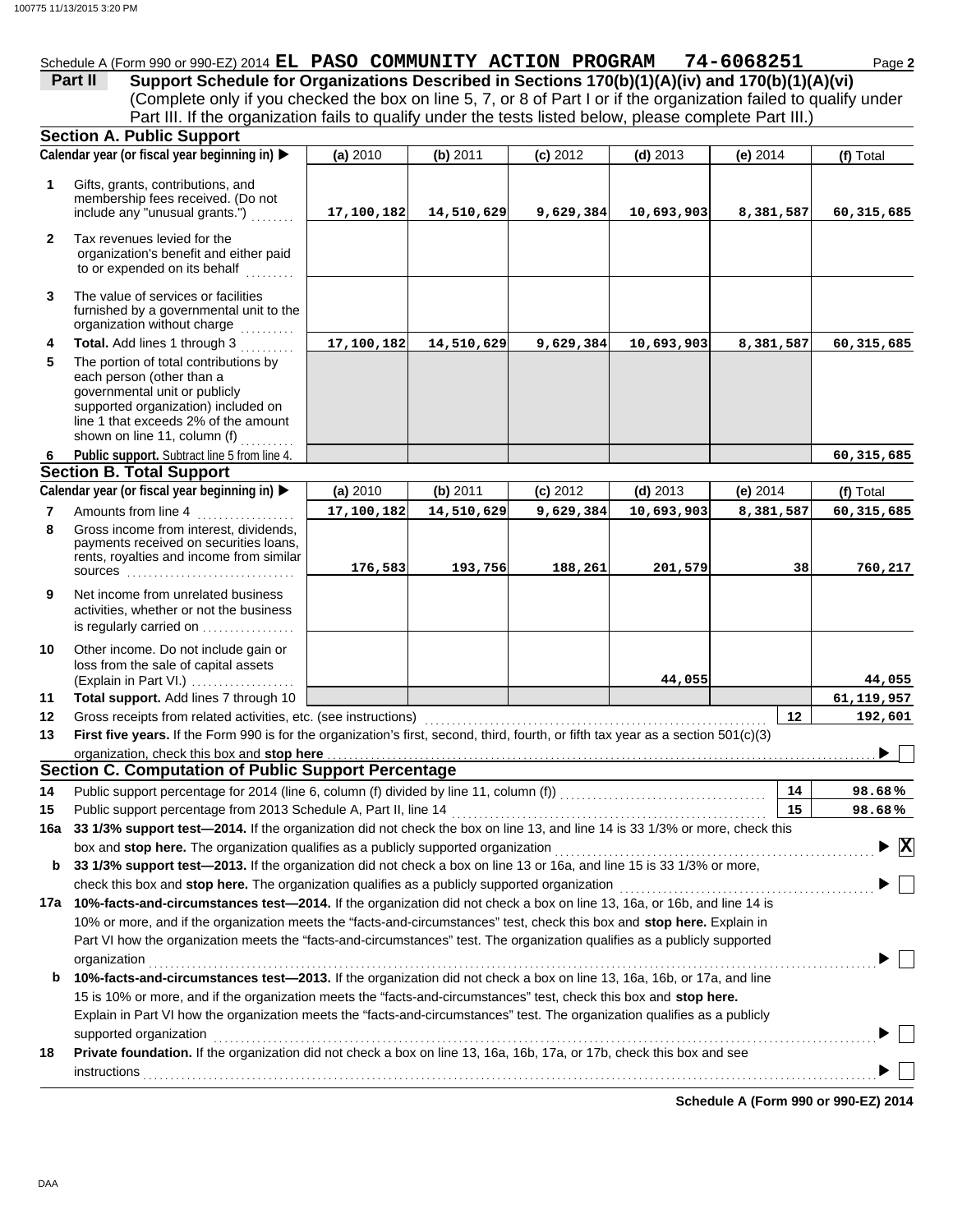### **Part III** Support Schedule for Organizations Described in Section 509(a)(2)

(Complete only if you checked the box on line 9 of Part I or if the organization failed to qualify under Part II. If the organization fails to qualify under the tests listed below, please complete Part II.)

|              | <b>Section A. Public Support</b>                                                                                                                                                  |          |            |            |            |            |           |
|--------------|-----------------------------------------------------------------------------------------------------------------------------------------------------------------------------------|----------|------------|------------|------------|------------|-----------|
|              | Calendar year (or fiscal year beginning in)                                                                                                                                       | (a) 2010 | $(b)$ 2011 | $(c)$ 2012 | $(d)$ 2013 | (e) $2014$ | (f) Total |
| 1            | Gifts, grants, contributions, and membership<br>fees received. (Do not include any "unusual                                                                                       |          |            |            |            |            |           |
| $\mathbf{2}$ | Gross receipts from admissions, merchandise<br>sold or services performed, or facilities<br>furnished in any activity that is related to the<br>organization's fax-exempt purpose |          |            |            |            |            |           |
| 3            | Gross receipts from activities that are not an<br>unrelated trade or business under section 513                                                                                   |          |            |            |            |            |           |
| 4            | Tax revenues levied for the<br>organization's benefit and either paid<br>to or expended on its behalf                                                                             |          |            |            |            |            |           |
| 5            | The value of services or facilities<br>furnished by a governmental unit to the<br>organization without charge                                                                     |          |            |            |            |            |           |
| 6            | Total. Add lines 1 through 5                                                                                                                                                      |          |            |            |            |            |           |
|              | <b>7a</b> Amounts included on lines 1, 2, and 3<br>received from disqualified persons                                                                                             |          |            |            |            |            |           |
| b            | Amounts included on lines 2 and 3<br>received from other than disqualified<br>persons that exceed the greater of \$5,000<br>or 1% of the amount on line 13 for the year           |          |            |            |            |            |           |
| c            | Add lines 7a and 7b<br>.                                                                                                                                                          |          |            |            |            |            |           |
| 8            | Public support (Subtract line 7c from                                                                                                                                             |          |            |            |            |            |           |
|              | line 6.)<br><b>Section B. Total Support</b>                                                                                                                                       |          |            |            |            |            |           |
|              | Calendar year (or fiscal year beginning in) >                                                                                                                                     | (a) 2010 | $(b)$ 2011 | $(c)$ 2012 | $(d)$ 2013 | (e) $2014$ | (f) Total |
| 9            | Amounts from line 6                                                                                                                                                               |          |            |            |            |            |           |
| 10a          | Gross income from interest, dividends,<br>payments received on securities loans, rents,<br>royalties and income from similar sources.                                             |          |            |            |            |            |           |
| b            | Unrelated business taxable income (less<br>section 511 taxes) from businesses<br>acquired after June 30, 1975                                                                     |          |            |            |            |            |           |
| c            | Add lines 10a and 10b                                                                                                                                                             |          |            |            |            |            |           |
| 11           | Net income from unrelated business<br>activities not included in line 10b, whether<br>or not the business is regularly carried on                                                 |          |            |            |            |            |           |
| 12           | Other income. Do not include gain or<br>loss from the sale of capital assets<br>(Explain in Part VI.)                                                                             |          |            |            |            |            |           |
| 13           | Total support. (Add lines 9, 10c, 11,<br>and 12.)                                                                                                                                 |          |            |            |            |            |           |
| 14           | First five years. If the Form 990 is for the organization's first, second, third, fourth, or fifth tax year as a section 501(c)(3)                                                |          |            |            |            |            |           |
|              | organization, check this box and stop here                                                                                                                                        |          |            |            |            |            |           |
|              | <b>Section C. Computation of Public Support Percentage</b>                                                                                                                        |          |            |            |            |            |           |
| 15           |                                                                                                                                                                                   |          |            |            |            | 15         | $\%$      |
| 16           |                                                                                                                                                                                   |          |            |            |            | 16         | %         |
|              | Section D. Computation of Investment Income Percentage                                                                                                                            |          |            |            |            |            |           |
| 17<br>18     | Investment income percentage from 2013 Schedule A, Part III, line 17                                                                                                              |          |            |            |            | 17<br>18   | %<br>%    |
| 19a          | 33 1/3% support tests-2014. If the organization did not check the box on line 14, and line 15 is more than 33 1/3%, and line                                                      |          |            |            |            |            |           |
|              | 17 is not more than 33 1/3%, check this box and stop here. The organization qualifies as a publicly supported organization                                                        |          |            |            |            |            |           |
| b            | 33 1/3% support tests-2013. If the organization did not check a box on line 14 or line 19a, and line 16 is more than 33 1/3%, and                                                 |          |            |            |            |            |           |
|              | line 18 is not more than 33 1/3%, check this box and stop here. The organization qualifies as a publicly supported organization                                                   |          |            |            |            |            |           |
| 20           | Private foundation. If the organization did not check a box on line 14, 19a, or 19b, check this box and see instructions                                                          |          |            |            |            |            |           |

**Schedule A (Form 990 or 990-EZ) 2014**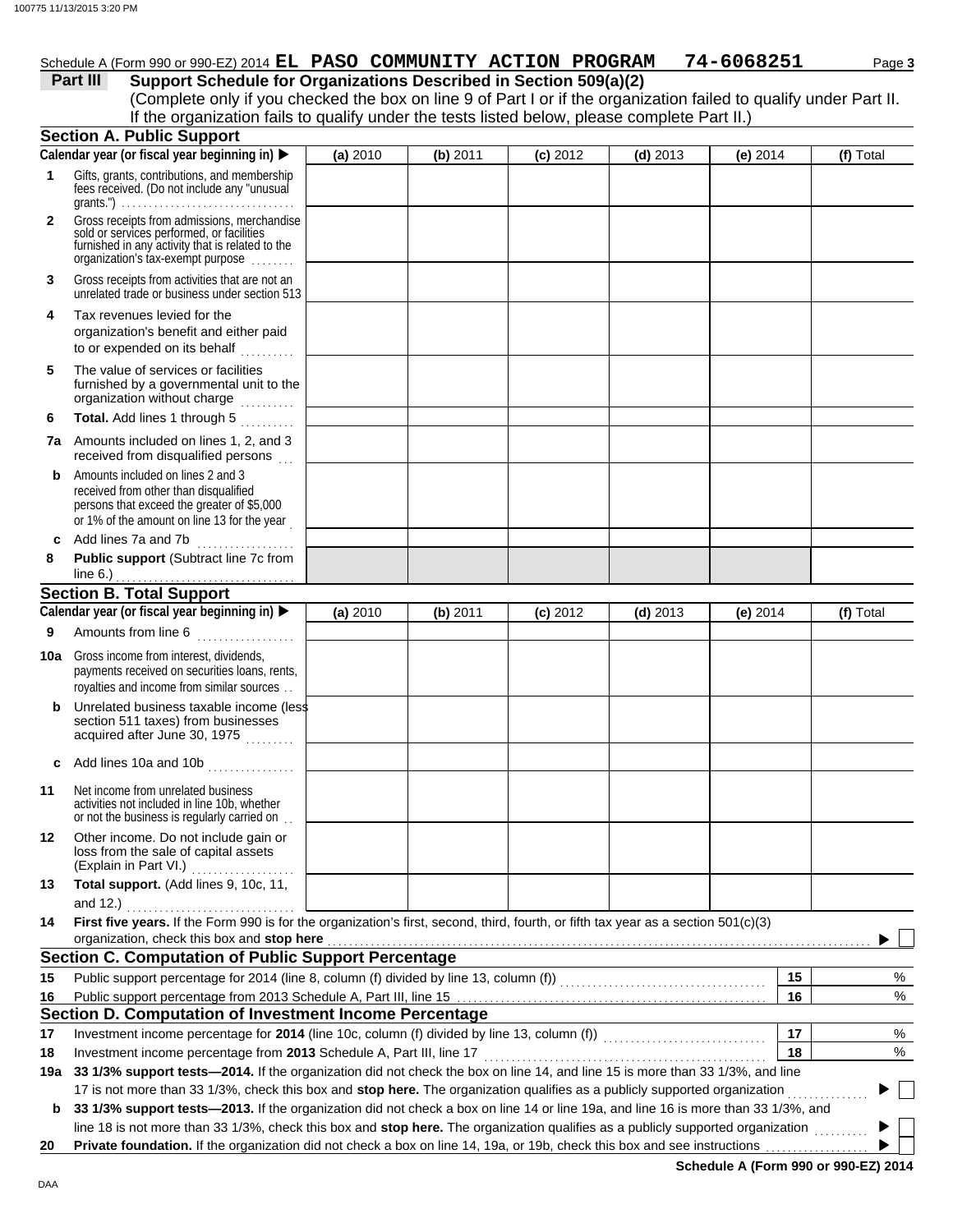#### **Part IV Supporting Organizations** Sections A, D, and E. If you checked 11d of Part I, complete Sections A and D, and complete Part V.) **Section A. All Supporting Organizations** (Complete only if you checked a box on line 11 of Part I. If you checked 11a of Part I, complete Sections A and B. If you checked 11b of Part I, complete Sections A and C. If you checked 11c of Part I, complete Are all of the organization's supported organizations listed by name in the organization's governing documents? If "No," describe in **Part VI** how the supported organizations are designated. If designated by class or purpose, describe the designation. If historic and continuing relationship, explain. Did the organization have any supported organization that does not have an IRS determination of status under section 509(a)(1) or (2)? If "Yes," explain in **Part VI** how the organization determined that the supported organization was described in section 509(a)(1) or (2). **1 2 3a** Did the organization have a supported organization described in section 501(c)(4), (5), or (6)? If "Yes," answer **b c 4a b c** Did the organization support any foreign supported organization that does not have an IRS determination **5a** Did the organization add, substitute, or remove any supported organizations during the tax year? If "Yes," **b c 6 7 8 9a b c 10a b** (b) and (c) below. Did the organization confirm that each supported organization qualified under section  $501(c)(4)$ ,  $(5)$ , or  $(6)$  and satisfied the public support tests under section 509(a)(2)? If "Yes," describe in **Part VI** when and how the organization made the determination. Did the organization ensure that all support to such organizations was used exclusively for section 170(c)(2) (B) purposes? If "Yes," explain in **Part VI** what controls the organization put in place to ensure such use. Was any supported organization not organized in the United States ("foreign supported organization")? If "Yes" and if you checked 11a or 11b in Part I, answer (b) and (c) below. Did the organization have ultimate control and discretion in deciding whether to make grants to the foreign supported organization? If "Yes," describe in **Part VI** how the organization had such control and discretion despite being controlled or supervised by or in connection with its supported organizations. under sections 501(c)(3) and 509(a)(1) or (2)? If "Yes," explain in **Part VI** what controls the organization used to ensure that all support to the foreign supported organization was used exclusively for section 170(c)(2)(B) purposes. answer (b) and (c) below (if applicable). Also, provide detail in **Part VI,** including (i) the names and EIN numbers of the supported organizations added, substituted, or removed, (ii) the reasons for each such action, (iii) the authority under the organization's organizing document authorizing such action, and (iv) how the action was accomplished (such as by amendment to the organizing document). **Type I or Type II only.** Was any added or substituted supported organization part of a class already designated in the organization's organizing document? **Substitutions only.** Was the substitution the result of an event beyond the organization's control? Did the organization provide support (whether in the form of grants or the provision of services or facilities) to anyone other than (a) its supported organizations; (b) individuals that are part of the charitable class benefited by one or more of its supported organizations; or (c) other supporting organizations that also support or benefit one or more of the filing organization's supported organizations? If "Yes," provide detail in **Part VI.** Did the organization provide a grant, loan, compensation, or other similar payment to a substantial contributor (defined in IRC 4958(c)(3)(C)), a family member of a substantial contributor, or a 35-percent controlled entity with regard to a substantial contributor? If "Yes," complete Part I of Schedule L (Form 990). Did the organization make a loan to a disqualified person (as defined in section 4958) not described in line 7? If "Yes," complete Part I of Schedule L (Form 990). Was the organization controlled directly or indirectly at any time during the tax year by one or more disqualified persons as defined in section 4946 (other than foundation managers and organizations described in section 509(a)(1) or (2))? If "Yes," provide detail in **Part VI.** Did one or more disqualified persons (as defined in line 9(a)) hold a controlling interest in any entity in which the supporting organization had an interest? If "Yes," provide detail in **Part VI.** Did a disqualified person (as defined in line 9(a)) have an ownership interest in, or derive any personal benefit from, assets in which the supporting organization also had an interest? If "Yes," provide detail in **Part VI.** Was the organization subject to the excess business holdings rules of IRC 4943 because of IRC 4943(f) (regarding certain Type II supporting organizations, and all Type III non-functionally integrated supporting organizations)? If "Yes," answer (b) below. Did the organization have any excess business holdings in the tax year? (Use Schedule C, Form 4720, to determine whether the organization had excess business holdings.) **Yes No 1 2 3a 3b 3c 4a 4b 4c 5a 5b 5c 6 7 8 9a 9b 9c 10a 10b**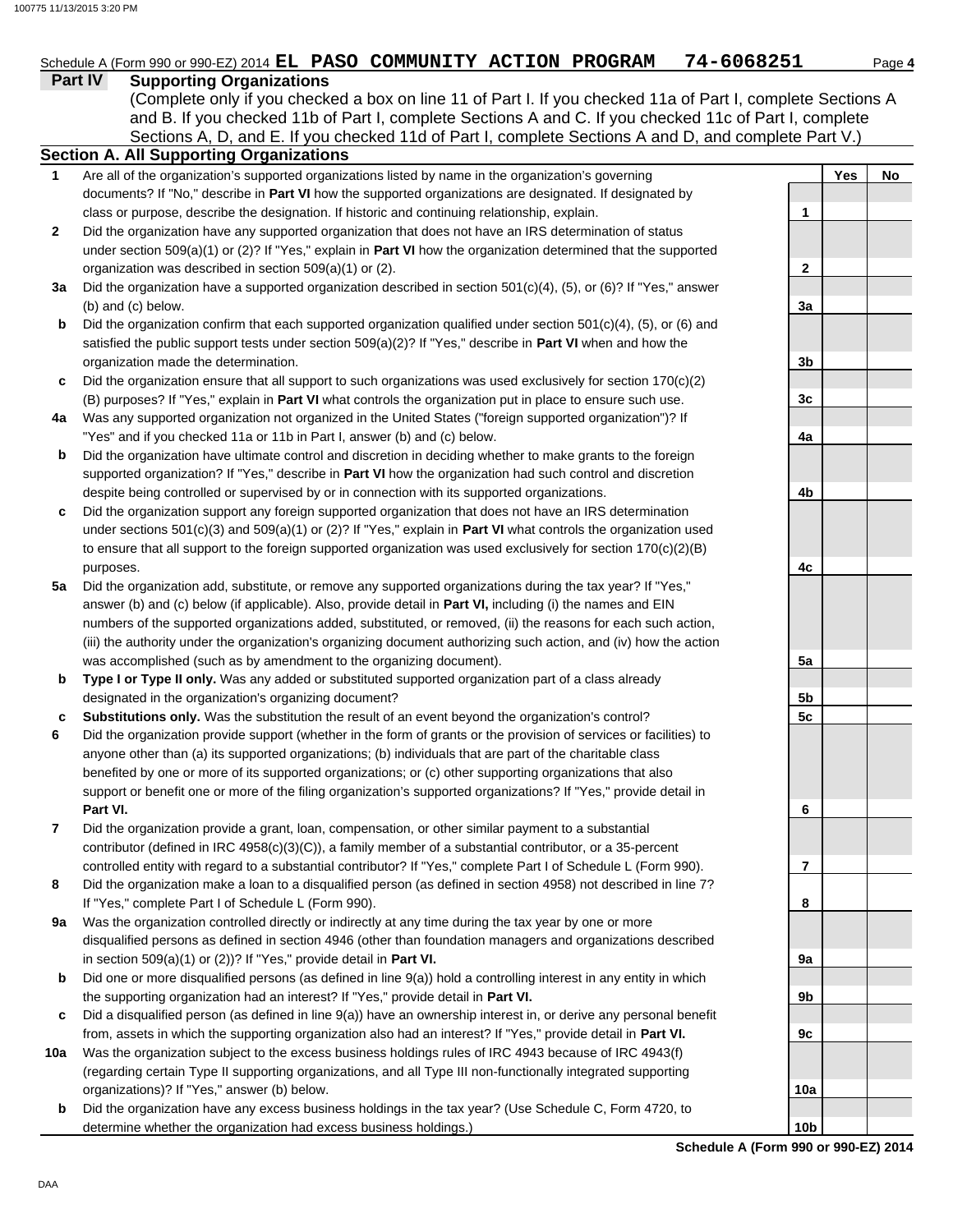|              | Part IV<br><b>Supporting Organizations (continued)</b>                                                                            |                 |     |    |
|--------------|-----------------------------------------------------------------------------------------------------------------------------------|-----------------|-----|----|
|              |                                                                                                                                   |                 | Yes | No |
| 11           | Has the organization accepted a gift or contribution from any of the following persons?                                           |                 |     |    |
| a            | A person who directly or indirectly controls, either alone or together with persons described in (b) and (c)                      |                 |     |    |
|              | below, the governing body of a supported organization?                                                                            | 11a             |     |    |
| b            | A family member of a person described in (a) above?                                                                               | 11 <sub>b</sub> |     |    |
|              | c A 35% controlled entity of a person described in (a) or (b) above? If "Yes" to a, b, or c, provide detail in Part VI.           | 11c             |     |    |
|              | <b>Section B. Type I Supporting Organizations</b>                                                                                 |                 |     |    |
| 1            | Did the directors, trustees, or membership of one or more supported organizations have the power to                               |                 | Yes | No |
|              | regularly appoint or elect at least a majority of the organization's directors or trustees at all times during the                |                 |     |    |
|              | tax year? If "No," describe in Part VI how the supported organization(s) effectively operated, supervised, or                     |                 |     |    |
|              | controlled the organization's activities. If the organization had more than one supported organization,                           |                 |     |    |
|              | describe how the powers to appoint and/or remove directors or trustees were allocated among the supported                         |                 |     |    |
|              |                                                                                                                                   |                 |     |    |
|              | organizations and what conditions or restrictions, if any, applied to such powers during the tax year.                            | 1               |     |    |
| $\mathbf{2}$ | Did the organization operate for the benefit of any supported organization other than the supported                               |                 |     |    |
|              | organization(s) that operated, supervised, or controlled the supporting organization? If "Yes," explain in Part                   |                 |     |    |
|              | VI how providing such benefit carried out the purposes of the supported organization(s) that operated,                            |                 |     |    |
|              | supervised, or controlled the supporting organization.                                                                            | $\mathbf{2}$    |     |    |
|              | <b>Section C. Type II Supporting Organizations</b>                                                                                |                 |     |    |
|              |                                                                                                                                   |                 | Yes | No |
| 1            | Were a majority of the organization's directors or trustees during the tax year also a majority of the directors                  |                 |     |    |
|              | or trustees of each of the organization's supported organization(s)? If "No," describe in Part VI how control                     |                 |     |    |
|              | or management of the supporting organization was vested in the same persons that controlled or managed                            |                 |     |    |
|              | the supported organization(s).                                                                                                    | 1               |     |    |
|              | <b>Section D. All Type III Supporting Organizations</b>                                                                           |                 |     |    |
|              |                                                                                                                                   |                 | Yes | No |
| 1            | Did the organization provide to each of its supported organizations, by the last day of the fifth month of the                    |                 |     |    |
|              | organization's tax year, (1) a written notice describing the type and amount of support provided during the prior tax             |                 |     |    |
|              | year, (2) a copy of the Form 990 that was most recently filed as of the date of notification, and (3) copies of the               |                 |     |    |
|              | organization's governing documents in effect on the date of notification, to the extent not previously provided?                  | 1               |     |    |
| $\mathbf{2}$ | Were any of the organization's officers, directors, or trustees either (i) appointed or elected by the supported                  |                 |     |    |
|              | organization(s) or (ii) serving on the governing body of a supported organization? If "No," explain in Part VI how                |                 |     |    |
|              | the organization maintained a close and continuous working relationship with the supported organization(s).                       | 2               |     |    |
| 3            | By reason of the relationship described in (2), did the organization's supported organizations have a                             |                 |     |    |
|              | significant voice in the organization's investment policies and in directing the use of the organization's                        |                 |     |    |
|              | income or assets at all times during the tax year? If "Yes," describe in Part VI the role the organization's                      |                 |     |    |
|              | supported organizations played in this regard.                                                                                    | 3               |     |    |
|              | Section E. Type III Functionally-Integrated Supporting Organizations                                                              |                 |     |    |
| 1            | Check the box next to the method that the organization used to satisfy the Integral Part Test during the year (see instructions): |                 |     |    |
| а            | The organization satisfied the Activities Test. Complete line 2 below.                                                            |                 |     |    |
| b            | The organization is the parent of each of its supported organizations. Complete line 3 below.                                     |                 |     |    |
| c            | The organization supported a governmental entity. Describe in Part VI how you supported a government entity (see instructions).   |                 |     |    |
|              |                                                                                                                                   |                 |     |    |
|              | 2 Activities Test. Answer (a) and (b) below.                                                                                      |                 | Yes | No |
| а            | Did substantially all of the organization's activities during the tax year directly further the exempt purposes of                |                 |     |    |
|              | the supported organization(s) to which the organization was responsive? If "Yes," then in Part VI identify                        |                 |     |    |
|              | those supported organizations and explain how these activities directly furthered their exempt purposes,                          |                 |     |    |
|              | how the organization was responsive to those supported organizations, and how the organization determined                         |                 |     |    |
|              | that these activities constituted substantially all of its activities.                                                            | 2a              |     |    |
| b            | Did the activities described in (a) constitute activities that, but for the organization's involvement, one or more               |                 |     |    |
|              | of the organization's supported organization(s) would have been engaged in? If "Yes," explain in Part VI the                      |                 |     |    |
|              | reasons for the organization's position that its supported organization(s) would have engaged in these                            |                 |     |    |
|              | activities but for the organization's involvement.                                                                                | 2b              |     |    |
| 3            | Parent of Supported Organizations. Answer (a) and (b) below.                                                                      |                 |     |    |
| a            | Did the organization have the power to regularly appoint or elect a majority of the officers, directors, or                       |                 |     |    |
|              | trustees of each of the supported organizations? Provide details in Part VI.                                                      | 3a              |     |    |
| b            | Did the organization exercise a substantial degree of direction over the policies, programs, and activities of each               |                 |     |    |
|              | of its supported organizations? If "Yes," describe in Part VI the role played by the organization in this regard.                 | 3 <sub>b</sub>  |     |    |

**Schedule A (Form 990 or 990-EZ) 2014**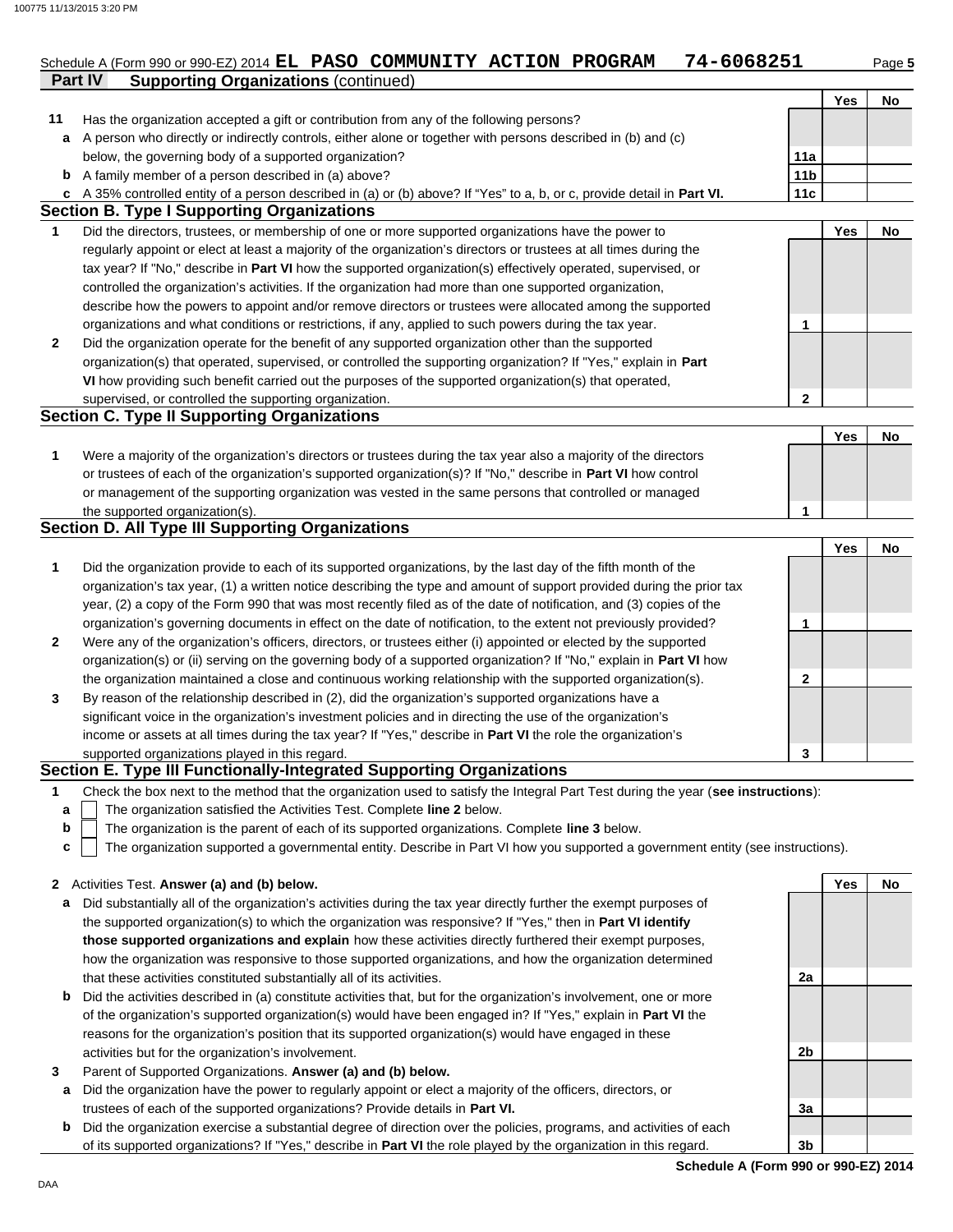**Part V Type III Non-Functionally Integrated 509(a)(3) Supporting Organizations 1** Check here if the organization satisfied the Integral Part Test as a qualifying trust on Nov. 20, 1970. **See instructions.** All other Type III non-functionally integrated supporting organizations must complete Sections A through E.

|              | <b>Section A - Adjusted Net Income</b>                                       |                | (A) Prior Year | (B) Current Year<br>(optional) |
|--------------|------------------------------------------------------------------------------|----------------|----------------|--------------------------------|
| 1            | Net short-term capital gain                                                  | 1              |                |                                |
| $\mathbf{2}$ | Recoveries of prior-year distributions                                       | $\overline{2}$ |                |                                |
| 3            | Other gross income (see instructions)                                        | 3              |                |                                |
| 4            | Add lines 1 through 3                                                        | 4              |                |                                |
|              | 5 Depreciation and depletion                                                 | 5              |                |                                |
|              | 6 Portion of operating expenses paid or incurred for production or           |                |                |                                |
|              | collection of gross income or for management, conservation, or               |                |                |                                |
|              | maintenance of property held for production of income (see instructions)     | 6              |                |                                |
| $\mathbf{7}$ | Other expenses (see instructions)                                            | $\overline{7}$ |                |                                |
| 8            | Adjusted Net Income (subtract lines 5, 6 and 7 from line 4)                  | 8              |                |                                |
|              | <b>Section B - Minimum Asset Amount</b>                                      |                | (A) Prior Year | (B) Current Year<br>(optional) |
| 1            | Aggregate fair market value of all non-exempt-use assets (see                |                |                |                                |
|              | instructions for short tax year or assets held for part of year):            |                |                |                                |
|              | a Average monthly value of securities                                        | 1a             |                |                                |
|              | Average monthly cash balances<br>b                                           | 1b             |                |                                |
|              | Fair market value of other non-exempt-use assets<br>c                        | 1 <sub>c</sub> |                |                                |
|              | <b>Total</b> (add lines 1a, 1b, and 1c)<br>d                                 | 1 <sub>d</sub> |                |                                |
|              | Discount claimed for blockage or other<br>e                                  |                |                |                                |
|              | factors (explain in detail in <b>Part VI)</b> :                              |                |                |                                |
| $\mathbf{2}$ | Acquisition indebtedness applicable to non-exempt-use assets                 | $\mathbf{2}$   |                |                                |
| 3            | Subtract line 2 from line 1d                                                 | 3              |                |                                |
| 4            | Cash deemed held for exempt use. Enter 1-1/2% of line 3 (for greater amount, |                |                |                                |
|              | see instructions).                                                           | 4              |                |                                |
| 5.           | Net value of non-exempt-use assets (subtract line 4 from line 3)             | 5              |                |                                |
| 6            | 035. Multiply line 5 by                                                      | 6              |                |                                |
| 7            | Recoveries of prior-year distributions                                       | $\overline{7}$ |                |                                |
| 8            | Minimum Asset Amount (add line 7 to line 6)                                  | 8              |                |                                |
|              | <b>Section C - Distributable Amount</b>                                      |                |                | <b>Current Year</b>            |
| 1.           | Adjusted net income for prior year (from Section A, line 8, Column A)        | 1              |                |                                |
| $\mathbf{2}$ | Enter 85% of line 1                                                          | 2              |                |                                |
| 3            | Minimum asset amount for prior year (from Section B, line 8, Column A)       | 3              |                |                                |
| 4            | Enter greater of line 2 or line 3                                            | 4              |                |                                |
| 5.           | Income tax imposed in prior year                                             | 5              |                |                                |
| 6            | Distributable Amount. Subtract line 5 from line 4, unless subject to         |                |                |                                |
|              | emergency temporary reduction (see instructions)                             | 6              |                |                                |

**7** instructions). Check here if the current year is the organization's first as a non-functionally-integrated Type III supporting organization (see

**Schedule A (Form 990 or 990-EZ) 2014**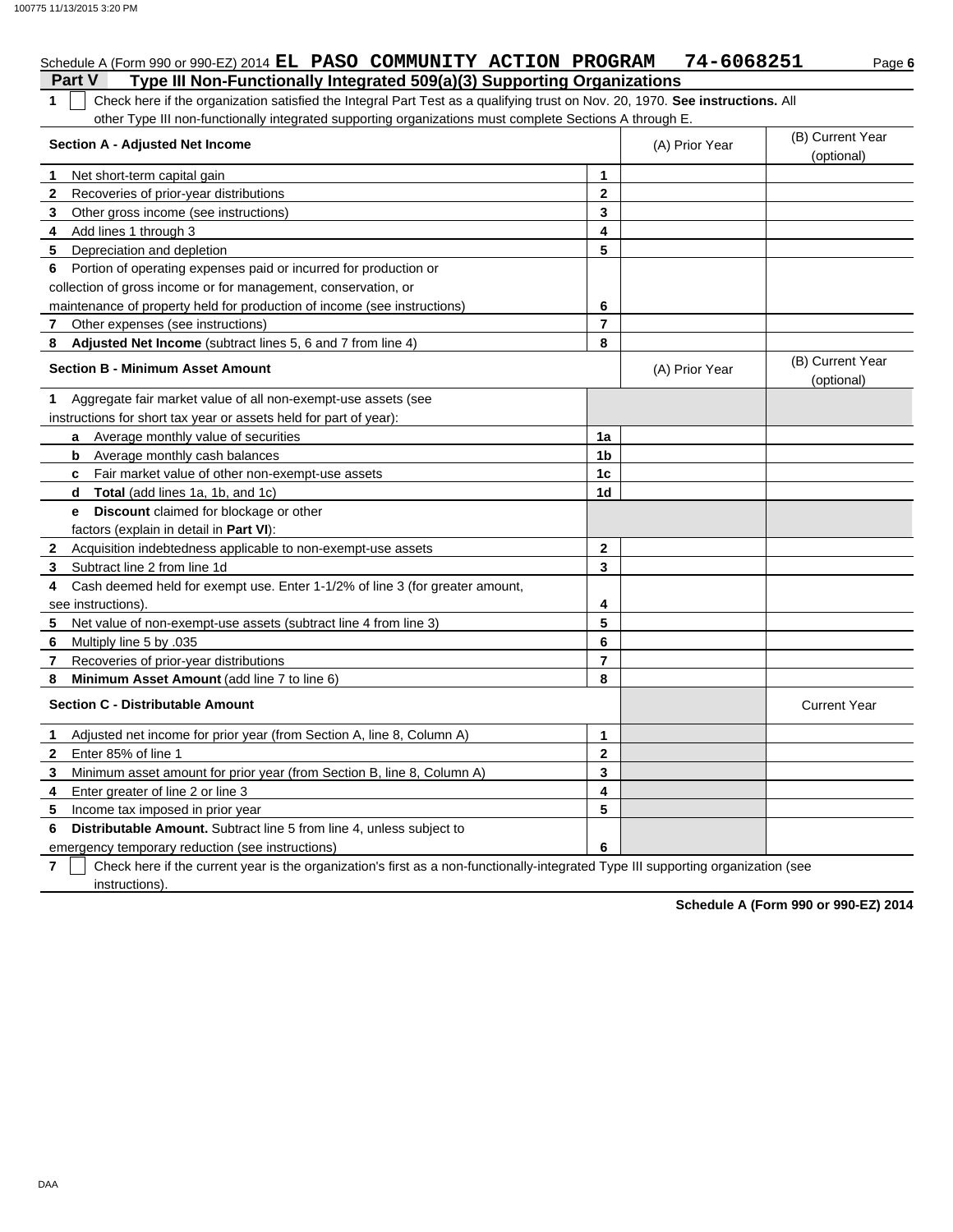#### Schedule A (Form 990 or 990-EZ) 2014 **EL PASO COMMUNITY ACTION PROGRAM 74-6068251** Page 7 **Part V Type III Non-Functionally Integrated 509(a)(3) Supporting Organizations** (continued) **Section D - Distributions Current Year 1 2 3 4 5 6** Other distributions (describe in **Part VI**). See instructions. **7 8 9 10** Line 8 amount divided by Line 9 amount Amounts paid to supported organizations to accomplish exempt purposes Amounts paid to perform activity that directly furthers exempt purposes of supported organizations, in excess of income from activity Administrative expenses paid to accomplish exempt purposes of supported organizations Amounts paid to acquire exempt-use assets Qualified set-aside amounts (prior IRS approval required) **Total annual distributions.** Add lines 1 through 6. Distributions to attentive supported organizations to which the organization is responsive (provide details in **Part VI**). See instructions. Distributable amount for 2014 from Section C, line 6 **Section E - Distribution Allocations (see instructions) Excess Distributions (i) (ii) Underdistributions Pre-2014 (iii) Distributable Amount for 2014 5 4** Distributions for 2014 from Section **3** Excess distributions carryover, if any, to 2014: **2 1 a b c d e** From 2013 . . . . . **f Total** of lines 3a through e **g** Applied to underdistributions of prior years **h** Applied to 2014 distributable amount **i** Carryover from 2009 not applied (see instructions) **j** Remainder. Subtract lines 3g, 3h, and 3i from 3f. **a** Applied to underdistributions of prior years **b** Applied to 2014 distributable amount **c** Remainder. Subtract lines 4a and 4b from 4. Distributable amount for 2014 from Section C, line 6 Underdistributions, if any, for years prior to 2014 (reasonable cause required-see instructions) D, line  $7:$  \$ Remaining underdistributions for years prior to 2014, if any. Subtract lines 3g and 4a from line 2 (if amount greater than zero, see instructions).

**Schedule A (Form 990 or 990-EZ) 2014**

**8**

**a b c**

> **d** Excess from 2013 . . . **e** Excess from 2014 . . .

Breakdown of line 7:

instructions).

and 4c.

**7**

**6** Remaining underdistributions for 2014. Subtract lines 3h

and 4b from line 1 (if amount greater than zero, see

**Excess distributions carryover to 2015.** Add lines 3j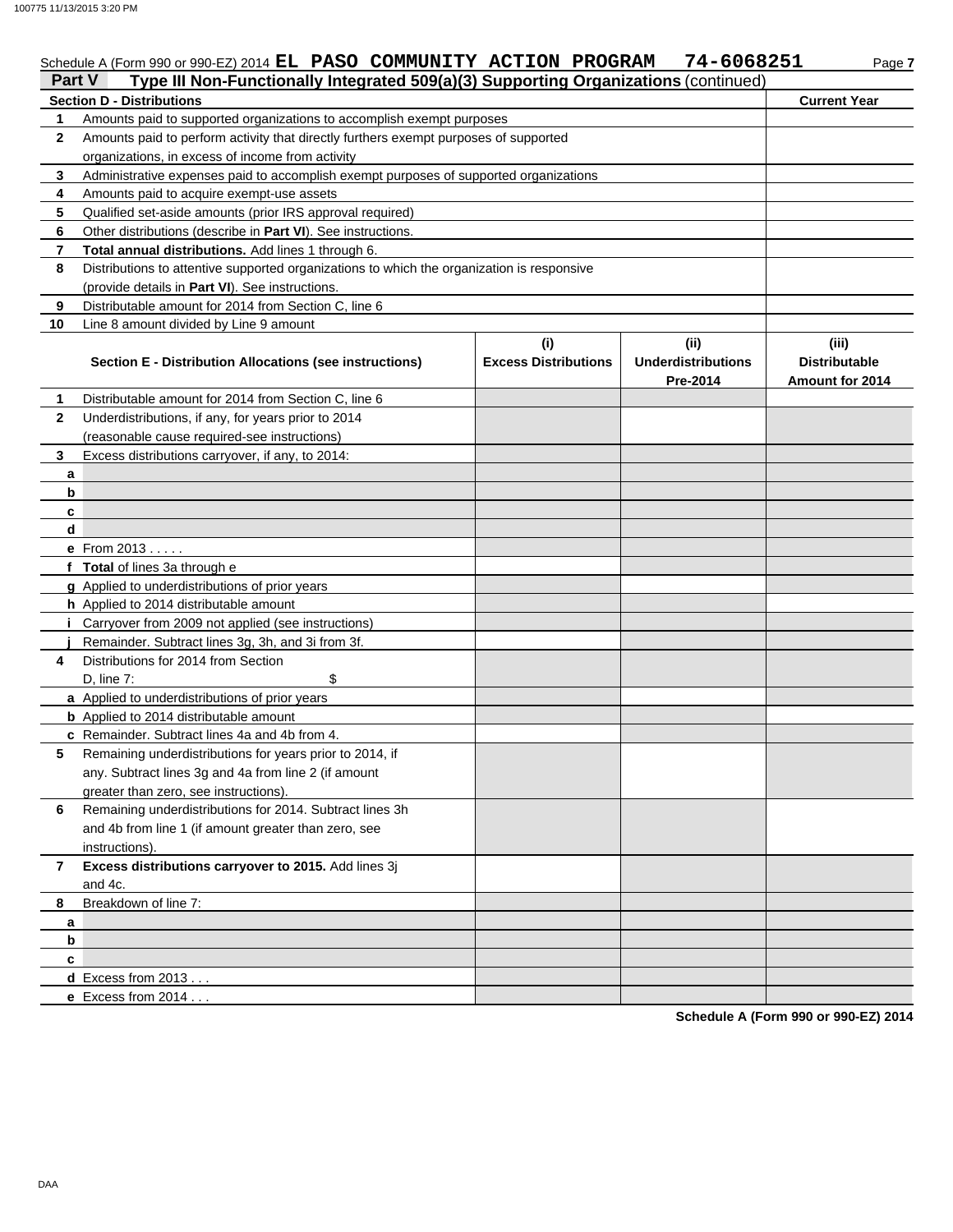|         |                                        |  |  | Schedule A (Form 990 or 990-EZ) 2014 EL PASO COMMUNITY ACTION PROGRAM | 74-6068251                                                                                     | Page 8                                                                                                         |
|---------|----------------------------------------|--|--|-----------------------------------------------------------------------|------------------------------------------------------------------------------------------------|----------------------------------------------------------------------------------------------------------------|
| Part VI |                                        |  |  |                                                                       | Part III, line 12. Also complete this part for any additional information. (See instructions.) | Supplemental Information. Provide the explanations required by Part II, line 10; Part II, line 17a or 17b; and |
|         | PART II, LINE 10 - OTHER INCOME DETAIL |  |  |                                                                       |                                                                                                |                                                                                                                |
|         |                                        |  |  | \$<br>44,055                                                          |                                                                                                |                                                                                                                |
|         |                                        |  |  |                                                                       |                                                                                                |                                                                                                                |
|         |                                        |  |  |                                                                       |                                                                                                |                                                                                                                |
|         |                                        |  |  |                                                                       |                                                                                                |                                                                                                                |
|         |                                        |  |  |                                                                       |                                                                                                |                                                                                                                |
|         |                                        |  |  |                                                                       |                                                                                                |                                                                                                                |
|         |                                        |  |  |                                                                       |                                                                                                |                                                                                                                |
|         |                                        |  |  |                                                                       |                                                                                                |                                                                                                                |
|         |                                        |  |  |                                                                       |                                                                                                |                                                                                                                |
|         |                                        |  |  |                                                                       |                                                                                                |                                                                                                                |
|         |                                        |  |  |                                                                       |                                                                                                |                                                                                                                |
|         |                                        |  |  |                                                                       |                                                                                                |                                                                                                                |
|         |                                        |  |  |                                                                       |                                                                                                |                                                                                                                |
|         |                                        |  |  |                                                                       |                                                                                                |                                                                                                                |
|         |                                        |  |  |                                                                       |                                                                                                |                                                                                                                |
|         |                                        |  |  |                                                                       |                                                                                                |                                                                                                                |
|         |                                        |  |  |                                                                       |                                                                                                |                                                                                                                |
|         |                                        |  |  |                                                                       |                                                                                                |                                                                                                                |
|         |                                        |  |  |                                                                       |                                                                                                |                                                                                                                |
|         |                                        |  |  |                                                                       |                                                                                                |                                                                                                                |
|         |                                        |  |  |                                                                       |                                                                                                |                                                                                                                |
|         |                                        |  |  |                                                                       |                                                                                                |                                                                                                                |
|         |                                        |  |  |                                                                       |                                                                                                |                                                                                                                |
|         |                                        |  |  |                                                                       |                                                                                                |                                                                                                                |
|         |                                        |  |  |                                                                       |                                                                                                |                                                                                                                |
|         |                                        |  |  |                                                                       |                                                                                                |                                                                                                                |
|         |                                        |  |  |                                                                       |                                                                                                |                                                                                                                |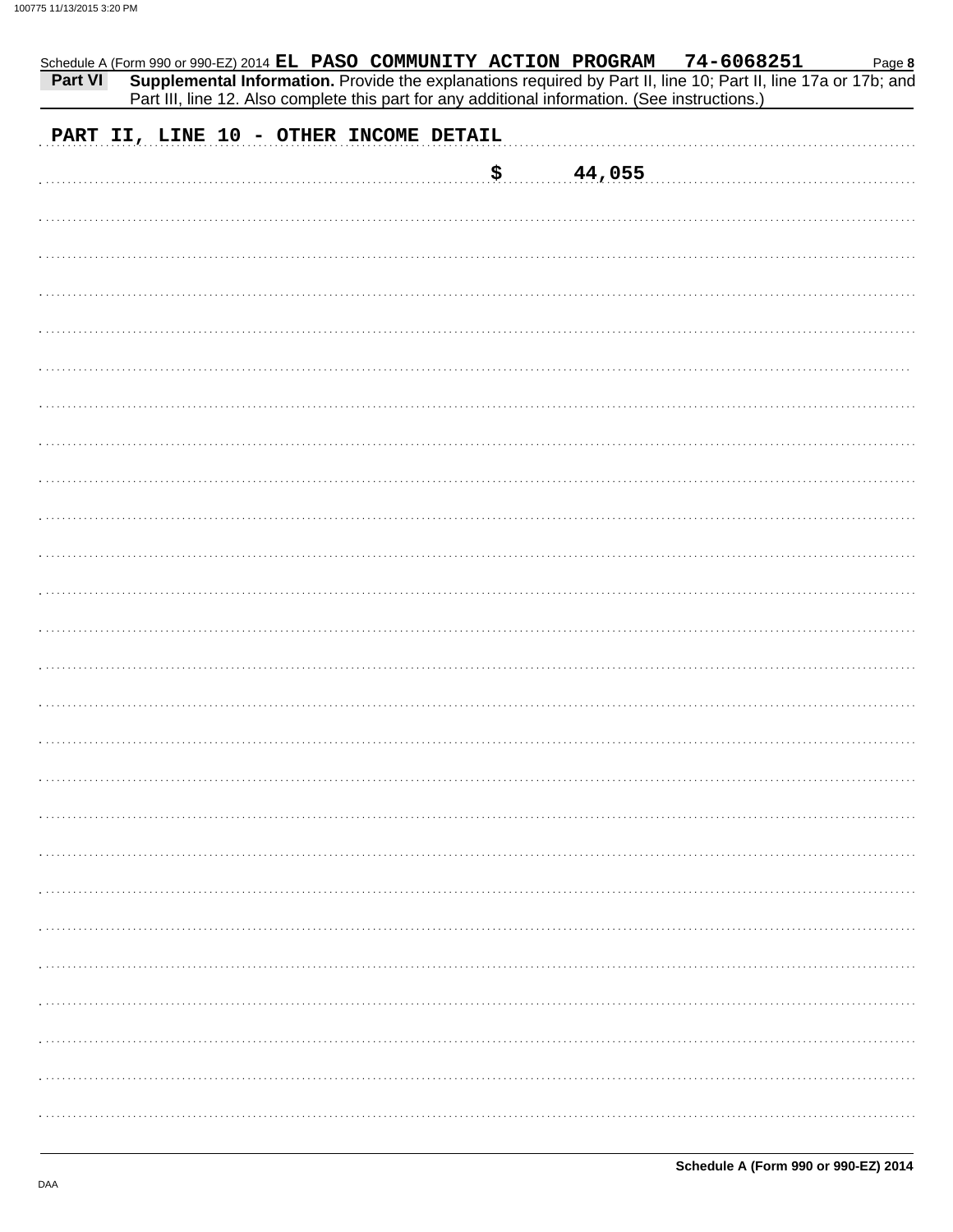| <b>Schedule B</b>                                      | <b>Schedule of Contributors</b>                                                                                                                                                                                                               |            | OMB No. 1545-0047                     |
|--------------------------------------------------------|-----------------------------------------------------------------------------------------------------------------------------------------------------------------------------------------------------------------------------------------------|------------|---------------------------------------|
| (Form 990, 990-EZ,<br>or 990-PF)                       | Attach to Form 990, Form 990-EZ, or Form 990-PF.                                                                                                                                                                                              |            | 2014                                  |
| Department of the Treasury<br>Internal Revenue Service | Information about Schedule B (Form 990, 990-EZ, 990-PF) and its instructions is at www.irs.gov/form990.                                                                                                                                       |            |                                       |
| Name of the organization                               | EL PASO COMMUNITY ACTION PROGRAM                                                                                                                                                                                                              |            | <b>Employer identification number</b> |
| PROJECT BRAVO, INC.                                    |                                                                                                                                                                                                                                               | 74-6068251 |                                       |
| Organization type (check one):                         |                                                                                                                                                                                                                                               |            |                                       |
| Filers of:                                             | Section:                                                                                                                                                                                                                                      |            |                                       |
| Form 990 or 990-EZ                                     | 3 ) (enter number) organization<br>$ \mathbf{X} $ 501(c)(                                                                                                                                                                                     |            |                                       |
|                                                        | $4947(a)(1)$ nonexempt charitable trust not treated as a private foundation                                                                                                                                                                   |            |                                       |
|                                                        | 527 political organization                                                                                                                                                                                                                    |            |                                       |
| Form 990-PF                                            | $501(c)(3)$ exempt private foundation                                                                                                                                                                                                         |            |                                       |
|                                                        | 4947(a)(1) nonexempt charitable trust treated as a private foundation                                                                                                                                                                         |            |                                       |
|                                                        | 501(c)(3) taxable private foundation                                                                                                                                                                                                          |            |                                       |
|                                                        |                                                                                                                                                                                                                                               |            |                                       |
| instructions.                                          | Check if your organization is covered by the General Rule or a Special Rule.<br>Note. Only a section $501(c)(7)$ , (8), or (10) organization can check boxes for both the General Rule and a Special Rule. See                                |            |                                       |
| <b>General Rule</b>                                    |                                                                                                                                                                                                                                               |            |                                       |
| contributor's total contributions.                     | For an organization filing Form 990, 990-EZ, or 990-PF that received, during the year, contributions totaling \$5,000<br>or more (in money or property) from any one contributor. Complete Parts I and II. See instructions for determining a |            |                                       |
| <b>Special Rules</b>                                   |                                                                                                                                                                                                                                               |            |                                       |
|                                                        | $\mathbf{Y}$ Equipment ration described in section $E(1/\sqrt{2})$ filing Equipment Can and Equipment the 331/2 % support toot of the                                                                                                         |            |                                       |

 $\overline{\textbf{X}}$  For an organization described in section 501(c)(3) filing Form 990 or 990-EZ that met the 33<sup>1</sup>/3 % support test of the regulations under sections 509(a)(1) and 170(b)(1)(A)(vi), that checked Schedule A (Form 990 or 990-EZ), Part II, line 13, 16a, or 16b, and that received from any one contributor, during the year, total contributions of the greater of **(1)** \$5,000 or **(2)** 2% of the amount on (i) Form 990, Part VIII, line 1h, or (ii) Form 990-EZ, line 1. Complete Parts I and II.

literary, or educational purposes, or for the prevention of cruelty to children or animals. Complete Parts I, II, and III. For an organization described in section 501(c)(7), (8), or (10) filing Form 990 or 990-EZ that received from any one contributor, during the year, total contributions of more than \$1,000 exclusively for religious, charitable, scientific,

For an organization described in section 501(c)(7), (8), or (10) filing Form 990 or 990-EZ that received from any one contributor, during the year, contributions exclusively for religious, charitable, etc., purposes, but no such contributions totaled more than \$1,000. If this box is checked, enter here the total contributions that were received during the year for an exclusively religious, charitable, etc., purpose. Do not complete any of the parts unless the **General Rule** applies to this organization because it received nonexclusively religious, charitable, etc., contributions totaling \$5,000 or more during the year . . . . . . . . . . . . . . . . . . . . . . . . . . . . . . . . . . . . . . . . . . . . . . . . . . . . . . . . . . . . . . . . . . . . . . . . . . . . \$ . . . . . . . . . . . . . . . . . . . . . . . . . . .

990-EZ, or 990-PF), but it **must** answer "No" on Part IV, line 2, of its Form 990; or check the box on line H of its Form 990-EZ or on its Form 990-PF, Part I, line 2, to certify that it does not meet the filing requirements of Schedule B (Form 990, 990-EZ, or 990-PF). **Caution.** An organization that is not covered by the General Rule and/or the Special Rules does not file Schedule B (Form 990,

**For Paperwork Reduction Act Notice, see the Instructions for Form 990, 990-EZ, or 990-PF.**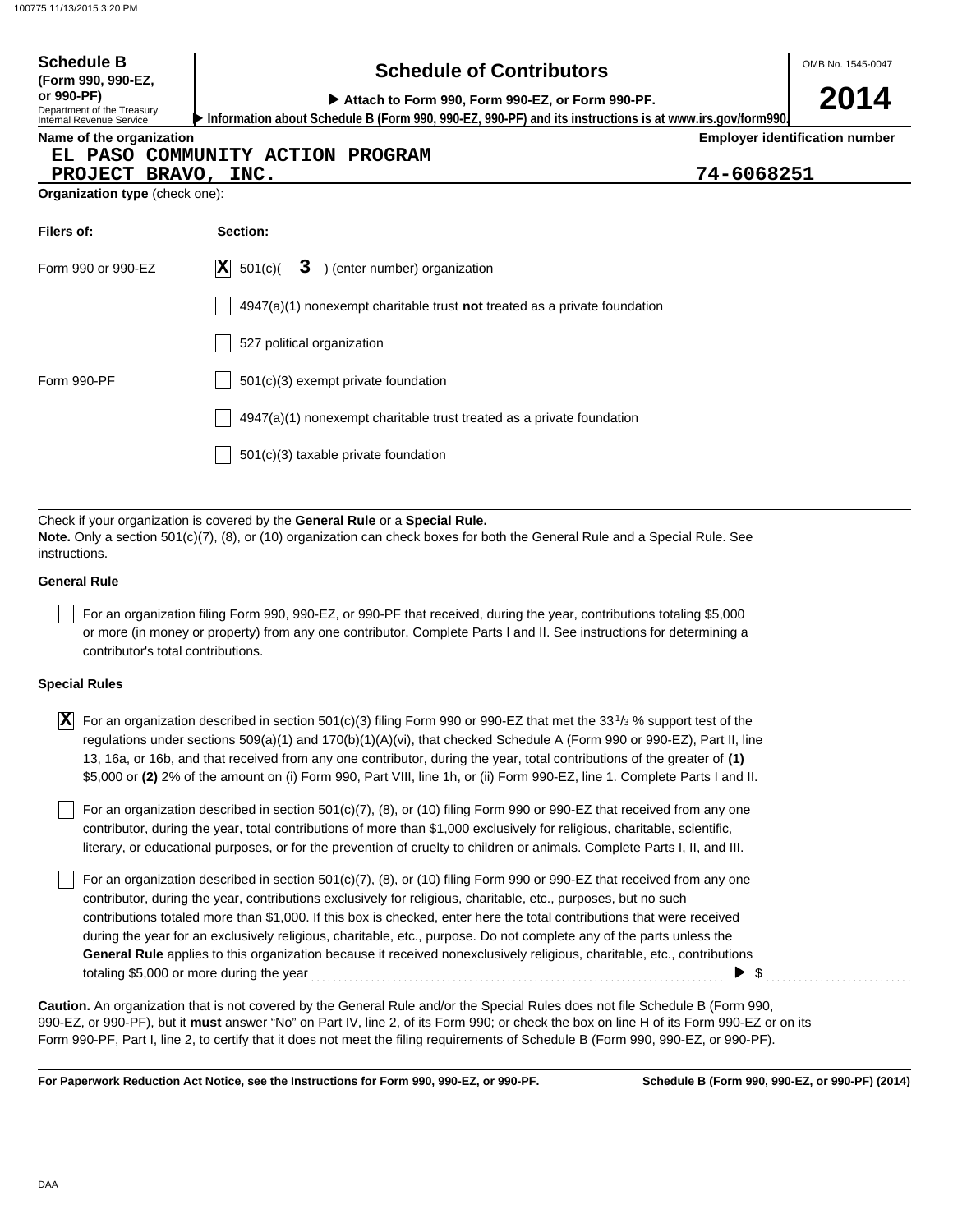| Name of organization | Schedule B (Form 990, 990-EZ, or 990-PF) (2014)<br>EL PASO COMMUNITY ACTION PROGRAM            |                                   | PAGE 1 OF 1<br>Page 2<br><b>Employer identification number</b><br>74-6068251                 |
|----------------------|------------------------------------------------------------------------------------------------|-----------------------------------|----------------------------------------------------------------------------------------------|
| Part I               | Contributors (see instructions). Use duplicate copies of Part I if additional space is needed. |                                   |                                                                                              |
| (a)<br>No.           | (b)<br>Name, address, and ZIP + 4                                                              | (c)<br><b>Total contributions</b> | (d)<br>Type of contribution                                                                  |
| 1                    |                                                                                                | 8,216,637<br>$\frac{1}{2}$        | X<br>Person<br>Payroll<br><b>Noncash</b><br>(Complete Part II for<br>noncash contributions.) |
| (a)<br>No.           | (b)<br>Name, address, and ZIP + 4                                                              | (c)<br><b>Total contributions</b> | (d)<br>Type of contribution                                                                  |
|                      |                                                                                                | \$                                | Person<br>Payroll<br><b>Noncash</b><br>(Complete Part II for<br>noncash contributions.)      |
| (a)<br>No.           | (b)<br>Name, address, and ZIP + 4                                                              | (c)<br><b>Total contributions</b> | (d)<br>Type of contribution                                                                  |
|                      |                                                                                                | \$                                | Person<br>Payroll<br><b>Noncash</b><br>(Complete Part II for<br>noncash contributions.)      |
| (a)<br>No.           | (b)<br>Name, address, and ZIP + 4                                                              | (c)<br><b>Total contributions</b> | (d)<br>Type of contribution                                                                  |
|                      |                                                                                                | \$                                | Person<br>Payroll<br>Noncash<br>(Complete Part II for<br>noncash contributions.)             |
| (a)<br>No.           | (b)<br>Name, address, and ZIP + 4                                                              | (c)<br><b>Total contributions</b> | (d)<br>Type of contribution                                                                  |
|                      |                                                                                                | \$                                | Person<br>Payroll<br>Noncash<br>(Complete Part II for<br>noncash contributions.)             |
| (a)<br>No.           | (b)<br>Name, address, and ZIP + 4                                                              | (c)<br><b>Total contributions</b> | (d)<br>Type of contribution                                                                  |
|                      |                                                                                                | \$                                | Person<br>Payroll<br>Noncash<br>(Complete Part II for<br>noncash contributions.)             |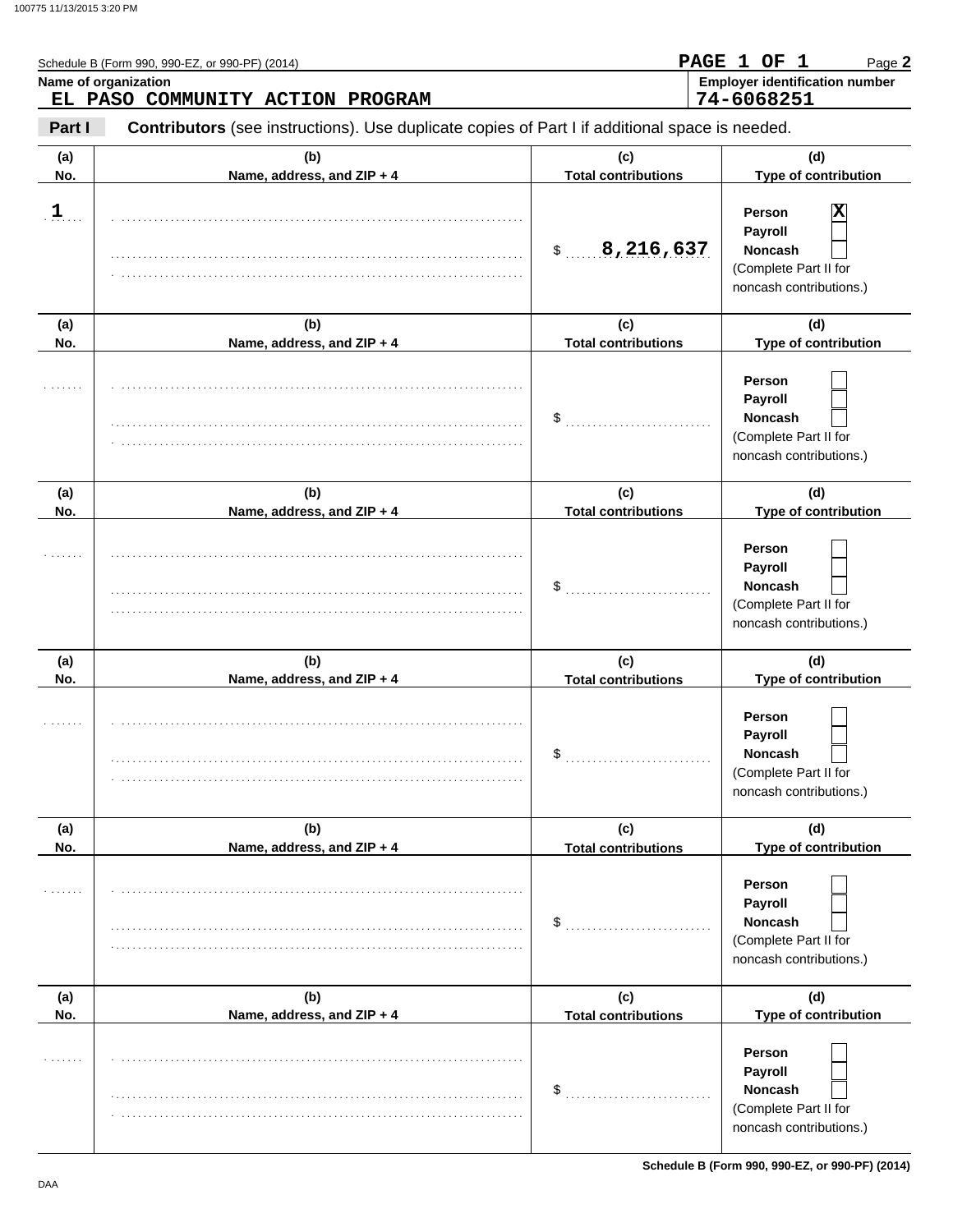|              | <b>SCHEDULE D</b><br>(Form 990)                        | Supplemental Financial Statements<br>Complete if the organization answered "Yes" to Form 990,<br>Part IV, line 6, 7, 8, 9, 10, 11a, 11b, 11c, 11d, 11e, 11f, 12a, or 12b. |                                                    | OMB No. 1545-0047                                                                                                                                                                                                                                                                                         |
|--------------|--------------------------------------------------------|---------------------------------------------------------------------------------------------------------------------------------------------------------------------------|----------------------------------------------------|-----------------------------------------------------------------------------------------------------------------------------------------------------------------------------------------------------------------------------------------------------------------------------------------------------------|
|              | Department of the Treasury<br>Internal Revenue Service | Attach to Form 990.<br>Information about Schedule D (Form 990) and its instructions is at www.irs.gov/form990.                                                            |                                                    | <b>Open to Public</b><br><b>Inspection</b>                                                                                                                                                                                                                                                                |
|              | Name of the organization                               |                                                                                                                                                                           |                                                    | <b>Employer identification number</b>                                                                                                                                                                                                                                                                     |
|              |                                                        | EL PASO COMMUNITY ACTION PROGRAM                                                                                                                                          |                                                    |                                                                                                                                                                                                                                                                                                           |
|              | PROJECT BRAVO, INC.                                    |                                                                                                                                                                           | 74-6068251                                         |                                                                                                                                                                                                                                                                                                           |
|              | Part I                                                 | Organizations Maintaining Donor Advised Funds or Other Similar Funds or Accounts.<br>Complete if the organization answered "Yes" to Form 990, Part IV, line 6.            |                                                    |                                                                                                                                                                                                                                                                                                           |
|              |                                                        | (a) Donor advised funds                                                                                                                                                   |                                                    | (b) Funds and other accounts                                                                                                                                                                                                                                                                              |
| 1            | Total number at end of year                            |                                                                                                                                                                           |                                                    |                                                                                                                                                                                                                                                                                                           |
| 2            |                                                        |                                                                                                                                                                           |                                                    |                                                                                                                                                                                                                                                                                                           |
| 3            |                                                        |                                                                                                                                                                           |                                                    |                                                                                                                                                                                                                                                                                                           |
| 4            |                                                        |                                                                                                                                                                           |                                                    |                                                                                                                                                                                                                                                                                                           |
| 5            |                                                        | Did the organization inform all donors and donor advisors in writing that the assets held in donor advised                                                                |                                                    |                                                                                                                                                                                                                                                                                                           |
|              |                                                        |                                                                                                                                                                           |                                                    | Yes<br>No                                                                                                                                                                                                                                                                                                 |
| 6            |                                                        | Did the organization inform all grantees, donors, and donor advisors in writing that grant funds can be used                                                              |                                                    |                                                                                                                                                                                                                                                                                                           |
|              |                                                        | only for charitable purposes and not for the benefit of the donor or donor advisor, or for any other purpose                                                              |                                                    |                                                                                                                                                                                                                                                                                                           |
|              |                                                        |                                                                                                                                                                           |                                                    | Yes<br>No.                                                                                                                                                                                                                                                                                                |
|              | Part II                                                | <b>Conservation Easements.</b><br>Complete if the organization answered "Yes" to Form 990, Part IV, line 7.                                                               |                                                    |                                                                                                                                                                                                                                                                                                           |
| 1            |                                                        | Purpose(s) of conservation easements held by the organization (check all that apply).                                                                                     |                                                    |                                                                                                                                                                                                                                                                                                           |
|              |                                                        | Preservation of land for public use (e.g., recreation or education)                                                                                                       | Preservation of a historically important land area |                                                                                                                                                                                                                                                                                                           |
|              | Protection of natural habitat                          |                                                                                                                                                                           | Preservation of a certified historic structure     |                                                                                                                                                                                                                                                                                                           |
|              | Preservation of open space                             |                                                                                                                                                                           |                                                    |                                                                                                                                                                                                                                                                                                           |
| $\mathbf{2}$ |                                                        | Complete lines 2a through 2d if the organization held a qualified conservation contribution in the form of a conservation                                                 |                                                    |                                                                                                                                                                                                                                                                                                           |
|              | easement on the last day of the tax year.              |                                                                                                                                                                           |                                                    | Held at the End of the Tax Year                                                                                                                                                                                                                                                                           |
|              |                                                        |                                                                                                                                                                           | 2a                                                 |                                                                                                                                                                                                                                                                                                           |
| b            |                                                        |                                                                                                                                                                           | 2 <sub>b</sub>                                     |                                                                                                                                                                                                                                                                                                           |
| c            |                                                        |                                                                                                                                                                           | 2c                                                 |                                                                                                                                                                                                                                                                                                           |
|              |                                                        | d Number of conservation easements included in (c) acquired after 8/17/06, and not on a                                                                                   |                                                    |                                                                                                                                                                                                                                                                                                           |
|              |                                                        | historic structure listed in the National Register                                                                                                                        | 2d                                                 |                                                                                                                                                                                                                                                                                                           |
| 3            |                                                        | Number of conservation easements modified, transferred, released, extinguished, or terminated by the organization during the                                              |                                                    |                                                                                                                                                                                                                                                                                                           |
|              | tax year $\blacktriangleright$<br>.                    |                                                                                                                                                                           |                                                    |                                                                                                                                                                                                                                                                                                           |
|              |                                                        | Number of states where property subject to conservation easement is located ▶                                                                                             |                                                    |                                                                                                                                                                                                                                                                                                           |
| 5            |                                                        | Does the organization have a written policy regarding the periodic monitoring, inspection, handling of                                                                    |                                                    |                                                                                                                                                                                                                                                                                                           |
|              |                                                        | violations, and enforcement of the conservation easements it holds?                                                                                                       |                                                    | Yes<br>No                                                                                                                                                                                                                                                                                                 |
| 6.           |                                                        | Staff and volunteer hours devoted to monitoring, inspecting, and enforcing conservation easements during the year                                                         |                                                    |                                                                                                                                                                                                                                                                                                           |
|              |                                                        |                                                                                                                                                                           |                                                    |                                                                                                                                                                                                                                                                                                           |
| 7            |                                                        | Amount of expenses incurred in monitoring, inspecting, and enforcing conservation easements during the year                                                               |                                                    |                                                                                                                                                                                                                                                                                                           |
|              |                                                        | Does each conservation easement reported on line $2(d)$ above satisfy the requirements of section $170(h)(4)(B)(i)$                                                       |                                                    |                                                                                                                                                                                                                                                                                                           |
| 8            |                                                        |                                                                                                                                                                           |                                                    | Yes<br>No                                                                                                                                                                                                                                                                                                 |
| 9            |                                                        | In Part XIII, describe how the organization reports conservation easements in its revenue and expense statement, and                                                      |                                                    |                                                                                                                                                                                                                                                                                                           |
|              |                                                        | balance sheet, and include, if applicable, the text of the footnote to the organization's financial statements that describes the                                         |                                                    |                                                                                                                                                                                                                                                                                                           |
|              |                                                        | organization's accounting for conservation easements.                                                                                                                     |                                                    |                                                                                                                                                                                                                                                                                                           |
|              | Part III                                               | Organizations Maintaining Collections of Art, Historical Treasures, or Other Similar Assets.<br>Complete if the organization answered "Yes" to Form 990, Part IV, line 8. |                                                    |                                                                                                                                                                                                                                                                                                           |
|              |                                                        | 1a If the organization elected, as permitted under SFAS 116 (ASC 958), not to report in its revenue statement and balance sheet                                           |                                                    |                                                                                                                                                                                                                                                                                                           |
|              |                                                        | works of art, historical treasures, or other similar assets held for public exhibition, education, or research in furtherance of                                          |                                                    |                                                                                                                                                                                                                                                                                                           |
|              |                                                        | public service, provide, in Part XIII, the text of the footnote to its financial statements that describes these items.                                                   |                                                    |                                                                                                                                                                                                                                                                                                           |
|              |                                                        | <b>b</b> If the organization elected, as permitted under SFAS 116 (ASC 958), to report in its revenue statement and balance sheet                                         |                                                    |                                                                                                                                                                                                                                                                                                           |
|              |                                                        | works of art, historical treasures, or other similar assets held for public exhibition, education, or research in furtherance of                                          |                                                    |                                                                                                                                                                                                                                                                                                           |
|              |                                                        | public service, provide the following amounts relating to these items:                                                                                                    |                                                    |                                                                                                                                                                                                                                                                                                           |
|              |                                                        |                                                                                                                                                                           |                                                    | $\frac{1}{2}$ , $\frac{1}{2}$ , $\frac{1}{2}$ , $\frac{1}{2}$ , $\frac{1}{2}$ , $\frac{1}{2}$ , $\frac{1}{2}$ , $\frac{1}{2}$ , $\frac{1}{2}$ , $\frac{1}{2}$ , $\frac{1}{2}$ , $\frac{1}{2}$ , $\frac{1}{2}$ , $\frac{1}{2}$ , $\frac{1}{2}$ , $\frac{1}{2}$ , $\frac{1}{2}$ , $\frac{1}{2}$ , $\frac{1$ |
|              | (ii) Assets included in Form 990, Part X               |                                                                                                                                                                           |                                                    | $\int$                                                                                                                                                                                                                                                                                                    |
| $\mathbf{2}$ |                                                        | If the organization received or held works of art, historical treasures, or other similar assets for financial gain, provide the                                          |                                                    |                                                                                                                                                                                                                                                                                                           |
|              |                                                        | following amounts required to be reported under SFAS 116 (ASC 958) relating to these items:                                                                               |                                                    |                                                                                                                                                                                                                                                                                                           |
|              |                                                        |                                                                                                                                                                           |                                                    |                                                                                                                                                                                                                                                                                                           |
|              |                                                        |                                                                                                                                                                           |                                                    |                                                                                                                                                                                                                                                                                                           |
|              |                                                        | For Paperwork Reduction Act Notice, see the Instructions for Form 990.                                                                                                    |                                                    | Schedule D (Form 990) 2014                                                                                                                                                                                                                                                                                |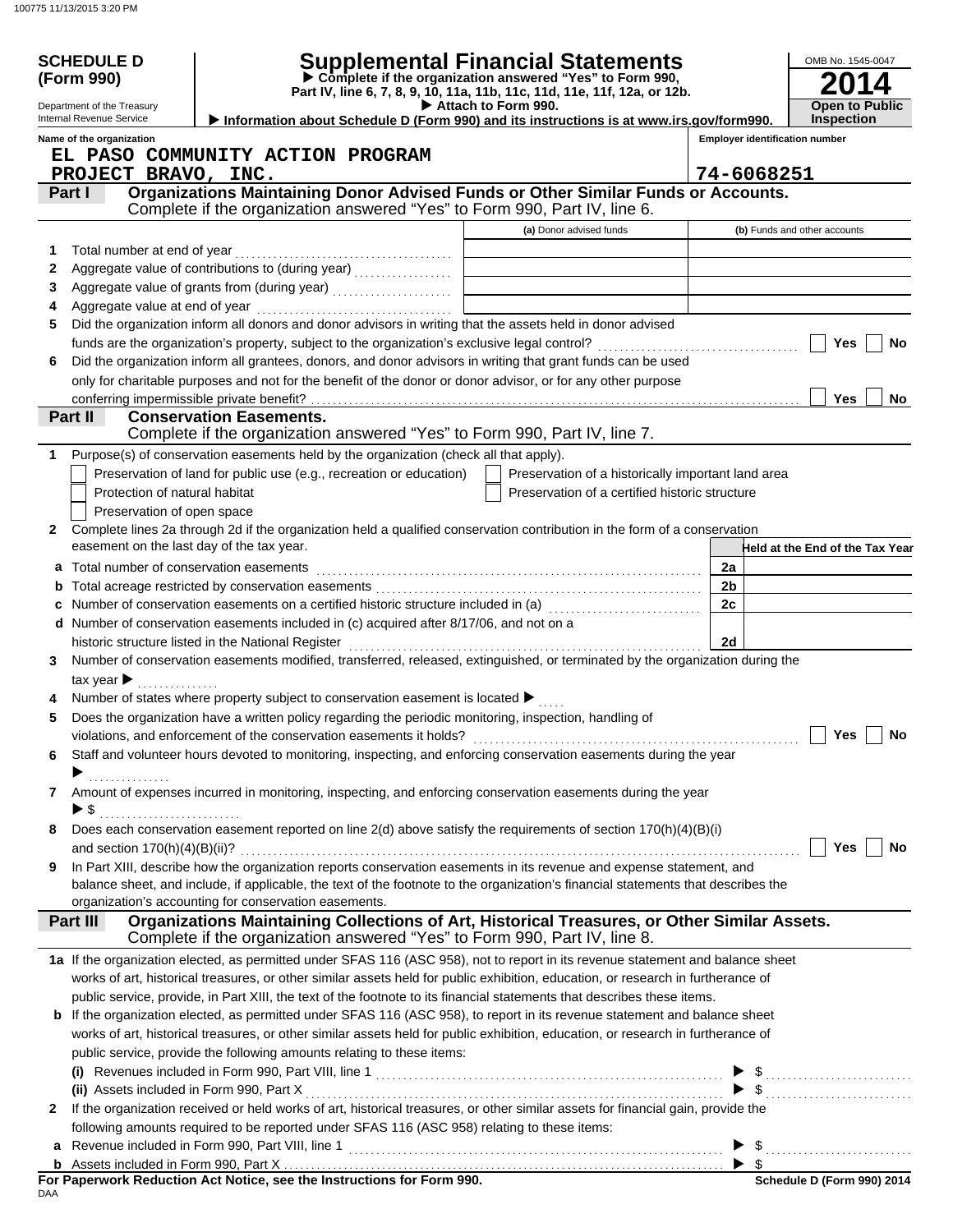|   | Schedule D (Form 990) 2014 EL PASO COMMUNITY ACTION PROGRAM 74-6068251                                                                                                                                                                                                                                                                               |                         |                           |                         |                 |                      |                           | Page 2    |
|---|------------------------------------------------------------------------------------------------------------------------------------------------------------------------------------------------------------------------------------------------------------------------------------------------------------------------------------------------------|-------------------------|---------------------------|-------------------------|-----------------|----------------------|---------------------------|-----------|
|   | Organizations Maintaining Collections of Art, Historical Treasures, or Other Similar Assets (continued)<br>Part III                                                                                                                                                                                                                                  |                         |                           |                         |                 |                      |                           |           |
|   | 3 Using the organization's acquisition, accession, and other records, check any of the following that are a significant use of its<br>collection items (check all that apply):                                                                                                                                                                       |                         |                           |                         |                 |                      |                           |           |
| a | Public exhibition                                                                                                                                                                                                                                                                                                                                    | d                       | Loan or exchange programs |                         |                 |                      |                           |           |
| b | Scholarly research                                                                                                                                                                                                                                                                                                                                   | е                       |                           |                         |                 |                      |                           |           |
| c | Preservation for future generations                                                                                                                                                                                                                                                                                                                  |                         |                           |                         |                 |                      |                           |           |
|   | Provide a description of the organization's collections and explain how they further the organization's exempt purpose in Part                                                                                                                                                                                                                       |                         |                           |                         |                 |                      |                           |           |
|   | XIII.                                                                                                                                                                                                                                                                                                                                                |                         |                           |                         |                 |                      |                           |           |
| 5 | During the year, did the organization solicit or receive donations of art, historical treasures, or other similar                                                                                                                                                                                                                                    |                         |                           |                         |                 |                      |                           |           |
|   | assets to be sold to raise funds rather than to be maintained as part of the organization's collection?                                                                                                                                                                                                                                              |                         |                           |                         |                 |                      | Yes                       | <b>No</b> |
|   | <b>Escrow and Custodial Arrangements.</b><br><b>Part IV</b>                                                                                                                                                                                                                                                                                          |                         |                           |                         |                 |                      |                           |           |
|   | Complete if the organization answered "Yes" to Form 990, Part IV, line 9, or reported an amount on Form<br>990, Part X, line 21.                                                                                                                                                                                                                     |                         |                           |                         |                 |                      |                           |           |
|   | 1a Is the organization an agent, trustee, custodian or other intermediary for contributions or other assets not                                                                                                                                                                                                                                      |                         |                           |                         |                 |                      |                           |           |
|   | included on Form 990, Part X?                                                                                                                                                                                                                                                                                                                        |                         |                           |                         |                 |                      | Yes                       | <b>No</b> |
|   | <b>b</b> If "Yes," explain the arrangement in Part XIII and complete the following table:                                                                                                                                                                                                                                                            |                         |                           |                         |                 |                      |                           |           |
|   |                                                                                                                                                                                                                                                                                                                                                      |                         |                           |                         |                 |                      | Amount                    |           |
|   |                                                                                                                                                                                                                                                                                                                                                      |                         |                           |                         |                 | 1с                   |                           |           |
|   | c Beginning balance                                                                                                                                                                                                                                                                                                                                  |                         |                           |                         |                 | 1 <sub>d</sub>       |                           |           |
|   |                                                                                                                                                                                                                                                                                                                                                      |                         |                           |                         |                 | 1e                   |                           |           |
|   |                                                                                                                                                                                                                                                                                                                                                      |                         |                           |                         |                 | 1f                   |                           |           |
|   | Ending balance with a continuum and continuum and continuum and continuum and continuum and continuum and continuum and continuum and continuum and continuum and continuum and continuum and continuum and continuum and cont<br>2a Did the organization include an amount on Form 990, Part X, line 21, for escrow or custodial account liability? |                         |                           |                         |                 |                      | Yes                       | <b>No</b> |
|   | <b>b</b> If "Yes," explain the arrangement in Part XIII. Check here if the explanation has been provided in Part XIII                                                                                                                                                                                                                                |                         |                           |                         |                 | .                    |                           |           |
|   | Part V<br><b>Endowment Funds.</b>                                                                                                                                                                                                                                                                                                                    |                         |                           |                         |                 |                      |                           |           |
|   | Complete if the organization answered "Yes" to Form 990, Part IV, line 10.                                                                                                                                                                                                                                                                           |                         |                           |                         |                 |                      |                           |           |
|   |                                                                                                                                                                                                                                                                                                                                                      | (a) Current year        | (b) Prior year            | (c) Two years back      |                 | (d) Three years back | (e) Four years back       |           |
|   |                                                                                                                                                                                                                                                                                                                                                      |                         |                           |                         |                 |                      |                           |           |
|   | 1a Beginning of year balance                                                                                                                                                                                                                                                                                                                         |                         |                           |                         |                 |                      |                           |           |
|   | c Net investment earnings, gains, and                                                                                                                                                                                                                                                                                                                |                         |                           |                         |                 |                      |                           |           |
|   | losses                                                                                                                                                                                                                                                                                                                                               |                         |                           |                         |                 |                      |                           |           |
|   | d Grants or scholarships                                                                                                                                                                                                                                                                                                                             |                         |                           |                         |                 |                      |                           |           |
|   | .<br>e Other expenditures for facilities and                                                                                                                                                                                                                                                                                                         |                         |                           |                         |                 |                      |                           |           |
|   |                                                                                                                                                                                                                                                                                                                                                      |                         |                           |                         |                 |                      |                           |           |
|   |                                                                                                                                                                                                                                                                                                                                                      |                         |                           |                         |                 |                      |                           |           |
|   | f Administrative expenses<br>End of year balance                                                                                                                                                                                                                                                                                                     |                         |                           |                         |                 |                      |                           |           |
|   | 2 Provide the estimated percentage of the current year end balance (line 1g, column (a)) held as:                                                                                                                                                                                                                                                    |                         |                           |                         |                 |                      |                           |           |
|   | a Board designated or quasi-endowment > %                                                                                                                                                                                                                                                                                                            |                         |                           |                         |                 |                      |                           |           |
|   | <b>b</b> Permanent endowment                                                                                                                                                                                                                                                                                                                         |                         |                           |                         |                 |                      |                           |           |
|   | . %<br>c Temporarily restricted endowment                                                                                                                                                                                                                                                                                                            |                         |                           |                         |                 |                      |                           |           |
|   | The percentages in lines 2a, 2b, and 2c should equal 100%.                                                                                                                                                                                                                                                                                           |                         |                           |                         |                 |                      |                           |           |
|   | 3a Are there endowment funds not in the possession of the organization that are held and administered for the                                                                                                                                                                                                                                        |                         |                           |                         |                 |                      |                           |           |
|   | organization by:                                                                                                                                                                                                                                                                                                                                     |                         |                           |                         |                 |                      | Yes                       | No.       |
|   | (i) unrelated organizations                                                                                                                                                                                                                                                                                                                          |                         |                           |                         |                 |                      | 3a(i)                     |           |
|   | (ii) related organizations                                                                                                                                                                                                                                                                                                                           |                         |                           |                         |                 |                      | 3a(ii)                    |           |
|   | <b>b</b> If "Yes" to 3a(ii), are the related organizations listed as required on Schedule R? [[[[[[[[[[[[[[[[[[[[[[[[]]]]]]]]]                                                                                                                                                                                                                       |                         |                           |                         |                 |                      | 3b                        |           |
|   | Describe in Part XIII the intended uses of the organization's endowment funds.                                                                                                                                                                                                                                                                       |                         |                           |                         |                 |                      |                           |           |
|   | Part VI<br>Land, Buildings, and Equipment.                                                                                                                                                                                                                                                                                                           |                         |                           |                         |                 |                      |                           |           |
|   | Complete if the organization answered "Yes" to Form 990, Part IV, line 11a. See Form 990, Part X, line 10.                                                                                                                                                                                                                                           |                         |                           |                         |                 |                      |                           |           |
|   | Description of property                                                                                                                                                                                                                                                                                                                              | (a) Cost or other basis |                           | (b) Cost or other basis | (c) Accumulated |                      | (d) Book value            |           |
|   |                                                                                                                                                                                                                                                                                                                                                      | (investment)            |                           | (other)                 | depreciation    |                      |                           |           |
|   | 1a Land                                                                                                                                                                                                                                                                                                                                              |                         |                           | 394,305                 |                 |                      | 394,305                   |           |
|   | <b>b</b> Buildings                                                                                                                                                                                                                                                                                                                                   |                         |                           | $\overline{2,235,958}$  | 1,084,571       |                      | $\overline{1}$ , 151, 387 |           |
|   | c Leasehold improvements                                                                                                                                                                                                                                                                                                                             |                         |                           |                         |                 |                      |                           |           |
|   |                                                                                                                                                                                                                                                                                                                                                      |                         |                           | 57,258                  |                 | 57,258               |                           |           |
|   | d Equipment                                                                                                                                                                                                                                                                                                                                          |                         |                           | 253,678                 |                 | $\sqrt{228,128}$     |                           | 25,550    |
|   | Total. Add lines 1a through 1e. (Column (d) must equal Form 990, Part X, column (B), line 10c.)                                                                                                                                                                                                                                                      |                         |                           |                         |                 |                      | 1,571,242                 |           |
|   |                                                                                                                                                                                                                                                                                                                                                      |                         |                           |                         |                 |                      |                           |           |

**Schedule D (Form 990) 2014**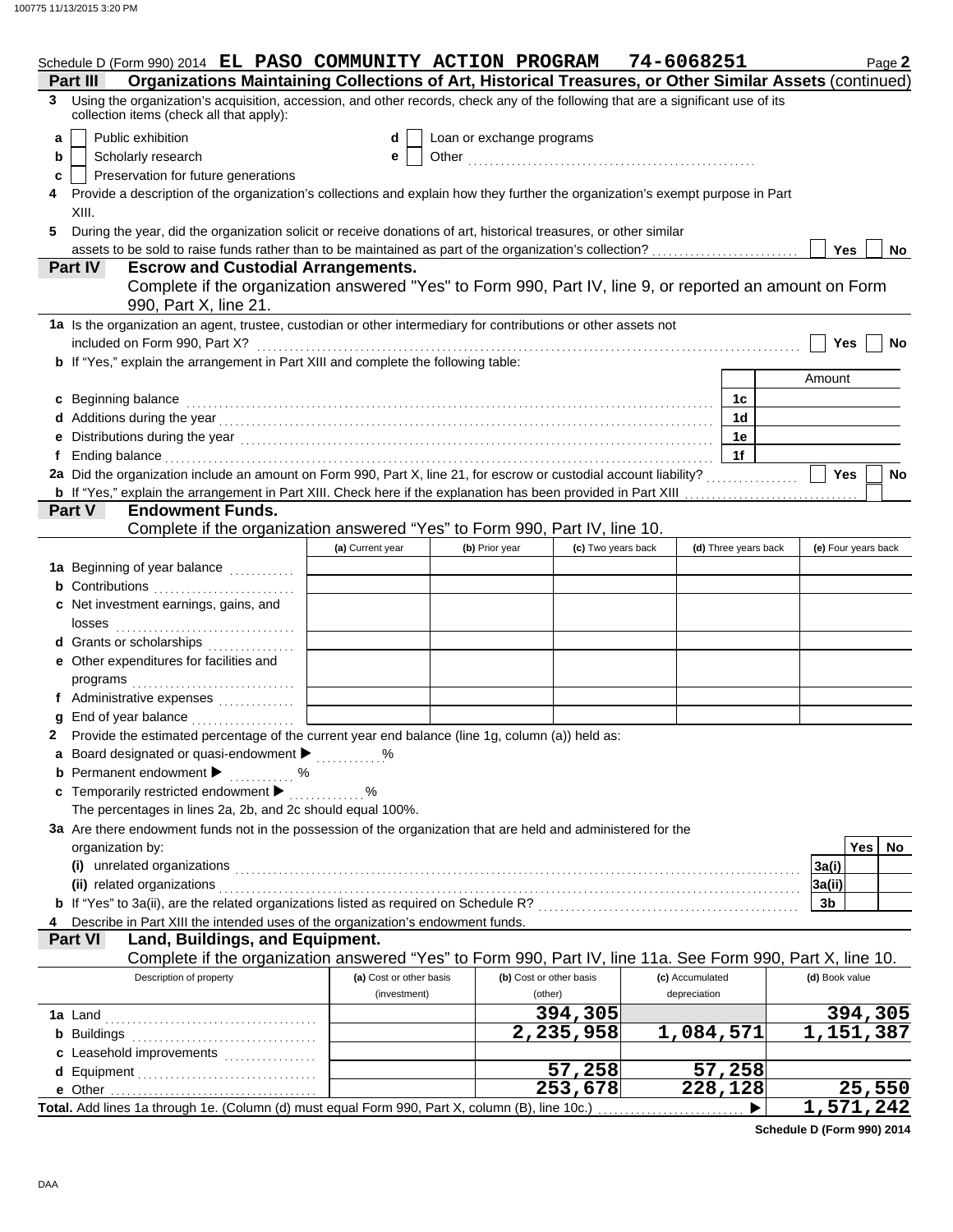| Part VII                  | Schedule D (Form 990) 2014 EL PASO COMMUNITY ACTION PROGRAM                                                |                | 74-6068251                                                   | Page 3         |
|---------------------------|------------------------------------------------------------------------------------------------------------|----------------|--------------------------------------------------------------|----------------|
|                           | <b>Investments-Other Securities.</b>                                                                       |                |                                                              |                |
|                           | Complete if the organization answered "Yes" to Form 990, Part IV, line 11b. See Form 990, Part X, line 12. |                |                                                              |                |
|                           | (a) Description of security or category<br>(including name of security)                                    | (b) Book value | (c) Method of valuation:<br>Cost or end-of-year market value |                |
| (1) Financial derivatives |                                                                                                            |                |                                                              |                |
|                           | (2) Closely-held equity interests                                                                          |                |                                                              |                |
| (3) Other                 |                                                                                                            |                |                                                              |                |
| $(A)$ .                   |                                                                                                            |                |                                                              |                |
| (B)                       |                                                                                                            |                |                                                              |                |
| (C)                       |                                                                                                            |                |                                                              |                |
| $\mathbf{Q}(\mathsf{D})$  |                                                                                                            |                |                                                              |                |
| (E)<br>(F)                |                                                                                                            |                |                                                              |                |
| (G)                       |                                                                                                            |                |                                                              |                |
| (H)                       |                                                                                                            |                |                                                              |                |
|                           | Total. (Column (b) must equal Form 990, Part X, col. (B) line 12.) ▶                                       |                |                                                              |                |
| Part VIII                 | <b>Investments-Program Related.</b>                                                                        |                |                                                              |                |
|                           | Complete if the organization answered "Yes" to Form 990, Part IV, line 11c. See Form 990, Part X, line 13. |                |                                                              |                |
|                           | (a) Description of investment                                                                              | (b) Book value | (c) Method of valuation:                                     |                |
|                           |                                                                                                            |                | Cost or end-of-year market value                             |                |
| (1)                       |                                                                                                            |                |                                                              |                |
| (2)                       |                                                                                                            |                |                                                              |                |
| (3)<br>(4)                |                                                                                                            |                |                                                              |                |
| (5)                       |                                                                                                            |                |                                                              |                |
| (6)                       |                                                                                                            |                |                                                              |                |
| (7)                       |                                                                                                            |                |                                                              |                |
| (8)                       |                                                                                                            |                |                                                              |                |
| (9)                       |                                                                                                            |                |                                                              |                |
|                           | Total. (Column (b) must equal Form 990, Part X, col. (B) line 13.) ▶                                       |                |                                                              |                |
| Part IX                   | <b>Other Assets.</b>                                                                                       |                |                                                              |                |
|                           | Complete if the organization answered "Yes" to Form 990, Part IV, line 11d. See Form 990, Part X, line 15. |                |                                                              |                |
|                           | (a) Description                                                                                            |                |                                                              | (b) Book value |
| (1)<br>(2)                |                                                                                                            |                |                                                              |                |
| (3)                       |                                                                                                            |                |                                                              |                |
| (4)                       |                                                                                                            |                |                                                              |                |
| (5)                       |                                                                                                            |                |                                                              |                |
| (6)                       |                                                                                                            |                |                                                              |                |
| (7)                       |                                                                                                            |                |                                                              |                |
| (8)                       |                                                                                                            |                |                                                              |                |
| (9)                       |                                                                                                            |                |                                                              |                |
| Part X                    | Total. (Column (b) must equal Form 990, Part X, col. (B) line 15.)<br><b>Other Liabilities.</b>            |                | ▶                                                            |                |
|                           | Complete if the organization answered "Yes" to Form 990, Part IV, line 11e or 11f. See Form 990, Part X,   |                |                                                              |                |
|                           | line 25.                                                                                                   |                |                                                              |                |
| 1.                        | (a) Description of liability                                                                               | (b) Book value |                                                              |                |
| (1)                       | Federal income taxes                                                                                       |                |                                                              |                |
| (2)                       |                                                                                                            |                |                                                              |                |
|                           |                                                                                                            |                |                                                              |                |
| (3)                       |                                                                                                            |                |                                                              |                |
| (4)                       |                                                                                                            |                |                                                              |                |
| (5)                       |                                                                                                            |                |                                                              |                |
| (6)                       |                                                                                                            |                |                                                              |                |
| (7)                       |                                                                                                            |                |                                                              |                |
| (8)<br>(9)                |                                                                                                            |                |                                                              |                |

Total. (Column (b) must equal Form 990, Part X, col. (B) line 25.) ▶

Liability for uncertain tax positions. In Part XIII, provide the text of the footnote to the organization's financial statements that reports the **2.** organization's liability for uncertain tax positions under FIN 48 (ASC 740). Check here if the text of the footnote has been provided in Part XIII

**X**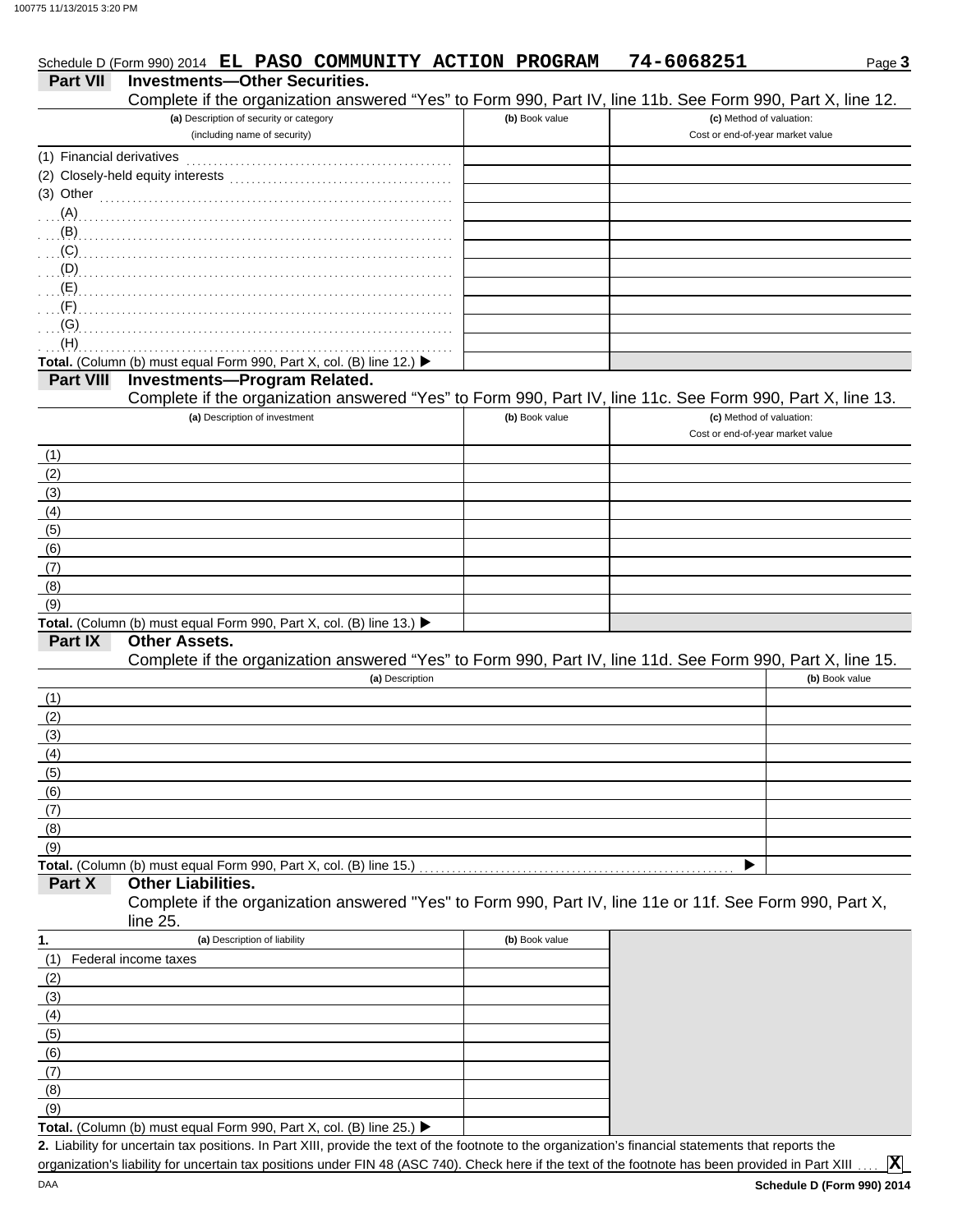| Complete if the organization answered "Yes" to Form 990, Part IV, line 12a.                                                                                                                                                                                                                                                                                                                                                                                                                                                                                                 | Reconciliation of Revenue per Audited Financial Statements With Revenue per Return. |       |    |           |
|-----------------------------------------------------------------------------------------------------------------------------------------------------------------------------------------------------------------------------------------------------------------------------------------------------------------------------------------------------------------------------------------------------------------------------------------------------------------------------------------------------------------------------------------------------------------------------|-------------------------------------------------------------------------------------|-------|----|-----------|
| 1.                                                                                                                                                                                                                                                                                                                                                                                                                                                                                                                                                                          |                                                                                     |       | 1  | 8,574,226 |
| Amounts included on line 1 but not on Form 990, Part VIII, line 12:<br>$\mathbf{2}$                                                                                                                                                                                                                                                                                                                                                                                                                                                                                         |                                                                                     |       |    |           |
|                                                                                                                                                                                                                                                                                                                                                                                                                                                                                                                                                                             | 2a                                                                                  |       |    |           |
|                                                                                                                                                                                                                                                                                                                                                                                                                                                                                                                                                                             | 2 <sub>b</sub>                                                                      |       |    |           |
| Recoveries of prior year grants [11] March 1999 and Theorem and Theorem 1999 and Theorem 1999 and Theorem 1999<br>c                                                                                                                                                                                                                                                                                                                                                                                                                                                         | 2c                                                                                  |       |    |           |
| d                                                                                                                                                                                                                                                                                                                                                                                                                                                                                                                                                                           | 2d                                                                                  | 7,128 |    |           |
|                                                                                                                                                                                                                                                                                                                                                                                                                                                                                                                                                                             |                                                                                     |       | 2e | 7,128     |
| 3                                                                                                                                                                                                                                                                                                                                                                                                                                                                                                                                                                           |                                                                                     |       | 3  | 8,567,098 |
| Amounts included on Form 990, Part VIII, line 12, but not on line 1:<br>4                                                                                                                                                                                                                                                                                                                                                                                                                                                                                                   |                                                                                     |       |    |           |
| a Investment expenses not included on Form 990, Part VIII, line 7b                                                                                                                                                                                                                                                                                                                                                                                                                                                                                                          | 4а                                                                                  |       |    |           |
| <b>b</b> Other (Describe in Part XIII.) <b>CONSIDENT DESCRIPTION DESCRIPTION DESCRIPTION DESCRIPTION DESCRIPTION DESCRIPTION DESCRIPTION DESCRIPTION DESCRIPTION DESCRIPTION DESCRIPTION DESCRIPTION DESCRI</b>                                                                                                                                                                                                                                                                                                                                                             | 4 <sub>b</sub>                                                                      |       |    |           |
| c Add lines 4a and 4b                                                                                                                                                                                                                                                                                                                                                                                                                                                                                                                                                       |                                                                                     |       | 4c |           |
| 5                                                                                                                                                                                                                                                                                                                                                                                                                                                                                                                                                                           |                                                                                     |       | 5  | 8,567,098 |
| Reconciliation of Expenses per Audited Financial Statements With Expenses per Return.<br><b>Part XII</b>                                                                                                                                                                                                                                                                                                                                                                                                                                                                    |                                                                                     |       |    |           |
| Complete if the organization answered "Yes" to Form 990, Part IV, line 12a.                                                                                                                                                                                                                                                                                                                                                                                                                                                                                                 |                                                                                     |       |    |           |
| Total expenses and losses per audited financial statements<br>1.                                                                                                                                                                                                                                                                                                                                                                                                                                                                                                            |                                                                                     |       | 1. | 8,529,430 |
| Amounts included on line 1 but not on Form 990, Part IX, line 25:<br>2                                                                                                                                                                                                                                                                                                                                                                                                                                                                                                      |                                                                                     |       |    |           |
|                                                                                                                                                                                                                                                                                                                                                                                                                                                                                                                                                                             | 2a                                                                                  |       |    |           |
|                                                                                                                                                                                                                                                                                                                                                                                                                                                                                                                                                                             | 2 <sub>b</sub>                                                                      |       |    |           |
| c                                                                                                                                                                                                                                                                                                                                                                                                                                                                                                                                                                           | 2c                                                                                  |       |    |           |
| d                                                                                                                                                                                                                                                                                                                                                                                                                                                                                                                                                                           | 2d                                                                                  | 5,228 |    |           |
|                                                                                                                                                                                                                                                                                                                                                                                                                                                                                                                                                                             |                                                                                     |       | 2e | 5,228     |
| 3                                                                                                                                                                                                                                                                                                                                                                                                                                                                                                                                                                           |                                                                                     |       | 3  | 8,524,202 |
| Amounts included on Form 990, Part IX, line 25, but not on line 1:<br>4                                                                                                                                                                                                                                                                                                                                                                                                                                                                                                     |                                                                                     |       |    |           |
| a Investment expenses not included on Form 990, Part VIII, line 7b                                                                                                                                                                                                                                                                                                                                                                                                                                                                                                          | 4а                                                                                  |       |    |           |
|                                                                                                                                                                                                                                                                                                                                                                                                                                                                                                                                                                             | 4 <sub>b</sub>                                                                      |       |    |           |
|                                                                                                                                                                                                                                                                                                                                                                                                                                                                                                                                                                             |                                                                                     |       | 4c |           |
| c Add lines 4a and 4b                                                                                                                                                                                                                                                                                                                                                                                                                                                                                                                                                       |                                                                                     |       |    |           |
| 5                                                                                                                                                                                                                                                                                                                                                                                                                                                                                                                                                                           |                                                                                     |       | 5  |           |
|                                                                                                                                                                                                                                                                                                                                                                                                                                                                                                                                                                             |                                                                                     |       |    |           |
|                                                                                                                                                                                                                                                                                                                                                                                                                                                                                                                                                                             |                                                                                     |       |    |           |
|                                                                                                                                                                                                                                                                                                                                                                                                                                                                                                                                                                             |                                                                                     |       |    |           |
|                                                                                                                                                                                                                                                                                                                                                                                                                                                                                                                                                                             |                                                                                     |       |    |           |
|                                                                                                                                                                                                                                                                                                                                                                                                                                                                                                                                                                             |                                                                                     |       |    |           |
|                                                                                                                                                                                                                                                                                                                                                                                                                                                                                                                                                                             |                                                                                     |       |    |           |
|                                                                                                                                                                                                                                                                                                                                                                                                                                                                                                                                                                             |                                                                                     |       |    |           |
|                                                                                                                                                                                                                                                                                                                                                                                                                                                                                                                                                                             |                                                                                     |       |    |           |
|                                                                                                                                                                                                                                                                                                                                                                                                                                                                                                                                                                             |                                                                                     |       |    |           |
| Part XIII Supplemental Information.<br>Provide the descriptions required for Part II, lines 3, 5, and 9; Part III, lines 1a and 4; Part IV, lines 1b and 2b; Part V, line 4; Part X, line<br>2; Part XI, lines 2d and 4b; and Part XII, lines 2d and 4b. Also complete this part to provide any additional information.<br>PART X - FIN 48 FOOTNOTE<br>UNCERTAIN TAX POSITIONS: THE ACCOUNTING STANDARD ON ACCOUNTING FOR<br>UNCERTAINTY IN INCOME TAXES ADDRESSES THE DETERMINATION OF WHETHER TAX<br>BENEFITS CLAIMED OR EXPECTED TO BE CLAIMED ON A TAX RETURN SHOULD BE |                                                                                     |       |    | 8,524,202 |

MORE LIKELY THAN NOT THAT THE TAX POSITION WILL BE SUSTAINED ON EXAMINATION BY TAXING AUTHORITIES BASED ON THE TECHNICAL MERITS OF THE POSITION.

AND VARIOUS POSITIONS RELATED TO THE POTENTIAL SOURCES OF UNRELATED EXAMPLES OF TAX POSITIONS INCLUDE THE TAX-EXEMPT STATUS OF AN ORGANIZATION

BUSINESS TAXABLE INCOME (UBIT). THE TAX BENEFITS RECOGNIZED IN THE

FINANCIAL STATEMENTS FROM SUCH A POSITION ARE MEASURED BASED ON THE LARGEST ULTIMATE SETTLEMENT. THERE WERE NO UNRECOGNIZED TAX BENEFITS IDENTIFIED OR BENEFIT THAT HAS A GREATER THAN 50% LIKELIHOOD OF BEING REALIZED UPON RECORDED AS LIABILITIES FOR THE YEAR ENDED DECEMBER 31, 2014.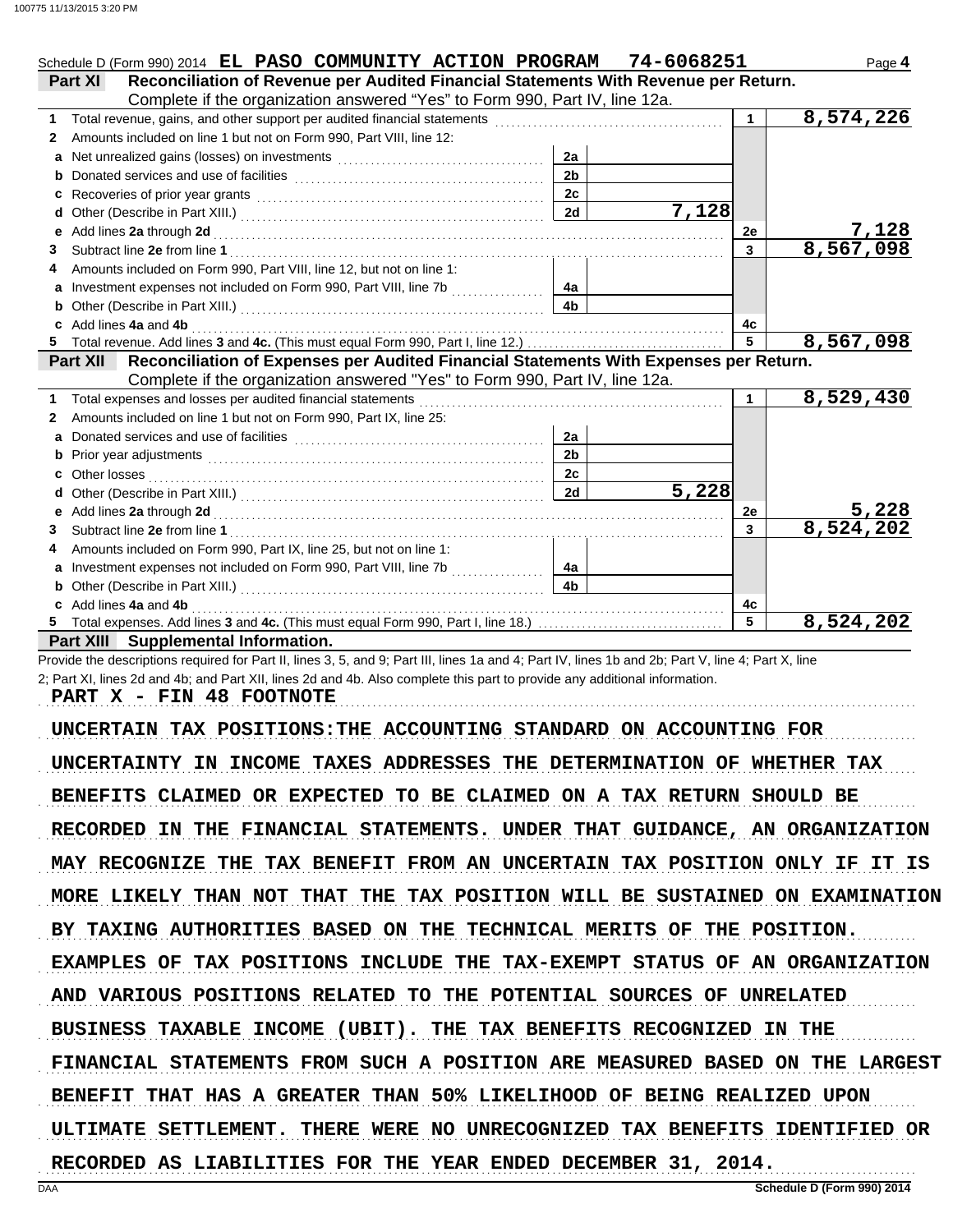| 74-6068251<br>Schedule D (Form 990) 2014 EL PASO COMMUNITY ACTION PROGRAM<br>Part XIII Supplemental Information (continued) |         | Page 5 |
|-----------------------------------------------------------------------------------------------------------------------------|---------|--------|
|                                                                                                                             |         |        |
|                                                                                                                             |         |        |
| PART XI, LINE 2D - REVENUE AMOUNTS INCLUDED IN FINANCIALS - OTHER                                                           |         |        |
| PROGRAM SUPPLIES NETTED AGAINST FUNDRAISING INCOME                                                                          | .\$<br> | 5,228  |
| LOSS ON SALE OF ASSETS                                                                                                      | ₿       | 1,900  |
|                                                                                                                             |         |        |
| PART XII, LINE 2D - EXPENSE AMOUNTS INCLUDED IN FINANCIALS - OTHER                                                          |         |        |
| PROGRAM SUPPLIES NETTED AGAINST FUNDRAISING INCOME                                                                          | .\$……   | 5,228  |
|                                                                                                                             |         |        |
|                                                                                                                             |         |        |
|                                                                                                                             |         |        |
|                                                                                                                             |         |        |
|                                                                                                                             |         |        |
|                                                                                                                             |         |        |
|                                                                                                                             |         |        |
|                                                                                                                             |         |        |
|                                                                                                                             |         |        |
|                                                                                                                             |         |        |
|                                                                                                                             |         |        |
|                                                                                                                             |         |        |
|                                                                                                                             |         |        |
|                                                                                                                             |         |        |
|                                                                                                                             |         |        |
|                                                                                                                             |         |        |
|                                                                                                                             |         |        |
|                                                                                                                             |         |        |
|                                                                                                                             |         |        |
|                                                                                                                             |         |        |
|                                                                                                                             |         |        |
|                                                                                                                             |         |        |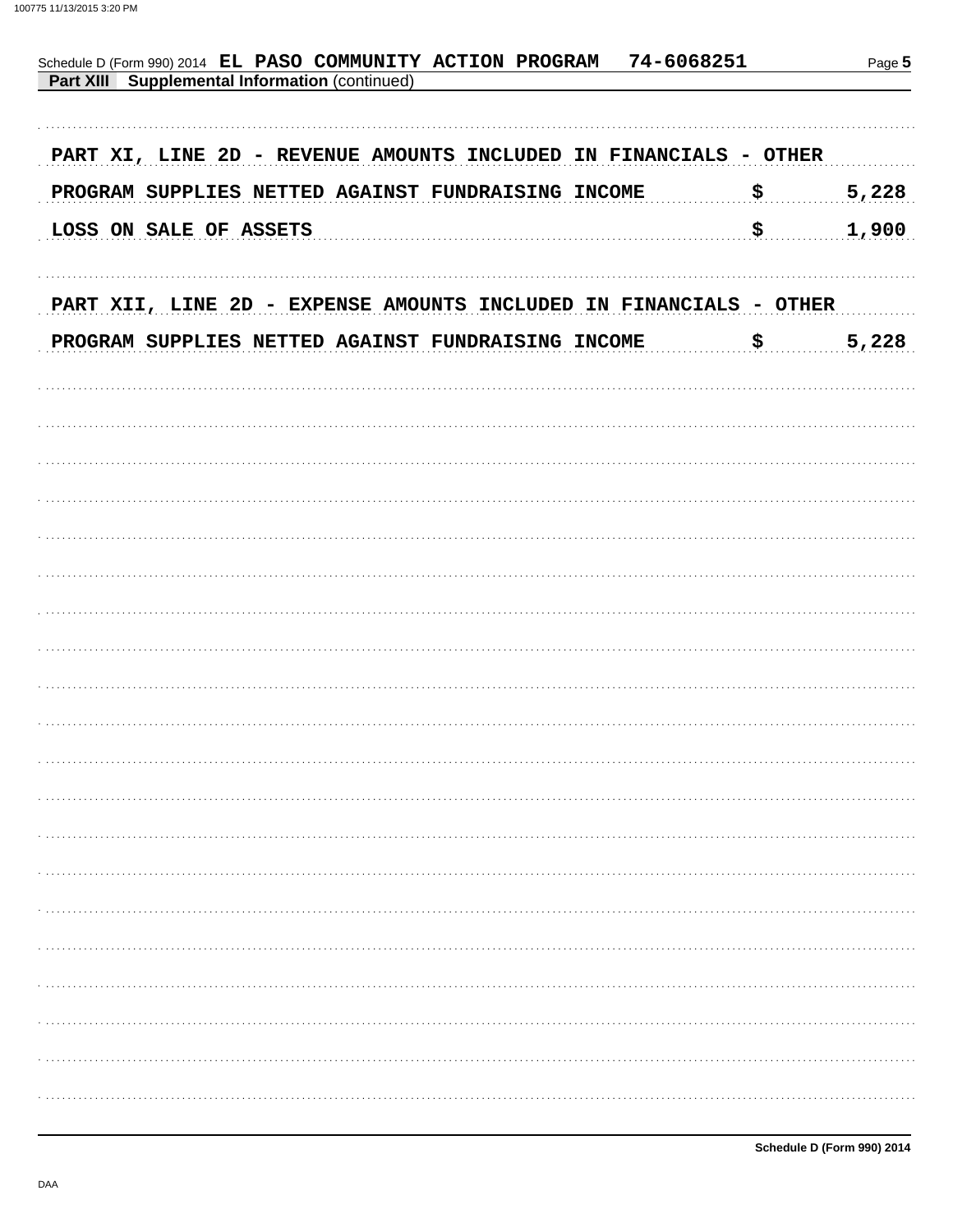| <b>SCHEDULE I</b>                                      |                                                                                                                                                                                                                                                                                                                                               |           |                                       | <b>Grants and Other Assistance to Organizations,</b>                                                                                  |                                       |                                                             |                                           | OMB No. 1545-0047                                   |    |
|--------------------------------------------------------|-----------------------------------------------------------------------------------------------------------------------------------------------------------------------------------------------------------------------------------------------------------------------------------------------------------------------------------------------|-----------|---------------------------------------|---------------------------------------------------------------------------------------------------------------------------------------|---------------------------------------|-------------------------------------------------------------|-------------------------------------------|-----------------------------------------------------|----|
| (Form 990)                                             |                                                                                                                                                                                                                                                                                                                                               |           |                                       | Governments, and Individuals in the United States<br>Complete if the organization answered "Yes" to Form 990, Part IV, line 21 or 22. |                                       |                                                             |                                           |                                                     |    |
| Department of the Treasury<br>Internal Revenue Service |                                                                                                                                                                                                                                                                                                                                               |           |                                       | Attach to Form 990.<br>Information about Schedule I (Form 990) and its instructions is at www.irs.gov/form990.                        |                                       |                                                             |                                           | <b>Open to Public</b><br><b>Inspection</b>          |    |
| Name of the organization                               | EL PASO COMMUNITY ACTION PROGRAM<br>PROJECT BRAVO, INC.                                                                                                                                                                                                                                                                                       |           |                                       |                                                                                                                                       |                                       |                                                             |                                           | <b>Employer identification number</b><br>74-6068251 |    |
| Part I                                                 | <b>General Information on Grants and Assistance</b>                                                                                                                                                                                                                                                                                           |           |                                       |                                                                                                                                       |                                       |                                                             |                                           |                                                     |    |
| 1<br>$\mathbf{2}$                                      | Does the organization maintain records to substantiate the amount of the grants or assistance, the grantees' eligibility for the grants or assistance, and<br>the selection criteria used to award the grants or assistance?<br>Describe in Part IV the organization's procedures for monitoring the use of grant funds in the United States. |           |                                       |                                                                                                                                       |                                       |                                                             |                                           | $ \mathbf{X} $ Yes                                  | No |
| Part II                                                | Grants and Other Assistance to Domestic Organizations and Domestic Governments. Complete if the organization answered "Yes" to Form 990.<br>Part IV, line 21, for any recipient that received more than \$5,000. Part II can be duplicated if additional space is needed.                                                                     |           |                                       |                                                                                                                                       |                                       |                                                             |                                           |                                                     |    |
| -1                                                     | (a) Name and address of organization<br>or government                                                                                                                                                                                                                                                                                         | $(b)$ EIN | $(c)$ IRC<br>section<br>if applicable | (d) Amount of cash<br>grant                                                                                                           | (e) Amount of non-<br>cash assistance | (f) Method of valuation<br>(book, FMV, appraisal,<br>other) | (g) Description of<br>non-cash assistance | (h) Purpose of grant<br>or assistance               |    |
| (1)                                                    |                                                                                                                                                                                                                                                                                                                                               |           |                                       |                                                                                                                                       |                                       |                                                             |                                           |                                                     |    |
|                                                        |                                                                                                                                                                                                                                                                                                                                               |           |                                       |                                                                                                                                       |                                       |                                                             |                                           |                                                     |    |
| (2)                                                    |                                                                                                                                                                                                                                                                                                                                               |           |                                       |                                                                                                                                       |                                       |                                                             |                                           |                                                     |    |
|                                                        |                                                                                                                                                                                                                                                                                                                                               |           |                                       |                                                                                                                                       |                                       |                                                             |                                           |                                                     |    |
| (3)                                                    |                                                                                                                                                                                                                                                                                                                                               |           |                                       |                                                                                                                                       |                                       |                                                             |                                           |                                                     |    |
|                                                        |                                                                                                                                                                                                                                                                                                                                               |           |                                       |                                                                                                                                       |                                       |                                                             |                                           |                                                     |    |
| (4)                                                    |                                                                                                                                                                                                                                                                                                                                               |           |                                       |                                                                                                                                       |                                       |                                                             |                                           |                                                     |    |
|                                                        |                                                                                                                                                                                                                                                                                                                                               |           |                                       |                                                                                                                                       |                                       |                                                             |                                           |                                                     |    |
| (5)                                                    |                                                                                                                                                                                                                                                                                                                                               |           |                                       |                                                                                                                                       |                                       |                                                             |                                           |                                                     |    |
|                                                        |                                                                                                                                                                                                                                                                                                                                               |           |                                       |                                                                                                                                       |                                       |                                                             |                                           |                                                     |    |
| (6)                                                    |                                                                                                                                                                                                                                                                                                                                               |           |                                       |                                                                                                                                       |                                       |                                                             |                                           |                                                     |    |
|                                                        |                                                                                                                                                                                                                                                                                                                                               |           |                                       |                                                                                                                                       |                                       |                                                             |                                           |                                                     |    |
|                                                        |                                                                                                                                                                                                                                                                                                                                               |           |                                       |                                                                                                                                       |                                       |                                                             |                                           |                                                     |    |
| (7)                                                    |                                                                                                                                                                                                                                                                                                                                               |           |                                       |                                                                                                                                       |                                       |                                                             |                                           |                                                     |    |
|                                                        |                                                                                                                                                                                                                                                                                                                                               |           |                                       |                                                                                                                                       |                                       |                                                             |                                           |                                                     |    |
| (8)                                                    |                                                                                                                                                                                                                                                                                                                                               |           |                                       |                                                                                                                                       |                                       |                                                             |                                           |                                                     |    |
|                                                        |                                                                                                                                                                                                                                                                                                                                               |           |                                       |                                                                                                                                       |                                       |                                                             |                                           |                                                     |    |
| (9)                                                    |                                                                                                                                                                                                                                                                                                                                               |           |                                       |                                                                                                                                       |                                       |                                                             |                                           |                                                     |    |
|                                                        |                                                                                                                                                                                                                                                                                                                                               |           |                                       |                                                                                                                                       |                                       |                                                             |                                           |                                                     |    |
| 2                                                      |                                                                                                                                                                                                                                                                                                                                               |           |                                       |                                                                                                                                       |                                       |                                                             |                                           |                                                     |    |
| 3                                                      | For Paperwork Reduction Act Notice, see the Instructions for Form 990.                                                                                                                                                                                                                                                                        |           |                                       |                                                                                                                                       |                                       |                                                             |                                           | <b>Schedule I (Form 990) (2014)</b>                 |    |

DAA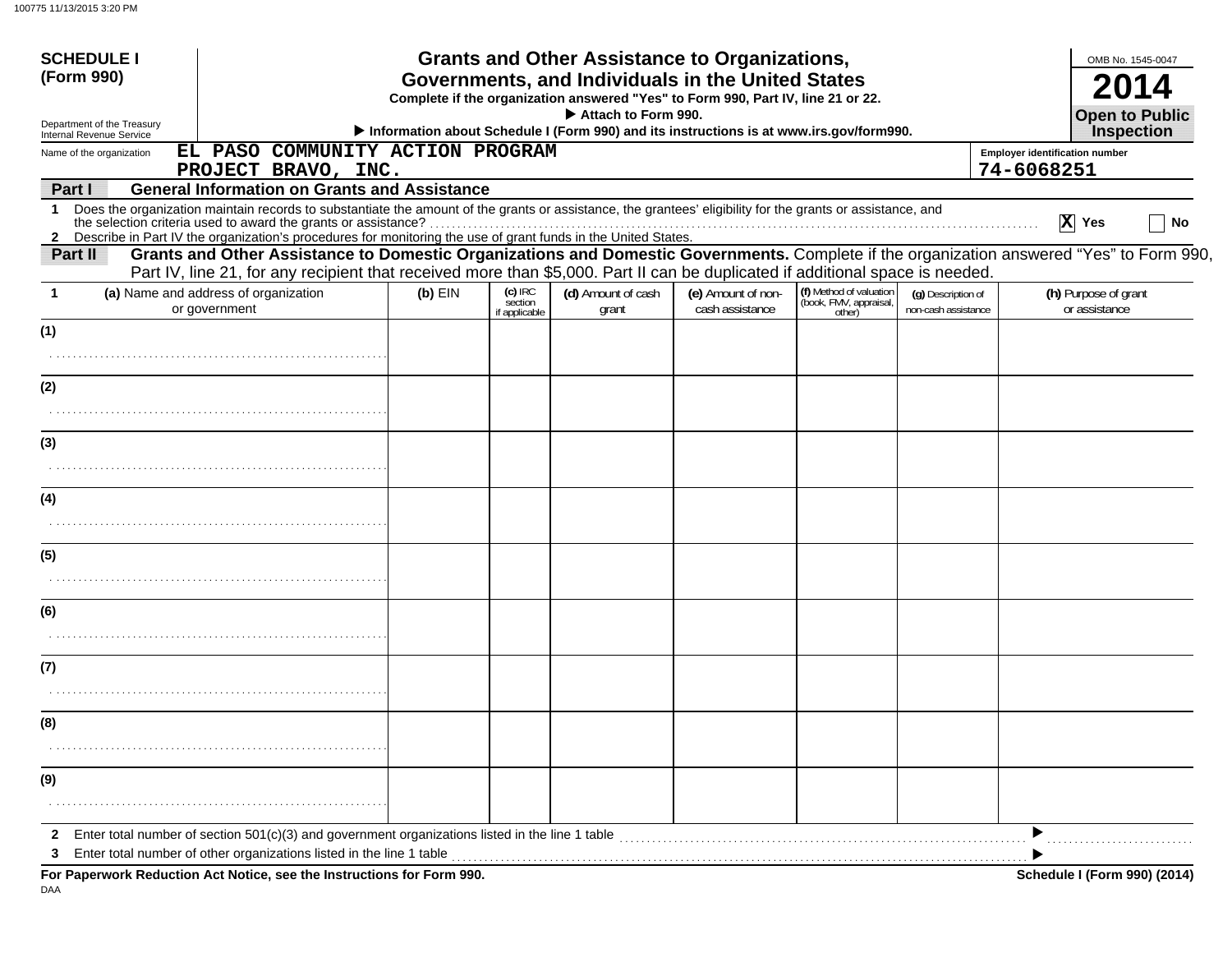# Schedule I (Form 990) (2014) EL PASO COMMUNITY ACTION PROGRAM 74-6068251<br>Part III Grants and Other Assistance to Domestic Individuals Complete if the organization answered "Yes" to Form 990 Part IV line 22

|                                                                                                                                                      | (b) Number of<br>recipients | (c) Amount of<br>cash grant | (d) Amount of<br>non-cash assistance | FMV, appraisal, other) | (e) Method of valuation (book, $(f)$ Description of non-cash assistance |
|------------------------------------------------------------------------------------------------------------------------------------------------------|-----------------------------|-----------------------------|--------------------------------------|------------------------|-------------------------------------------------------------------------|
| 1 UTILITY ASSISTANCE                                                                                                                                 | 64040                       | 5,189,512                   |                                      |                        |                                                                         |
| 2 WEATHERIZATION ASSISTANCE 1046                                                                                                                     |                             | 972,563                     |                                      |                        |                                                                         |
| $\frac{3}{2}$                                                                                                                                        |                             |                             |                                      |                        |                                                                         |
|                                                                                                                                                      |                             |                             |                                      |                        |                                                                         |
| 5                                                                                                                                                    |                             |                             |                                      |                        |                                                                         |
| -6                                                                                                                                                   |                             |                             |                                      |                        |                                                                         |
| 7                                                                                                                                                    |                             |                             |                                      |                        |                                                                         |
| Supplemental Information. Provide the information required in Part I, line 2, Part III, column (b), and any other additional information.<br>Part IV |                             |                             |                                      |                        |                                                                         |
| PART I, LINE 2 - PROCEDURES FOR MONITORING THE USE OF GRANT FUNDS                                                                                    |                             |                             |                                      |                        |                                                                         |
|                                                                                                                                                      |                             |                             |                                      |                        |                                                                         |
| HOUSEHOLDS MUST APPLY TO QUALIFY AND RECEIVE SERVICES. IN ORDER TO QUALIFY                                                                           |                             |                             |                                      |                        |                                                                         |
| HOUSEHOLDS MUST RESIDE IN THE COUNTY OF EL PASO AND HAVE INCOME AT OR BELOW                                                                          |                             |                             |                                      |                        |                                                                         |
| 125% OF THE HEALTH AND HUMAN SERVICES FEDERAL POVERTY GUIDELINES.                                                                                    |                             |                             |                                      |                        |                                                                         |
|                                                                                                                                                      |                             |                             |                                      |                        |                                                                         |
|                                                                                                                                                      |                             |                             |                                      |                        |                                                                         |
|                                                                                                                                                      |                             |                             |                                      |                        |                                                                         |
|                                                                                                                                                      |                             |                             |                                      |                        |                                                                         |
|                                                                                                                                                      |                             |                             |                                      |                        |                                                                         |
|                                                                                                                                                      |                             |                             |                                      |                        |                                                                         |

**Schedule I (Form 990) (2014)**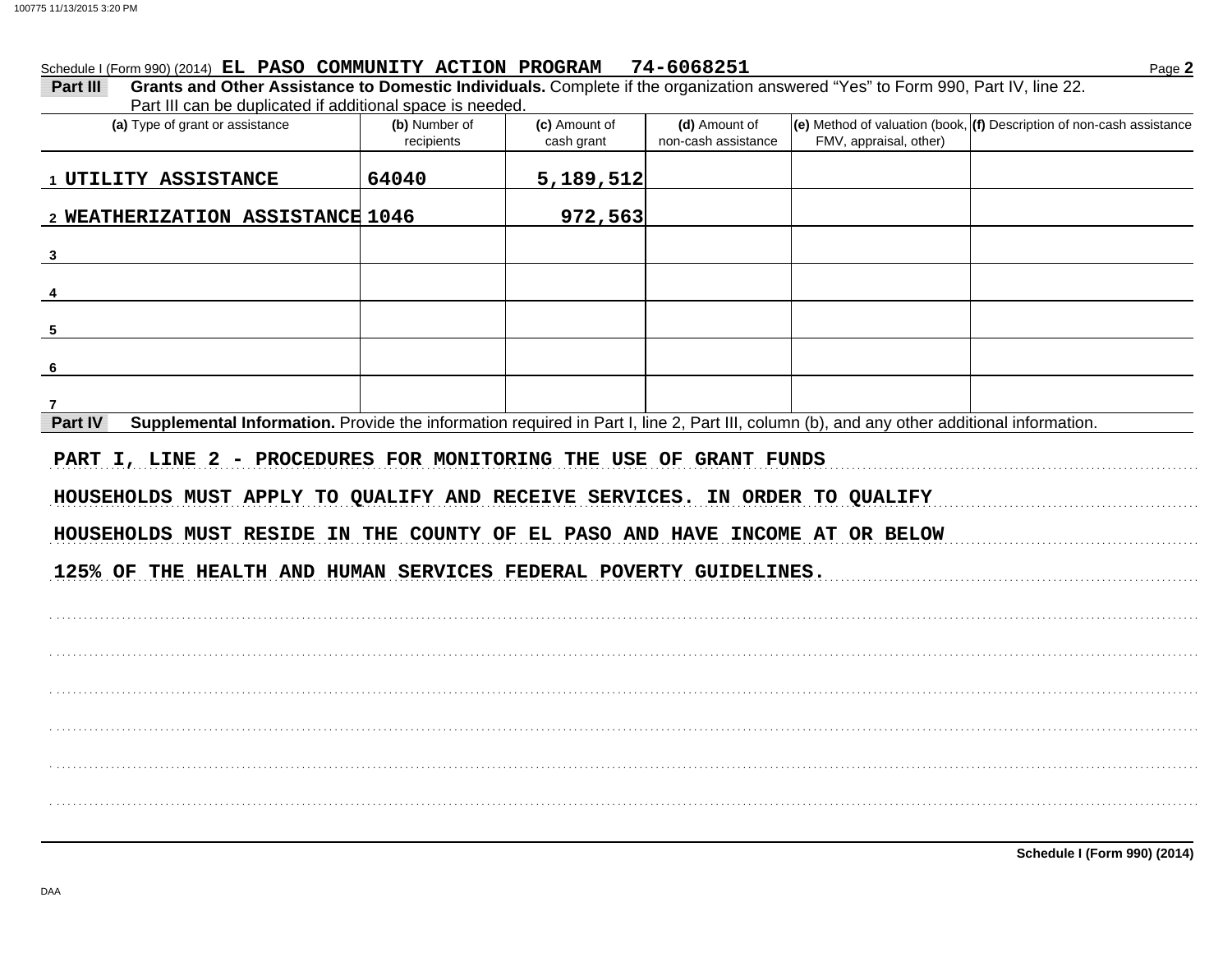| (Form 990 or 990-EZ)       | Complete to provide information for responses to specific questions on                            | Supplemental Information to Form 990 or 990-EZ<br>2014                                                                                            |
|----------------------------|---------------------------------------------------------------------------------------------------|---------------------------------------------------------------------------------------------------------------------------------------------------|
| Department of the Treasury | Form 990 or 990-EZ or to provide any additional information.<br>Attach to Form 990 or 990-EZ.     | <b>Open to Public</b>                                                                                                                             |
| Internal Revenue Service   | Information about Schedule O (Form 990 or 990-EZ) and its instructions is at www.irs.gov/form990. | <b>Inspection</b>                                                                                                                                 |
| Name of the organization   | EL PASO COMMUNITY ACTION PROGRAM<br>PROJECT BRAVO, INC.                                           | <b>Employer identification number</b><br>74-6068251                                                                                               |
|                            |                                                                                                   |                                                                                                                                                   |
|                            | FORM 990, PART III, LINE 4A - FIRST ACCOMPLISHMENT                                                |                                                                                                                                                   |
| PROGRAM ACHIEVEMENT:       |                                                                                                   |                                                                                                                                                   |
|                            |                                                                                                   | 20,642 UNDUPLICATED HOUSEHOLDS AND 31,330 UNDUPLICATED INDIVIDUALS WERE                                                                           |
|                            | ASSISTED WITH FUNDS FROM CEAP GRANT #5814001803.                                                  |                                                                                                                                                   |
|                            |                                                                                                   |                                                                                                                                                   |
|                            | 4,793 UNDUPLICATED HOUSEHOLDS AND 7,275 UNDUPLICATED                                              | INDIVIDUALS WERE                                                                                                                                  |
|                            | ASSISTED WITH FUNDS FROM CEAP GRANT #58130001964.                                                 |                                                                                                                                                   |
|                            |                                                                                                   |                                                                                                                                                   |
|                            | FORM 990, PART III, LINE 4B - SECOND ACCOMPLISHMENT                                               |                                                                                                                                                   |
|                            |                                                                                                   |                                                                                                                                                   |
|                            |                                                                                                   |                                                                                                                                                   |
| PROGRAM ACHIEVEMENT:       |                                                                                                   |                                                                                                                                                   |
| <b>SHELTERS</b><br>171     | (HOMES,<br>MOBILE HOMES,                                                                          | AND APARTMENT<br>UNITS)<br>WERE<br>WEATHERIZED                                                                                                    |
|                            | WITH 875 UNDUPLICATED INDIVIDUALS LIVING IN THOSE SHELTERS.                                       |                                                                                                                                                   |
|                            |                                                                                                   |                                                                                                                                                   |
|                            |                                                                                                   |                                                                                                                                                   |
| <b>FORM 990, PART III,</b> | LINE 4C                                                                                           | THIRD ACCOMPLISHMENT                                                                                                                              |
|                            |                                                                                                   |                                                                                                                                                   |
| PROGRAM ACHIEVEMENT:       |                                                                                                   |                                                                                                                                                   |
|                            |                                                                                                   |                                                                                                                                                   |
|                            | 26,785 INDIVIDUALS LIVING IN THE COUNTY OF EL PASO WERE SERVED.                                   |                                                                                                                                                   |
|                            |                                                                                                   |                                                                                                                                                   |
|                            |                                                                                                   |                                                                                                                                                   |
|                            |                                                                                                   |                                                                                                                                                   |
|                            |                                                                                                   | EL PASO COMMUNITY ACTION PROGRAM PROJECT BRAVO'S CFO REVIEWS THE TAX                                                                              |
|                            |                                                                                                   |                                                                                                                                                   |
|                            | FORM 990 IS REVIEWED AND APPROVED BY THE BOARD OF DIRECTORS.                                      |                                                                                                                                                   |
|                            |                                                                                                   | FORM 990, PART VI, LINE 11B - ORGANIZATION'S PROCESS TO REVIEW FORM 990<br>RETURN, FORM 990, WITH THE TAX PREPARERS PRIOR TO FILING. IN ADDITION, |
|                            |                                                                                                   |                                                                                                                                                   |
|                            | FORM 990, PART VI, LINE 12C - ENFORCEMENT OF CONFLICTS POLICY                                     | EL PASO COMMUNITY ACTION PROGRAM PROJECT BRAVO, INC HAS A WRITTEN CONFLICT                                                                        |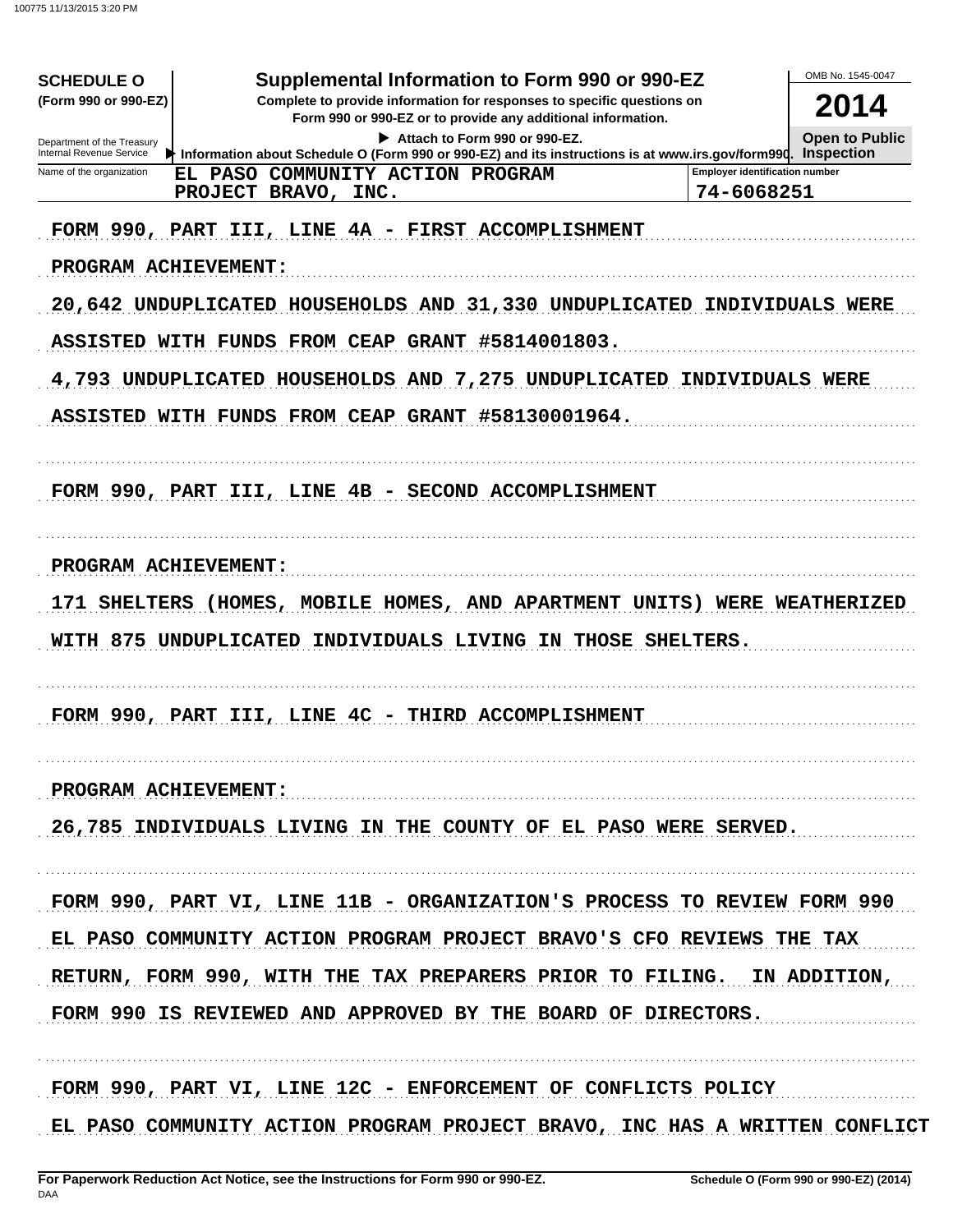100775 11/13/2015 3:20 PM Schedule O (Form 990 or 990-EZ) (2014) Page 2 **Employer identification number** Name of the organization EL PASO COMMUNITY ACTION PROGRAM 74-6068251 OF INTEREST POLICY. OFFICERS, DIRECTORS, AND KEY EMPLOYEES ARE REQUIRED TO CONTINUOUSLY EVALUATE THEIR POSITION FOR POTENTIAL CONFLICT OF INTEREST AND MAKE ADEQUATE DISCLOSURE WHEN THESE DO EXIST. FORM 990, PART VI, LINE 15A - COMPENSATION PROCESS FOR TOP OFFICIAL EL PASO COMMUNITY ACTION PROJECT BRAVO, INC. COMPENSATES ITS TOP MANAGEMENT BASED ON HISTORICAL PRECEDENCE, COMPARABILITY DATA, AND INDUSTRY MARKET ANALYSIS ADJUSTED BY REGIONAL MARKET SURVEYS FOR NON-PUBLIC AND PUBLIC SECTORS. FORM 990, PART VI, LINE 15B - COMPENSATION PROCESS FOR OFFICERS EL PASO COMMUNITY ACTION PROJECT BRAVO, INC. COMPENSATES ITS OFFICERS BASED ON HISTORICAL PRECEDENCE, COMPARABILITY DATA, AND INDUSTRY MARKET ANALYSIS ADJUSTED BY REGIONAL MARKET SURVEYS FOR NON-PUBLIC AND PUBLIC SECTORS. MEMBERS OF THE BOARD ARE NOT FINANCIALLY COMPENSATED AND SERVE ON A **VOLUNTEER BASIS.** FORM 990, PART VI, LINE 19 - GOVERNING DOCUMENTS DISCLOSURE EXPLANATION IF A REQUEST IS MADE TO REVIEW THE GOVERNING DOCUMENTS, CONFLICT OF INTEREST POLICY, OR FINANCIAL STATEMENTS, THE REQUEST WILL BE REVIEWED BY THE EXECUTIVE MANAGEMENT AND MADE AVAILABLE. FORM 990, PART XI, LINE 9 - RECONCILIATION OF CHANGES - OTHER

\$............. PROGRAM SUPPLIES NETTED AGAINST FUNDRAISING INCOME 5,228 LOSS ON SALE OF ASSETS  $1,900$ . . . . . . . . . . . . . . . . . . \$ PROGRAM SUPPLIES NETTED AGAINST FUNDRAISING INCOME \$  $-5,228$ 

PAGE 1 OF 1

Schedule O (Form 990 or 990-EZ) (2014)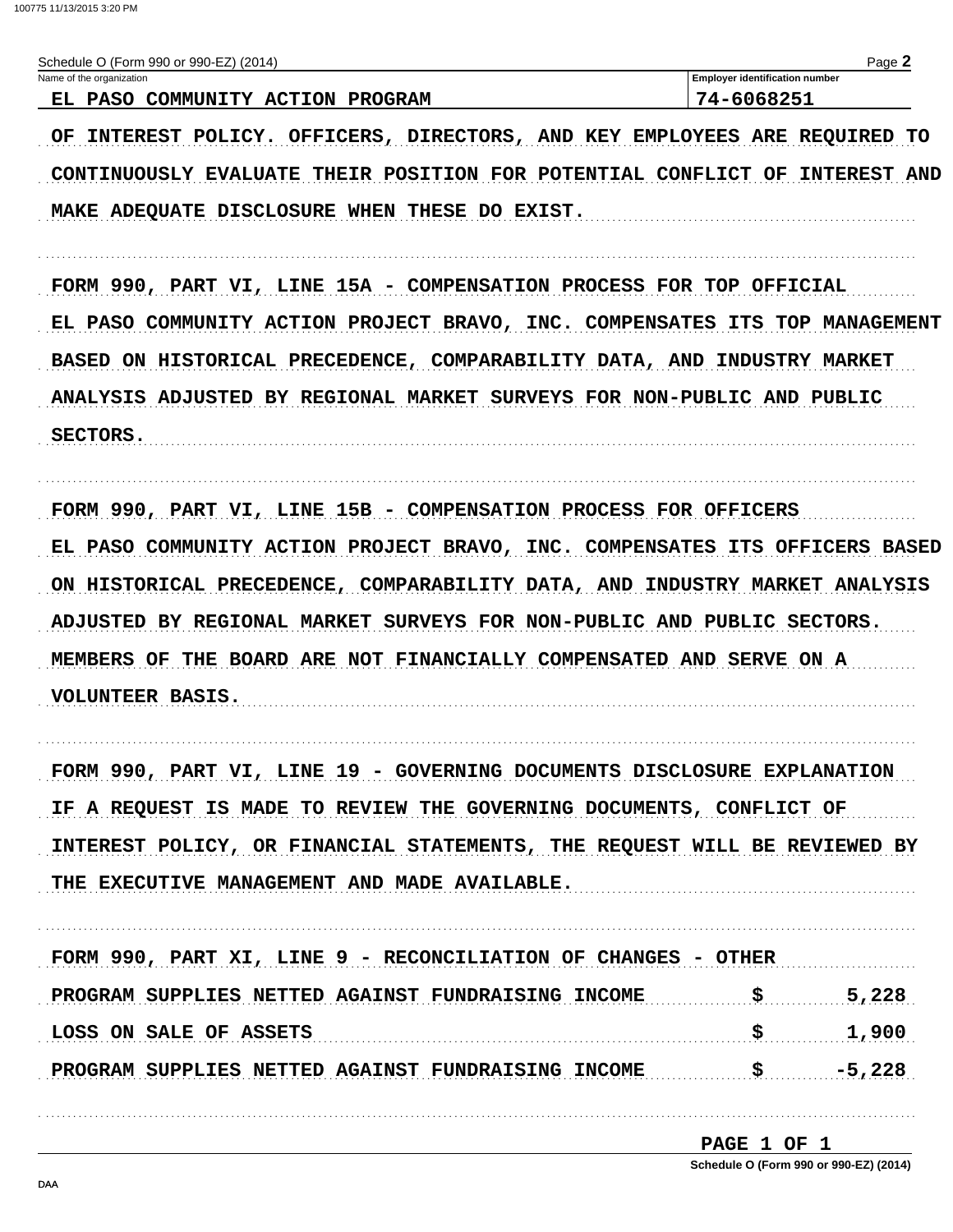100775 11/13/2015 3:20 PM

| Form 4562                                                                                                                                                                             |                                    |                      | <b>Depreciation and Amortization</b>                                                                                                                |                              |                |                  |                           | OMB No. 1545-0172                                                                                           |
|---------------------------------------------------------------------------------------------------------------------------------------------------------------------------------------|------------------------------------|----------------------|-----------------------------------------------------------------------------------------------------------------------------------------------------|------------------------------|----------------|------------------|---------------------------|-------------------------------------------------------------------------------------------------------------|
|                                                                                                                                                                                       |                                    |                      | (Including Information on Listed Property)                                                                                                          |                              |                |                  |                           |                                                                                                             |
| Department of the Treasury<br>(99)<br>Internal Revenue Service                                                                                                                        |                                    |                      | Information about Form 4562 and its separate instructions is at www.irs.gov/form4562.                                                               | Attach to your tax return.   |                |                  |                           | Attachment<br>179<br>Sequence No.                                                                           |
| Name(s) shown on return                                                                                                                                                               |                                    |                      | EL PASO COMMUNITY ACTION PROGRAM                                                                                                                    |                              |                |                  | <b>Identifying number</b> |                                                                                                             |
|                                                                                                                                                                                       |                                    | PROJECT BRAVO, INC.  |                                                                                                                                                     |                              |                |                  | 74-6068251                |                                                                                                             |
| Business or activity to which this form relates                                                                                                                                       |                                    |                      |                                                                                                                                                     |                              |                |                  |                           |                                                                                                             |
| INDIRECT DEPRECIATION                                                                                                                                                                 |                                    |                      |                                                                                                                                                     |                              |                |                  |                           |                                                                                                             |
| Part I                                                                                                                                                                                |                                    |                      | <b>Election To Expense Certain Property Under Section 179</b><br>Note: If you have any listed property, complete Part V before you complete Part I. |                              |                |                  |                           |                                                                                                             |
| Maximum amount (see instructions)<br>1                                                                                                                                                |                                    |                      |                                                                                                                                                     |                              |                |                  | 1                         | 500,000                                                                                                     |
| 2                                                                                                                                                                                     |                                    |                      |                                                                                                                                                     |                              |                |                  | $\mathbf{2}$              |                                                                                                             |
| 3                                                                                                                                                                                     |                                    |                      |                                                                                                                                                     |                              |                |                  | $\mathbf{3}$              | 2,000,000                                                                                                   |
| Reduction in limitation. Subtract line 3 from line 2. If zero or less, enter -0-<br>4                                                                                                 |                                    |                      |                                                                                                                                                     |                              |                |                  | 4                         |                                                                                                             |
| Dollar limitation for tax year. Subtract line 4 from line 1. If zero or less, enter -0-. If married filing separately, see instructions<br>5                                          |                                    |                      |                                                                                                                                                     |                              |                |                  | 5                         |                                                                                                             |
| 6                                                                                                                                                                                     | (a) Description of property        |                      |                                                                                                                                                     | (b) Cost (business use only) |                | (c) Elected cost |                           |                                                                                                             |
|                                                                                                                                                                                       |                                    |                      |                                                                                                                                                     |                              |                |                  |                           |                                                                                                             |
|                                                                                                                                                                                       |                                    |                      |                                                                                                                                                     |                              |                |                  |                           |                                                                                                             |
| Listed property. Enter the amount from line 29<br>7                                                                                                                                   |                                    |                      |                                                                                                                                                     |                              | $\overline{7}$ |                  |                           |                                                                                                             |
| Total elected cost of section 179 property. Add amounts in column (c), lines 6 and 7 [[[[[[[[[[[[[[[[[[[[[[[[<br>8<br>Tentative deduction. Enter the smaller of line 5 or line 8<br>9 |                                    |                      |                                                                                                                                                     |                              |                |                  | 8<br>9                    |                                                                                                             |
| 10                                                                                                                                                                                    |                                    |                      |                                                                                                                                                     |                              |                |                  | 10                        |                                                                                                             |
| Business income limitation. Enter the smaller of business income (not less than zero) or line 5 (see instructions)<br>11                                                              |                                    |                      |                                                                                                                                                     |                              |                |                  | 11                        |                                                                                                             |
| Section 179 expense deduction. Add lines 9 and 10, but do not enter more than line 11<br>12                                                                                           |                                    |                      |                                                                                                                                                     |                              |                |                  | $12 \,$                   |                                                                                                             |
| Carryover of disallowed deduction to 2015. Add lines 9 and 10, less line 12<br>13                                                                                                     |                                    |                      |                                                                                                                                                     |                              | 13             |                  |                           |                                                                                                             |
| Note: Do not use Part II or Part III below for listed property. Instead, use Part V.                                                                                                  |                                    |                      |                                                                                                                                                     |                              |                |                  |                           |                                                                                                             |
| Part II                                                                                                                                                                               |                                    |                      |                                                                                                                                                     |                              |                |                  |                           | Special Depreciation Allowance and Other Depreciation (Do not include listed property.) (See instructions.) |
| Special depreciation allowance for qualified property (other than listed property) placed in service<br>14                                                                            |                                    |                      |                                                                                                                                                     |                              |                |                  |                           |                                                                                                             |
| during the tax year (see instructions)                                                                                                                                                |                                    |                      |                                                                                                                                                     |                              |                |                  | 14                        |                                                                                                             |
| 15                                                                                                                                                                                    |                                    |                      |                                                                                                                                                     |                              |                |                  | 15                        |                                                                                                             |
| 16<br>Part III                                                                                                                                                                        |                                    |                      |                                                                                                                                                     |                              |                |                  | 16                        | 30,126                                                                                                      |
|                                                                                                                                                                                       |                                    |                      | <b>MACRS Depreciation (Do not include listed property.) (See instructions.)</b><br><b>Section A</b>                                                 |                              |                |                  |                           |                                                                                                             |
| MACRS deductions for assets placed in service in tax years beginning before 2014<br>17                                                                                                |                                    |                      |                                                                                                                                                     |                              |                |                  | 17                        | 81,308                                                                                                      |
| If you are electing to group any assets placed in service during the tax year into one or more general asset accounts, check here<br>18                                               |                                    |                      |                                                                                                                                                     |                              |                |                  |                           |                                                                                                             |
|                                                                                                                                                                                       |                                    |                      | Section B-Assets Placed in Service During 2014 Tax Year Using the General Depreciation System                                                       |                              |                |                  |                           |                                                                                                             |
| (a) Classification of property                                                                                                                                                        |                                    | placed in<br>service | (b) Month and year (c) Basis for depreciation (d) Recovery<br>(business/investment use<br>only-see instructions)                                    | period                       | (e) Convention | (f) Method       |                           | (g) Depreciation deduction                                                                                  |
| 3-year property<br>19а                                                                                                                                                                |                                    |                      |                                                                                                                                                     |                              |                |                  |                           |                                                                                                             |
|                                                                                                                                                                                       |                                    |                      |                                                                                                                                                     |                              |                |                  |                           |                                                                                                             |
| b<br>5-year property                                                                                                                                                                  |                                    |                      |                                                                                                                                                     |                              |                |                  |                           |                                                                                                             |
| 7-year property<br>c                                                                                                                                                                  |                                    |                      |                                                                                                                                                     |                              |                |                  |                           |                                                                                                             |
| 10-year property<br>d                                                                                                                                                                 |                                    |                      |                                                                                                                                                     |                              |                |                  |                           |                                                                                                             |
| 15-year property<br>е                                                                                                                                                                 |                                    |                      |                                                                                                                                                     |                              |                |                  |                           |                                                                                                             |
| 20-year property                                                                                                                                                                      |                                    |                      |                                                                                                                                                     |                              |                |                  |                           |                                                                                                             |
| 25-year property                                                                                                                                                                      |                                    |                      |                                                                                                                                                     | 25 yrs.                      |                | S/L              |                           |                                                                                                             |
| h Residential rental                                                                                                                                                                  |                                    |                      |                                                                                                                                                     | 27.5 yrs.                    | ΜМ             | S/L              |                           |                                                                                                             |
| property                                                                                                                                                                              |                                    |                      |                                                                                                                                                     | 27.5 yrs.                    | <b>MM</b>      | S/L              |                           |                                                                                                             |
| Nonresidential real<br>i.<br>property                                                                                                                                                 |                                    |                      |                                                                                                                                                     | 39 yrs.                      | ΜМ             | S/L              |                           |                                                                                                             |
|                                                                                                                                                                                       |                                    |                      |                                                                                                                                                     |                              | MM             | S/L              |                           |                                                                                                             |
| Class life                                                                                                                                                                            |                                    |                      | Section C-Assets Placed in Service During 2014 Tax Year Using the Alternative Depreciation System                                                   |                              |                | S/L              |                           |                                                                                                             |
| $b$ 12-year                                                                                                                                                                           |                                    |                      |                                                                                                                                                     | 12 yrs.                      |                | S/L              |                           |                                                                                                             |
| c 40-year                                                                                                                                                                             |                                    |                      |                                                                                                                                                     | 40 yrs.                      | <b>MM</b>      | S/L              |                           |                                                                                                             |
| Part IV                                                                                                                                                                               | <b>Summary</b> (See instructions.) |                      |                                                                                                                                                     |                              |                |                  |                           |                                                                                                             |
| Listed property. Enter amount from line 28                                                                                                                                            |                                    |                      |                                                                                                                                                     |                              |                |                  | 21                        |                                                                                                             |
| 20a<br>21<br>Total. Add amounts from line 12, lines 14 through 17, lines 19 and 20 in column (g), and line 21. Enter<br>22                                                            |                                    |                      |                                                                                                                                                     |                              |                |                  |                           |                                                                                                             |
| here and on the appropriate lines of your return. Partnerships and S corporations-see instructions                                                                                    |                                    |                      |                                                                                                                                                     |                              |                |                  | 22                        | 111,434                                                                                                     |
| For assets shown above and placed in service during the current year, enter the<br>23<br>portion of the basis attributable to section 263A costs                                      |                                    |                      |                                                                                                                                                     |                              | 23             |                  |                           |                                                                                                             |

**THERE ARE NO AMOUNTS FOR PAGE 2**

DAA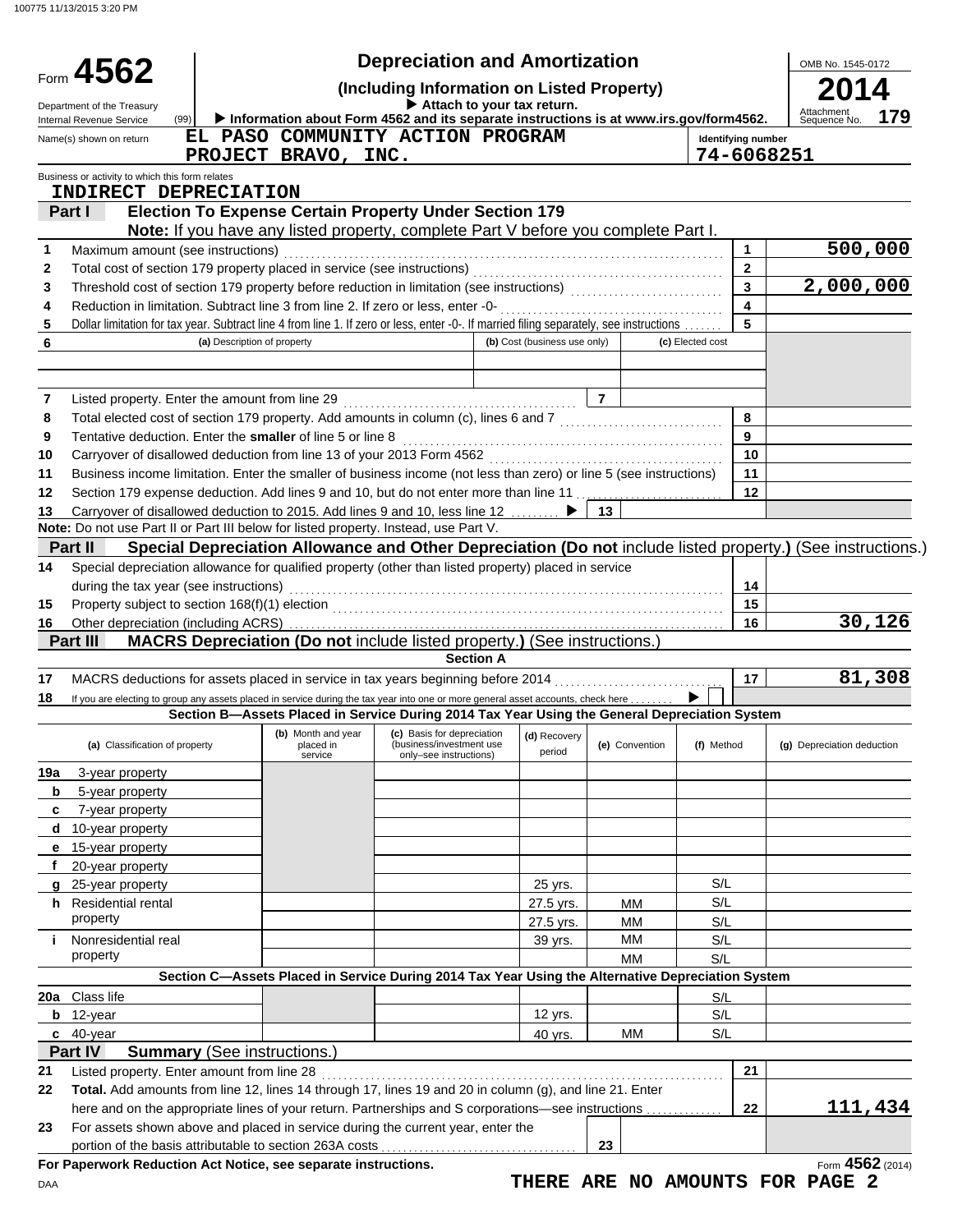# 100775 El Paso Community Action Program 11/13/2015 3:19 PM

|                                                                                                                                         | 100775 El Paso Community Action Program<br><b>Federal Asset Report</b><br>74-6068251                                                                                                                                                                                                                                               |                                                                                                                                                             |                                                                                                                                                             |                  |                                                                                    |                                                                                                                                                                                                                                            |                                                                                                                                                          | 11/13/2015 3:19 PM                                                                                                                                                |
|-----------------------------------------------------------------------------------------------------------------------------------------|------------------------------------------------------------------------------------------------------------------------------------------------------------------------------------------------------------------------------------------------------------------------------------------------------------------------------------|-------------------------------------------------------------------------------------------------------------------------------------------------------------|-------------------------------------------------------------------------------------------------------------------------------------------------------------|------------------|------------------------------------------------------------------------------------|--------------------------------------------------------------------------------------------------------------------------------------------------------------------------------------------------------------------------------------------|----------------------------------------------------------------------------------------------------------------------------------------------------------|-------------------------------------------------------------------------------------------------------------------------------------------------------------------|
|                                                                                                                                         | FYE: 12/31/2014                                                                                                                                                                                                                                                                                                                    |                                                                                                                                                             |                                                                                                                                                             | Form 990, Page 1 |                                                                                    |                                                                                                                                                                                                                                            |                                                                                                                                                          |                                                                                                                                                                   |
| Asset                                                                                                                                   | Description                                                                                                                                                                                                                                                                                                                        | Date<br>In Service                                                                                                                                          | Cost                                                                                                                                                        | Bus Sec<br>$\%$  | Basis<br>179Bonus for Depr                                                         | PerConv Meth                                                                                                                                                                                                                               | Prior                                                                                                                                                    | Current                                                                                                                                                           |
|                                                                                                                                         | <b>Residential Real Property:</b><br>37 Constructions in Progress                                                                                                                                                                                                                                                                  | 12/31/14                                                                                                                                                    | 6,357<br>6,357                                                                                                                                              |                  | 6,357<br>6,357                                                                     | 27 MM S/L                                                                                                                                                                                                                                  | $\mathbf{0}$<br>$\overline{0}$                                                                                                                           | $\theta$<br>$\theta$                                                                                                                                              |
| <b>Prior MACRS:</b><br>3<br>$\overline{4}$<br>5<br><b>Baycourt</b><br>6<br>7<br>8<br><b>Cypress</b><br>17<br>18<br>19<br>20<br>21<br>36 | Nino Aguilera Complex<br><b>Office Building Complex</b><br>Glenwood Complex<br>Virginia Complex<br>Concepcion Complex<br><b>RHED Building</b><br>1994 F250 Pickup<br>1998 Ford E350 Van<br>1998 Dodge Ram 1500 Pickup<br>2002 Chevrolet Silverado 1500 Pickup<br>2003 Chevrolet Silverado 1500 Pickup<br>TIR1 INFRARED CAMERAS (3) | 1/01/04<br>1/01/97<br>1/01/99<br>1/01/97<br>1/01/97<br>8/01/05<br>11/01/10<br>10/01/06<br>2/24/94<br>12/01/97<br>12/23/98<br>8/23/02<br>3/26/03<br>11/30/10 | 256,895<br>60,337<br>485,100<br>240,200<br>375,000<br>525,440<br>70,142<br>222,844<br>15,404<br>28,323<br>20,042<br>19,867<br>17,942<br>18,885<br>2,356,421 | X<br>X<br>X      | 240,200 27<br>15,404<br>28,323<br>20,042<br>13,907<br>12,559<br>1,459<br>2,327,652 | 256,895 27 MM S/L<br>60,337 27 MM S/L<br>485,100 27 MM S/L<br>MM S/L<br>375,000 27 MMS/L<br>525,440 27 MM S/L<br>70,142 27 MM S/L<br>222,844 27 MM S/L<br>5 HY 200DB<br>5 HY 200DB<br>5 HY 200DB<br>5 HY 200DB<br>5 HY 200DB<br>3 HY 200DB | 93,417<br>37,299<br>264,600<br>148,488<br>231,817<br>160,816<br>8,078<br>58,749<br>15,404<br>28,323<br>20,042<br>19,867<br>17,942<br>17,426<br>1,122,268 | 9,342<br>2,194<br>17,640<br>8,735<br>13,636<br>19,107<br>2,551<br>8,103<br>0<br>0<br>$\theta$<br>$\boldsymbol{0}$<br>$\boldsymbol{0}$<br>$\overline{0}$<br>81,308 |
| <b>Other Depreciation:</b><br>10<br>11                                                                                                  | 9 Nino Aguilera Complex - Land<br>Office Building Complex - Land<br>Glenwood Complex - Land                                                                                                                                                                                                                                        | 1/01/04<br>1/01/97<br>1/01/99                                                                                                                               | 16,800<br>40,738<br>85,500                                                                                                                                  |                  | 16,800<br>40,738<br>85,500                                                         | $\Omega$<br>Land<br>$\hspace{0.05cm} -\hspace{0.05cm} -\hspace{0.05cm}$<br>Land<br>$\Omega$<br>$\hspace{0.05cm} -\hspace{0.05cm} -\hspace{0.05cm}$<br>$\Omega$<br>Land<br>$\hspace{0.05cm} -\hspace{0.05cm} -\hspace{0.05cm}$              | 0<br>$\overline{0}$<br>$\theta$                                                                                                                          | 0<br>$\theta$<br>$\theta$                                                                                                                                         |

| 2002 Chevrolet Silverado 1500 Pickup<br>2003 Chevrolet Silverado 1500 Pickup | 8/23/02<br>3/26/03<br>11/30/10                                                                                                                                                                                                                                                                                                                                                                                                                                                                                                                             | 19,80/<br>17,942<br>18,885                                                                                                                                                                                                                                                                                 | $\mathbf{A}$<br>$\mathbf X$<br>X                                                                                                                                                | 13,907<br>12,559<br>1,459            | 5 HY 200DB<br>5<br><b>HY 200DB</b><br>3 HY 200DB                                                                                                                 | 19,807<br>17,942<br>17,426                                                                                                                                                                                                           | v<br>$\theta$<br>$\boldsymbol{0}$                                                                                                                                                     |
|------------------------------------------------------------------------------|------------------------------------------------------------------------------------------------------------------------------------------------------------------------------------------------------------------------------------------------------------------------------------------------------------------------------------------------------------------------------------------------------------------------------------------------------------------------------------------------------------------------------------------------------------|------------------------------------------------------------------------------------------------------------------------------------------------------------------------------------------------------------------------------------------------------------------------------------------------------------|---------------------------------------------------------------------------------------------------------------------------------------------------------------------------------|--------------------------------------|------------------------------------------------------------------------------------------------------------------------------------------------------------------|--------------------------------------------------------------------------------------------------------------------------------------------------------------------------------------------------------------------------------------|---------------------------------------------------------------------------------------------------------------------------------------------------------------------------------------|
|                                                                              |                                                                                                                                                                                                                                                                                                                                                                                                                                                                                                                                                            | 2,356,421                                                                                                                                                                                                                                                                                                  |                                                                                                                                                                                 | 2,327,652                            |                                                                                                                                                                  | 1,122,268                                                                                                                                                                                                                            | 81,308                                                                                                                                                                                |
|                                                                              |                                                                                                                                                                                                                                                                                                                                                                                                                                                                                                                                                            |                                                                                                                                                                                                                                                                                                            |                                                                                                                                                                                 |                                      |                                                                                                                                                                  |                                                                                                                                                                                                                                      |                                                                                                                                                                                       |
|                                                                              | 1/01/04                                                                                                                                                                                                                                                                                                                                                                                                                                                                                                                                                    | 16,800                                                                                                                                                                                                                                                                                                     |                                                                                                                                                                                 | 16.800                               | $0 -$<br>Land                                                                                                                                                    | $\theta$                                                                                                                                                                                                                             | $\boldsymbol{0}$                                                                                                                                                                      |
|                                                                              |                                                                                                                                                                                                                                                                                                                                                                                                                                                                                                                                                            |                                                                                                                                                                                                                                                                                                            |                                                                                                                                                                                 |                                      |                                                                                                                                                                  |                                                                                                                                                                                                                                      | $\mathbf{0}$                                                                                                                                                                          |
|                                                                              |                                                                                                                                                                                                                                                                                                                                                                                                                                                                                                                                                            |                                                                                                                                                                                                                                                                                                            |                                                                                                                                                                                 |                                      |                                                                                                                                                                  |                                                                                                                                                                                                                                      | $\mathbf{0}$                                                                                                                                                                          |
|                                                                              |                                                                                                                                                                                                                                                                                                                                                                                                                                                                                                                                                            |                                                                                                                                                                                                                                                                                                            |                                                                                                                                                                                 |                                      |                                                                                                                                                                  |                                                                                                                                                                                                                                      | $\mathbf{0}$                                                                                                                                                                          |
|                                                                              |                                                                                                                                                                                                                                                                                                                                                                                                                                                                                                                                                            |                                                                                                                                                                                                                                                                                                            |                                                                                                                                                                                 |                                      |                                                                                                                                                                  |                                                                                                                                                                                                                                      | $\boldsymbol{0}$                                                                                                                                                                      |
|                                                                              |                                                                                                                                                                                                                                                                                                                                                                                                                                                                                                                                                            |                                                                                                                                                                                                                                                                                                            |                                                                                                                                                                                 |                                      |                                                                                                                                                                  |                                                                                                                                                                                                                                      | $\mathbf{0}$                                                                                                                                                                          |
|                                                                              |                                                                                                                                                                                                                                                                                                                                                                                                                                                                                                                                                            |                                                                                                                                                                                                                                                                                                            |                                                                                                                                                                                 |                                      |                                                                                                                                                                  |                                                                                                                                                                                                                                      | $\boldsymbol{0}$                                                                                                                                                                      |
|                                                                              |                                                                                                                                                                                                                                                                                                                                                                                                                                                                                                                                                            |                                                                                                                                                                                                                                                                                                            |                                                                                                                                                                                 |                                      |                                                                                                                                                                  |                                                                                                                                                                                                                                      | $\theta$                                                                                                                                                                              |
|                                                                              |                                                                                                                                                                                                                                                                                                                                                                                                                                                                                                                                                            |                                                                                                                                                                                                                                                                                                            |                                                                                                                                                                                 |                                      |                                                                                                                                                                  |                                                                                                                                                                                                                                      | 4,417                                                                                                                                                                                 |
|                                                                              |                                                                                                                                                                                                                                                                                                                                                                                                                                                                                                                                                            |                                                                                                                                                                                                                                                                                                            |                                                                                                                                                                                 |                                      |                                                                                                                                                                  |                                                                                                                                                                                                                                      | 4,025<br>645                                                                                                                                                                          |
|                                                                              |                                                                                                                                                                                                                                                                                                                                                                                                                                                                                                                                                            |                                                                                                                                                                                                                                                                                                            |                                                                                                                                                                                 |                                      |                                                                                                                                                                  |                                                                                                                                                                                                                                      |                                                                                                                                                                                       |
|                                                                              |                                                                                                                                                                                                                                                                                                                                                                                                                                                                                                                                                            |                                                                                                                                                                                                                                                                                                            |                                                                                                                                                                                 |                                      |                                                                                                                                                                  |                                                                                                                                                                                                                                      | 720                                                                                                                                                                                   |
|                                                                              |                                                                                                                                                                                                                                                                                                                                                                                                                                                                                                                                                            |                                                                                                                                                                                                                                                                                                            |                                                                                                                                                                                 |                                      |                                                                                                                                                                  |                                                                                                                                                                                                                                      |                                                                                                                                                                                       |
| 2010 Chevrolet Silverado                                                     | 9/28/10                                                                                                                                                                                                                                                                                                                                                                                                                                                                                                                                                    | 20,223                                                                                                                                                                                                                                                                                                     |                                                                                                                                                                                 | 20,223                               | 5 MO S/L                                                                                                                                                         | 13,550                                                                                                                                                                                                                               | 4,045                                                                                                                                                                                 |
| 2010 Chevrolet Silverado                                                     | 9/28/10                                                                                                                                                                                                                                                                                                                                                                                                                                                                                                                                                    |                                                                                                                                                                                                                                                                                                            |                                                                                                                                                                                 | 20,223                               | 5<br>MO S/L                                                                                                                                                      | 13,550                                                                                                                                                                                                                               | 4,045                                                                                                                                                                                 |
| 2010 Chevrolet Silverado                                                     | 9/28/10                                                                                                                                                                                                                                                                                                                                                                                                                                                                                                                                                    | 20,223                                                                                                                                                                                                                                                                                                     |                                                                                                                                                                                 | 20,223                               | 5 MO S/L                                                                                                                                                         | 13,550                                                                                                                                                                                                                               | 4,045                                                                                                                                                                                 |
| 2010 Chevrolet Silverado                                                     | 9/28/10                                                                                                                                                                                                                                                                                                                                                                                                                                                                                                                                                    | 20,223                                                                                                                                                                                                                                                                                                     |                                                                                                                                                                                 | 20.223                               | $5$ MO S/L                                                                                                                                                       | 13,550                                                                                                                                                                                                                               | 4,045                                                                                                                                                                                 |
| 2011 Dodge 1500 Quad ST 4x2                                                  | 3/17/11                                                                                                                                                                                                                                                                                                                                                                                                                                                                                                                                                    | 22,644                                                                                                                                                                                                                                                                                                     |                                                                                                                                                                                 |                                      | 5 MO S/L                                                                                                                                                         | 14,039                                                                                                                                                                                                                               | 4,139                                                                                                                                                                                 |
|                                                                              | 11/24/09                                                                                                                                                                                                                                                                                                                                                                                                                                                                                                                                                   |                                                                                                                                                                                                                                                                                                            | X                                                                                                                                                                               |                                      |                                                                                                                                                                  |                                                                                                                                                                                                                                      | $\theta$                                                                                                                                                                              |
|                                                                              |                                                                                                                                                                                                                                                                                                                                                                                                                                                                                                                                                            |                                                                                                                                                                                                                                                                                                            |                                                                                                                                                                                 |                                      |                                                                                                                                                                  |                                                                                                                                                                                                                                      | $\mathbf{0}$                                                                                                                                                                          |
|                                                                              |                                                                                                                                                                                                                                                                                                                                                                                                                                                                                                                                                            |                                                                                                                                                                                                                                                                                                            |                                                                                                                                                                                 |                                      |                                                                                                                                                                  |                                                                                                                                                                                                                                      | $\theta$                                                                                                                                                                              |
|                                                                              |                                                                                                                                                                                                                                                                                                                                                                                                                                                                                                                                                            |                                                                                                                                                                                                                                                                                                            |                                                                                                                                                                                 |                                      |                                                                                                                                                                  |                                                                                                                                                                                                                                      | $\overline{0}$                                                                                                                                                                        |
|                                                                              |                                                                                                                                                                                                                                                                                                                                                                                                                                                                                                                                                            |                                                                                                                                                                                                                                                                                                            |                                                                                                                                                                                 |                                      |                                                                                                                                                                  |                                                                                                                                                                                                                                      | $\mathbf{0}$                                                                                                                                                                          |
| <b>Total Other Depreciation</b>                                              |                                                                                                                                                                                                                                                                                                                                                                                                                                                                                                                                                            | 597,922                                                                                                                                                                                                                                                                                                    |                                                                                                                                                                                 | 580,133                              |                                                                                                                                                                  | 151,860                                                                                                                                                                                                                              | 30,126                                                                                                                                                                                |
|                                                                              |                                                                                                                                                                                                                                                                                                                                                                                                                                                                                                                                                            |                                                                                                                                                                                                                                                                                                            |                                                                                                                                                                                 |                                      |                                                                                                                                                                  |                                                                                                                                                                                                                                      |                                                                                                                                                                                       |
|                                                                              |                                                                                                                                                                                                                                                                                                                                                                                                                                                                                                                                                            | 597,922                                                                                                                                                                                                                                                                                                    |                                                                                                                                                                                 | 580,133                              |                                                                                                                                                                  | 151,860                                                                                                                                                                                                                              | 30,126                                                                                                                                                                                |
|                                                                              |                                                                                                                                                                                                                                                                                                                                                                                                                                                                                                                                                            |                                                                                                                                                                                                                                                                                                            |                                                                                                                                                                                 |                                      |                                                                                                                                                                  |                                                                                                                                                                                                                                      |                                                                                                                                                                                       |
| <b>Grand Totals</b>                                                          |                                                                                                                                                                                                                                                                                                                                                                                                                                                                                                                                                            | 2,960,700                                                                                                                                                                                                                                                                                                  |                                                                                                                                                                                 | 2,914,142                            |                                                                                                                                                                  | 1,274,128                                                                                                                                                                                                                            | 111,434                                                                                                                                                                               |
|                                                                              |                                                                                                                                                                                                                                                                                                                                                                                                                                                                                                                                                            | 19,500                                                                                                                                                                                                                                                                                                     |                                                                                                                                                                                 | 19,500                               |                                                                                                                                                                  | 14,235                                                                                                                                                                                                                               | 1,365                                                                                                                                                                                 |
| <b>Less: Start-up/Org Expense</b>                                            |                                                                                                                                                                                                                                                                                                                                                                                                                                                                                                                                                            | $\theta$                                                                                                                                                                                                                                                                                                   |                                                                                                                                                                                 | $\overline{0}$                       |                                                                                                                                                                  | $\theta$                                                                                                                                                                                                                             | $\overline{0}$                                                                                                                                                                        |
| <b>Net Grand Totals</b>                                                      |                                                                                                                                                                                                                                                                                                                                                                                                                                                                                                                                                            |                                                                                                                                                                                                                                                                                                            |                                                                                                                                                                                 | 2,894,642                            |                                                                                                                                                                  | 1,259,893                                                                                                                                                                                                                            | 110,069                                                                                                                                                                               |
|                                                                              |                                                                                                                                                                                                                                                                                                                                                                                                                                                                                                                                                            |                                                                                                                                                                                                                                                                                                            |                                                                                                                                                                                 |                                      |                                                                                                                                                                  |                                                                                                                                                                                                                                      |                                                                                                                                                                                       |
|                                                                              | TIR1 INFRARED CAMERAS (3)<br>her Depreciation:<br>Nino Aguilera Complex - Land<br>10 Office Building Complex - Land<br>11 Glenwood Complex - Land<br>12 Virginia Complex - Land<br>Concepcion Complex - Land<br>14 Baycourt - Land<br>15 RHED - Land<br>Cypress - Land<br>2010 Dodge Ram 1500 Pickup<br>2009 Chevrolet extended cab pickup<br>1999 Ford E350 BUS<br>2002 Ford E450 BUS<br><b>MIP Software Upgrade</b><br>Sage MIP Accounting Software<br><b>MIP Software Upgrade</b><br>DELL Server, Complete System<br>35 LAN System Installation-Network | 1/01/97<br>1/01/99<br>1/01/97<br>1/01/97<br>8/01/05<br>11/01/10<br>10/01/06<br>3/30/10<br>3/09/10<br>4/01/10<br>Mass Sale: 3/31/14<br>4/01/10<br>Mass Sale: 3/31/14<br>11/02/02<br>12/29/04<br>12/01/04<br>12/08/04<br><b>Total ACRS and Other Depreciation</b><br><b>Less: Dispositions and Transfers</b> | 40,738<br>85,500<br>46,800<br>55,000<br>80,000<br>29,467<br>40,000<br>22,084<br>20,124<br>9,000<br>10,500<br>20,223<br>13,847<br>6,990<br>10,740<br>3,050<br>3,746<br>2,941,200 | X<br>$\mathbf X$<br>$\mathbf X$<br>X | 40,738<br>85,500<br>46,800<br>55,000<br>80,000<br>29,467<br>40,000<br>22,084<br>20,124<br>9,000<br>10,500<br>22,644<br>6,923<br>4,893<br>5,370<br>1,525<br>1,873 | Land<br>$0 -$<br>$0 -$<br>Land<br>$0 -$<br>Land<br>$0 -$<br>Land<br>$0 -$<br>Land<br>$0 -$<br>Land<br>$0 -$<br>Land<br>5 MO S/L<br>5 MO S/L<br>5 MO S/L<br>5 MO S/L<br>3 MOAmort<br>3 MOAmort<br>3 MOAmort<br>3 MOAmort<br>3 MOAmort | $\mathbf{0}$<br>$\Omega$<br>$\Omega$<br>$\Omega$<br>$\Omega$<br>$\overline{0}$<br>$\overline{0}$<br>16,121<br>14,892<br>6,570<br>7,665<br>13,847<br>6,990<br>10,740<br>3,050<br>3,746 |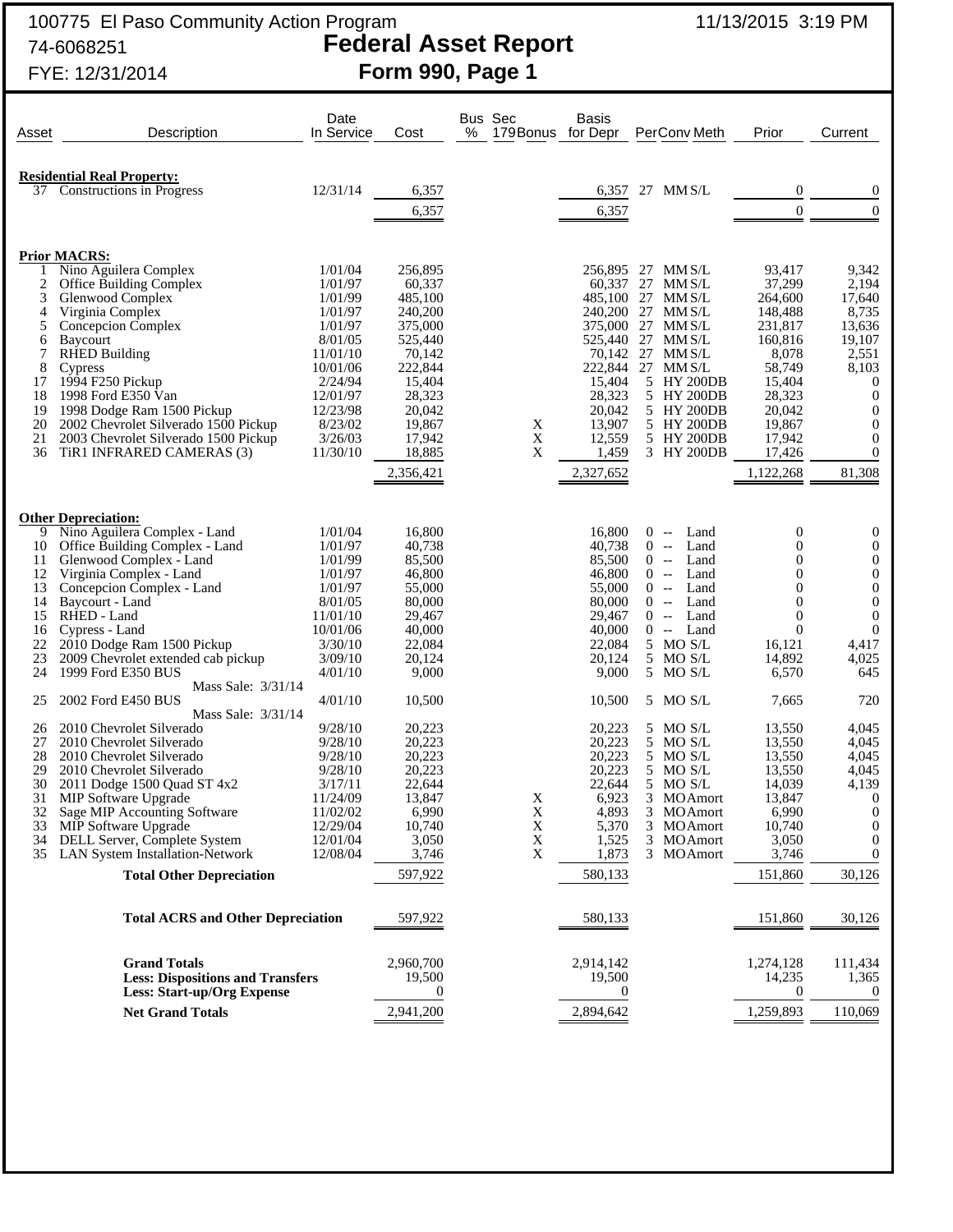### 100775 El Paso Community Action Program 100775 El Paso Community Action Program 74-6068251 **AMT Asset Report** FYE: 12/31/2014 **Form 990, Page 1**

| Asset    | Description                                          | Date<br>In Service | Cost               | % | <b>Bus Sec</b><br>179 Bonus for Depr | Basis            | PerConv Meth                           | Prior              | Current          |
|----------|------------------------------------------------------|--------------------|--------------------|---|--------------------------------------|------------------|----------------------------------------|--------------------|------------------|
|          | <b>Residential Real Property:</b>                    |                    |                    |   |                                      |                  |                                        |                    |                  |
|          | 37 Constructions in Progress                         | 12/31/14           | 6,357              |   |                                      | 6,357            | 27 MM $S/L$                            | $\overline{0}$     | $\boldsymbol{0}$ |
|          |                                                      |                    | 6,357              |   |                                      | 6,357            |                                        | $\mathbf{0}$       | $\Omega$         |
|          |                                                      |                    |                    |   |                                      |                  |                                        |                    |                  |
|          | <b>Prior MACRS:</b>                                  |                    |                    |   |                                      |                  |                                        |                    |                  |
|          | Nino Aguilera Complex                                | 1/01/04            | 256,895            |   |                                      | 256,895          | 27 MMS/L                               | 93,417             | 9,342            |
| 2        | Office Building Complex                              | 1/01/97            | 60,337             |   |                                      |                  | 60,337 27 MMS/L                        | 37,299             | 2,194            |
| 3        | Glenwood Complex                                     | 1/01/99            | 485,100            |   |                                      |                  | 485,100 27 MM S/L                      | 264,600            | 17,640           |
| 4        | Virginia Complex                                     | 1/01/97            | 240,200            |   |                                      |                  | 240.200 27 MM S/L<br>375,000 27 MM S/L | 148,488<br>231,817 | 8,735            |
| 5<br>6   | Concepcion Complex<br>Baycourt                       | 1/01/97<br>8/01/05 | 375,000<br>525,440 |   |                                      |                  | 525,440 27 MM S/L                      | 160,816            | 13,636<br>19,107 |
| 7        | <b>RHED Building</b>                                 | 11/01/10           | 70,142             |   |                                      |                  | 70,142 27 MM S/L                       | 8,078              | 2,551            |
| 8        | Cypress                                              | 10/01/06           | 222,844            |   |                                      |                  | 222,844 27 MM S/L                      | 58,749             | 8,103            |
| 17       | 1994 F250 Pickup                                     | 2/24/94            | 15,404             |   |                                      | 15,404           | 5 HY 200DB                             | 15,404             | $\boldsymbol{0}$ |
| 18       | 1998 Ford E350 Van                                   | 12/01/97           | 28,323             |   |                                      | 28,323           | 5 HY 200DB                             | 28,323             | $\mathbf{0}$     |
| 19       | 1998 Dodge Ram 1500 Pickup                           | 12/23/98           | 20,042             |   |                                      | 20,042           | 5 HY 200DB                             | 20,042             | $\mathbf{0}$     |
| 20       | 2002 Chevrolet Silverado 1500 Pickup                 | 8/23/02            | 19,867             |   | X                                    | 13,907           | 5 HY 200DB                             | 19,867             | $\mathbf{0}$     |
| 21       | 2003 Chevrolet Silverado 1500 Pickup                 | 3/26/03            | 17,942             |   | X                                    | 12,559           | 5 HY 200DB                             | 17,942             | $\boldsymbol{0}$ |
| 36       | TIR1 INFRARED CAMERAS (3)                            | 11/30/10           | 18,885             |   | X                                    | 1,459            | 3 HY 200DB                             | 17,426             | $\overline{0}$   |
|          |                                                      |                    |                    |   |                                      |                  |                                        |                    |                  |
|          |                                                      |                    | 2,356,421          |   |                                      | 2,327,652        |                                        | 1,122,268          | 81,308           |
|          | <b>Other Depreciation:</b>                           |                    |                    |   |                                      |                  |                                        |                    |                  |
| 9.       | Nino Aguilera Complex - Land                         | 1/01/04            | 16,800             |   |                                      | 16,800           | Land<br>$0 -$                          | $\boldsymbol{0}$   | $\mathbf{0}$     |
| 10       | Office Building Complex - Land                       | 1/01/97            | 40,738             |   |                                      | 40,738           | $0 -$<br>Land                          | $\mathbf{0}$       | $\mathbf{0}$     |
| 11       | Glenwood Complex - Land                              | 1/01/99            | 85,500             |   |                                      | 85,500           | $0 -$<br>Land                          | $\theta$           | $\mathbf{0}$     |
| 12       | Virginia Complex - Land                              | 1/01/97            | 46,800             |   |                                      | 46,800           | $0 -$<br>Land                          | $\Omega$           | $\boldsymbol{0}$ |
| 13       | Concepcion Complex - Land                            | 1/01/97            | 55,000             |   |                                      | 55,000           | Land<br>$0 -$                          | $\theta$           | $\boldsymbol{0}$ |
| 14       | Baycourt - Land                                      | 8/01/05            | 80,000             |   |                                      | 80,000           | Land<br>$0 -$                          | $\mathbf{0}$       | $\boldsymbol{0}$ |
| 15       | RHED - Land                                          | 11/01/10           | 29,467             |   |                                      | 29,467           | Land<br>$0 -$                          | $\overline{0}$     | $\boldsymbol{0}$ |
| 16       | Cypress - Land                                       | 10/01/06           | 40,000             |   |                                      | 40,000           | Land<br>$0 -$                          | $\overline{0}$     | $\overline{0}$   |
| 22       | 2010 Dodge Ram 1500 Pickup                           | 3/30/10            | 22,084             |   |                                      | 22,084           | 5 MO S/L                               | 16,121             | 4,417            |
| 23       | 2009 Chevrolet extended cab pickup                   | 3/09/10            | 20,124             |   |                                      | 20,124           | 5 MO S/L                               | 14,892             | 4,025            |
| 24       | 1999 Ford E350 BUS                                   | 4/01/10            | 9,000              |   |                                      | 9,000            | 5 MO S/L                               | 6,570              | 645              |
|          | Mass Sale: 3/31/14                                   |                    |                    |   |                                      |                  |                                        |                    |                  |
| 25       | 2002 Ford E450 BUS                                   | 4/01/10            | 10,500             |   |                                      | 10,500           | 5 MO S/L                               | 7,665              | 720              |
|          | Mass Sale: 3/31/14                                   |                    |                    |   |                                      |                  |                                        |                    |                  |
| 26<br>27 | 2010 Chevrolet Silverado<br>2010 Chevrolet Silverado | 9/28/10<br>9/28/10 | 20,223<br>20,223   |   |                                      | 20,223<br>20,223 | 5 MO S/L<br>5 MO S/L                   | 13,550<br>13,550   | 4,045<br>4,045   |
| 28       | 2010 Chevrolet Silverado                             | 9/28/10            | 20,223             |   |                                      | 20,223           | 5 MO S/L                               | 13,550             | 4,045            |
| 29       | 2010 Chevrolet Silverado                             | 9/28/10            | 20,223             |   |                                      | 20,223           | 5 MO S/L                               | 13,550             | 4,045            |
| 30       | 2011 Dodge 1500 Quad ST 4x2                          | 3/17/11            | 22,644             |   |                                      | 22,644           | 5 MO S/L                               | 14,039             | 4,139            |
|          |                                                      |                    |                    |   |                                      |                  |                                        |                    |                  |
|          | <b>Total Other Depreciation</b>                      |                    | 559,549            |   |                                      | 559,549          |                                        | 113,487            | 30,126           |
|          | <b>Total ACRS and Other Depreciation</b>             |                    | 559,549            |   |                                      | 559,549          |                                        | 113,487            | 30,126           |
|          |                                                      |                    |                    |   |                                      |                  |                                        |                    |                  |
|          | <b>Grand Totals</b>                                  |                    | 2,922,327          |   |                                      | 2,893,558        |                                        | 1,235,755          | 111,434          |
|          | <b>Less: Dispositions and Transfers</b>              |                    | 19,500             |   |                                      | 19,500           |                                        | 14,235             | 1,365            |
|          | <b>Net Grand Totals</b>                              |                    | 2,902,827          |   |                                      | 2,874,058        |                                        | 1,221,520          | 110,069          |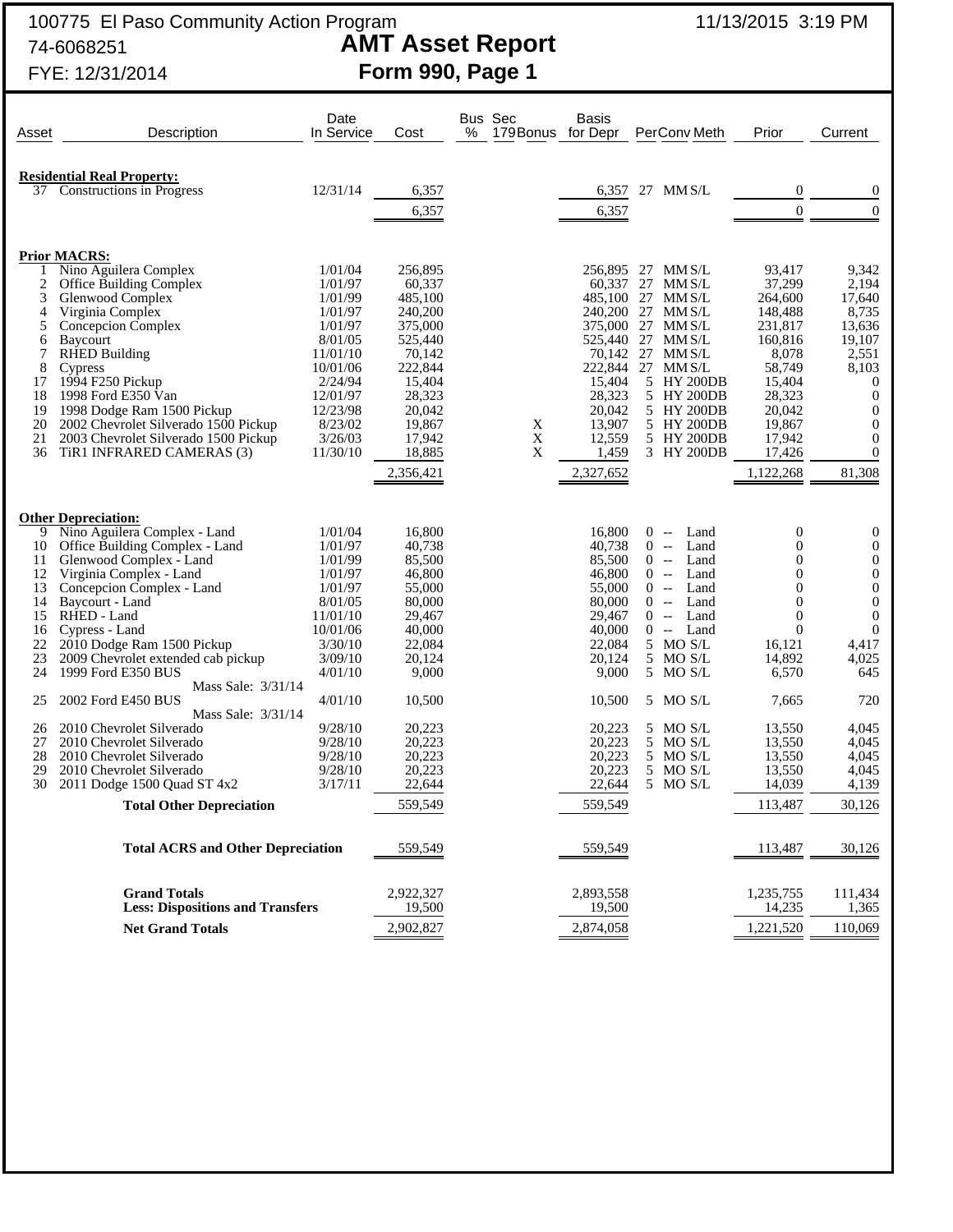### 100775 El Paso Community Action Program 100775 El Paso Community Action Program 74-6068251 **Bonus Depreciation Report** FYE: 12/31/2014

| Asset                | <b>Property Description</b>                                                                                                                                                                                                                                                     | Date In<br>Service                                                                         | Tax<br>Cost                                                               | Bus<br>Pct | Tax Sec<br>179 Exp | Current<br><b>Bonus</b>                  | Prior<br><b>Bonus</b>                                                 | Tax - Basis<br>for Depr                                                |
|----------------------|---------------------------------------------------------------------------------------------------------------------------------------------------------------------------------------------------------------------------------------------------------------------------------|--------------------------------------------------------------------------------------------|---------------------------------------------------------------------------|------------|--------------------|------------------------------------------|-----------------------------------------------------------------------|------------------------------------------------------------------------|
|                      | <b>Activity: Form 990, Page 1</b>                                                                                                                                                                                                                                               |                                                                                            |                                                                           |            |                    |                                          |                                                                       |                                                                        |
| 31<br>20<br>21<br>36 | <b>MIP Software Upgrade</b><br>32 Sage MIP Accounting Software<br>33 MIP Software Upgrade<br>34 DELL Server, Complete System<br>35 LAN System Installation-Network<br>2002 Chevrolet Silverado 1500 Pickup<br>2003 Chevrolet Silverado 1500 Pickup<br>TiR1 INFRARED CAMERAS (3) | 11/24/09<br>11/02/02<br>12/29/04<br>12/01/04<br>12/08/04<br>8/23/02<br>3/26/03<br>11/30/10 | 13.847<br>6.990<br>10.740<br>3.050<br>3.746<br>19,867<br>17,942<br>18,885 |            | 0                  | 0<br>$\theta$<br>0<br>0<br>0<br>$\theta$ | 6,924<br>2,097<br>5,370<br>1,525<br>1,873<br>5,960<br>5,383<br>17,426 | 6,923<br>4,893<br>5,370<br>1,525<br>1,873<br>13,907<br>12,559<br>1,459 |
|                      |                                                                                                                                                                                                                                                                                 | <b>Form 990, Page 1</b>                                                                    | 95,067                                                                    |            |                    |                                          | 46,558                                                                | 48,509                                                                 |
|                      |                                                                                                                                                                                                                                                                                 | <b>Grand Total</b>                                                                         | 95,067                                                                    |            |                    |                                          | 46,558                                                                | 48,509                                                                 |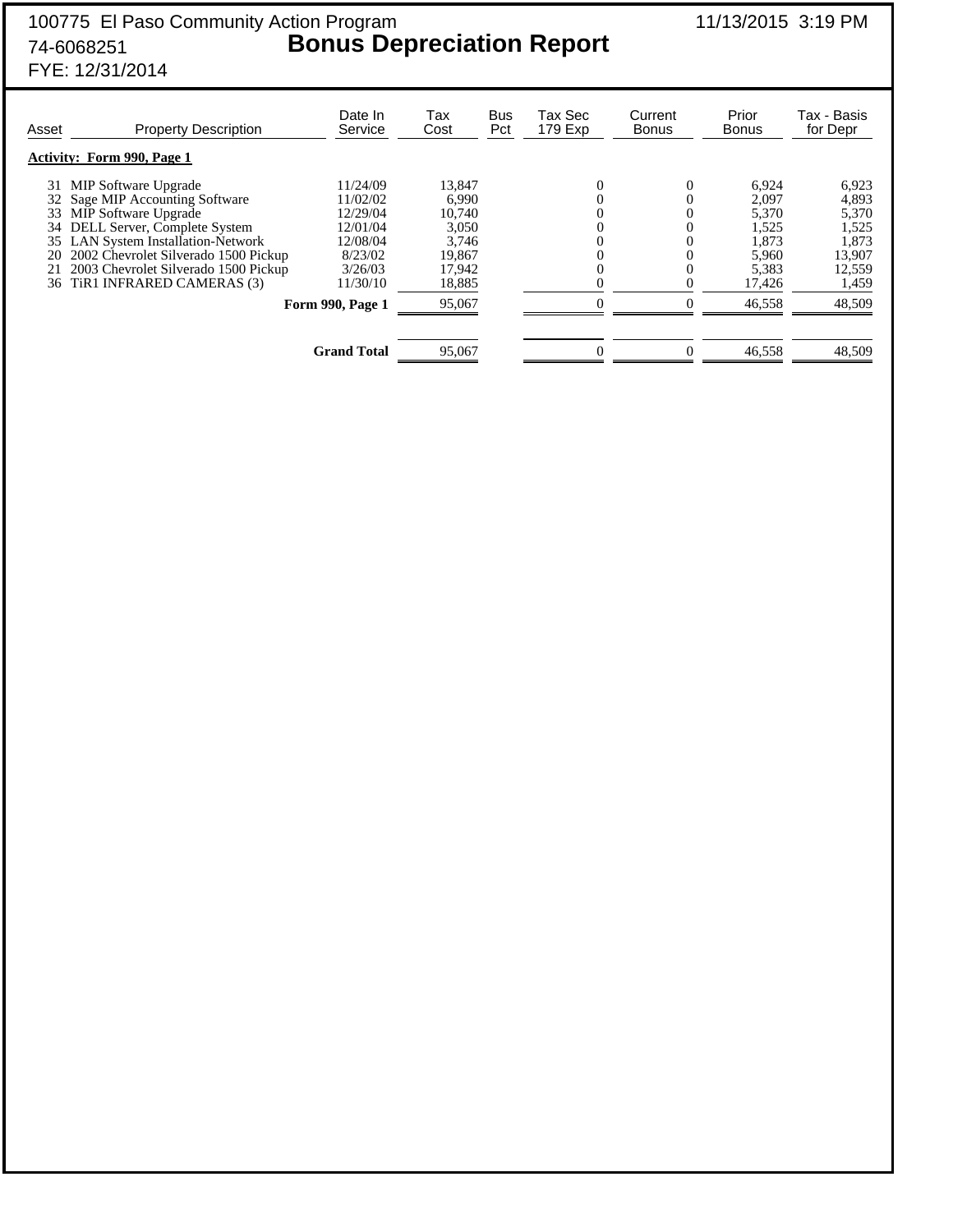### 100775 El Paso Community Action Program 100775 El Paso Community Action Program 74-6068251 **Depreciation Adjustment Report** FYE: 12/31/2014 **All Business Activities**

| Form   | Unit | Asset                     | Description                          | Tax    | AMT    | <b>AMT</b><br>Adjustments/<br>Preferences |
|--------|------|---------------------------|--------------------------------------|--------|--------|-------------------------------------------|
|        |      | <b>MACRS</b> Adjustments: |                                      |        |        |                                           |
| Page 1 |      |                           | Nino Aguilera Complex                | 9,342  | 9,342  |                                           |
| Page 1 |      |                           | Office Building Complex              | 2,194  | 2,194  |                                           |
| Page 1 |      |                           | Glenwood Complex                     | 17,640 | 17,640 |                                           |
| Page 1 |      |                           | Virginia Complex                     | 8,735  | 8,735  |                                           |
| Page 1 |      |                           | Concepcion Complex                   | 13,636 | 13,636 |                                           |
| Page 1 |      | 6                         | Baycourt                             | 19,107 | 19,107 |                                           |
| Page 1 |      |                           | <b>RHED Building</b>                 | 2,551  | 2,551  |                                           |
| Page 1 |      | 8                         | <b>Cypress</b>                       | 8,103  | 8,103  |                                           |
| Page 1 |      | 17                        | 1994 F250 Pickup                     |        |        |                                           |
| Page 1 |      | 18                        | 1998 Ford E350 Van                   |        |        |                                           |
| Page 1 |      | 19                        | 1998 Dodge Ram 1500 Pickup           |        |        |                                           |
| Page 1 |      | 20                        | 2002 Chevrolet Silverado 1500 Pickup |        |        |                                           |
| Page 1 |      | 21                        | 2003 Chevrolet Silverado 1500 Pickup |        |        |                                           |
| Page 1 |      | 36                        | TIR1 INFRARED CAMERAS (3)            |        |        |                                           |
| Page 1 |      | 37                        | <b>Constructions in Progress</b>     |        |        |                                           |
|        |      |                           |                                      | 81,308 | 81,308 |                                           |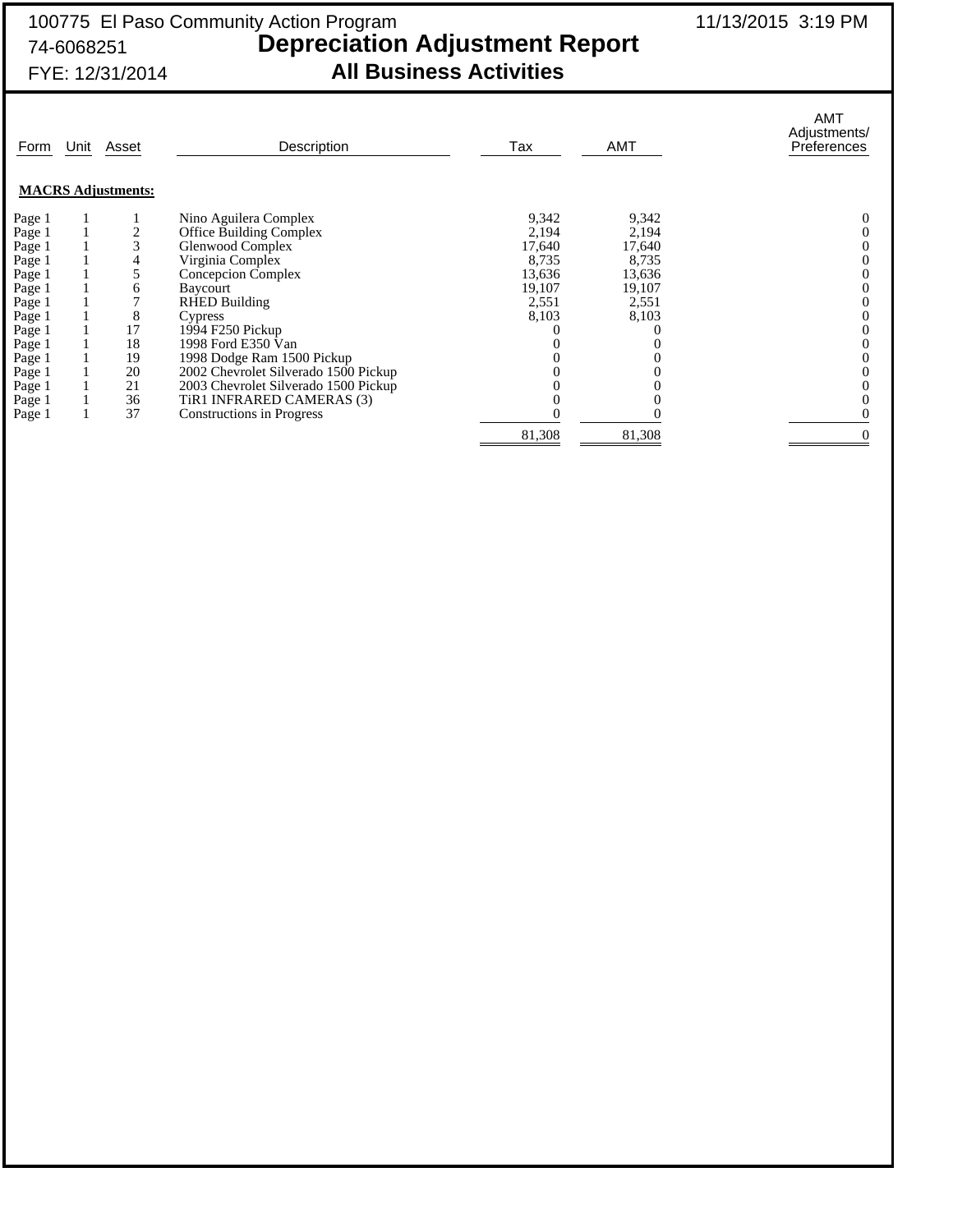### 100775 El Paso Community Action Program 11/13/2015 3:19 PM 74-6068251 **Future Depreciation Report FYE: 12/31/15** FYE: 12/31/2014 **Form 990, Page 1**

Date In<br>Service Asset Description Service Cost Tax AMT **Prior MACRS:** 1 Nino Aguilera Complex 1/01/04 256,895 9,341 9,341<br>2 Office Building Complex 1/01/97 60.337 2.194 2.194 2 Office Building Complex 1/01/97 60,337 2,194 2,194<br>3 Glenwood Complex 1/01/99 485,100 17,640 17,640 3 Glenwood Complex 1/01/99 485,100 17,640 17,640<br>4 Virginia Complex 1/01/97 240,200 8,734 8,734 4 Virginia Complex 1/01/97 240,200 8,734 8,734<br>5 Concepcion Complex 1/01/97 375,000 13,637 13,637 5 Concepcion Complex 1/01/97 375,000 13,637 13,637<br>6 Baycourt 8/01/05 525,440 19,107 19,107 6 Baycourt 19,107 19,107 19,107 19,107 19,107 19,107 19,107 19,107 19,107 19,107 19,107 19,107 19,107 19,107 19,107 19,107 19,107 19,107 19,107 19,107 19,107 19,107 19,107 19,107 19,107 19,107 19,107 19,107 19,107 19,107 1 7 RHED Building 11/01/10 70,142 2,550 2,550<br>8 Cypress 10/01/06 222,844 8,104 8,104 8 Cypress 10/01/06 222,844 8,104 8,104 17 1994 F250 Pickup 2/24/94 15,404 0 0 0<br>18 1998 Ford E350 Van 12/01/97 28,323 0 0 18 1998 Ford E350 Van 12/01/97 28,323 0 0 19 1998 Dodge Ram 1500 Pickup 12/23/98 20,042 0 0 20 2002 Chevrolet Silverado 1500 Pickup<br>21 2003 Chevrolet Silverado 1500 Pickup 21 2003 Chevrolet Silverado 1500 Pickup 3/26/03 17,942 0 0 36 TIR1 INFRARED CAMERAS (3) 11/30/10 18,885 0 0 0<br>37 Constructions in Progress 12/31/14 6,357 231 231 Constructions in Progress 2,362,778 81,538 81,538 **Other Depreciation:** 9 Nino Aguilera Complex - Land 1/01/04 16,800 0 0 0 10 Office Building Complex - Land 1/01/97 40,738 0 0 11 Glenwood Complex - Land 1/01/99<br>12 Virginia Complex - Land 1/01/97 12 Virginia Complex - Land 1/01/97 46,800 0 0 13 Concepcion Complex - Land 1/01/97 55,000 0 0 0<br>14 Baycourt - Land 8/01/05 80,000 0 0 14 Baycourt - Land 8/01/05 80,000 0 0 15 RHED - Land 11/01/10 29,467 0 0 0<br>16 Cypress - Land 10/01/06 40,000 0 0 16 Cypress - Land 10/01/06<br>22 2010 Dodge Ram 1500 Pickup 3/30/10 22 2010 Dodge Ram 1500 Pickup 3/30/10 22,084 1,546 1,546<br>23 2009 Chevrolet extended cab pickup 3/09/10 20,124 1,207 1,207 23 2009 Chevrolet extended cab pickup 3/09/10<br>26 2010 Chevrolet Silverado 3/28/10 26 2010 Chevrolet Silverado 9/28/10 20,223 2,628 2,628<br>27 2010 Chevrolet Silverado 9/28/10 20,223 2,628 2,628 27 2010 Chevrolet Silverado 9/28/10 20,223 2,628 2,628<br>
28 2010 Chevrolet Silverado 9/28/10 20,223 2,628 2,628 28 2010 Chevrolet Silverado 9/28/10 20,223 2,628 2,628 2010 Chevrolet Silverado 9/28/10 20,223 2,628 2,628 29 2010 Chevrolet Silverado <br>
2011 Dodge 1500 Quad ST 4x2 <br>
2011 Dodge 1500 Quad ST 4x2 <br>
2017/11 <br>
22,644 <br>
2014 <br>
2018 <br>
2019 <br>
2019 <br>
2019 <br>
2019 <br>
2019 <br>
2019 <br>
2019 <br>
2019 <br>
2019 <br>
2019 <br>
2019 <br>
2019 <br>
2019 <br>
2019 <br>
3 30 2011 Dodge 1500 Quad ST  $4x2$ <br>31 MIP Software Upgrade 31 MIP Software Upgrade 11/24/09 13,847 0 0 32 Sage MIP Accounting Software 11/02/02 6,990 0 0 MIP Software Upgrade  $12/29/04$  10,740 0 0 34 DELL Server, Complete System 12/01/04 3,050 0 0 LAN System Installation-Network  $12/08/04$   $3,746$  0 0 0 **Total Other Depreciation** 578,422 17,731 17,731 **Total ACRS and Other Depreciation** 578,422 17,731 17,731 17,731 **Grand Totals** 2,941,200 99,269 99,269 99,269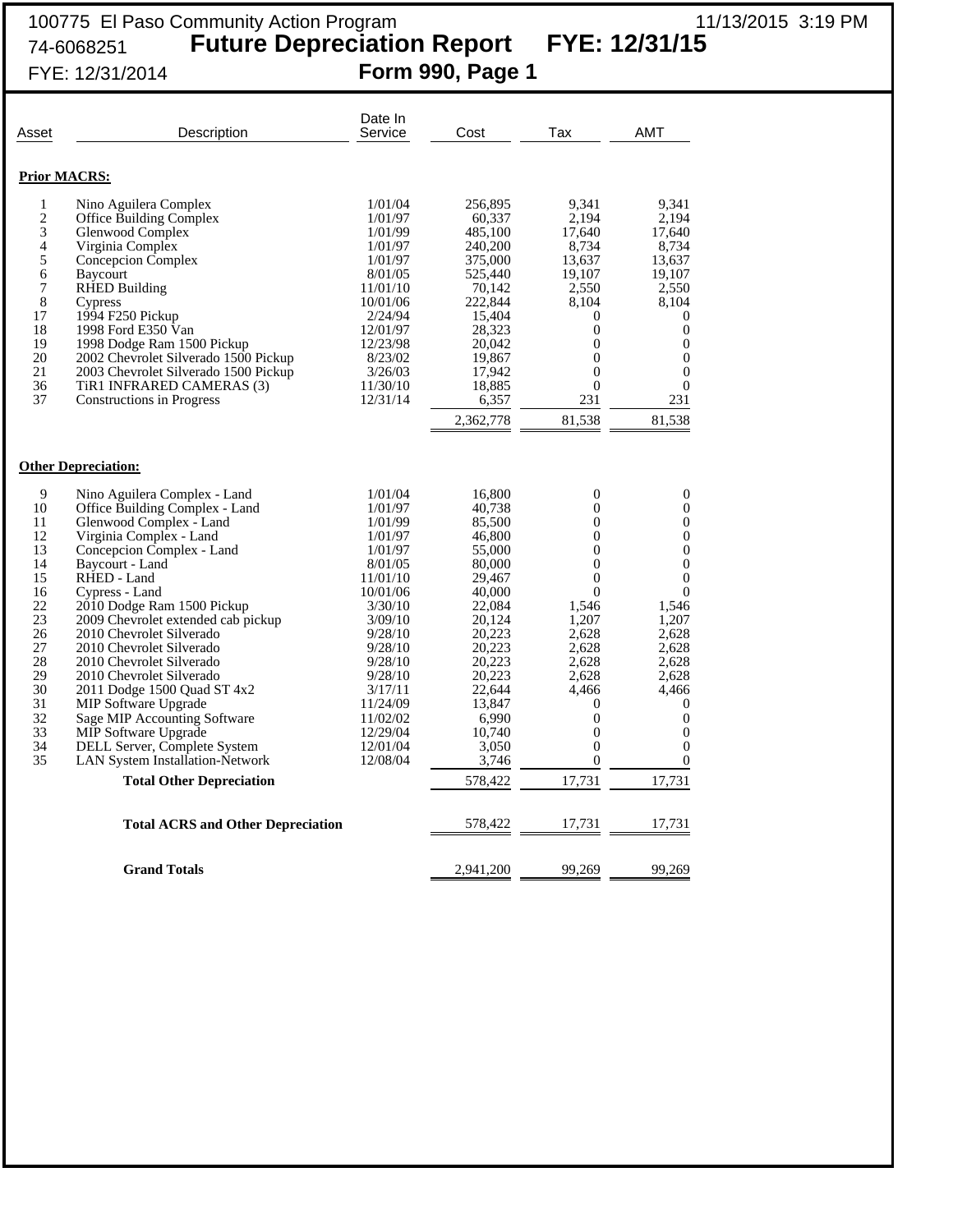|        | Form $990$                      | 2013 & 2014                                          |    |            |           |                                       |  |
|--------|---------------------------------|------------------------------------------------------|----|------------|-----------|---------------------------------------|--|
|        |                                 | For calendar year 2014, or tax year beginning        |    |            | , ending  |                                       |  |
| Name   |                                 |                                                      |    |            |           | <b>Taxpayer Identification Number</b> |  |
| EL.    |                                 | PASO COMMUNITY ACTION PROGRAM<br>PROJECT BRAVO, INC. |    |            |           | 74-6068251                            |  |
|        |                                 |                                                      |    | 2013       | 2014      | <b>Differences</b>                    |  |
|        | 1. Contributions, gifts, grants |                                                      | 1. | 10,693,903 | 149,718   | $-10,544,185$                         |  |
|        |                                 | 2. Membership dues and assessments                   | 2. |            |           |                                       |  |
|        |                                 | 3. Government contributions and grants               | 3. |            | 8,231,869 | 8,231,869                             |  |
| Φ<br>5 | 4. Program service revenue      |                                                      | 4. | 201,536    | 192,101   | $-9,435$                              |  |
|        | 5. Investment income            |                                                      | 5. | 43         | 38        | -5                                    |  |

| Б                   |                                                                | 4.             | 201,536                | 192,101                | $-9,435$       |
|---------------------|----------------------------------------------------------------|----------------|------------------------|------------------------|----------------|
| $\blacksquare$<br>ω | 5. Investment income                                           | 5.             | 43                     | 38                     |                |
| >                   | 6. Proceeds from tax exempt bonds                              | 6.             |                        |                        |                |
| œ                   | 7. Net gain or (loss) from sale of assets other than inventory | 7.             |                        | $-1,900$               | $-1,900$       |
|                     | 8. Net income or (loss) from fundraising events                | 8.             |                        | $-4,728$               | $-4,728$       |
|                     |                                                                | 9 <sub>1</sub> |                        |                        |                |
|                     | 10. Net gain or (loss) on sales of inventory                   | 10.            |                        |                        |                |
|                     | 11. Other revenue                                              | 11.            | 34,667                 |                        | $-34,667$      |
|                     | 12. Total revenue. Add lines 1 through 11                      | 12.            | 10,930,149             | $\overline{8,567,098}$ | $-2, 363, 051$ |
|                     | 13. Grants and similar amounts paid                            | 13.            |                        | 6,162,075              | 6,162,075      |
|                     | 14. Benefits paid to or for members                            | 14.            |                        |                        |                |
| n                   | 15. Compensation of officers, directors, trustees, etc.        | 15.            |                        | 154,212                | 154,212        |
| ဖ<br>$\blacksquare$ | 16. Salaries, other compensation, and employee benefits        | 16.            | 1,775,200              | 1,474,170              | $-301,030$     |
| Φ                   | 17. Professional fundraising fees<br>.                         | 17.            |                        |                        |                |
| ≏<br>$\times$       | 18. Other professional fees<br>.                               | 18.            |                        | 25,970                 | 25,970         |
| ш                   | 19. Occupancy, rent, utilities, and maintenance                | 19.            |                        | 322,797                | 322,797        |
|                     | 20. Depreciation and Depletion                                 | 20.            | 120,127                | 111, 431               | $-8,696$       |
|                     | 21. Other expenses                                             | 21.            | $\overline{9,053,333}$ | 273,547                | $-8,779,786$   |
|                     | 22. Total expenses. Add lines 13 through 21                    | 22.            | 10,948,660             | 8,524,202              | $-2,424,458$   |
|                     | 23. Excess or (Deficit). Subtract line 22 from line 12         | 23.            | $-18,511$              | 42,896                 | 61,407         |
|                     |                                                                | 24.            | 10,930,149             | 8,567,098              | $-2, 363, 051$ |
|                     | 25. Total unrelated revenue                                    | 25.            |                        |                        |                |
|                     | 26. Total excludable revenue                                   | 26.            |                        | 190,239                | 190,239        |
|                     | 27. Total assets                                               | 27.            | 3,769,264              | 2,184,940              | $-1,584,324$   |
|                     | 28. Total liabilities                                          | 28.            | 2,733,507              | 1,104,387              | $-1,629,120$   |
|                     | 29. Retained earnings                                          | 29.            | 1,035,757              | 1,080,553              | 44,796         |
| Other Information   | 30. Number of voting members of governing body                 | 30.            | 12                     | 13                     |                |
|                     | 31. Number of independent voting members of governing body     | 31.            | 12                     | 13                     |                |
|                     | 32. Number of employees                                        | 32.            | 63                     | 54                     |                |
|                     | 33. Number of volunteers                                       | 33.            | 171                    | 117                    |                |
|                     |                                                                |                |                        |                        |                |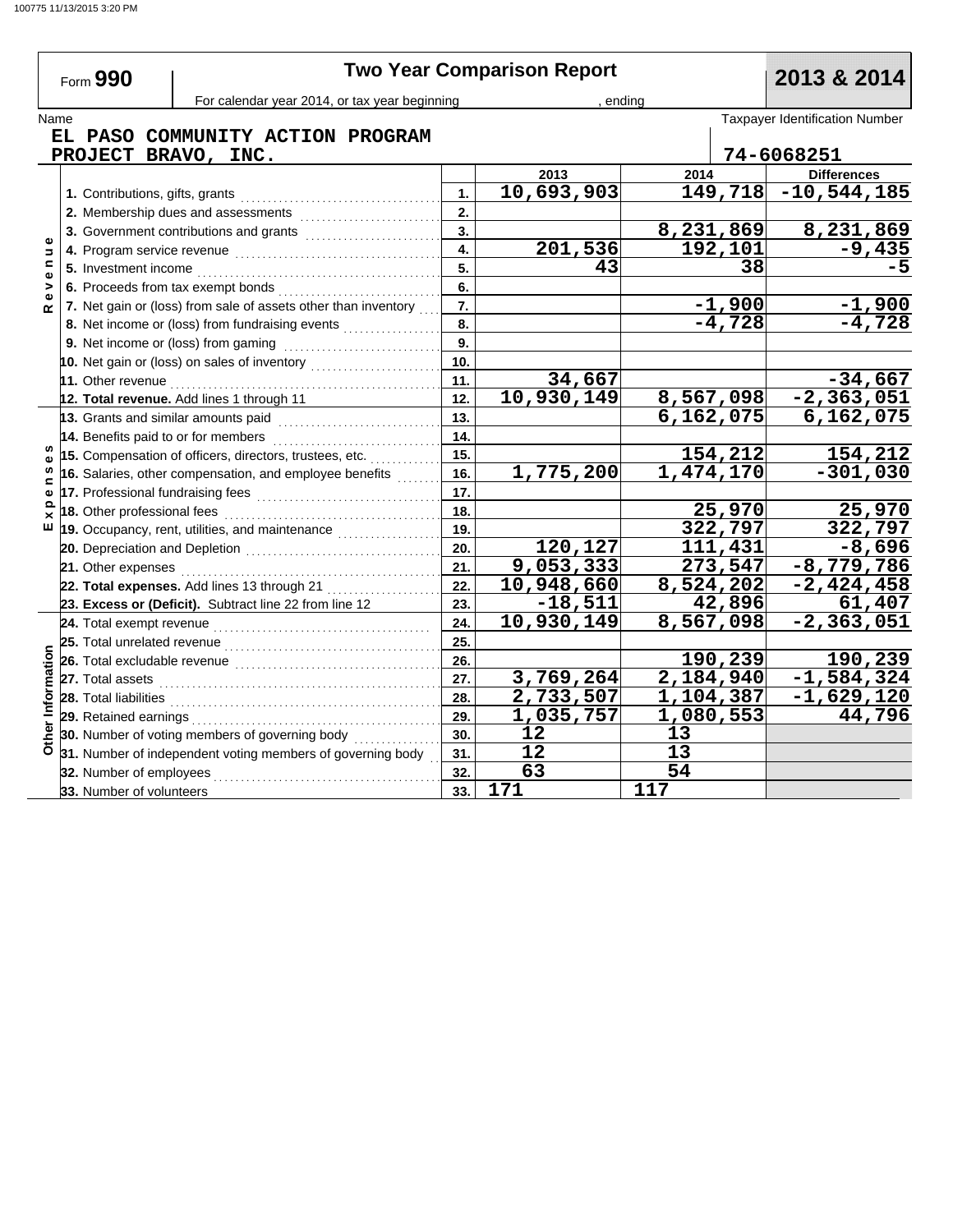| Form 990                                              |                                                         |            | <b>Tax Return History</b> |            |           | 2014                                                |
|-------------------------------------------------------|---------------------------------------------------------|------------|---------------------------|------------|-----------|-----------------------------------------------------|
| Name                                                  | EL PASO COMMUNITY ACTION PROGRAM<br>PROJECT BRAVO, INC. |            |                           |            |           | <b>Employer Identification Number</b><br>74-6068251 |
|                                                       | 2010                                                    | 2011       | 2012                      | 2013       | 2014      | 2015                                                |
|                                                       | 17,088,169                                              | 14,510,629 | 9,549,843                 | 10,693,903 | 8,381,587 |                                                     |
|                                                       |                                                         |            |                           |            |           |                                                     |
| Program service revenue                               | 176, 773                                                | 193,703    | 188,211                   | 201,536    | 192,101   |                                                     |
|                                                       |                                                         |            |                           |            | $-1,900$  |                                                     |
|                                                       | $\overline{255}$                                        | 54         | 50                        | 43         | 38        |                                                     |
|                                                       |                                                         |            |                           |            | $-4,728$  |                                                     |
| Gaming revenue (income/loss)                          |                                                         |            |                           |            |           |                                                     |
|                                                       |                                                         | 15,085     |                           | 34,667     |           |                                                     |
| Total revenue March March 1999                        |                                                         | 14,719,471 | 9,738,104                 | 10,930,149 | 8,567,098 |                                                     |
|                                                       |                                                         |            |                           |            | 6,162,075 |                                                     |
|                                                       |                                                         |            |                           |            |           |                                                     |
|                                                       |                                                         |            |                           |            | 154,212   |                                                     |
|                                                       |                                                         | 2,536,329  | 2,090,052                 | 1,775,200  | 1,474,170 |                                                     |
|                                                       |                                                         |            |                           |            | 25,970    |                                                     |
|                                                       |                                                         |            |                           |            | 322,797   |                                                     |
|                                                       | 97,960                                                  | 124,510    | 124,882                   | 120,127    | 111,431   |                                                     |
| Other expenses 214, 254, 725                          |                                                         | 12,059,167 | 7,464,424                 | 9,053,333  | 273,547   |                                                     |
|                                                       | 17,086,576                                              | 14,720,006 | 9,679,358                 | 10,948,660 | 8,524,202 |                                                     |
|                                                       | 181,583                                                 | $-535$     | 58,746                    | $-18,511$  | 42,896    |                                                     |
| Total exempt revenue 17, 268, 159                     |                                                         | 14,719,471 | 9,738,104                 | 10,930,149 | 8,567,098 |                                                     |
| Total unrelated revenue manuscript and the manuscript |                                                         |            |                           |            |           |                                                     |
| Total excludable revenue                              |                                                         |            |                           |            | 190,239   |                                                     |
|                                                       | 5,761,298                                               | 5,028,930  | 3,586,752                 | 3,769,264  | 2,184,940 |                                                     |
|                                                       | 4,765,241                                               | 4,033,408  | 2,532,484                 | 2,733,507  | 1,104,387 |                                                     |
| Net Fund Balances                                     | 996,057                                                 | 995,522    | 1,054,268                 | 1,035,757  | 1,080,553 |                                                     |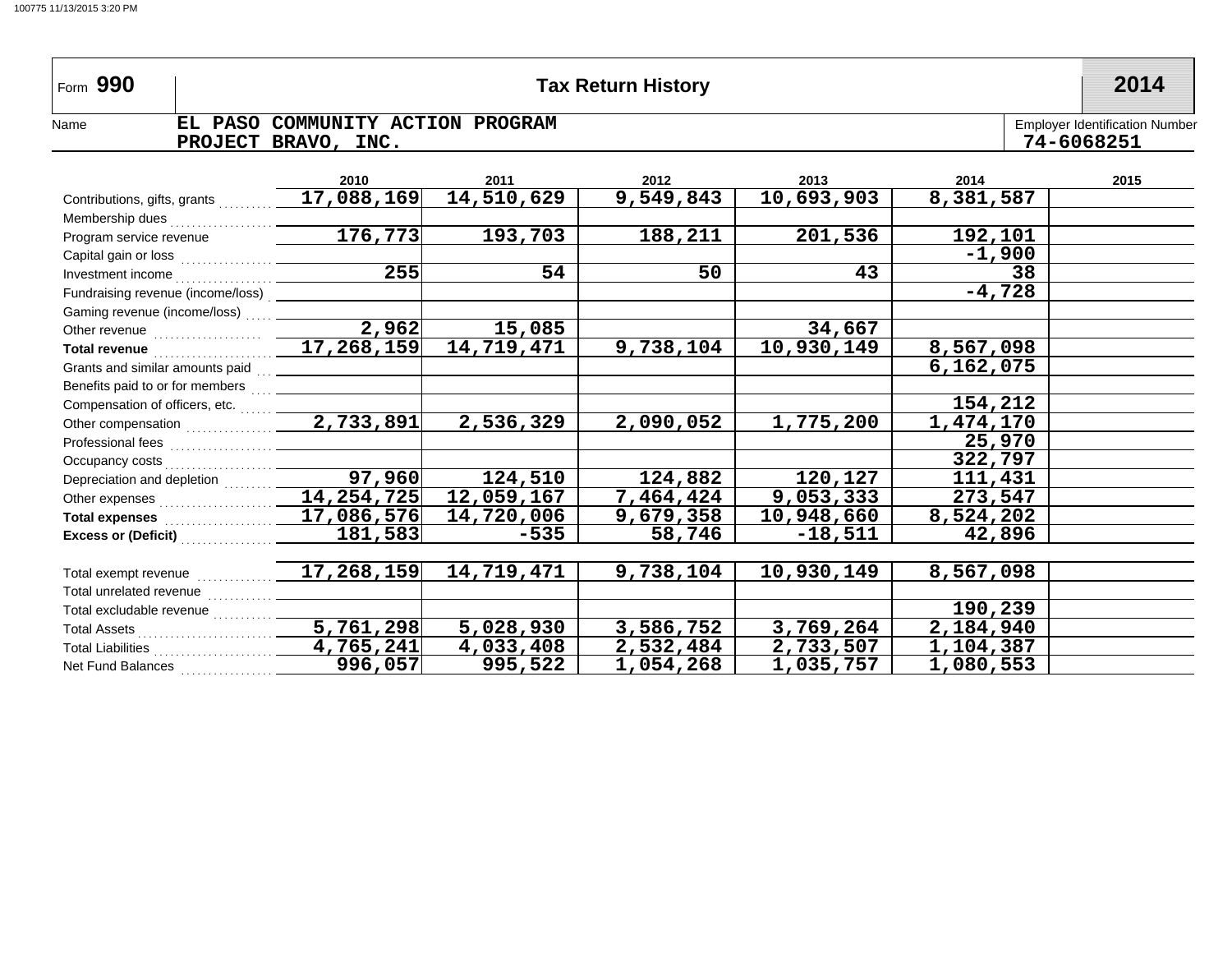| 100775 El Paso Community Action Program<br>74-6068251<br>FYE: 12/31/2014 |    |        | <b>Federal Statements</b>              |    |      |                                                   | 11/13/2015 3:19 PM     |
|--------------------------------------------------------------------------|----|--------|----------------------------------------|----|------|---------------------------------------------------|------------------------|
|                                                                          |    |        | <b>Taxable Interest on Investments</b> |    |      |                                                   |                        |
| <b>Description</b>                                                       |    |        |                                        |    |      |                                                   |                        |
|                                                                          |    | Amount | Unrelated<br>Business Code Code        |    | Code | <b>Exclusion Postal Acquired after</b><br>6/30/75 | US.<br>Obs $($ or  %)$ |
| INTEREST INCOME                                                          | \$ | 38     |                                        | 14 | TX   |                                                   |                        |
| TOTAL                                                                    | Ś  | 38     |                                        |    |      |                                                   |                        |
|                                                                          |    |        |                                        |    |      |                                                   |                        |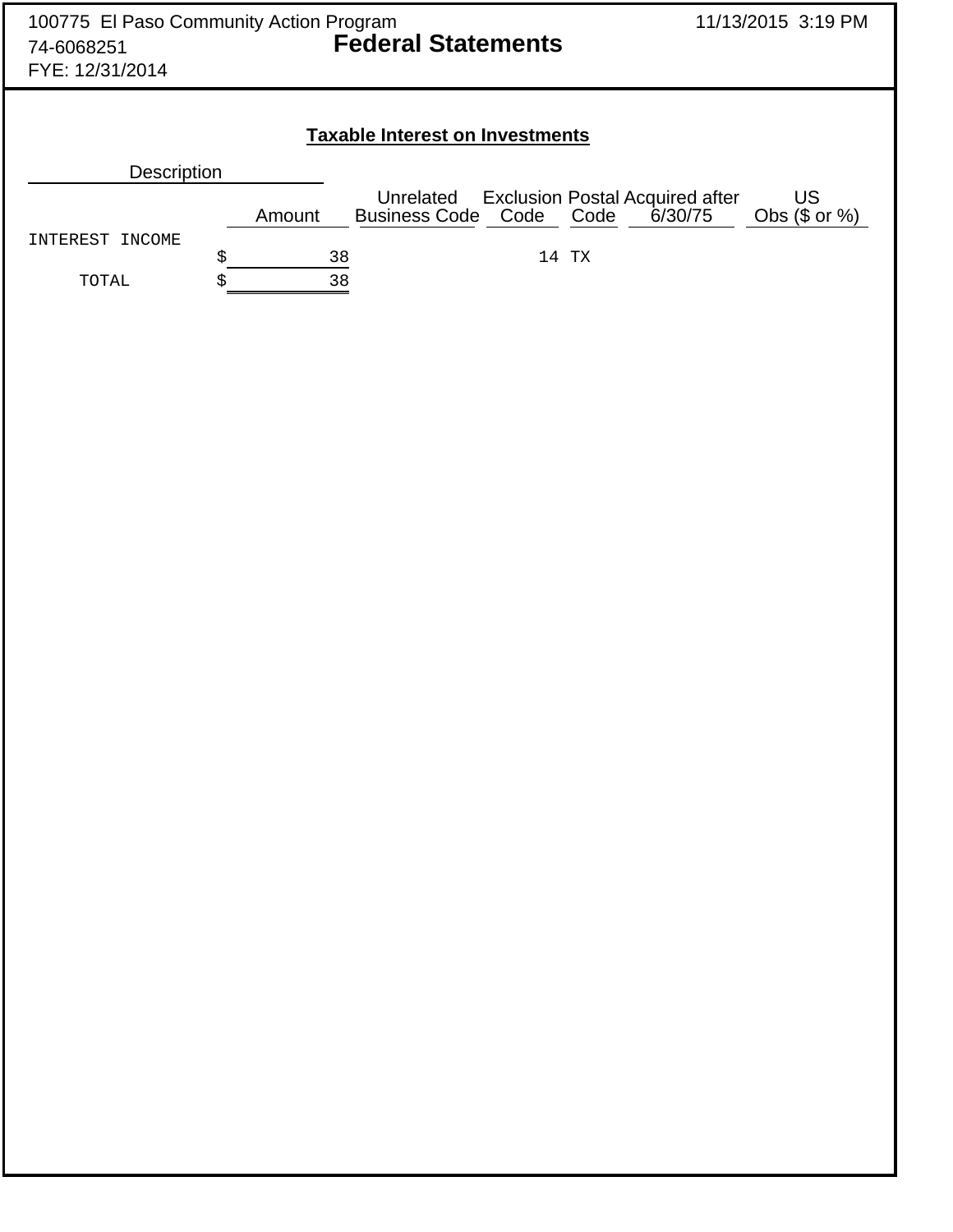# **Federal Statements**

| <b>Description</b>  | Total<br><b>Expenses</b>                         | Program<br>Service | Management &<br>General | Fund<br>Raising |
|---------------------|--------------------------------------------------|--------------------|-------------------------|-----------------|
| CONTRACTED SERVICES | 11,238                                           |                    | 11,238                  |                 |
| TOTAL               | 11,238                                           |                    | 11,238                  |                 |
|                     | Form 990, Part IX, Line 24e - All Other Expenses |                    |                         |                 |
| <b>Description</b>  | Total<br><b>Expenses</b>                         | Program<br>Service | Management &<br>General | Fund<br>Raising |

| SUBSCRIPTIONS<br><b>DUES</b><br>òν<br>EXPENSE<br>DEBT<br>BAD<br>CHARGES<br><b>BANK</b> | רחר<br>د ، ∠ ، ‹<br>4,354<br>1,298 | 5,223<br>,625<br>1,081 | 1,050<br>729<br>217<br>{ 2 |  |
|----------------------------------------------------------------------------------------|------------------------------------|------------------------|----------------------------|--|
| TOTAL                                                                                  | 925<br>-- -                        | 929                    | ⊥,996                      |  |